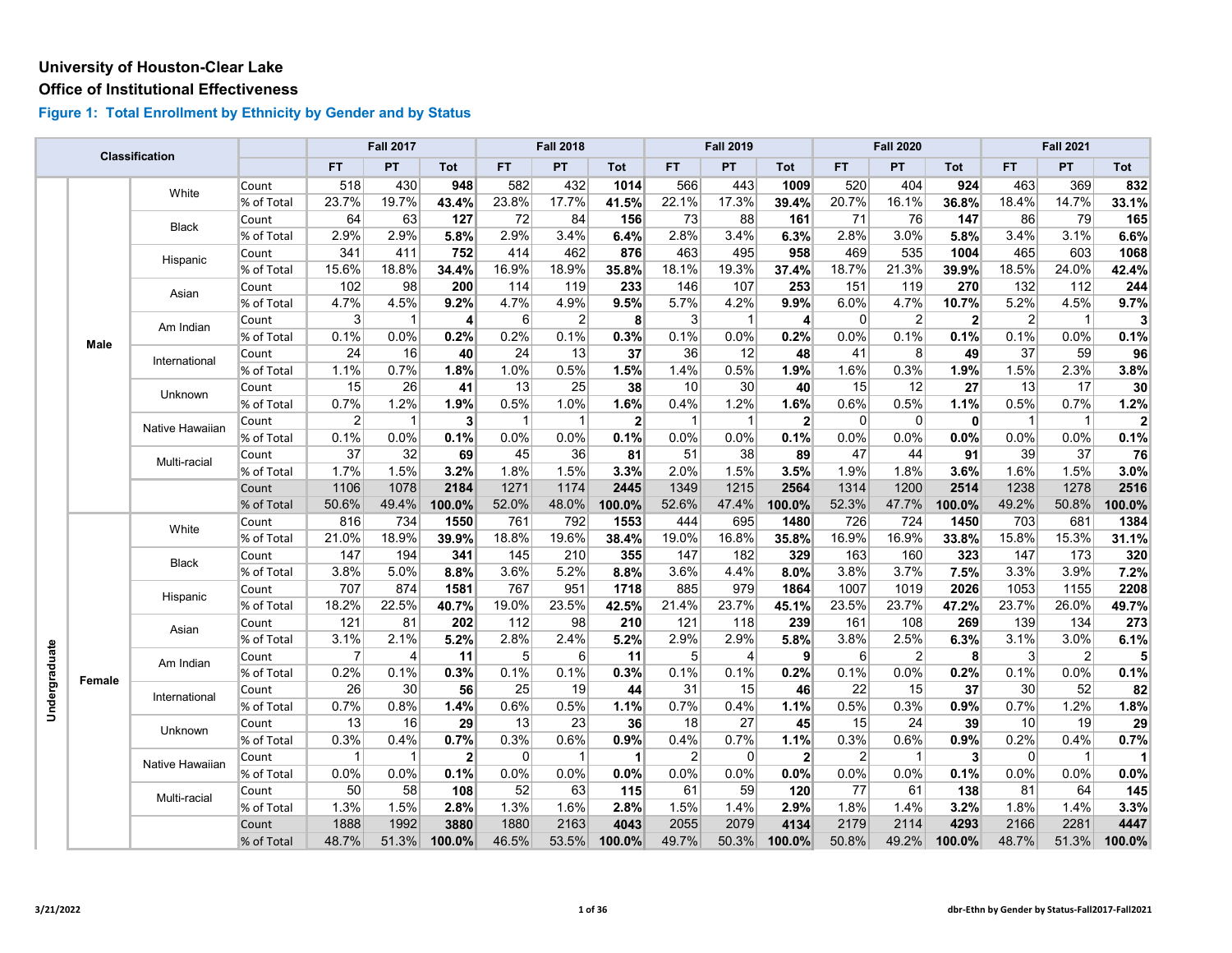#### **Office of Institutional Effectiveness**

|  |                       | <b>Classification</b> |            |                 | <b>Fall 2017</b> |            |         | <b>Fall 2018</b> |         |                | <b>Fall 2019</b> |         |                 | <b>Fall 2020</b> |                 |         | <b>Fall 2021</b> |         |
|--|-----------------------|-----------------------|------------|-----------------|------------------|------------|---------|------------------|---------|----------------|------------------|---------|-----------------|------------------|-----------------|---------|------------------|---------|
|  |                       |                       |            | <b>FT</b>       | PT               | <b>Tot</b> | FT.     | <b>PT</b>        | Tot     | <b>FT</b>      | <b>PT</b>        | Tot     | FT.             | PT               | Tot             | FT.     | <b>PT</b>        | Tot     |
|  |                       | White                 | Count      | 1334            | 1164             | 2498       | 1343    | 1224             | 2567    | 1351           | 1138             | 2489    | 1246            | 1128             | 2374            | 1166    | 1050             | 2216    |
|  |                       |                       | % of Total | 22.0%           | 19.2%            | 41.2%      | 20.7%   | 18.9%            | 39.6%   | 20.2%          | 17.0%            | 37.2%   | 18.3%           | 16.6%            | 34.9%           | 16.7%   | 15.1%            | 31.8%   |
|  |                       | <b>Black</b>          | Count      | 211             | 257              | 468        | 217     | 294              | 511     | 220            | 270              | 490     | 234             | 236              | 470             | 233     | 252              | 485     |
|  |                       |                       | % of Total | 3.5%            | 4.2%             | 7.7%       | 3.3%    | 4.5%             | 7.9%    | 3.3%           | 4.0%             | 7.3%    | 3.4%            | 3.5%             | 6.9%            | 3.3%    | 3.6%             | $7.0\%$ |
|  |                       | Hispanic              | Count      | 1048            | 1285             | 2333       | 1181    | 1413             | 2594    | 1348           | 1474             | 2822    | 1476            | 1554             | 3030            | 1518    | 1758             | 3276    |
|  |                       |                       | % of Total | 17.3%           | 21.2%            | 38.5%      | 18.2%   | 21.8%            | 40.0%   | 20.1%          | 22.0%            | 42.1%   | 21.7%           | 22.8%            | 44.5%           | 21.8%   | 25.2%            | 47.0%   |
|  | Asian<br><b>Total</b> |                       | Count      | 223             | 179              | 402        | 226     | 217              | 443     | 267            | 225              | 492     | 312             | 227              | 539             | 271     | 246              | 517     |
|  |                       |                       | % of Total | 3.7%            | 3.0%             | 6.6%       | 3.5%    | 3.3%             | 6.8%    | 4.0%           | 3.4%             | 7.3%    | 4.6%            | 3.3%             | 7.9%            | 3.9%    | 3.5%             | 7.4%    |
|  |                       | Am Indian             | Count      | 10 <sup>1</sup> | 5                | 15         | 11      | 8                | 19      | 8 <sup>1</sup> |                  | 13      | $6 \mid$        |                  | 10 <sup>1</sup> | 5       | 3                | 8       |
|  |                       |                       | % of Total | 0.2%            | 0.1%             | 0.2%       | 0.2%    | 0.1%             | 0.3%    | 0.1%           | 0.1%             | 0.2%    | 0.1%            | 0.1%             | 0.1%            | 0.1%    | $0.0\%$          | 0.1%    |
|  |                       | International         | Count      | 50 <sup>°</sup> | 46               | 96         | 49      | 32               | 81      | 67             | 27               | 94      | 63              | 23               | 86              | 67      | 111              | 178     |
|  |                       |                       | % of Total | 0.8%            | 0.8%             | 1.6%       | 0.8%    | 0.5%             | 1.2%    | 1.0%           | 0.4%             | $1.4\%$ | 0.9%            | 0.3%             | $1.3\%$         | $1.0\%$ | 1.6%             | $2.6\%$ |
|  |                       | Unknown               | Count      | 28              | 42               | 70         | 26      | 48               | 74      | 28             | 57               | 85      | 30 <sup>1</sup> | 36               | 66              | 23      | 36               | 59      |
|  |                       |                       | % of Total | 0.5%            | 0.7%             | 1.2%       | 0.4%    | 0.7%             | 1.1%    | 0.4%           | 0.9%             | $1.3\%$ | 0.4%            | 0.5%             | 1.0%            | 0.3%    | 0.5%             | 0.8%    |
|  |                       | Native Hawaiian       | Count      | 3 <sup>1</sup>  | $\overline{2}$   | 5          |         | 2                | 3       | 3              |                  | 4       | $\overline{2}$  |                  | 3               |         | 2                |         |
|  |                       |                       | % of Total | $0.0\%$         | 0.0%             | 0.1%       | $0.0\%$ | 0.0%             | $0.0\%$ | $0.0\%$        | $0.0\%$          | 0.1%    | $0.0\%$         | $0.0\%$          | 0.0%            | 0.0%    | $0.0\%$          | 0.0%    |
|  |                       | Multi-racial          | Count      | 87              | 90               | 177        | 97      | 99               | 196     | 112            | 97               | 209     | 124             | 105              | 229             | 120     | 101              | 221     |
|  |                       |                       | % of Total | 1.4%            | 1.5%             | 2.9%       | 1.5%    | 1.5%             | 3.0%    | 1.7%           | 1.4%             | 3.1%    | 1.8%            | 1.5%             | 3.4%            | 1.7%    | 1.5%             | 3.2%    |
|  |                       | <b>Total UHCL</b>     | Count      | 2994            | 3070             | 6064       | 3151    | 3337             | 6488    | 3404           | 3294             | 6698    | 3493            | 3314             | 6807            | 3404    | 3559             | 6963    |
|  |                       | <b>Undergraduate</b>  | % of Total | 49.4%           | 50.6%            | 100.0%     | 48.6%   | 51.4%            | 100.0%  | 50.8%          | 49.2%            | 100.0%  | 51.3%           | 48.7%            | 100.0%          | 48.9%   | 51.1%            | 100.0%  |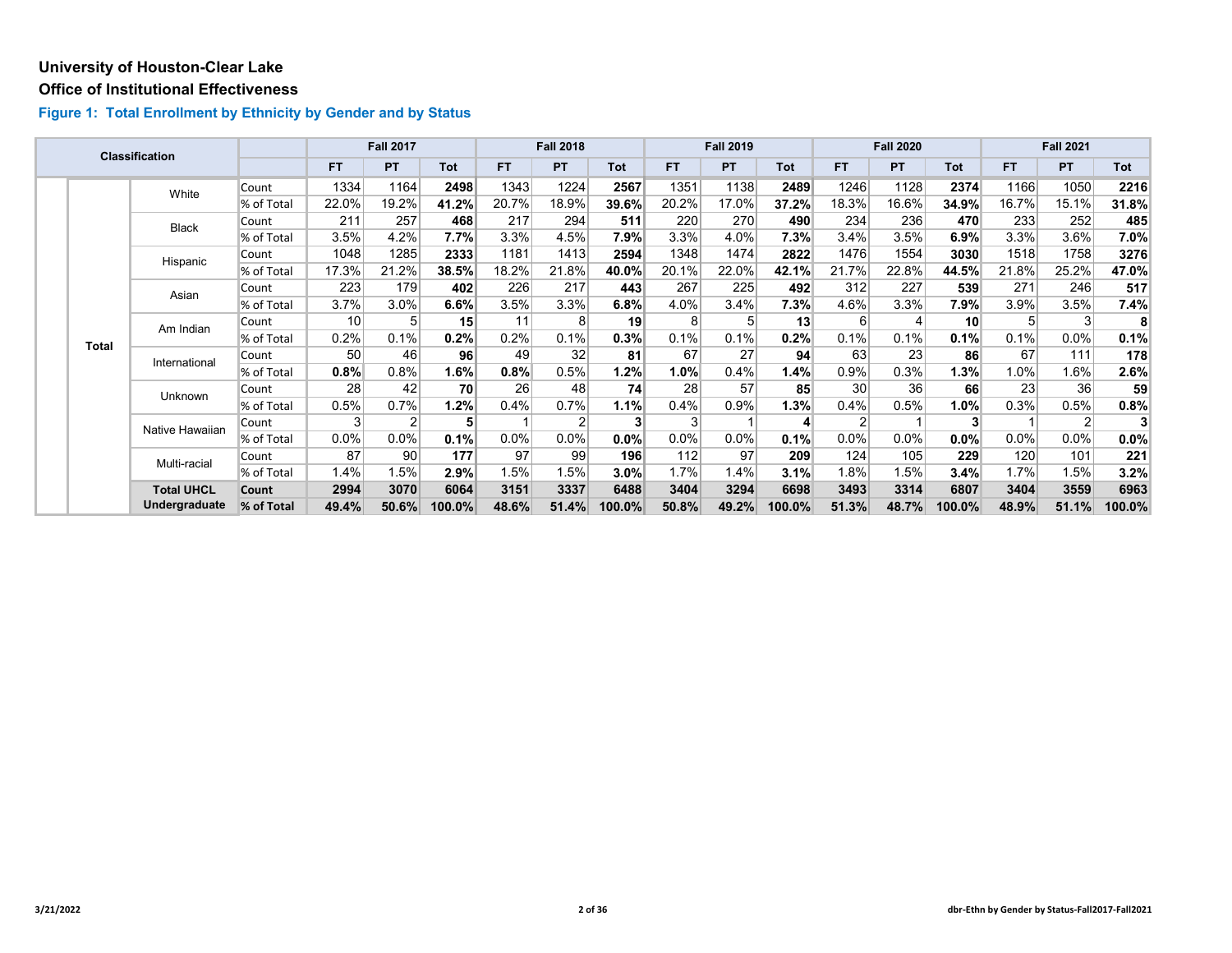#### **Office of Institutional Effectiveness**

|          |        |                 |            |                | <b>Fall 2017</b> |              |                | <b>Fall 2018</b> |              |           | <b>Fall 2019</b> |                |                | <b>Fall 2020</b> |                      |                | <b>Fall 2021</b> |                |
|----------|--------|-----------------|------------|----------------|------------------|--------------|----------------|------------------|--------------|-----------|------------------|----------------|----------------|------------------|----------------------|----------------|------------------|----------------|
|          |        | Classification  |            | <b>FT</b>      | PT               | Tot          | FT.            | <b>PT</b>        | Tot          | <b>FT</b> | PT               | Tot            | FT.            | <b>PT</b>        | Tot                  | FT.            | <b>PT</b>        | Tot            |
|          |        | White           | Count      | 65             | 211              | 276          | 78             | 240              | 318          | 82        | 250              | 332            | 64             | 222              | 286                  | 56             | 175              | 231            |
|          |        |                 | % of Total | 6.6%           | 21.3%            | 27.8%        | 8.6%           | 26.4%            | 35.0%        | 9.4%      | 28.6%            | 38.0%          | 8.2%           | 28.3%            | 36.5%                | 7.0%           | 21.8%            | 28.7%          |
|          |        | <b>Black</b>    | Count      | 14             | 44               | 58           | 17             | 76               | 93           | 17        | 70               | 87             | 23             | 49               | 72                   | 24             | 51               | 75             |
|          |        |                 | % of Total | 1.4%           | 4.4%             | 5.8%         | 1.9%           | 8.4%             | 10.2%        | 1.9%      | 8.0%             | 10.0%          | 2.9%           | 6.3%             | 9.2%                 | 3.0%           | 6.3%             | 9.3%           |
|          |        | Hispanic        | Count      | 34             | 105              | 139          | 37             | 120              | 157          | 42        | 137              | 179            | 43             | 146              | 189                  | 46             | 136              | 182            |
|          |        |                 | % of Total | 3.4%           | 10.6%            | 14.0%        | 4.1%           | 13.2%            | 17.3%        | 4.8%      | 15.7%            | 20.5%          | 5.5%           | 18.6%            | 24.1%                | 5.7%           | 16.9%            | 22.6%          |
|          |        | Asian           | Count      | 24             | 59               | 83           | 20             | 70               | 90           | 26        | 54               | 80             | 20             | 56               | 76                   | 18             | 57               | 75             |
|          |        |                 | % of Total | 2.4%           | 5.9%             | 8.4%         | 2.2%           | 7.7%             | 9.9%         | 3.0%      | 6.2%             | 9.2%           | 2.6%           | 7.1%             | 9.7%                 | 2.2%           | 7.1%             | 9.3%           |
|          |        | Am Indian       | Count      | $\Omega$       | $\mathbf{1}$     | 1            | $\Omega$       | $\mathbf{1}$     | $\vert$      | $\Omega$  | 4                | $\overline{4}$ | 0              | $\Omega$         | $\mathbf{0}$         | 0              | $\overline{0}$   | 0              |
|          | Male   |                 | % of Total | 0.0%           | 0.1%             | 0.1%         | 0.0%           | 0.1%             | 0.1%         | 0.0%      | 0.5%             | 0.5%           | 0.0%           | 0.0%             | 0.0%                 | 0.0%           | 0.0%             | 0.0%           |
|          |        |                 | Count      | 305            | 104              | 409          | 139            | 72               | 211          | 95        | 63               | 158            | 74             | 50               | 124                  | 159            | 53               | 212            |
|          |        | International   | % of Total | 30.7%          | 10.5%            | 41.2%        | 15.3%          | 7.9%             | 23.2%        | 10.9%     | 7.2%             | 18.1%          | 9.4%           | 6.4%             | 15.8%                | 19.8%          | 6.6%             | 26.4%          |
|          |        |                 | Count      | 0              | 11               | 11           | $\mathbf{3}$   | 13               | 16           | 1         | 12               | 13             | 2              | 11               | 13                   | $\overline{0}$ | 8                | 8              |
|          |        | Unknown         | % of Total | 0.0%           | 1.1%             | 1.1%         | 0.3%           | 1.4%             | 1.8%         | 0.1%      | 1.4%             | 1.5%           | 0.3%           | 1.4%             | 1.7%                 | 0.0%           | 1.0%             | 1.0%           |
|          |        |                 | Count      | 0              | $\Omega$         | 0            | $\overline{0}$ | $\overline{0}$   | 0            | 1         | $\mathbf{0}$     | $\mathbf 1$    | -1             | $\Omega$         | $\blacktriangleleft$ | $\overline{0}$ | $\mathbf{1}$     | $\blacksquare$ |
|          |        | Native Hawaiian | % of Total | 0.0%           | 0.0%             | 0.0%         | 0.0%           | 0.0%             | 0.0%         | 0.1%      | 0.0%             | 0.1%           | 0.1%           | 0.0%             | 0.1%                 | 0.0%           | 0.1%             | 0.1%           |
|          |        |                 | Count      | 5              | 10               | 15           | $\vert$        | 18               | 22           | 8         | 12               | 20             | 6              | 17               | 23                   | 5 <sup>1</sup> | 15               | 20             |
|          |        | Multi-racial    | % of Total | 0.5%           | 1.0%             | 1.5%         | 0.4%           | 2.0%             | 2.4%         | 0.9%      | 1.4%             | 2.3%           | 0.8%           | 2.2%             | 2.9%                 | 0.6%           | 1.9%             | 2.5%           |
|          |        |                 | Count      | 447            | 545              | 992          | 298            | 610              | 908          | 272       | 602              | 874            | 233            | 551              | 784                  | 308            | 496              | 804            |
|          |        |                 | % of Total | 45.1%          | 54.9%            | 100.0%       | 32.8%          | 67.2%            | 100.0%       | 31.1%     | 68.9%            | 100.0%         | 29.7%          | 70.3%            | 100.0%               | 38.3%          | 61.7%            | 100.0%         |
|          |        |                 | Count      | 123            | 331              | 454          | 134            | 379              | 513          | 139       | 368              | 507            | 154            | 348              | 502                  | 147            | 333              | 480            |
|          |        | White           | % of Total | 8.3%           | 22.3%            | 30.6%        | 8.6%           | 24.2%            | 32.8%        | 9.2%      | 24.4%            | 33.6%          | 10.5%          | 23.8%            | 34.3%                | 9.7%           | 22.0%            | 31.7%          |
|          |        |                 | Count      | 48             | 115              | 163          | 42             | 179              | 221          | 75        | 159              | 234            | 87             | 153              | 240                  | 79             | 138              | 217            |
|          |        | Black           | % of Total | 3.2%           | 7.7%             | 11.0%        | 2.7%           | 11.4%            | 14.1%        | 5.0%      | 10.5%            | 15.5%          | 6.0%           | 10.5%            | 16.4%                | 5.2%           | 9.1%             | 14.4%          |
|          |        |                 | Count      | 86             | 218              | 304          | 103            | 278              | 381          | 91        | 266              | 357            | 123            | 250              | 373                  | 130            | 302              | 432            |
|          |        | Hispanic        | % of Total | 5.8%           | 14.7%            | 20.5%        | 6.6%           | 17.8%            | 24.3%        | 6.0%      | 17.6%            | 23.6%          | 8.4%           | 17.1%            | 25.5%                | 8.6%           | 20.0%            | 28.6%          |
|          |        |                 | Count      | 41             | 87               | 128          | 35             | 117              | 152          | 46        | 119              | 165            | 43             | 109              | 152                  | 41             | 91               | 132            |
|          |        | Asian           | % of Total | 2.8%           | 5.9%             | 8.6%         | 2.2%           | 7.5%             | 9.7%         | 3.0%      | 7.9%             | 10.9%          | 2.9%           | 7.5%             | 10.4%                | 2.7%           | 6.0%             | 8.7%           |
|          |        |                 | Count      | $\mathbf{0}$   | $\overline{2}$   | $\mathbf{2}$ | $\overline{0}$ | $\overline{2}$   | $\mathbf{2}$ | 1         | $\overline{1}$   | $\overline{2}$ | 0              | 0                | $\mathbf{0}$         | $\overline{0}$ | $\overline{1}$   | $\mathbf{1}$   |
| Graduate |        | Am Indian       | % of Total | 0.0%           | 0.1%             | 0.1%         | 0.0%           | 0.1%             | 0.1%         | 0.1%      | 0.1%             | 0.1%           | 0.0%           | 0.0%             | 0.0%                 | 0.0%           | 0.1%             | 0.1%           |
|          | Female |                 | Count      | 282            | 107              | 389          | 175            | 72               | 247          | 111       | 70               | 181            | 87             | 50               | 137                  | 149            | 49               | 198            |
|          |        | International   | % of Total | 19.0%          | 7.2%             | 26.2%        | 11.2%          | 4.6%             | 15.8%        | 7.4%      | 4.6%             | 12.0%          | 6.0%           | 3.4%             | 9.4%                 | 9.9%           | 3.2%             | 13.1%          |
|          |        |                 | Count      | 6              | $\overline{9}$   | 15           | $\vert$        | 10               | 14           | 2         | 14               | 16             | 3              | 5                | 8                    | $\overline{2}$ | $\overline{2}$   | 4              |
|          |        | Unknown         | % of Total | 0.4%           | 0.6%             | 1.0%         | 0.3%           | 0.6%             | 0.9%         | 0.1%      | 0.9%             | 1.1%           | 0.2%           | 0.3%             | 0.5%                 | 0.1%           | 0.1%             | 0.3%           |
|          |        |                 | Count      | $\overline{0}$ | 0                | $\mathbf{0}$ | 0              | $\overline{1}$   | -11          | 0         | -1               | $\mathbf 1$    | $\overline{0}$ | $\mathbf{1}$     | $\overline{1}$       | $\overline{1}$ | $\overline{0}$   | 1              |
|          |        | Native Hawaiian | % of Total | 0.0%           | 0.0%             | 0.0%         | 0.0%           | 0.1%             | 0.1%         | 0.0%      | 0.1%             | 0.1%           | 0.0%           | 0.1%             | 0.1%                 | 0.1%           | 0.0%             | 0.1%           |
|          |        |                 | Count      | 11             | 20               | 31           | 12             | 22               | 34           | 19        | 28               | 47             | 14             | 35               | 49                   | 15             | 32               | 47             |
|          |        | Multi-racial    | % of Total | 0.7%           | 1.3%             | 2.1%         | 0.8%           | 1.4%             | 2.2%         | 1.3%      | 1.9%             | 3.1%           | 1.0%           | 2.4%             | 3.4%                 | 1.0%           | 2.1%             | 3.1%           |
|          |        |                 | Count      | 597            | 889              | 1486         | 505            | 1060             | 1565         | 484       | 1026             | 1510           | 511            | 951              | 1462                 | 564            | 948              | 1512           |
|          |        |                 | % of Total | 40.2%          | 59.8%            | 100.0%       | 32.3%          | 67.7%            | 100.0%       | 32.1%     | 67.9%            | 100.0%         | 35.0%          | 65.0%            | 100.0%               | 37.3%          | 62.7%            | 100.0%         |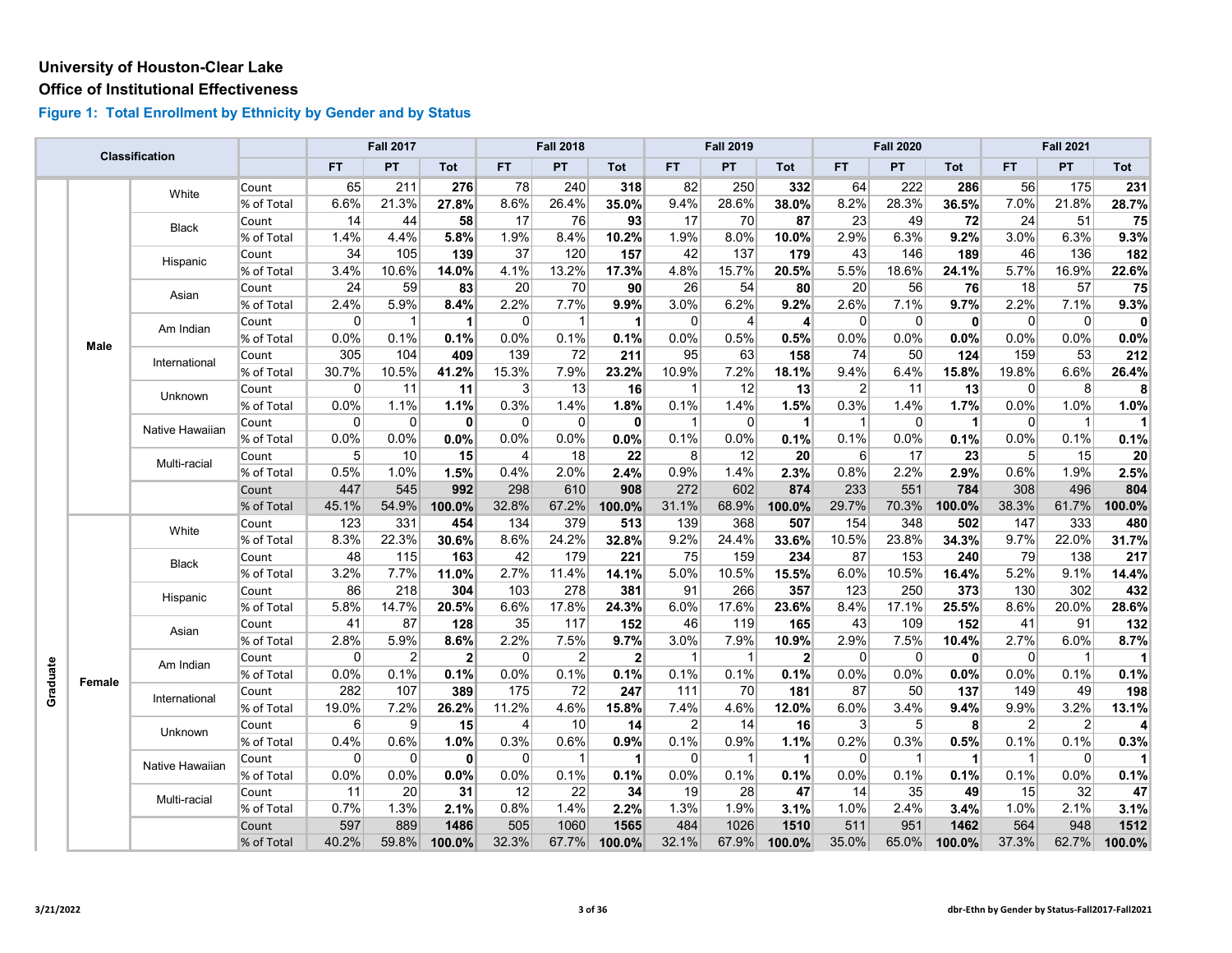#### **Office of Institutional Effectiveness**

|  |              | <b>Classification</b> |            |                | <b>Fall 2017</b> |         |           | <b>Fall 2018</b> |                 |                | <b>Fall 2019</b> |            |         | <b>Fall 2020</b> |                |           | <b>Fall 2021</b> |         |
|--|--------------|-----------------------|------------|----------------|------------------|---------|-----------|------------------|-----------------|----------------|------------------|------------|---------|------------------|----------------|-----------|------------------|---------|
|  |              |                       |            | <b>FT</b>      | <b>PT</b>        | Tot     | <b>FT</b> | <b>PT</b>        | Tot             | FT.            | <b>PT</b>        | <b>Tot</b> | FT.     | <b>PT</b>        | <b>Tot</b>     | <b>FT</b> | <b>PT</b>        | Tot     |
|  |              | White                 | Count      | 188            | 542              | 730     | 212       | 619              | 831             | 221            | 618              | 839        | 218     | 570              | 788            | 203       | 508              | 711     |
|  |              |                       | % of Total | 7.6%           | 21.9%            | 29.5%   | 8.6%      | 25.0%            | 33.6%           | 9.3%           | 25.9%            | 35.2%      | 9.7%    | 25.4%            | 35.1%          | 8.8%      | 21.9%            | 30.7%   |
|  |              | Black                 | Count      | 62             | 159              | 221     | 59        | 255              | 314             | 92             | 229              | 321        | 110     | 202              | 312            | 103       | 189              | 292     |
|  |              |                       | % of Total | 2.5%           | 6.4%             | 8.9%    | 2.4%      | 10.3%            | 12.7%           | 3.9%           | 9.6%             | 13.5%      | 4.9%    | $9.0\%$          | 13.9%          | 4.4%      | 8.2%             | 12.6%   |
|  |              | Hispanic              | Count      | 120            | 323              | 443     | 140       | 398              | 538             | 133            | 403              | 536        | 166     | 396              | 562            | 176       | 438              | 614     |
|  |              |                       | % of Total | 4.8%           | 13.0%            | 17.9%   | 5.7%      | 16.1%            | 21.8%           | 5.6%           | 16.9%            | 22.5%      | 7.4%    | 17.6%            | 25.0%          | 7.6%      | 18.9%            | 26.5%   |
|  |              | Asian                 | Count      | 65             | 146              | 211     | 55        | 187              | 242             | 72             | 173              | 245        | 63      | 165              | 228            | 59        | 148              | 207     |
|  |              |                       | % of Total | 2.6%           | 5.9%             | 8.5%    | 2.2%      | 7.6%             | 9.8%            | $3.0\%$        | 7.3%             | 10.3%      | $2.8\%$ | 7.3%             | 10.2%          | 2.5%      | 6.4%             | $8.9\%$ |
|  | <b>Total</b> | Am Indian             | Count      | 0              | 3                | 3       | 0         | 3                | 3               |                |                  | 6          |         | $\Omega$         | 0              | 0         |                  |         |
|  |              |                       | % of Total | $0.0\%$        | 0.1%             | 0.1%    | $0.0\%$   | 0.1%             | 0.1%            | $0.0\%$        | 0.2%             | 0.3%       | $0.0\%$ | $0.0\%$          | 0.0%           | $0.0\%$   | $0.0\%$          | $0.0\%$ |
|  |              | International         | Count      | 587            | 211              | 798     | 314       | 144              | 458             | 206            | 133              | 339        | 161     | 100              | 261            | 308       | 102              | 410     |
|  |              |                       | % of Total | 23.7%          | 8.5%             | 32.2%   | 12.7%     | 5.8%             | 18.5%           | $8.6\%$        | 5.6%             | 14.2%      | 7.2%    | 4.5%             | 11.6%          | 13.3%     | 4.4%             | 17.7%   |
|  |              | Unknown               | Count      | 6 <sup>1</sup> | 20               | 26      | 7         | 23               | 30 <sup>1</sup> | 3 <sup>1</sup> | 26               | 29         |         | 16               | 21             | 2         | 10 <sup>1</sup>  | 12      |
|  |              |                       | % of Total | 0.2%           | 0.8%             | 1.0%    | 0.3%      | 0.9%             | 1.2%            | 0.1%           | 1.1%             | 1.2%       | 0.2%    | 0.7%             | 0.9%           | 0.1%      | 0.4%             | 0.5%    |
|  |              | Native Hawaiian       | Count      | 0              | 0                | 0       | 0         |                  |                 |                |                  | 2          |         |                  | $\overline{2}$ |           |                  |         |
|  |              |                       | % of Total | 0.0%           | 0.0%             | $0.0\%$ | $0.0\%$   | $0.0\%$          | $0.0\%$         | $0.0\%$        | $0.0\%$          | 0.1%       | 0.0%    | 0.0%             | 0.1%           | 0.0%      | $0.0\%$          | 0.1%    |
|  |              | Multi-racial          | Count      | 16             | 30               | 46      | 16        | 40               | 56              | 27             | 40               | 67         | 20      | 52               | 72             | 20        | 47               | 67      |
|  |              |                       | % of Total | 0.6%           | 1.2%             | 1.9%    | 0.6%      | 1.6%             | 2.3%            | 1.1%           | 1.7%             | 2.8%       | 0.9%    | 2.3%             | 3.2%           | 0.9%      | 2.0%             | 2.9%    |
|  |              | <b>Total UHCL</b>     | Count      | 1044           | 1434             | 2478    | 803       | 1670             | 2473            | 756            | 1628             | 2384       | 744     | 1502             | 2246           | 872       | 1444             | 2316    |
|  |              | Graduate              | % of Total | 42.1%          | 57.9%            | 100.0%  | 32.5%     | 67.5%            | 100.0%          | 31.7%          | 68.3%            | 100.0%     | 33.1%   | 66.9%            | 100.0%         | 37.7%     | 62.3%            | 100.0%  |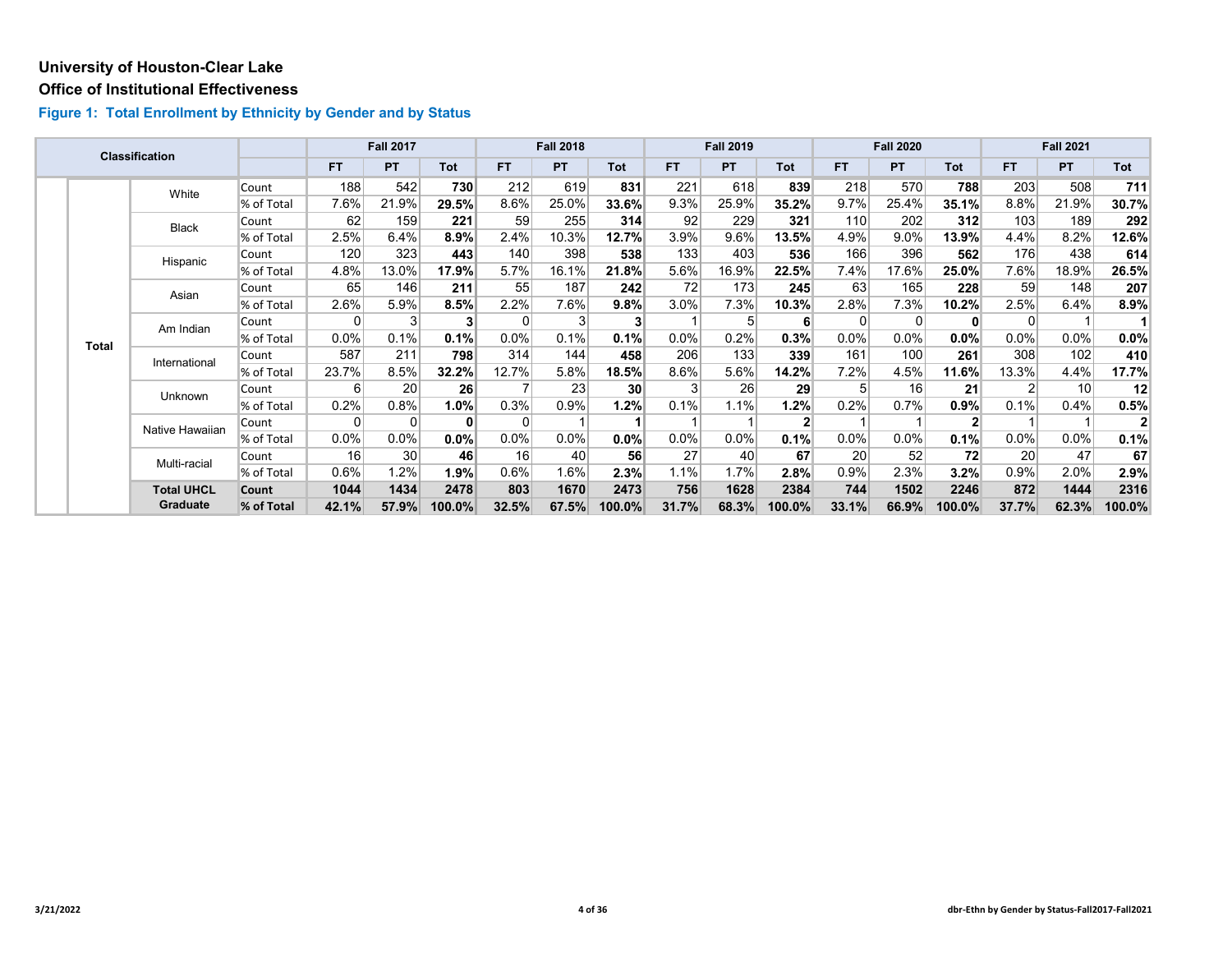#### **Office of Institutional Effectiveness**

|       |        | <b>Classification</b> |            |                 | <b>Fall 2017</b> |              |                | <b>Fall 2018</b> |                |                 | <b>Fall 2019</b> |                         |                | <b>Fall 2020</b> |                |                | <b>Fall 2021</b> |              |
|-------|--------|-----------------------|------------|-----------------|------------------|--------------|----------------|------------------|----------------|-----------------|------------------|-------------------------|----------------|------------------|----------------|----------------|------------------|--------------|
|       |        |                       |            | <b>FT</b>       | PT               | Tot          | FT.            | PT               | Tot            | <b>FT</b>       | PT               | Tot                     | FT.            | <b>PT</b>        | Tot            | <b>FT</b>      | PT               | Tot          |
|       |        | White                 | Count      | 583             | 641              | 1224         | 660            | 672              | 1332           | 648             | 693              | 1341                    | 584            | 626              | 1210           | 519            | 544              | 1063         |
|       |        |                       | % of Total | 18.4%           | 20.2%            | 38.5%        | 19.7%          | 20.0%            | 39.7%          | 18.8%           | 20.2%            | 39.0%                   | 17.7%          | 19.0%            | 36.7%          | 15.6%          | 16.4%            | 32.0%        |
|       |        | Black                 | Count      | 78              | 107              | 185          | 89             | 160              | 249            | 90              | 158              | 248                     | 94             | 125              | 219            | 110            | 130              | 240          |
|       |        |                       | % of Total | 2.5%            | 3.4%             | 5.8%         | 2.7%           | 4.8%             | 7.4%           | 2.6%            | 4.6%             | 7.2%                    | 2.9%           | 3.8%             | 6.6%           | 3.3%           | 3.9%             | 7.2%         |
|       |        | Hispanic              | Count      | 375             | 516              | 891          | 451            | 582              | 1033           | 505             | 632              | 1137                    | 512            | 681              | 1193           | 511            | 739              | 1250         |
|       |        |                       | % of Total | 11.8%           | 16.2%            | 28.1%        | 13.5%          | 17.4%            | 30.8%          | 14.7%           | 18.4%            | 33.1%                   | 15.5%          | 20.6%            | 36.2%          | 15.4%          | 22.3%            | 37.7%        |
|       |        | Asian                 | Count      | 126             | 157              | 283          | 134            | 189              | 323            | 172             | 161              | 333                     | 171            | 175              | 346            | 150            | 169              | 319          |
|       |        |                       | % of Total | 4.0%            | 4.9%             | 8.9%         | 4.0%           | 5.6%             | 9.6%           | 5.0%            | 4.7%             | 9.7%                    | 5.2%           | 5.3%             | 10.5%          | 4.5%           | 5.1%             | 9.6%         |
|       |        | Am Indian             | Count      | $\vert 3 \vert$ | $\overline{2}$   | 5            | 6              | 3                | 9              | $\mathbf{3}$    | 5 <sup>1</sup>   | 8                       | $\Omega$       | $\overline{2}$   | 2 <sup>1</sup> | $\overline{2}$ | $\overline{1}$   | 3            |
|       | Male   |                       | % of Total | 0.1%            | 0.1%             | 0.2%         | 0.2%           | 0.1%             | 0.3%           | 0.1%            | 0.1%             | 0.2%                    | 0.0%           | 0.1%             | 0.1%           | 0.1%           | 0.0%             | 0.1%         |
|       |        | International         | Count      | 329             | 120              | 449          | 163            | 85               | 248            | $131$           | 75               | 206                     | 115            | 58               | 173            | 196            | 112              | 308          |
|       |        |                       | % of Total | 10.4%           | 3.8%             | 14.1%        | 4.9%           | 2.5%             | 7.4%           | 3.8%            | 2.2%             | 6.0%                    | 3.5%           | 1.8%             | 5.2%           | 5.9%           | 3.4%             | 9.3%         |
|       |        | Unknown               | Count      | 15              | 37               | 52           | 16             | 38               | 54             | 11              | 42               | 53                      | 17             | 23               | 40             | 13             | 25               | 38           |
|       |        |                       | % of Total | 0.5%            | 1.2%             | 1.6%         | 0.5%           | 1.1%             | 1.6%           | 0.3%            | 1.2%             | 1.5%                    | 0.5%           | 0.7%             | 1.2%           | 0.4%           | 0.8%             | 1.1%         |
|       |        | Native Hawaiian       | Count      | $\mathbf{2}$    | $\overline{1}$   | 3            | $\overline{1}$ | $\overline{1}$   | $\overline{2}$ | $\overline{2}$  | 1                | $\overline{\mathbf{3}}$ | $\overline{1}$ | $\overline{0}$   | $\vert$        | $\mathbf{1}$   | $\overline{2}$   | 3            |
|       |        |                       | % of Total | 0.1%            | 0.0%             | 0.1%         | 0.0%           | 0.0%             | 0.1%           | 0.1%            | 0.0%             | 0.1%                    | 0.0%           | 0.0%             | 0.0%           | 0.0%           | 0.1%             | 0.1%         |
|       |        | Multi-racial          | Count      | 42              | 42               | 84           | 49             | 54               | 103            | 59              | 50               | 109                     | 53             | 61               | 114            | 44             | 52               | 96           |
|       |        |                       | % of Total | 1.3%            | 1.3%             | 2.6%         | 1.5%           | 1.6%             | 3.1%           | 1.7%            | 1.5%             | 3.2%                    | 1.6%           | 1.8%             | 3.5%           | 1.3%           | 1.6%             | 2.9%         |
|       |        |                       | Count      | 1553            | 1623             | 3176         | 1569           | 1784             | 3353           | 1621            | 1817             | 3438                    | 1547           | 1751             | 3298           | 1546           | 1774             | 3320         |
|       |        |                       | % of Total | 48.9%           | 51.1%            | 100.0%       | 46.8%          | 53.2%            | 100.0%         | 47.1%           | 52.9%            | 100.0%                  | 46.9%          | 53.1%            | 100.0%         | 46.6%          | 53.4%            | 100.0%       |
|       |        | White                 | Count      | 939             | 1065             | 2004         | 895            | 1171             | 2066           | 924             | 1063             | 1987                    | 880            | 1072             | 1952           | 850            | 1014             | 1864         |
|       |        |                       | % of Total | 17.5%           | 19.8%            | 37.3%        | 16.0%          | 20.9%            | 36.8%          | 16.4%           | 18.8%            | 35.2%                   | 15.3%          | 18.6%            | 33.9%          | 14.3%          | 17.0%            | 31.3%        |
|       |        | Black                 | Count      | 195             | 309              | 504          | 187            | 389              | 576            | 222             | 341              | 563                     | 250            | 313              | 563            | 226            | 311              | 537          |
|       |        |                       | % of Total | 3.6%            | 5.8%             | 9.4%         | 3.3%           | 6.9%             | 10.3%          | 3.9%            | 6.0%             | 10.0%                   | 4.3%           | 5.4%             | 9.8%           | 3.8%           | 5.2%             | $9.0\%$      |
|       |        |                       | Count      | 793             | 1092             | 1885         | 870            | 1229             | 2099           | 976             | 1245             | 2221                    | 1130           | 1269             | 2399           | 1183           | 1457             | 2640         |
|       |        | Hispanic              | % of Total | 14.8%           | 20.4%            | 35.1%        | 15.5%          | 21.9%            | 37.4%          | 17.3%           | 22.1%            | 39.4%                   | 19.6%          | 22.1%            | 41.7%          | 19.9%          | 24.5%            | 44.3%        |
|       |        | Asian                 | Count      | 162             | 168              | 330          | 147            | 215              | 362            | 167             | 237              | 404                     | 204            | 217              | 421            | 180            | 225              | 405          |
|       |        |                       | % of Total | 3.0%            | 3.1%             | 6.1%         | 2.6%           | 3.8%             | 6.5%           | 3.0%            | 4.2%             | 7.2%                    | 3.5%           | 3.8%             | 7.3%           | 3.0%           | 3.8%             | 6.8%         |
|       |        | Am Indian             | Count      | $\overline{7}$  | $6 \overline{6}$ | 13           | 5 <sup>5</sup> | 8                | 13             | $6 \overline{}$ | 5                | 11                      | 6              | $\mathbf{2}$     | 8 <sup>1</sup> | $\mathbf{3}$   | 3                | 6            |
|       | Female |                       | % of Total | 0.1%            | 0.1%             | 0.2%         | 0.1%           | 0.1%             | 0.2%           | 0.1%            | 0.1%             | 0.2%                    | 0.1%           | 0.0%             | 0.1%           | 0.1%           | 0.1%             | 0.1%         |
| Total |        | International         | Count      | 308             | 137              | 445          | 200            | 91               | 291            | 142             | 85               | 227                     | 109            | 65               | 174            | 179            | 101              | 280          |
|       |        |                       | % of Total | 5.7%            | 2.6%             | 8.3%         | 3.6%           | 1.6%             | 5.2%           | 2.5%            | 1.5%             | 4.0%                    | 1.9%           | 1.1%             | 3.0%           | 3.0%           | 1.7%             | 4.7%         |
|       |        | Unknown               | Count      | 19              | 25               | 44           | 17             | 33               | 50             | 20              | 41               | 61                      | 18             | 29               | 47             | 12             | 21               | 33           |
|       |        |                       | % of Total | 0.4%            | 0.5%             | 0.8%         | 0.3%           | 0.6%             | 0.9%           | 0.4%            | 0.7%             | 1.1%                    | 0.3%           | 0.5%             | 0.8%           | 0.2%           | 0.4%             | 0.6%         |
|       |        |                       | Count      | $\mathbf{1}$    | $\vert$ 1        | $\mathbf{2}$ | 0              | $\overline{2}$   | 2 <sup>1</sup> | $\overline{2}$  |                  | $\mathbf{3}$            | $\overline{2}$ | $\mathbf{2}$     | $\overline{4}$ | $\mathbf{1}$   | $\overline{1}$   | $\mathbf{2}$ |
|       |        | Native Hawaiian       | % of Total | 0.0%            | 0.0%             | 0.0%         | 0.0%           | 0.0%             | 0.0%           | 0.0%            | 0.0%             | 0.1%                    | 0.0%           | 0.0%             | 0.1%           | 0.0%           | 0.0%             | 0.0%         |
|       |        |                       | Count      | 61              | 78               | 139          | 64             | 85               | 149            | 80              | 87               | 167                     | 91             | 96               | 187            | 96             | 96               | 192          |
|       |        | Multi-racial          | % of Total | 1.1%            | 1.5%             | 2.6%         | 1.1%           | 1.5%             | 2.7%           | 1.4%            | 1.5%             | 3.0%                    | 1.6%           | 1.7%             | 3.2%           | 1.6%           | 1.6%             | 3.2%         |
|       |        |                       | Count      | 2485            | 2881             | 5366         | 2385           | 3223             | 5608           | 2539            | 3105             | 5644                    | 2690           | 3065             | 5755           | 2730           | 3229             | 5959         |
|       |        |                       | % of Total | 46.3%           | 53.7%            | 100.0%       | 42.5%          | 57.5%            | 100.0%         | 45.0%           | 55.0%            | 100.0%                  | 46.7%          | 53.3%            | 100.0%         | 45.8%          | 54.2%            | 100.0%       |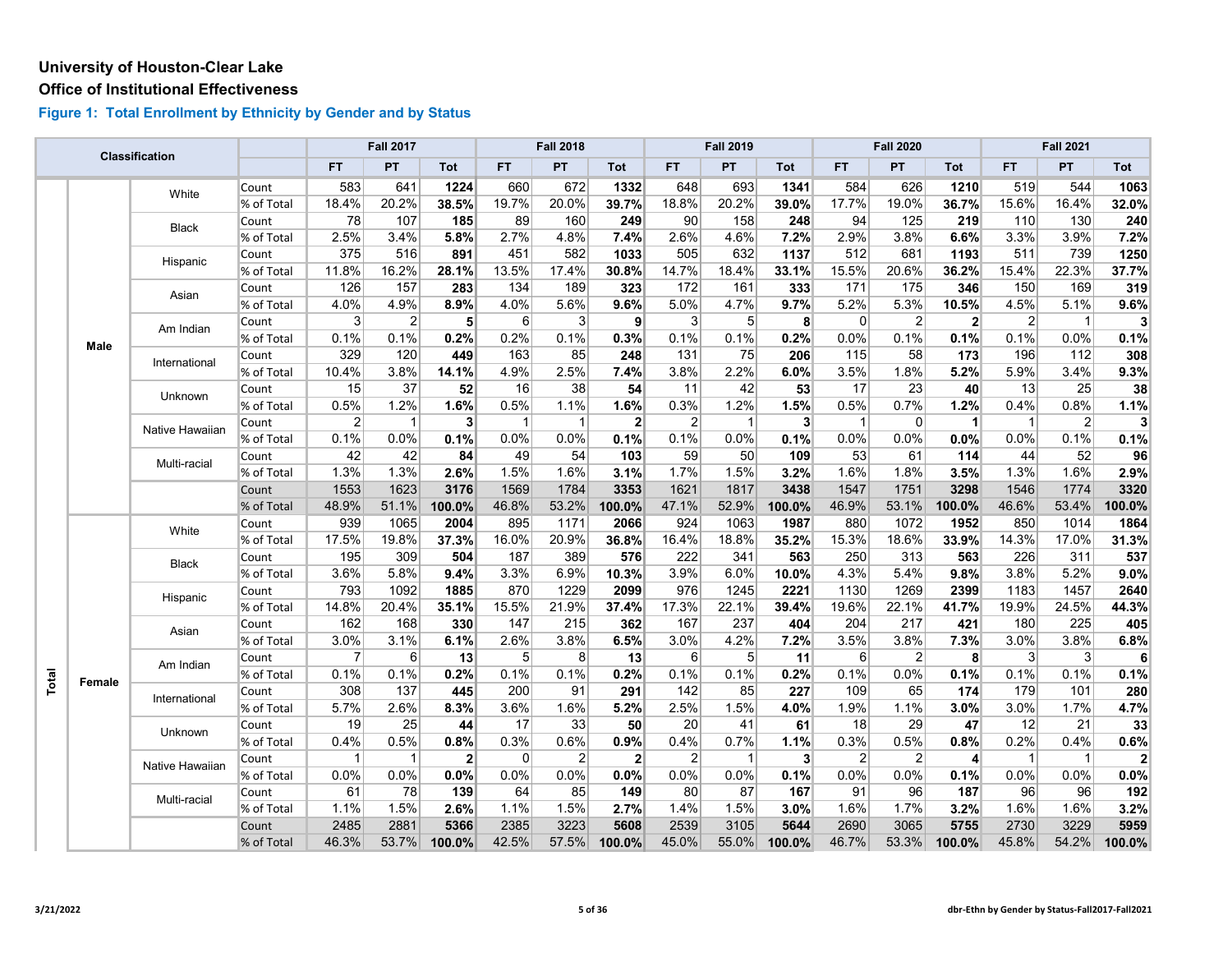#### **Office of Institutional Effectiveness**

|  |              | <b>Classification</b> |            |                 | <b>Fall 2017</b> |            |           | <b>Fall 2018</b> |         |                | <b>Fall 2019</b> |            |                 | <b>Fall 2020</b> |                 |         | <b>Fall 2021</b> |        |
|--|--------------|-----------------------|------------|-----------------|------------------|------------|-----------|------------------|---------|----------------|------------------|------------|-----------------|------------------|-----------------|---------|------------------|--------|
|  |              |                       |            | <b>FT</b>       | <b>PT</b>        | <b>Tot</b> | <b>FT</b> | <b>PT</b>        | Tot     | <b>FT</b>      | PT               | <b>Tot</b> | <b>FT</b>       | <b>PT</b>        | Tot             | FT.     | PT               | Tot    |
|  |              | White                 | Count      | 1522            | 1706             | 3228       | 1555      | 1843             | 3398    | 1572           | 1756             | 3328       | 1464            | 1698             | 3162            | 1369    | 1558             | 2927   |
|  |              |                       | % of Total | 17.8%           | 20.0%            | 37.8%      | 17.4%     | 20.6%            | 37.9%   | 17.3%          | 19.3%            | 36.6%      | 16.2%           | 18.8%            | 34.9%           | 14.8%   | 16.8%            | 31.5%  |
|  |              | Black                 | Count      | 273             | 416              | 689        | 276       | 549              | 825     | 312            | 499              | 811        | 344             | 438              | 782             | 336     | 441              | 777    |
|  |              |                       | % of Total | 3.2%            | 4.9%             | 8.1%       | 3.1%      | 6.1%             | 9.2%    | 3.4%           | 5.5%             | 8.9%       | 3.8%            | 4.8%             | $8.6\%$         | 3.6%    | 4.8%             | 8.4%   |
|  |              | Hispanic              | Count      | 1168            | 1608             | 2776       | 1321      | 1811             | 3132    | 1481           | 1877             | 3358       | 1642            | 1950             | 3592            | 1694    | 2196             | 3890   |
|  |              |                       | % of Total | 13.7%           | 18.8%            | 32.5%      | 14.7%     | 20.2%            | 35.0%   | 16.3%          | 20.7%            | 37.0%      | 18.1%           | 21.5%            | 39.7%           | 18.3%   | 23.7%            | 41.9%  |
|  |              | Asian                 | Count      | 288             | 325              | 613        | 281       | 404              | 685     | 339            | 398              | 737        | 375             | 392              | 767             | 330     | 394              | 724    |
|  |              |                       | % of Total | 3.4%            | 3.8%             | 7.2%       | 3.1%      | 4.5%             | 7.6%    | 3.7%           | 4.4%             | 8.1%       | 4.1%            | 4.3%             | 8.5%            | 3.6%    | 4.2%             | 7.8%   |
|  | <b>Total</b> | Am Indian             | Count      | 10 <sup>1</sup> | 8 <sub>l</sub>   | 18         | 11        | 11               | 22      | $\overline{9}$ | 10               | 19         | 6 <sup>1</sup>  |                  | 10 <sup>1</sup> | 5       | 4                | 9      |
|  |              |                       | % of Total | 0.1%            | 0.1%             | 0.2%       | 0.1%      | 0.1%             | 0.2%    | 0.1%           | 0.1%             | 0.2%       | 0.1%            | 0.0%             | 0.1%            | 0.1%    | $0.0\%$          | 0.1%   |
|  |              | International         | Count      | 637             | 257              | 894        | 363       | 176              | 539     | 273            | 160              | 433        | 224             | 123              | 347             | 375     | 213              | 588    |
|  |              |                       | % of Total | 7.5%            | 3.0%             | 10.5%      | 4.1%      | 2.0%             | 6.0%    | 3.0%           | 1.8%             | 4.8%       | 2.5%            | 1.4%             | $3.8\%$         | 4.0%    | 2.3%             | 6.3%   |
|  |              | Unknown               | Count      | 34              | 62               | 96         | 33        | 71               | 104     | 31             | 83               | 114        | 35 <sub>1</sub> | 52               | 87              | 25      | 46               | 71     |
|  |              |                       | % of Total | 0.4%            | 0.7%             | 1.1%       | 0.4%      | 0.8%             | 1.2%    | 0.3%           | 0.9%             | 1.3%       | 0.4%            | 0.6%             | $1.0\%$         | 0.3%    | 0.5%             | 0.8%   |
|  |              | Native Hawaiian       | Count      | $\mathbf{3}$    | $\overline{2}$   | 5          |           | 3                | 4       | 4              |                  | 6          |                 | $\overline{2}$   | 5               | 2       | 3                |        |
|  |              |                       | % of Total | 0.0%            | $0.0\%$          | 0.1%       | 0.0%      | 0.0%             | 0.0%    | $0.0\%$        | $0.0\%$          | 0.1%       | $0.0\%$         | $0.0\%$          | 0.1%            | $0.0\%$ | $0.0\%$          | 0.1%   |
|  |              | Multi-racial          | Count      | 103             | 120              | 223        | 113       | 139              | 252     | 139            | 137              | 276        | 144             | 157              | 301             | 140     | 148              | 288    |
|  |              |                       | % of Total | $1.2\%$         | 1.4%             | 2.6%       | 1.3%      | 1.6%             | $2.8\%$ | 1.5%           | 1.5%             | 3.0%       | 1.6%            | 1.7%             | 3.3%            | $1.5\%$ | 1.6%             | 3.1%   |
|  |              | <b>Total UHCL</b>     | Count      | 4038            | 4504             | 8542       | 3954      | 5007             | 8961    | 4160           | 4922             | 9082       | 4237            | 4816             | 9053            | 4276    | 5003             | 9279   |
|  |              |                       | % of Total | 47.3%           | 52.7%            | 100.0%     | 44.1%     | 55.9%            | 100.0%  | 45.8%          | 54.2%            | 100.0%     | 46.8%           | 53.2%            | 100.0%          | 46.1%   | 53.9%            | 100.0% |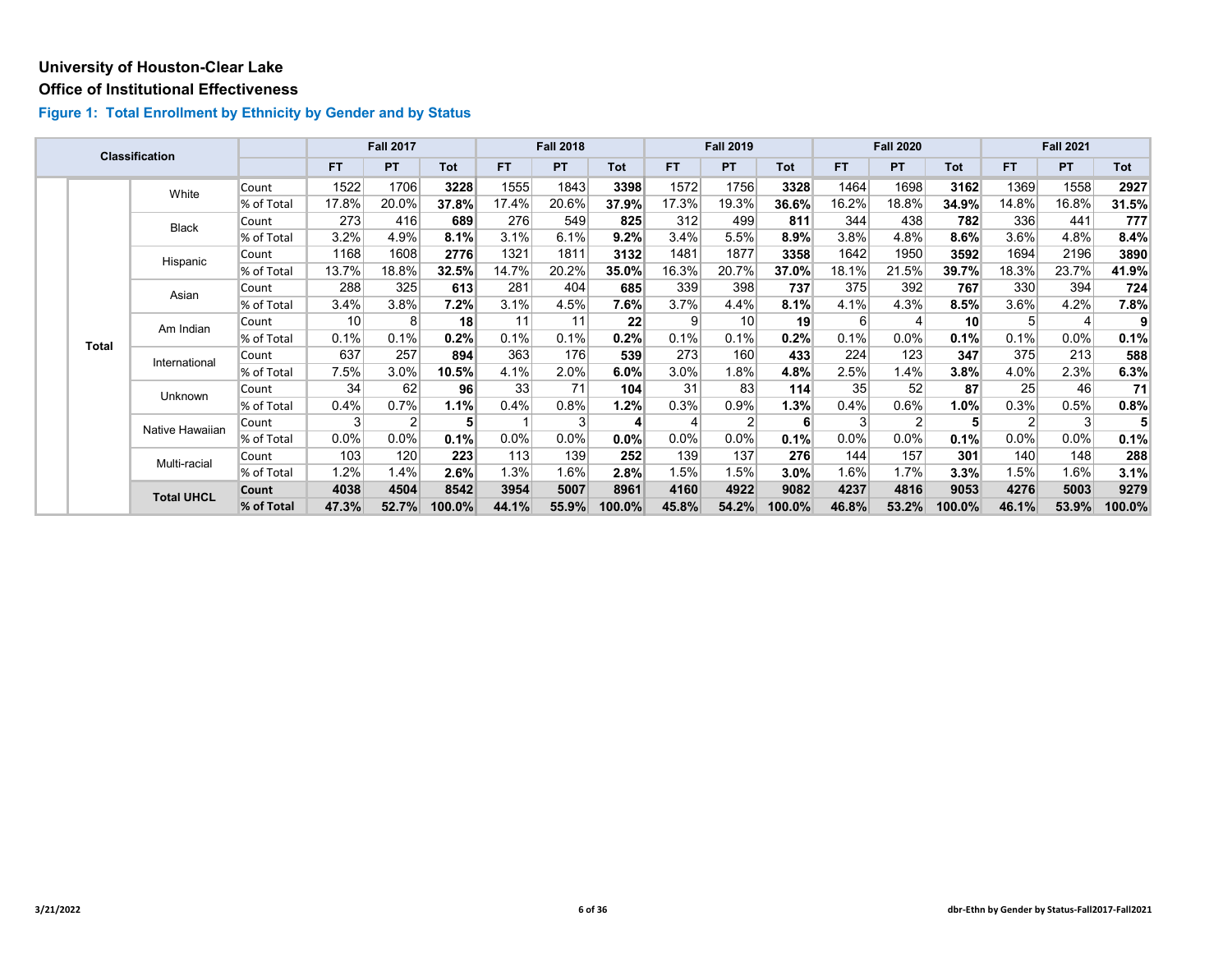## **Office of Institutional Effectiveness**

|               |        | <b>Classification</b> |            |                | <b>Fall 2017</b> |                |                | <b>Fall 2018</b> |              |                | <b>Fall 2019</b> |                         |                | <b>Fall 2020</b> |                |                | <b>Fall 2021</b> |        |
|---------------|--------|-----------------------|------------|----------------|------------------|----------------|----------------|------------------|--------------|----------------|------------------|-------------------------|----------------|------------------|----------------|----------------|------------------|--------|
|               |        |                       |            | <b>FT</b>      | PT               | Tot            | FT.            | PT               | Tot          | <b>FT</b>      | PT               | Tot                     | <b>FT</b>      | PT               | Tot            | FT.            | PT               | Tot    |
|               |        | White                 | Count      | 169            | 137              | 306            | 184            | 119              | 303          | 161            | 102              | 263                     | 133            | 102              | 235            | 134            | 89               | 223    |
|               |        |                       | % of Total | 24.5%          | 19.8%            | 44.3%          | 24.2%          | 15.7%            | 39.9%        | 21.8%          | 13.8%            | 35.6%                   | 19.9%          | 15.2%            | 35.1%          | 20.2%          | 13.4%            | 33.7%  |
|               |        |                       | Count      | 18             | 23               | 41             | 24             | 26               | 50           | 23             | 24               | 47                      | 16             | 24               | 40             | 21             | 16               | 37     |
|               |        | <b>Black</b>          | % of Total | 2.6%           | 3.3%             | 5.9%           | 3.2%           | 3.4%             | 6.6%         | 3.1%           | 3.3%             | 6.4%                    | 2.4%           | 3.6%             | 6.0%           | 3.2%           | 2.4%             | 5.6%   |
|               |        |                       | Count      | 119            | 117              | 236            | 147            | 148              | 295          | 145            | 157              | 302                     | 143            | 144              | 287            | 144            | 151              | 295    |
|               |        | Hispanic              | % of Total | 17.2%          | 16.9%            | 34.2%          | 19.3%          | 19.5%            | 38.8%        | 19.6%          | 21.3%            | 40.9%                   | 21.4%          | 21.5%            | 42.9%          | 21.8%          | 22.8%            | 44.6%  |
|               |        |                       | Count      | 26             | 33               | 59             | 31             | 38               | 69           | 51             | 32               | 83                      | 48             | 20               | 68             | 36             | 28               | 64     |
|               |        | Asian                 | % of Total | 3.8%           | 4.8%             | 8.5%           | 4.1%           | 5.0%             | 9.1%         | 6.9%           | 4.3%             | 11.2%                   | 7.2%           | 3.0%             | 10.2%          | 5.4%           | 4.2%             | 9.7%   |
|               |        |                       | Count      | 1              | 0                | 1              | 0              | $\mathbf 0$      | 0            | $\mathbf 0$    | $\mathbf 0$      | $\mathbf{0}$            | $\mathbf 0$    | 0                | $\mathbf{0}$   | $\mathbf{1}$   | 0                |        |
|               |        | Am Indian             | % of Total | 0.1%           | 0.0%             | 0.1%           | 0.0%           | 0.0%             | 0.0%         | 0.0%           | 0.0%             | 0.0%                    | 0.0%           | 0.0%             | 0.0%           | 0.2%           | 0.0%             | 0.2%   |
|               | Male   |                       | Count      | 13             | 11               | 24             | 11             | 10               | 21           | 15             | 3                | 18                      | 13             | $\mathbf{1}$     | 14             | 8              | $\overline{7}$   | 15     |
|               |        | International         | % of Total | 1.9%           | 1.6%             | 3.5%           | 1.4%           | 1.3%             | 2.8%         | 2.0%           | 0.4%             | 2.4%                    | 1.9%           | 0.1%             | 2.1%           | 1.2%           | 1.1%             | 2.3%   |
|               |        |                       | Count      | 1              | $\Omega$         | 1              | 0              | 2                | $\mathbf{2}$ | 1              | $\overline{2}$   | $\mathbf{3}$            | $\overline{2}$ | 0                | $\mathbf{2}$   | $\mathbf{1}$   | $\overline{0}$   |        |
|               |        | <b>Unknown</b>        | % of Total | 0.1%           | 0.0%             | 0.1%           | 0.0%           | 0.3%             | 0.3%         | 0.1%           | 0.3%             | 0.4%                    | 0.3%           | 0.0%             | 0.3%           | 0.2%           | 0.0%             | 0.2%   |
|               |        |                       | Count      | 0              | 1                | 1              | 0              | $\overline{1}$   | 1            |                | $\mathbf 0$      | 1                       | $\mathbf 0$    | 0                | $\mathbf{0}$   | $\mathbf{1}$   | $\mathbf{1}$     | 2      |
|               |        | Native Hawaiian       | % of Total | 0.0%           | 0.1%             | 0.1%           | 0.0%           | 0.1%             | 0.1%         | 0.1%           | 0.0%             | 0.1%                    | 0.0%           | 0.0%             | 0.0%           | 0.2%           | 0.2%             | 0.3%   |
|               |        |                       | Count      | 13             | 9                | 22             | $\overline{7}$ | 12               | 19           | 10             | 11               | 21                      | 13             | 10               | 23             | 10             | 14               | 24     |
|               |        | Multi-racial          | % of Total | 1.9%           | 1.3%             | 3.2%           | 0.9%           | 1.6%             | 2.5%         | 1.4%           | 1.5%             | 2.8%                    | 1.9%           | 1.5%             | 3.4%           | 1.5%           | 2.1%             | 3.6%   |
|               |        |                       | Count      | 360            | 331              | 691            | 404            | 356              | 760          | 407            | 331              | 738                     | 368            | 301              | 669            | 356            | 306              | 662    |
|               |        |                       | % of Total | 52.1%          | 47.9%            | 100.0%         | 53.2%          | 46.8%            | 100.0%       | 55.1%          | 44.9%            | 100.0%                  | 55.0%          | 45.0%            | 100.0%         | 53.8%          | 46.2%            | 100.0% |
|               |        | White                 | Count      | 173            | 194              | 367            | 165            | 205              | 370          | 177            | 165              | 342                     | 151            | 164              | 315            | 159            | 163              | 322    |
|               |        |                       | % of Total | 16.5%          | 18.5%            | 35.0%          | 16.0%          | 19.9%            | 35.9%        | 16.6%          | 15.5%            | 32.1%                   | 14.3%          | 15.5%            | 29.8%          | 14.0%          | 14.4%            | 28.4%  |
|               |        | <b>Black</b>          | Count      | 45             | 56               | 101            | 28             | 56               | 84           | 42             | 45               | 87                      | 47             | 41               | 88             | 39             | 57               | 96     |
|               |        |                       | % of Total | 4.3%           | 5.3%             | 9.6%           | 2.7%           | 5.4%             | 8.2%         | 3.9%           | 4.2%             | 8.2%                    | 4.4%           | 3.9%             | 8.3%           | 3.4%           | 5.0%             | 8.5%   |
|               |        |                       | Count      | 176            | 248              | 424            | 188            | 241              | 429          | 211            | 266              | 477                     | 228            | 260              | 488            | 262            | 300              | 562    |
|               |        | Hispanic              | % of Total | 16.8%          | 23.6%            | 40.4%          | 18.3%          | 23.4%            | 41.7%        | 19.8%          | 25.0%            | 44.8%                   | 21.6%          | 24.6%            | 46.1%          | 23.1%          | 26.5%            | 49.6%  |
|               |        | Asian                 | Count      | 53             | 28               | 81             | 42             | 40               | 82           | 44             | 42               | 86                      | 57             | 39               | 96             | 39             | 43               | 82     |
|               |        |                       | % of Total | 5.1%           | 2.7%             | 7.7%           | 4.1%           | 3.9%             | 8.0%         | 4.1%           | 3.9%             | 8.1%                    | 5.4%           | 3.7%             | 9.1%           | 3.4%           | 3.8%             | 7.2%   |
|               |        | Am Indian             | Count      | 5              | 2                | $\overline{7}$ | $\Omega$       | 5                | 5            | $\overline{2}$ | $\overline{2}$   | $\overline{\mathbf{r}}$ | $\mathbf{1}$   | $\mathbf{1}$     | $\overline{2}$ | $\mathbf 0$    | $\overline{0}$   | 0      |
|               | Female |                       | % of Total | 0.5%           | 0.2%             | 0.7%           | 0.0%           | 0.5%             | 0.5%         | 0.2%           | 0.2%             | 0.4%                    | 0.1%           | 0.1%             | 0.2%           | 0.0%           | 0.0%             | 0.0%   |
|               |        | International         | Count      | 14             | 20               | 34             | 10             | 15               | 25           | 18             | $\overline{7}$   | 25                      | 12             | 8                | 20             | 12             | 15               | 27     |
| Undergraduate |        |                       | % of Total | 1.3%           | 1.9%             | 3.2%           | 1.0%           | 1.5%             | 2.4%         | 1.7%           | 0.7%             | 2.3%                    | 1.1%           | 0.8%             | 1.9%           | 1.1%           | 1.3%             | 2.4%   |
|               |        | Unknown               | Count      | $\overline{2}$ | 4                | 6              | 3              | 5 <sup>1</sup>   | 8            | 6              | 10               | 16                      | $\overline{7}$ | $\overline{7}$   | 14             | $\overline{3}$ | $6 \mid$         |        |
|               |        |                       | % of Total | 0.2%           | 0.4%             | 0.6%           | 0.3%           | 0.5%             | 0.8%         | 0.6%           | 0.9%             | 1.5%                    | 0.7%           | 0.7%             | 1.3%           | 0.3%           | 0.5%             | 0.8%   |
|               |        | Native Hawaiian       | Count      | $\mathbf 0$    | $\mathbf 0$      | $\mathbf{0}$   | 0              | $\mathbf 0$      | $\mathbf{0}$ | $\Omega$       | $\mathbf 0$      | $\mathbf{0}$            | $\overline{0}$ | $\mathbf{0}$     | $\mathbf{0}$   | $\mathbf 0$    | 0                | n      |
|               |        |                       | % of Total | 0.0%           | 0.0%             | 0.0%           | 0.0%           | 0.0%             | 0.0%         | 0.0%           | 0.0%             | 0.0%                    | 0.0%           | 0.0%             | 0.0%           | 0.0%           | 0.0%             | 0.0%   |
|               |        | Multi-racial          | Count      | 11             | 18               | 29             | 9              | 18               | 27           | 16             | 12               | 28                      | 17             | 18               | 35             | 18             | 18               | 36     |
|               |        |                       | % of Total | 1.0%           | 1.7%             | 2.8%           | 0.9%           | 1.7%             | 2.6%         | 1.5%           | 1.1%             | 2.6%                    | 1.6%           | 1.7%             | 3.3%           | 1.6%           | 1.6%             | 3.2%   |
|               |        |                       | Count      | 479            | 570              | 1049           | 445            | 585              | 1030         | 516            | 549              | 1065                    | 520            | 538              | 1058           | 532            | 602              | 1134   |
|               |        |                       | % of Total | 45.7%          | 54.3%            | 100.0%         | 43.2%          | 56.8%            | 100.0%       | 48.5%          | 51.5%            | 100.0%                  | 49.1%          | 50.9%            | 100.0%         | 46.9%          | 53.1%            | 100.0% |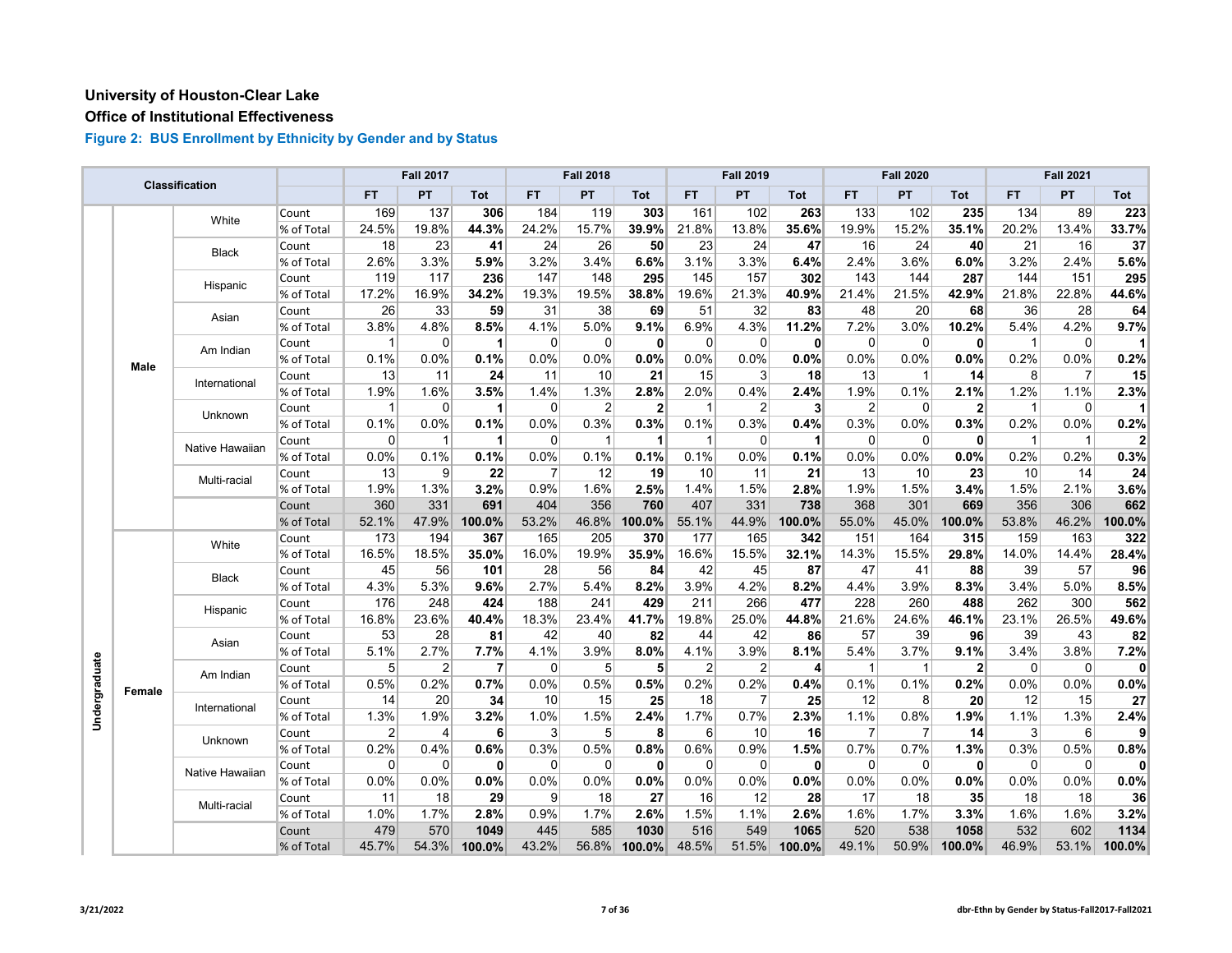# **Office of Institutional Effectiveness**

|              | <b>Classification</b> |            |           | <b>Fall 2017</b> |            |           | <b>Fall 2018</b> |                 |           | <b>Fall 2019</b> |            |           | <b>Fall 2020</b> |            |       | <b>Fall 2021</b> |            |
|--------------|-----------------------|------------|-----------|------------------|------------|-----------|------------------|-----------------|-----------|------------------|------------|-----------|------------------|------------|-------|------------------|------------|
|              |                       |            | <b>FT</b> | <b>PT</b>        | <b>Tot</b> | <b>FT</b> | PT               | <b>Tot</b>      | <b>FT</b> | <b>PT</b>        | <b>Tot</b> | <b>FT</b> | PT               | <b>Tot</b> | FT.   | PT.              | <b>Tot</b> |
|              | White                 | Count      | 342       | 331              | 673        | 349       | 324              | 673             | 338       | 267              | 605        | 284       | 266              | 550        | 293   | 252              | 545        |
|              |                       | % of Total | 19.7%     | 19.0%            | 38.7%      | 19.5%     | 18.1%            | 37.6%           | 18.7%     | 14.8%            | 33.6%      | 16.4%     | 15.4%            | 31.8%      | 16.3% | 14.0%            | 30.3%      |
|              | <b>Black</b>          | Count      | 63        | 79               | 142        | 52        | 82               | 134             | 65        | 69               | 134        | 63        | 65               | 128        | 60    | 73               | 133        |
|              |                       | % of Total | 3.6%      | 4.5%             | 8.2%       | 2.9%      | 4.6%             | $7.5\%$         | 3.6%      | 3.8%             | 7.4%       | 3.6%      | 3.8%             | 7.4%       | 3.3%  | 4.1%             | 7.4%       |
|              | Hispanic              | Count      | 295       | 365              | 660        | 335       | 389              | 724             | 356       | 423              | 779        | 371       | 404              | 775        | 406   | 451              | 857        |
|              |                       | % of Total | 17.0%     | 21.0%            | 37.9%      | 18.7%     | 21.7%            | 40.4%           | 19.7%     | 23.5%            | 43.2%      | 21.5%     | 23.4%            | 44.9%      | 22.6% | 25.1%            | 47.7%      |
|              | Asian                 | Count      | 79        | 61               | 140        | 73        | 78               | 151             | 95        | 74               | 169        | 105       | 59               | 164        | 75    | 71               | 146        |
|              |                       | % of Total | 4.5%      | 3.5%             | $8.0\%$    | 4.1%      | 4.4%             | 8.4%            | 5.3%      | 4.1%             | 9.4%       | 6.1%      | 3.4%             | 9.5%       | 4.2%  | 4.0%             | 8.1%       |
|              | Am Indian             | Count      | 6         | 2                | 8          | 0         | 5                | 5               |           |                  | 4          |           |                  |            |       | 0                |            |
| <b>Total</b> |                       | % of Total | 0.3%      | 0.1%             | 0.5%       | $0.0\%$   | 0.3%             | 0.3%            | 0.1%      | 0.1%             | 0.2%       | 0.1%      | 0.1%             | 0.1%       | 0.1%  | $0.0\%$          | 0.1%       |
|              | International         | Count      | 27        | 31               | 58         | 21        | 25               | 46              | 33        | 10               | 43         | 25        | 9                | 34         | 20    | 22               | 42         |
|              |                       | % of Total | 1.6%      | 1.8%             | 3.3%       | 1.2%      | 1.4%             | 2.6%            | $1.8\%$   | 0.6%             | 2.4%       | l.4%      | 0.5%             | 2.0%       | 1.1%  | 1.2%             | 2.3%       |
|              | Unknown               | Count      | 3         |                  |            | 3         |                  | 10 <sup>1</sup> |           | 12               | 19         | 9         |                  | 16         |       | 6 <sup>1</sup>   | 10         |
|              |                       | % of Total | 0.2%      | 0.2%             | 0.4%       | 0.2%      | 0.4%             | 0.6%            | 0.4%      | 0.7%             | 1.1%       | 0.5%      | 0.4%             | 0.9%       | 0.2%  | 0.3%             | 0.6%       |
|              | Native Hawaiian       | Count      | $\Omega$  |                  |            | 0         |                  |                 |           | $\Omega$         |            | $\Omega$  | $\Omega$         |            |       |                  |            |
|              |                       | % of Total | 0.0%      | 0.1%             | 0.1%       | $0.0\%$   | 0.1%             | 0.1%            | 0.1%      | 0.0%             | 0.1%       | 0.0%      | 0.0%             | 0.0%       | 0.1%  | 0.1%             | 0.1%       |
|              | Multi-racial          | Count      | 24        | 27               | 51         | 16        | 30               | 46              | 26        | 23               | 49         | 30        | 28               | 58         | 28    | 32               | 60         |
|              |                       | % of Total | 1.4%      | 1.6%             | 2.9%       | 0.9%      | 1.7%             | 2.6%            | 1.4%      | 1.3%             | 2.7%       | $1.7\%$   | 1.6%             | 3.4%       | 1.6%  | 1.8%             | 3.3%       |
|              | <b>Total BUS</b>      | Count      | 839       | 901              | 1740       | 849       | 941              | 1790            | 923       | 880              | 1803       | 888       | 839              | 1727       | 888   | 908              | 1796       |
|              | Undergraduate         | % of Total | 48.2%     | 51.8%            | 100.0%     | 47.4%     | 52.6%            | $100.0\%$       | 51.2%     | 48.8%            | 100.0%     | 51.4%     | 48.6%            | 100.0%     | 49.4% | 50.6%            | 100.0%     |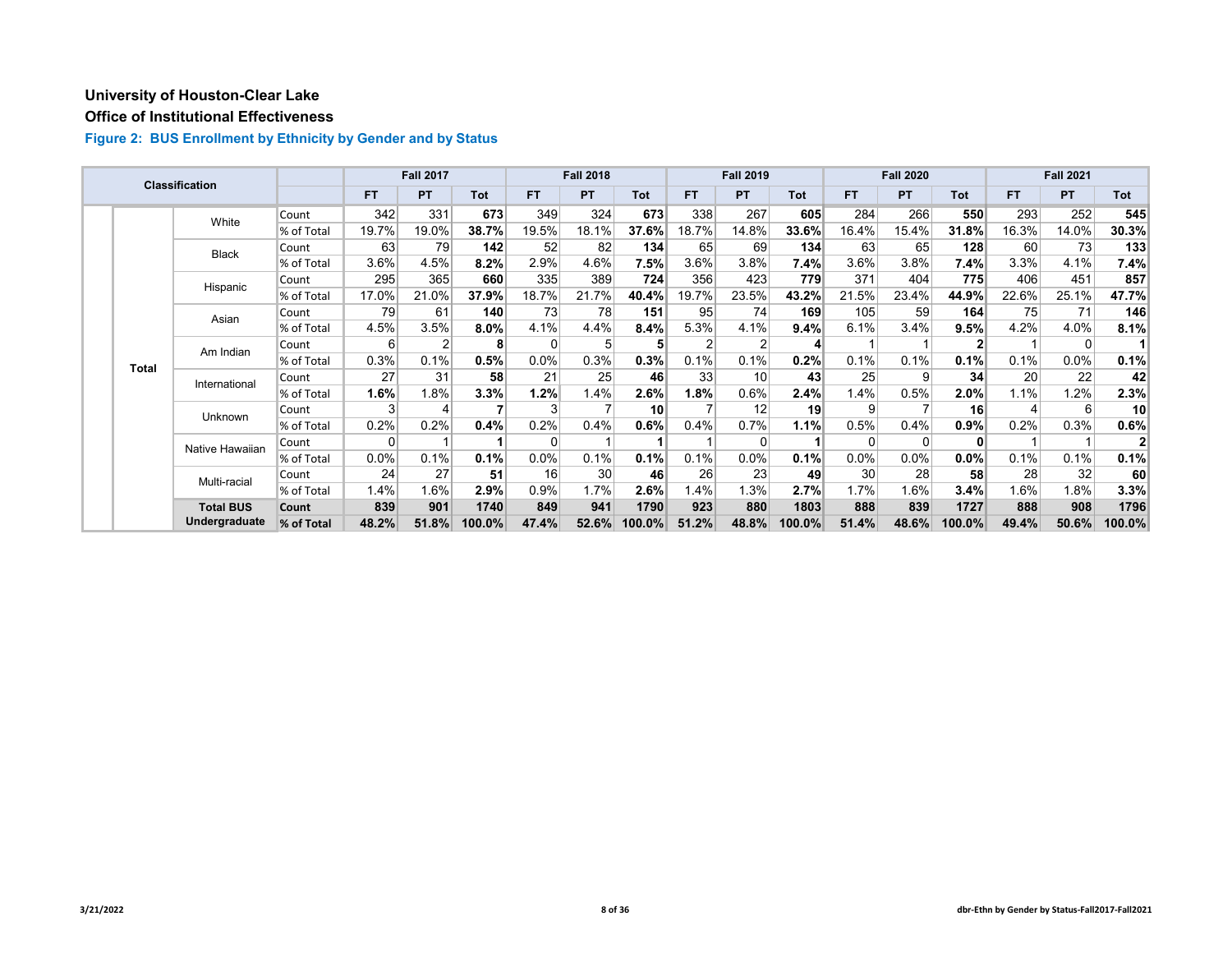## **Office of Institutional Effectiveness**

|  |                    | <b>Classification</b> |            |                | <b>Fall 2017</b> |                |                 | <b>Fall 2018</b> |              |                | <b>Fall 2019</b> |                |                | <b>Fall 2020</b> |              |                | <b>Fall 2021</b> |        |
|--|--------------------|-----------------------|------------|----------------|------------------|----------------|-----------------|------------------|--------------|----------------|------------------|----------------|----------------|------------------|--------------|----------------|------------------|--------|
|  |                    |                       |            | <b>FT</b>      | PT               | Tot            | FT.             | PT               | Tot          | <b>FT</b>      | PT               | Tot            | <b>FT</b>      | PT               | Tot          | FT.            | <b>PT</b>        | Tot    |
|  |                    | White                 | Count      | 9              | 106              | 115            | 12              | 118              | 130          | 10             | 115              | 125            | $\overline{7}$ | 109              | 116          | 8              | 78               | 86     |
|  |                    |                       | % of Total | 2.6%           | 30.9%            | 33.5%          | 3.3%            | 32.2%            | 35.5%        | 2.9%           | 33.6%            | 36.5%          | 2.2%           | 34.8%            | 37.1%        | 3.2%           | 31.2%            | 34.4%  |
|  |                    | <b>Black</b>          | Count      | 5              | 22               | 27             | 5 <sup>1</sup>  | 44               | 49           | 5 <sup>5</sup> | 35               | 40             | $\mathbf{1}$   | 29               | 30           | 4              | 21               | 25     |
|  |                    |                       | % of Total | 1.5%           | 6.4%             | 7.9%           | 1.4%            | 12.0%            | 13.4%        | 1.5%           | 10.2%            | 11.7%          | 0.3%           | 9.3%             | 9.6%         | 1.6%           | 8.4%             | 10.0%  |
|  |                    |                       | Count      | 6              | 40               | 46             | 5               | 58               | 63           | $\overline{4}$ | 63               | 67             | $\overline{7}$ | 72               | 79           | $\overline{2}$ | 62               | 64     |
|  |                    | Hispanic              | % of Total | 1.7%           | 11.7%            | 13.4%          | 1.4%            | 15.8%            | 17.2%        | 1.2%           | 18.4%            | 19.6%          | 2.2%           | 23.0%            | 25.2%        | 0.8%           | 24.8%            | 25.6%  |
|  |                    |                       | Count      | 8              | 44               | 52             | 5               | 48               | 53           | 10             | 36               | 46             | $\sqrt{5}$     | 35               | 40           | 4              | 34               | 38     |
|  |                    | Asian                 | % of Total | 2.3%           | 12.8%            | 15.2%          | 1.4%            | 13.1%            | 14.5%        | 2.9%           | 10.5%            | 13.5%          | 1.6%           | 11.2%            | 12.8%        | 1.6%           | 13.6%            | 15.2%  |
|  |                    |                       | Count      | $\mathbf 0$    | -1               | $\mathbf 1$    | $\Omega$        | $\mathbf 0$      | $\mathbf{0}$ | $\Omega$       | $\overline{2}$   | $\overline{2}$ | $\mathbf 0$    | $\overline{0}$   | $\mathbf{0}$ | $\Omega$       | $\overline{0}$   | 0      |
|  |                    | Am Indian             | % of Total | 0.0%           | 0.3%             | 0.3%           | 0.0%            | 0.0%             | 0.0%         | 0.0%           | 0.6%             | 0.6%           | 0.0%           | 0.0%             | 0.0%         | 0.0%           | 0.0%             | 0.0%   |
|  | Male               |                       | Count      | 64             | 31               | 95             | 39              | 19               | 58           | 29             | 23               | 52             | 21             | 16               | 37           | 19             | 8 <sup>°</sup>   | 27     |
|  |                    | International         | % of Total | 18.7%          | 9.0%             | 27.7%          | 10.7%           | 5.2%             | 15.8%        | 8.5%           | 6.7%             | 15.2%          | 6.7%           | 5.1%             | 11.8%        | 7.6%           | 3.2%             | 10.8%  |
|  |                    | Unknown               | Count      | $\mathbf 0$    | $\Omega$         | $\mathbf{0}$   | 1               | 4                | 5            | $\Omega$       | $\overline{4}$   | 4              | $\overline{1}$ | $\overline{c}$   | $\mathbf{3}$ | $\Omega$       | $\mathbf{3}$     | 3      |
|  |                    |                       | % of Total | 0.0%           | 0.0%             | 0.0%           | 0.3%            | 1.1%             | 1.4%         | 0.0%           | 1.2%             | 1.2%           | 0.3%           | 0.6%             | 1.0%         | 0.0%           | 1.2%             | 1.2%   |
|  |                    |                       | Count      | 0              | $\mathbf 0$      | $\mathbf{0}$   | $\Omega$        | $\mathbf 0$      | $\mathbf 0$  | $\Omega$       | $\mathbf 0$      | $\mathbf{0}$   | $\mathbf 0$    | $\Omega$         | $\mathbf{0}$ | $\mathbf 0$    | 0                | 0      |
|  |                    | Native Hawaiian       | % of Total | 0.0%           | 0.0%             | 0.0%           | 0.0%            | 0.0%             | 0.0%         | 0.0%           | 0.0%             | 0.0%           | 0.0%           | 0.0%             | 0.0%         | 0.0%           | 0.0%             | 0.0%   |
|  |                    |                       | Count      | $\overline{2}$ | 5                | $\overline{7}$ | $\Omega$        | 8                | 8            |                | 5                | 6              | 0              | 8                | 8            | $\Omega$       | $\overline{7}$   |        |
|  |                    | Multi-racial          | % of Total | 0.6%           | 1.5%             | 2.0%           | 0.0%            | 2.2%             | 2.2%         | 0.3%           | 1.5%             | 1.8%           | 0.0%           | 2.6%             | 2.6%         | 0.0%           | 2.8%             | 2.8%   |
|  |                    |                       | Count      | 94             | 249              | 343            | 67              | 299              | 366          | 59             | 283              | 342            | 42             | 271              | 313          | 37             | 213              | 250    |
|  |                    |                       | % of Total | 27.4%          | 72.6%            | 100.0%         | 18.3%           | 81.7%            | 100.0%       | 17.3%          | 82.7%            | 100.0%         | 13.4%          | 86.6%            | 100.0%       | 14.8%          | 85.2%            | 100.0% |
|  |                    |                       | Count      | 17             | 109              | 126            | 19              | 173              | 192          | 11             | 178              | 189            | 27             | 170              | 197          | 20             | 146              | 166    |
|  |                    | White                 | % of Total | 3.5%           | 22.7%            | 26.2%          | 3.0%            | 27.3%            | 30.3%        | 1.8%           | 28.8%            | 30.6%          | 4.7%           | 29.7%            | 34.4%        | 3.8%           | 28.0%            | 31.8%  |
|  |                    |                       | Count      | 11             | 50               | 61             | 13              | 95               | 108          | 12             | 94               | 106            | 8              | 97               | 105          | 8              | 79               | 87     |
|  |                    | <b>Black</b>          | % of Total | 2.3%           | 10.4%            | 12.7%          | 2.1%            | 15.0%            | 17.0%        | 1.9%           | 15.2%            | 17.2%          | 1.4%           | 17.0%            | 18.4%        | 1.5%           | 15.1%            | 16.7%  |
|  |                    |                       | Count      | 17             | 78               | 95             | 13              | 124              | 137          | 5              | 130              | 135            | 15             | 110              | 125          | 20             | 125              | 145    |
|  |                    | Hispanic              | % of Total | 3.5%           | 16.2%            | 19.8%          | 2.1%            | 19.6%            | 21.6%        | 0.8%           | 21.0%            | 21.8%          | 2.6%           | 19.2%            | 21.9%        | 3.8%           | 23.9%            | 27.8%  |
|  |                    |                       | Count      | 9              | 54               | 63             | $\overline{12}$ | $\overline{77}$  | 89           | 11             | 82               | 93             | 6              | 68               | 74           | $\overline{4}$ | 53               | 57     |
|  |                    | Asian                 | % of Total | 1.9%           | 11.2%            | 13.1%          | 1.9%            | 12.1%            | 14.0%        | 1.8%           | 13.3%            | 15.0%          | 1.0%           | 11.9%            | 12.9%        | 0.8%           | 10.2%            | 10.9%  |
|  |                    |                       | Count      | $\mathbf 0$    | -1               | 1              | $\Omega$        | $\overline{1}$   | $\mathbf 1$  | -1             | $\mathbf 0$      | 1              | $\mathbf 0$    | 0                | $\mathbf{0}$ | $\mathbf 0$    | $\mathbf{1}$     |        |
|  |                    | Am Indian             | % of Total | 0.0%           | 0.2%             | 0.2%           | 0.0%            | 0.2%             | 0.2%         | 0.2%           | 0.0%             | 0.2%           | 0.0%           | 0.0%             | $0.0\%$      | 0.0%           | 0.2%             | 0.2%   |
|  |                    |                       | Count      | 77             | 44               | 121            | 53              | 37               | 90           | 40             | 30               | 70             | 30             | 24               | 54           | 34             | 18               | 52     |
|  | Graduate<br>Female | International         | % of Total | 16.0%          | 9.1%             | 25.2%          | 8.4%            | 5.8%             | 14.2%        | 6.5%           | 4.9%             | 11.3%          | 5.2%           | 4.2%             | 9.4%         | 6.5%           | 3.4%             | 10.0%  |
|  |                    |                       | Count      | -1             | $\overline{4}$   | 5 <sup>1</sup> | $\Omega$        | 7                | 7            | $\Omega$       | 8                | 8              | $\mathbf 0$    | 3                | 3            | $\mathbf 0$    | $\mathbf{1}$     |        |
|  |                    | Unknown               | % of Total | 0.2%           | 0.8%             | 1.0%           | 0.0%            | 1.1%             | 1.1%         | 0.0%           | 1.3%             | 1.3%           | 0.0%           | 0.5%             | 0.5%         | 0.0%           | 0.2%             | 0.2%   |
|  |                    |                       | Count      | $\mathbf 0$    | $\mathbf 0$      | 0              | $\mathbf 0$     | -1               | $\mathbf 1$  | $\mathbf 0$    | 1                | 1              | $\mathbf 0$    | $\Omega$         | $\mathbf{0}$ | $\mathbf 0$    | 0                | 0      |
|  |                    | Native Hawaiian       | % of Total | 0.0%           | 0.0%             | 0.0%           | 0.0%            | 0.2%             | 0.2%         | 0.0%           | 0.2%             | 0.2%           | 0.0%           | 0.0%             | 0.0%         | 0.0%           | 0.0%             | 0.0%   |
|  |                    |                       | Count      | 3              | 6                | 9              | $\Omega$        | 9                | 9            | 1              | 14               | 15             | $\mathbf{1}$   | 13               | 14           | $\overline{2}$ | 11               | 13     |
|  |                    | Multi-racial          | % of Total | 0.6%           | 1.2%             | 1.9%           | 0.0%            | 1.4%             | 1.4%         | 0.2%           | 2.3%             | 2.4%           | 0.2%           | 2.3%             | 2.4%         | 0.4%           | 2.1%             | 2.5%   |
|  |                    |                       | Count      | 135            | 346              | 481            | 110             | 524              | 634          | 81             | 537              | 618            | 87             | 485              | 572          | 88             | 434              | 522    |
|  |                    |                       | % of Total | 28.1%          | 71.9%            | 100.0%         | 17.4%           | 82.6%            | 100.0%       | 13.1%          | 86.9%            | 100.0%         | 15.2%          | 84.8%            | 100.0%       | 16.9%          | 83.1%            | 100.0% |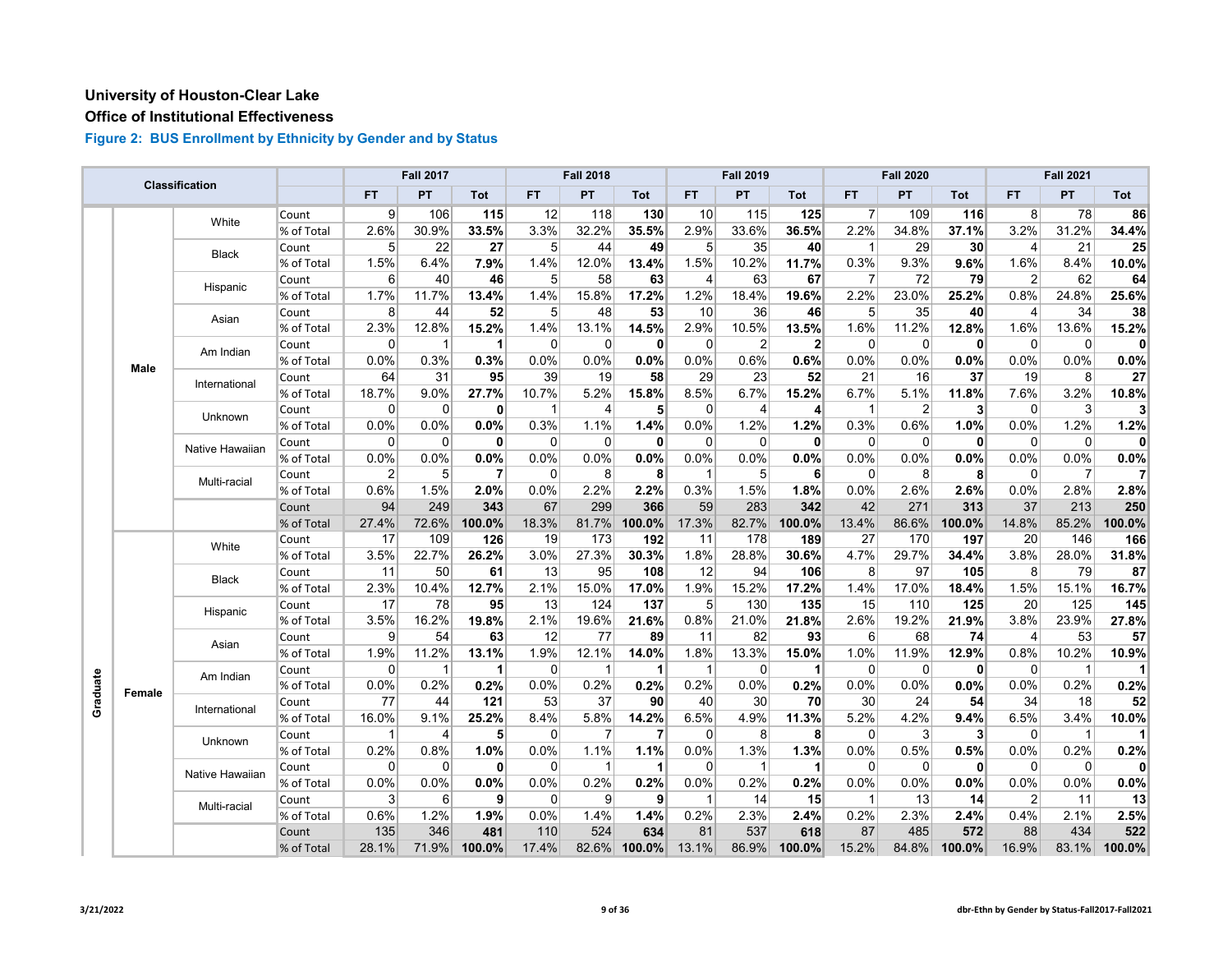## **Office of Institutional Effectiveness**

|              | <b>Classification</b> |            |           | <b>Fall 2017</b> |            |           | <b>Fall 2018</b> |                 |                | <b>Fall 2019</b> |                 |           | <b>Fall 2020</b> |            |                | <b>Fall 2021</b> |                 |
|--------------|-----------------------|------------|-----------|------------------|------------|-----------|------------------|-----------------|----------------|------------------|-----------------|-----------|------------------|------------|----------------|------------------|-----------------|
|              |                       |            | <b>FT</b> | <b>PT</b>        | <b>Tot</b> | <b>FT</b> | <b>PT</b>        | Tot             | FT.            | <b>PT</b>        | Tot             | <b>FT</b> | <b>PT</b>        | <b>Tot</b> | FT.            | <b>PT</b>        | <b>Tot</b>      |
|              | White                 | Count      | 26        | 215              | 241        | 31        | 291              | 322             | 21             | 293              | 314             | 34        | 279              | 313        | 28             | 224              | 252             |
|              |                       | % of Total | 3.2%      | 26.1%            | 29.2%      | 3.1%      | 29.1%            | 32.2%           | 2.2%           | 30.5%            | 32.7%           | 3.8%      | 31.5%            | 35.4%      | 3.6%           | 29.0%            | 32.6%           |
|              | <b>Black</b>          | Count      | 16        | 72               | 88         | 18        | 139              | 157             | 17             | 129              | 146             | 9         | 126              | 135        | 12             | 100              | 112             |
|              |                       | % of Total | 1.9%      | 8.7%             | 10.7%      | 1.8%      | 13.9%            | 15.7%           | 1.8%           | 13.4%            | 15.2%           | 1.0%      | 14.2%            | 15.3%      | 1.6%           | 13.0%            | 14.5%           |
|              | Hispanic              | Count      | 23        | 118              | 141        | 18        | 182              | 200             | 9              | 193              | 202             | 22        | 182              | 204        | 22             | 187              | 209             |
|              |                       | % of Total | 2.8%      | 14.3%            | 17.1%      | 1.8%      | 18.2%            | 20.0%           | 0.9%           | 20.1%            | 21.0%           | 2.5%      | 20.6%            | 23.1%      | 2.8%           | 24.2%            | 27.1%           |
|              | Asian                 | Count      | 17        | 98               | 115        | 17        | 125              | 142             | 21             | 118              | 139             | 11        | 103              | 114        | 8 <sup>1</sup> | 87               | 95              |
|              |                       | % of Total | 2.1%      | 11.9%            | 14.0%      | 1.7%      | 12.5%            | 14.2%           | 2.2%           | 12.3%            | 14.5%           | 1.2%      | 11.6%            | 12.9%      | 1.0%           | 11.3%            | 12.3%           |
|              | Am Indian             | Count      | $\Omega$  |                  |            | 0         |                  |                 |                |                  | 3               |           | O                |            | 0              |                  |                 |
| <b>Total</b> |                       | % of Total | 0.0%      | 0.2%             | 0.2%       | $0.0\%$   | 0.1%             | 0.1%            | 0.1%           | 0.2%             | 0.3%            | $0.0\%$   | $0.0\%$          | $0.0\%$    | $0.0\%$        | 0.1%             | 0.1%            |
|              | International         | Count      | 141       | 75               | 216        | 92        | 56               | 148             | 69             | 53               | 122             | 51        | 40               | 91         | 53             | 26               | 79              |
|              |                       | % of Total | 17.1%     | 9.1%             | 26.2%      | 9.2%      | 5.6%             | 14.8%           | 7.2%           | 5.5%             | 12.7%           | 5.8%      | 4.5%             | 10.3%      | 6.9%           | 3.4%             | 10.2%           |
|              | Unknown               | Count      |           |                  | 5          |           | 11               | 12 <sup>1</sup> | 0              | 12               | 12 <sub>h</sub> |           | 5                |            | 0              |                  |                 |
|              |                       | % of Total | 0.1%      | 0.5%             | 0.6%       | 0.1%      | 1.1%             | $1.2\%$         | $0.0\%$        | 1.3%             | 1.3%            | 0.1%      | 0.6%             | 0.7%       | 0.0%           | 0.5%             | 0.5%            |
|              | Native Hawaiian       | Count      | $\Omega$  |                  | 0          | $\Omega$  |                  |                 | $\Omega$       |                  |                 |           | $\Omega$         |            | $\Omega$       | 0                | 0               |
|              |                       | % of Total | 0.0%      | 0.0%             | 0.0%       | $0.0\%$   | 0.1%             | 0.1%            | $0.0\%$        | 0.1%             | 0.1%            | $0.0\%$   | 0.0%             | 0.0%       | 0.0%           | 0.0%             | $0.0\%$         |
|              | Multi-racial          | Count      | 5         | 11               | 16         | 0         | 17               | 17              | $\overline{2}$ | 19               | 21              |           | 21               | 22         | 2              | 18               | 20 <sup>1</sup> |
|              |                       | % of Total | 0.6%      | 1.3%             | 1.9%       | $0.0\%$   | 1.7%             | 1.7%            | 0.2%           | 2.0%             | 2.2%            | 0.1%      | 2.4%             | 2.5%       | 0.3%           | 2.3%             | $2.6\%$         |
|              | <b>Total BUS</b>      | Count      | 229       | 595              | 824        | 177       | 823              | 1000            | 140            | 820              | 960             | 129       | 756              | 885        | 125            | 647              | 772             |
|              | <b>Graduate</b>       | % of Total | 27.8%     | 72.2%            | 100.0%     | 17.7%     | 82.3%            | $100.0\%$       | 14.6%          | 85.4%            | $100.0\%$       | 14.6%     | 85.4%            | 100.0%     | 16.2%          | 83.8%            | 100.0%          |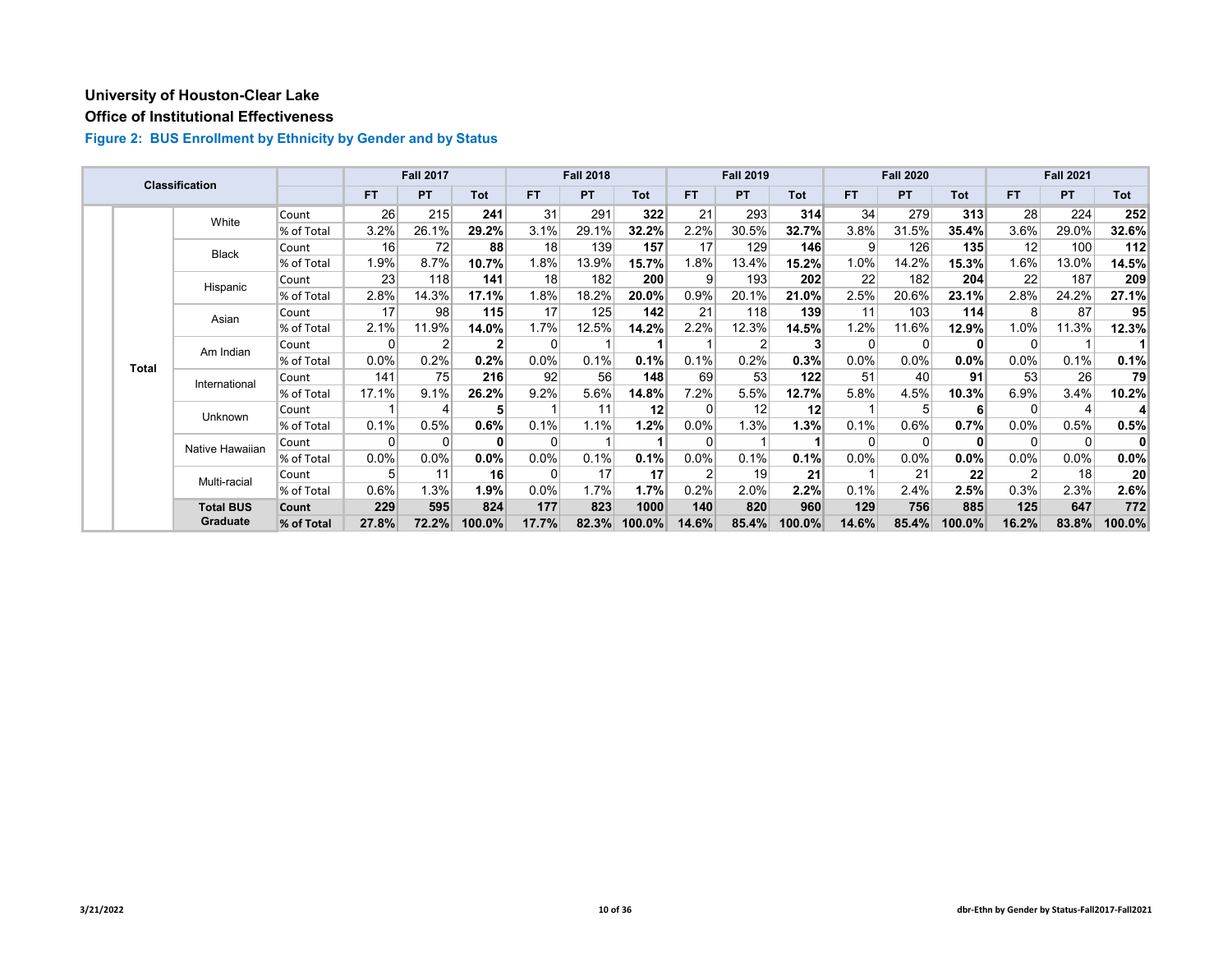## **Office of Institutional Effectiveness**

|       |        | <b>Classification</b> |            |              | <b>Fall 2017</b> |              |                | <b>Fall 2018</b> |                |             | <b>Fall 2019</b> |                      |                | <b>Fall 2020</b> |                |              | <b>Fall 2021</b> |          |
|-------|--------|-----------------------|------------|--------------|------------------|--------------|----------------|------------------|----------------|-------------|------------------|----------------------|----------------|------------------|----------------|--------------|------------------|----------|
|       |        |                       |            | <b>FT</b>    | PT               | <b>Tot</b>   | FT.            | PT               | Tot            | <b>FT</b>   | PT               | Tot                  | <b>FT</b>      | PT               | Tot            | FT.          | PT               | Tot      |
|       |        | White                 | Count      | 178          | 243              | 421          | 196            | 237              | 433            | 171         | 217              | 388                  | 140            | 211              | 351            | 142          | 167              | 309      |
|       |        |                       | % of Total | 17.2%        | 23.5%            | 40.7%        | 17.4%          | 21.0%            | 38.5%          | 15.8%       | 20.1%            | 35.9%                | 14.3%          | 21.5%            | 35.7%          | 15.6%        | 18.3%            | 33.9%    |
|       |        | <b>Black</b>          | Count      | 23           | 45               | 68           | 29             | 70               | 99             | 28          | 59               | 87                   | 17             | 53               | 70             | 25           | 37               | 62       |
|       |        |                       | % of Total | 2.2%         | 4.4%             | 6.6%         | 2.6%           | 6.2%             | 8.8%           | 2.6%        | 5.5%             | 8.1%                 | 1.7%           | 5.4%             | 7.1%           | 2.7%         | 4.1%             | 6.8%     |
|       |        | Hispanic              | Count      | 125          | 157              | 282          | 152            | 206              | 358            | 149         | 220              | 369                  | 150            | 216              | 366            | 146          | 213              | 359      |
|       |        |                       | % of Total | 12.1%        | 15.2%            | 27.3%        | 13.5%          | 18.3%            | 31.8%          | 13.8%       | 20.4%            | 34.2%                | 15.3%          | 22.0%            | 37.3%          | 16.0%        | 23.4%            | 39.4%    |
|       |        | Asian                 | Count      | 34           | 77               | 111          | 36             | 86               | 122            | 61          | 68               | 129                  | 53             | 55               | 108            | 40           | 62               | 102      |
|       |        |                       | % of Total | 3.3%         | 7.4%             | 10.7%        | 3.2%           | 7.6%             | 10.8%          | 5.6%        | 6.3%             | 11.9%                | 5.4%           | 5.6%             | 11.0%          | 4.4%         | 6.8%             | 11.2%    |
|       |        | Am Indian             | Count      | $\mathbf{1}$ | 1                | $\mathbf{2}$ | 0              | $\mathbf 0$      | 0              | $\Omega$    | $\overline{2}$   | $\mathbf{2}$         | $\mathbf 0$    | 0                | $\mathbf{0}$   | $\mathbf 1$  | 0                |          |
|       | Male   |                       | % of Total | 0.1%         | 0.1%             | 0.2%         | 0.0%           | 0.0%             | 0.0%           | 0.0%        | 0.2%             | 0.2%                 | 0.0%           | 0.0%             | 0.0%           | 0.1%         | 0.0%             | 0.1%     |
|       |        | International         | Count      | 77           | 42               | 119          | 50             | 29               | 79             | 44          | 26               | 70                   | 34             | 17               | 51             | 27           | 15               | 42       |
|       |        |                       | % of Total | 7.4%         | 4.1%             | 11.5%        | 4.4%           | 2.6%             | 7.0%           | 4.1%        | 2.4%             | 6.5%                 | 3.5%           | 1.7%             | 5.2%           | 3.0%         | 1.6%             | 4.6%     |
|       |        | Unknown               | Count      | 1            | $\Omega$         | 1            | $\mathbf{1}$   | 6                | $\overline{7}$ | $\mathbf 1$ | 6                | $\overline{7}$       | 3              | $\overline{2}$   | 5              | $\mathbf 1$  | $\mathbf{3}$     |          |
|       |        |                       | % of Total | 0.1%         | 0.0%             | 0.1%         | 0.1%           | 0.5%             | 0.6%           | 0.1%        | 0.6%             | 0.6%                 | 0.3%           | 0.2%             | 0.5%           | 0.1%         | 0.3%             | 0.4%     |
|       |        | Native Hawaiian       | Count      | $\Omega$     | $\mathbf 1$      | 1            | $\Omega$       | $\overline{1}$   | 1              | 1           | $\Omega$         | $\mathbf 1$          | $\Omega$       | $\Omega$         | $\mathbf{0}$   | $\mathbf{1}$ | $\mathbf{1}$     | 2        |
|       |        |                       | % of Total | 0.0%         | 0.1%             | 0.1%         | 0.0%           | 0.1%             | 0.1%           | 0.1%        | 0.0%             | 0.1%                 | 0.0%           | 0.0%             | 0.0%           | 0.1%         | 0.1%             | 0.2%     |
|       |        | Multi-racial          | Count      | 15           | 14               | 29           | $\overline{7}$ | 20               | 27             | 11          | 16               | 27                   | 13             | 18               | 31             | 10           | 21               | 31       |
|       |        |                       | % of Total | 1.5%         | 1.4%             | 2.8%         | 0.6%           | 1.8%             | 2.4%           | 1.0%        | 1.5%             | 2.5%                 | 1.3%           | 1.8%             | 3.2%           | 1.1%         | 2.3%             | 3.4%     |
|       |        |                       | Count      | 454          | 580              | 1034         | 471            | 655              | 1126           | 466         | 614              | 1080                 | 410            | 572              | 982            | 393          | 519              | 912      |
|       |        |                       | % of Total | 43.9%        | 56.1%            | 100.0%       | 41.8%          | 58.2%            | 100.0%         | 43.1%       | 56.9%            | 100.0%               | 41.8%          | 58.2%            | 100.0%         | 43.1%        | 56.9%            | 100.0%   |
|       |        | White                 | Count      | 190          | 303              | 493          | 184            | 378              | 562            | 188         | 343              | 531                  | 178            | 334              | 512            | 179          | 309              | 488      |
|       |        |                       | % of Total | 12.4%        | 19.8%            | 32.2%        | 11.1%          | 22.7%            | 33.8%          | 11.2%       | 20.4%            | 31.6%                | 10.9%          | 20.5%            | 31.4%          | 10.8%        | 18.7%            | 29.5%    |
|       |        | <b>Black</b>          | Count      | 56           | 106              | 162          | 41             | 151              | 192            | 54          | 139              | 193                  | 55             | 138              | 193            | 47           | 136              | 183      |
|       |        |                       | % of Total | 3.7%         | 6.9%             | 10.6%        | 2.5%           | 9.1%             | 11.5%          | 3.2%        | 8.3%             | 11.5%                | 3.4%           | 8.5%             | 11.8%          | 2.8%         | 8.2%             | 11.1%    |
|       |        | Hispanic              | Count      | 193          | 326              | 519          | 201            | 365              | 566            | 216         | 396              | 612                  | 243            | 370              | 613            | 282          | 425              | 707      |
|       |        |                       | % of Total | 12.6%        | 21.3%            | 33.9%        | 12.1%          | 21.9%            | 34.0%          | 12.8%       | 23.5%            | 36.4%                | 14.9%          | 22.7%            | 37.6%          | 17.0%        | 25.7%            | 42.7%    |
|       |        | Asian                 | Count      | 62           | 82               | 144          | 54             | 117              | 171            | 55          | 124              | 179                  | 63             | 107              | 170            | 43           | 96               | 139      |
|       |        |                       | % of Total | 4.1%         | 5.4%             | 9.4%         | 3.2%           | 7.0%             | 10.3%          | 3.3%        | 7.4%             | 10.6%                | 3.9%           | 6.6%             | 10.4%          | 2.6%         | 5.8%             | 8.4%     |
|       |        | Am Indian             | Count      | 5            | 3                | 8            | $\Omega$       | 6                | 6              | 3           | $\overline{2}$   | 5                    | $\overline{1}$ | $\mathbf{1}$     | $\overline{2}$ | $\mathbf 0$  | $\mathbf{1}$     |          |
| Total | Female |                       | % of Total | 0.3%         | 0.2%             | 0.5%         | 0.0%           | 0.4%             | 0.4%           | 0.2%        | 0.1%             | 0.3%                 | 0.1%           | 0.1%             | 0.1%           | 0.0%         | 0.1%             | 0.1%     |
|       |        | International         | Count      | 91           | 64               | 155          | 63             | 52               | 115            | 58          | 37               | 95                   | 42             | 32               | 74             | 46           | 33               | 79       |
|       |        |                       | % of Total | 5.9%         | 4.2%             | 10.1%        | 3.8%           | 3.1%             | 6.9%           | 3.4%        | 2.2%             | 5.6%                 | 2.6%           | 2.0%             | 4.5%           | 2.8%         | 2.0%             | 4.8%     |
|       |        | Unknown               | Count      | 3            | 8                | 11           | 3              | 12               | 15             | 6           | 18               | 24                   | $\overline{7}$ | 10               | 17             | 3            | $\overline{7}$   | 10       |
|       |        |                       | % of Total | 0.2%         | 0.5%             | 0.7%         | 0.2%           | 0.7%             | 0.9%           | 0.4%        | 1.1%             | 1.4%                 | 0.4%           | 0.6%             | 1.0%           | 0.2%         | 0.4%             | 0.6%     |
|       |        | Native Hawaiian       | Count      | $\mathbf 0$  | $\mathbf 0$      | $\mathbf{0}$ | 0              | $\overline{1}$   | 1              | $\Omega$    | $\mathbf{1}$     | $\blacktriangleleft$ | $\overline{0}$ | 0                | $\mathbf{0}$   | $\mathbf 0$  | $\overline{0}$   | $\Omega$ |
|       |        |                       | % of Total | $0.0\%$      | $0.0\%$          | 0.0%         | 0.0%           | 0.1%             | 0.1%           | 0.0%        | 0.1%             | 0.1%                 | 0.0%           | 0.0%             | 0.0%           | 0.0%         | 0.0%             | 0.0%     |
|       |        | Multi-racial          | Count      | 14           | 24               | 38           | 9              | 27               | 36             | 17          | 26               | 43                   | 18             | 31               | 49             | 20           | 29               | 49       |
|       |        |                       | % of Total | 0.9%         | 1.6%             | 2.5%         | 0.5%           | 1.6%             | 2.2%           | 1.0%        | 1.5%             | 2.6%                 | 1.1%           | 1.9%             | 3.0%           | 1.2%         | 1.8%             | 3.0%     |
|       |        |                       | Count      | 614          | 916              | 1530         | 555            | 1109             | 1664           | 597         | 1086             | 1683                 | 607            | 1023             | 1630           | 620          | 1036             | 1656     |
|       |        |                       | % of Total | 40.1%        | 59.9%            | 100.0%       | 33.4%          | 66.6%            | 100.0%         | 35.5%       | 64.5%            | 100.0%               | 37.2%          | 62.8%            | 100.0%         | 37.4%        | 62.6%            | 100.0%   |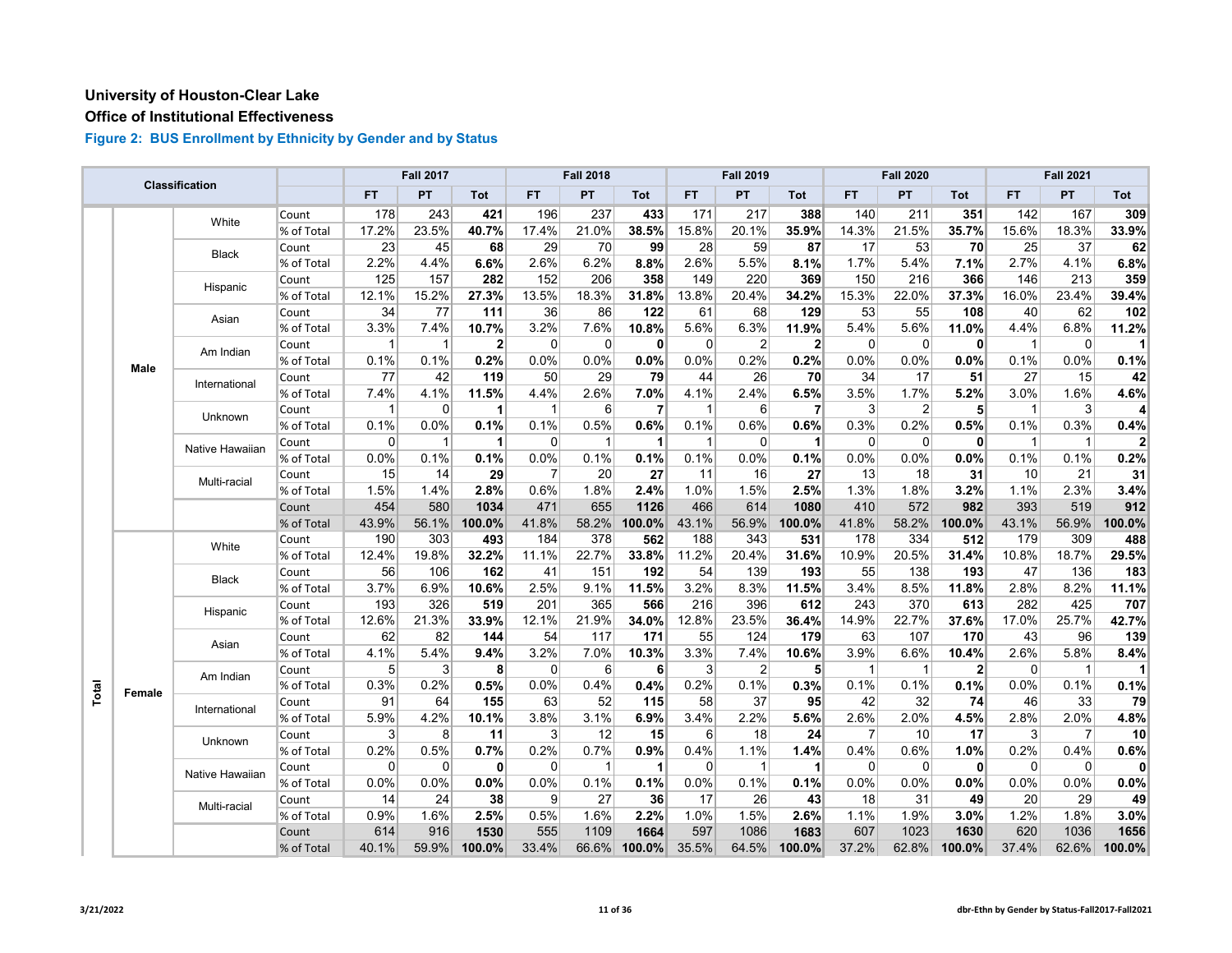## **Office of Institutional Effectiveness**

|  |              | <b>Classification</b> |            |           | <b>Fall 2017</b> |                 |         | <b>Fall 2018</b> |            |       | <b>Fall 2019</b> |        |           | <b>Fall 2020</b> |            |       | <b>Fall 2021</b> |        |
|--|--------------|-----------------------|------------|-----------|------------------|-----------------|---------|------------------|------------|-------|------------------|--------|-----------|------------------|------------|-------|------------------|--------|
|  |              |                       |            | <b>FT</b> | <b>PT</b>        | <b>Tot</b>      | FT.     | <b>PT</b>        | <b>Tot</b> | FT.   | <b>PT</b>        | Tot    | <b>FT</b> | <b>PT</b>        | <b>Tot</b> | FT.   | PT               | Tot    |
|  |              | White                 | Count      | 368       | 546              | 914             | 380     | 615              | 995        | 359   | 560              | 919    | 318       | 545              | 863        | 321   | 476              | 797    |
|  |              |                       | % of Total | 14.4%     | 21.3%            | 35.6%           | 13.6%   | 22.0%            | 35.7%      | 13.0% | 20.3%            | 33.3%  | 12.2%     | 20.9%            | 33.0%      | 12.5% | 18.5%            | 31.0%  |
|  |              | <b>Black</b>          | Count      | 79        | 151              | 230             | 70      | 221              | 291        | 82    | 198              | 280    | 72        | 191              | 263        | 72    | 173              | 245    |
|  |              |                       | % of Total | 3.1%      | 5.9%             | 9.0%            | 2.5%    | 7.9%             | 10.4%      | 3.0%  | 7.2%             | 10.1%  | 2.8%      | 7.3%             | 10.1%      | 2.8%  | 6.7%             | 9.5%   |
|  |              | Hispanic              | Count      | 318       | 483              | 801             | 353     | 571              | 924        | 365   | 616              | 981    | 393       | 586              | 979        | 428   | 638              | 1066   |
|  |              |                       | % of Total | 12.4%     | 18.8%            | 31.2%           | 12.7%   | 20.5%            | 33.1%      | 13.2% | 22.3%            | 35.5%  | 15.0%     | 22.4%            | 37.5%      | 16.7% | 24.8%            | 41.5%  |
|  |              | Asian                 | Count      | 96        | 159              | 255             | 90      | 203              | 293        | 116   | 192              | 308    | 116       | 162              | 278        | 83    | 158              | 241    |
|  | <b>Total</b> |                       | % of Total | 3.7%      | 6.2%             | 9.9%            | 3.2%    | 7.3%             | 10.5%      | 4.2%  | 6.9%             | 11.1%  | 4.4%      | 6.2%             | 10.6%      | 3.2%  | 6.2%             | 9.4%   |
|  |              | Am Indian             | Count      | 6         |                  | 10 <sup>1</sup> | 0       | 6                | 6          |       | 4                |        |           |                  | 2          |       |                  |        |
|  |              |                       | % of Total | 0.2%      | 0.2%             | 0.4%            | $0.0\%$ | 0.2%             | 0.2%       | 0.1%  | 0.1%             | 0.3%   | 0.0%      | 0.0%             | 0.1%       | 0.0%  | $0.0\%$          | 0.1%   |
|  |              | International         | Count      | 168       | 106              | 274             | 113     | 81               | 194        | 102   | 63               | 165    | 76        | 49               | 125        | 73    | 48               | 121    |
|  |              |                       | % of Total | 6.6%      | 4.1%             | 10.7%           | 4.1%    | 2.9%             | 7.0%       | 3.7%  | 2.3%             | 6.0%   | 2.9%      | 1.9%             | 4.8%       | 2.8%  | 1.9%             | 4.7%   |
|  |              | Unknown               | Count      |           | 8                | 12              | Δ       | 18               | 22         |       | 24               | 31     | 10        | 12               | 22         |       | 10 <sup>1</sup>  | 14     |
|  |              |                       | % of Total | 0.2%      | 0.3%             | 0.5%            | 0.1%    | 0.6%             | 0.8%       | 0.3%  | 0.9%             | 1.1%   | 0.4%      | 0.5%             | 0.8%       | 0.2%  | 0.4%             | 0.5%   |
|  |              | Native Hawaiian       | Count      | $\Omega$  |                  |                 | 0       | 2                | 2          |       |                  |        | $\Omega$  | $\Omega$         | ŋ          |       |                  |        |
|  |              |                       | % of Total | 0.0%      | $0.0\%$          | 0.0%            | 0.0%    | 0.1%             | 0.1%       | 0.0%  | $0.0\%$          | 0.1%   | 0.0%      | $0.0\%$          | 0.0%       | 0.0%  | $0.0\%$          | 0.1%   |
|  |              | Multi-racial          | Count      | 29        | 38               | 67              | 16      | 47               | 63         | 28    | 42               | 70     | 31        | 49               | 80         | 30    | 50 <sub>1</sub>  | 80     |
|  |              |                       | % of Total | 1.1%      | 1.5%             | 2.6%            | 0.6%    | 1.7%             | 2.3%       | 1.0%  | 1.5%             | 2.5%   | 1.2%      | 1.9%             | 3.1%       | 1.2%  | 1.9%             | 3.1%   |
|  |              | <b>Total BUS</b>      | Count      | 1068      | 1496             | 2564            | 1026    | 1764             | 2790       | 1063  | 1700             | 2763   | 1017      | 1595             | 2612       | 1013  | 1555             | 2568   |
|  |              |                       | % of Total | 41.7%     | 58.3%            | 100.0%          | 36.8%   | 63.2%            | $100.0\%$  | 38.5% | 61.5%            | 100.0% | 38.9%     | 61.1%            | 100.0%     | 39.4% | 60.6%            | 100.0% |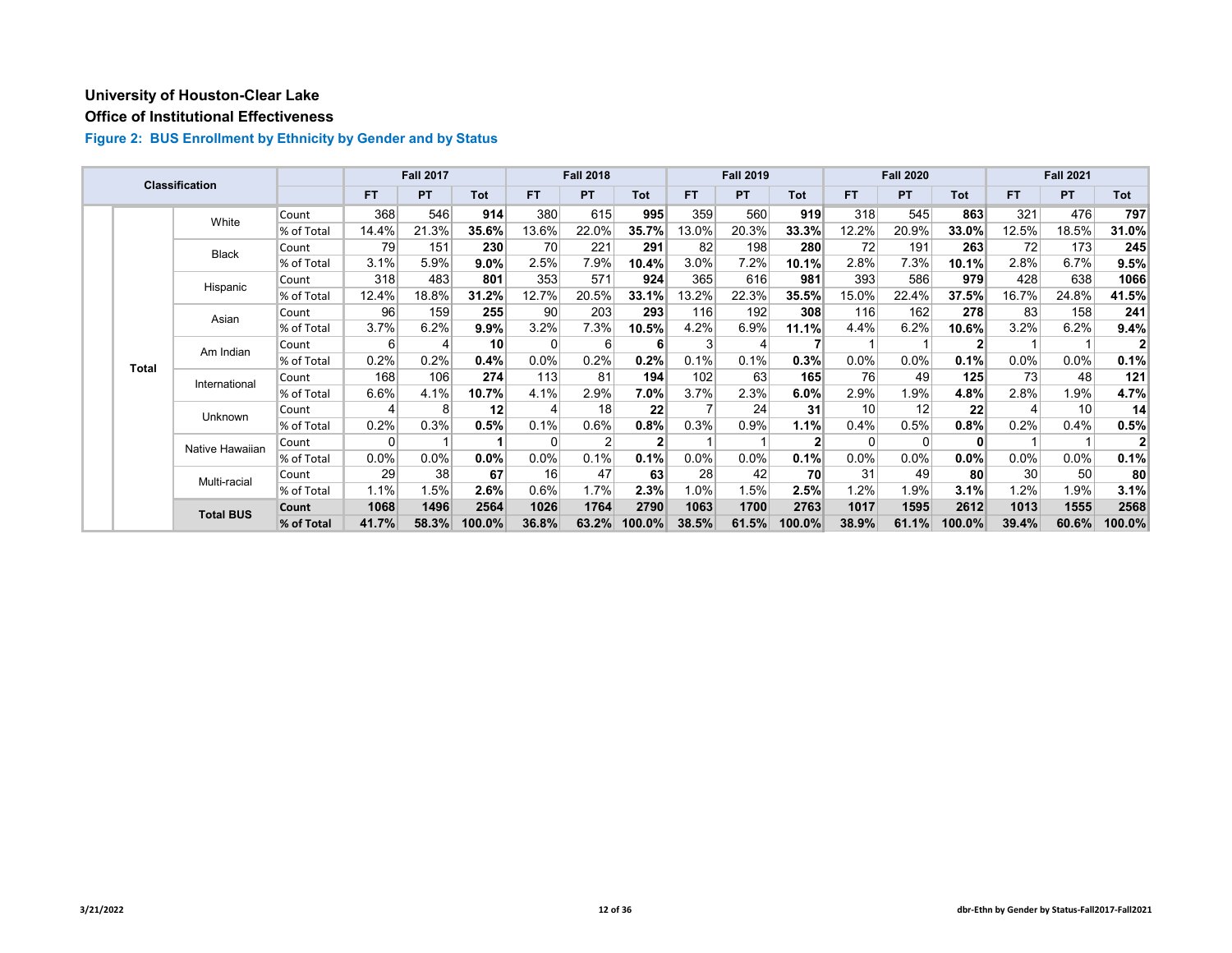## **Office of Institutional Effectiveness**

|               |        | Classification  |            |                | <b>Fall 2017</b> |              |                 | <b>Fall 2018</b> |              |                         | <b>Fall 2019</b> |              |                | <b>Fall 2020</b> |              |                | <b>Fall 2021</b> |        |
|---------------|--------|-----------------|------------|----------------|------------------|--------------|-----------------|------------------|--------------|-------------------------|------------------|--------------|----------------|------------------|--------------|----------------|------------------|--------|
|               |        |                 |            | <b>FT</b>      | PT               | Tot          | FT.             | PT               | Tot          | FT                      | PT               | Tot          | <b>FT</b>      | PT               | Tot          | FT             | PT               | Tot    |
|               |        | White           | Count      | 8 <sup>1</sup> | 19               | 27           | 10              | 21               | 31           | 10                      | 17               | 27           | 10             | 19               | 29           | 14             | 17               | 31     |
|               |        |                 | % of Total | 13.3%          | 31.7%            | 45.0%        | 13.7%           | 28.8%            | 42.5%        | 18.5%                   | 31.5%            | 50.0%        | 15.6%          | 29.7%            | 45.3%        | 18.4%          | 22.4%            | 40.8%  |
|               |        | <b>Black</b>    | Count      |                | $\Omega$         | 1            | $\overline{2}$  | $\overline{1}$   | 3            | $\overline{\mathbf{1}}$ | -1               | $\mathbf{2}$ | -1             | 1                | $\mathbf{2}$ | 3              | $\mathbf 1$      |        |
|               |        |                 | % of Total | 1.7%           | 0.0%             | 1.7%         | 2.7%            | 1.4%             | 4.1%         | 1.9%                    | 1.9%             | 3.7%         | 1.6%           | 1.6%             | 3.1%         | 3.9%           | 1.3%             | 5.3%   |
|               |        | Hispanic        | Count      | 11             | 20               | 31           | 13              | 23               | 36           | 10                      | 12               | 22           | 7              | 16               | 23           | 13             | 19               | 32     |
|               |        |                 | % of Total | 18.3%          | 33.3%            | 51.7%        | 17.8%           | 31.5%            | 49.3%        | 18.5%                   | 22.2%            | 40.7%        | 10.9%          | 25.0%            | 35.9%        | 17.1%          | 25.0%            | 42.1%  |
|               |        | Asian           | Count      | $\Omega$       | -1               | 1            | $\Omega$        | 3                | 3            | -1                      | $\overline{2}$   | 3            | 4              | 3                | 7            | 3              | 3                | Е      |
|               |        |                 | % of Total | 0.0%           | 1.7%             | 1.7%         | 0.0%            | 4.1%             | 4.1%         | 1.9%                    | 3.7%             | 5.6%         | 6.3%           | 4.7%             | 10.9%        | 3.9%           | 3.9%             | 7.9%   |
|               |        | Am Indian       | Count      | 0              | 0                | $\mathbf{0}$ | 0               | 0                | $\mathbf{0}$ | $\overline{0}$          | 0                | $\mathbf{0}$ | 0              | 0                | 0            | $\overline{0}$ | 0                | n      |
|               | Male   |                 | % of Total | 0.0%           | 0.0%             | 0.0%         | 0.0%            | 0.0%             | 0.0%         | 0.0%                    | 0.0%             | 0.0%         | 0.0%           | 0.0%             | 0.0%         | 0.0%           | 0.0%             | 0.0%   |
|               |        | International   | Count      | 0              | 0                | 0            | $\overline{0}$  | 0                | $\mathbf{0}$ | $\overline{0}$          | 0                | $\mathbf{0}$ | 0              | 0                | $\mathbf{0}$ | $\overline{0}$ | 0                | 0      |
|               |        |                 | % of Total | 0.0%           | 0.0%             | 0.0%         | 0.0%            | 0.0%             | 0.0%         | 0.0%                    | 0.0%             | 0.0%         | 0.0%           | 0.0%             | 0.0%         | 0.0%           | 0.0%             | 0.0%   |
|               |        | Unknown         | Count      | 0              | 0                | $\mathbf{0}$ | $\overline{0}$  | 0                | $\mathbf{0}$ | $\overline{0}$          | $\Omega$         | 0            | 0              | 1                | 1            | $\mathbf{1}$   | 0                |        |
|               |        |                 | % of Total | 0.0%           | 0.0%             | 0.0%         | 0.0%            | 0.0%             | 0.0%         | 0.0%                    | 0.0%             | 0.0%         | 0.0%           | 1.6%             | 1.6%         | 1.3%           | 0.0%             | 1.3%   |
|               |        | Native Hawaiian | Count      | 0              | 0                | $\mathbf{0}$ | $\overline{0}$  | 0                | 0            | $\overline{0}$          | $\Omega$         | 0            | $\Omega$       | 0                | 0            | $\mathbf 0$    | 0                | 0      |
|               |        |                 | % of Total | 0.0%           | 0.0%             | 0.0%         | 0.0%            | 0.0%             | 0.0%         | $0.0\%$                 | 0.0%             | 0.0%         | 0.0%           | 0.0%             | 0.0%         | 0.0%           | 0.0%             | 0.0%   |
|               |        | Multi-racial    | Count      | $\Omega$       | $\mathbf 0$      | $\mathbf{0}$ | $\overline{0}$  | 0                | $\mathbf{0}$ | $\overline{0}$          | $\Omega$         | 0            | 1              | $\mathbf 1$      | $\mathbf{2}$ | $\overline{2}$ | 0                |        |
|               |        |                 | % of Total | 0.0%           | 0.0%             | 0.0%         | 0.0%            | 0.0%             | 0.0%         | 0.0%                    | 0.0%             | 0.0%         | 1.6%           | 1.6%             | 3.1%         | 2.6%           | 0.0%             | 2.6%   |
|               |        |                 | Count      | 20             | 40               | 60           | 25              | 48               | 73           | 22                      | 32               | 54           | 23             | 41               | 64           | 36             | 40               | 76     |
|               |        |                 | % of Total | 33.3%          | 66.7%            | 100.0%       | 34.2%           | 65.8%            | 100.0%       | 40.7%                   | 59.3%            | 100.0%       | 35.9%          | 64.1%            | 100.0%       | 47.4%          | 52.6%            | 100.0% |
|               |        | White           | Count      | 203            | 182              | 385          | 177             | 209              | 386          | 180                     | 174              | 354          | 183            | 166              | 349          | 147            | 169              | 316    |
|               |        |                 | % of Total | 21.3%          | 19.1%            | 40.5%        | 18.1%           | 21.3%            | 39.4%        | 18.3%                   | 17.7%            | 36.1%        | 17.8%          | 16.2%            | 34.0%        | 14.5%          | 16.7%            | 31.2%  |
|               |        | <b>Black</b>    | Count      | 18             | 42               | 60           | 27              | 30               | 57           | 22                      | 32               | 54           | 19             | 37               | 56           | 18             | 36               | 54     |
|               |        |                 | % of Total | 1.9%           | 4.4%             | 6.3%         | 2.8%            | 3.1%             | 5.8%         | 2.2%                    | 3.3%             | 5.5%         | 1.9%           | 3.6%             | 5.5%         | 1.8%           | 3.6%             | 5.3%   |
|               |        | Hispanic        | Count      | 206            | 246              | 452          | 220             | 273              | 493          | 254                     | 279              | 533          | 279            | 298              | 577          | 247            | 355              | 602    |
|               |        |                 | % of Total | 21.7%          | 25.9%            | 47.5%        | 22.4%           | 27.9%            | 50.3%        | 25.9%                   | 28.4%            | 54.3%        | 27.2%          | 29.0%            | 56.2%        | 24.4%          | 35.0%            | 59.4%  |
|               |        | Asian           | Count      | 4              | 13               | 17           | $\overline{2}$  | 16               | 18           | $6 \mid$                | 13               | 19           | 10             | 12               | 22           | 8              | 13               | 21     |
|               |        |                 | % of Total | 0.4%           | 1.4%             | 1.8%         | 0.2%            | 1.6%             | 1.8%         | 0.6%                    | 1.3%             | 1.9%         | 1.0%           | 1.2%             | 2.1%         | 0.8%           | 1.3%             | 2.1%   |
| Undergraduate |        | Am Indian       | Count      | 1              | 1                | $\mathbf{2}$ | $\overline{0}$  | $\mathbf{1}$     | 1            | $\mathbf{1}$            | 0                | 1            | 2              | 0                | $\mathbf{2}$ | $\overline{1}$ | $\mathbf{1}$     |        |
|               | Female |                 | % of Total | 0.1%           | 0.1%             | 0.2%         | 0.0%            | 0.1%             | 0.1%         | 0.1%                    | 0.0%             | 0.1%         | 0.2%           | 0.0%             | 0.2%         | 0.1%           | 0.1%             | 0.2%   |
|               |        | International   | Count      | 2              | -1               | $\mathbf{3}$ | $\mathbf{1}$    | 0                | $\mathbf 1$  | $\overline{0}$          | 0                | 0            | 0              | 0                | 0            | $\mathbf 0$    | $\overline{2}$   |        |
|               |        |                 | % of Total | 0.2%           | 0.1%             | 0.3%         | 0.1%            | 0.0%             | 0.1%         | 0.0%                    | 0.0%             | 0.0%         | 0.0%           | 0.0%             | 0.0%         | 0.0%           | 0.2%             | 0.2%   |
|               |        | Unknown         | Count      | 5              | 4                | 9            | $\mathbf{3}$    | 3                | 6            | $\overline{2}$          | 3                | 5            | $\overline{2}$ | 3                | 5            | 0              | 4                |        |
|               |        |                 | % of Total | 0.5%           | 0.4%             | 0.9%         | 0.3%            | 0.3%             | 0.6%         | 0.2%                    | 0.3%             | 0.5%         | 0.2%           | 0.3%             | 0.5%         | 0.0%           | 0.4%             | 0.4%   |
|               |        | Native Hawaiian | Count      | $\mathbf 0$    | $\mathbf 0$      | $\mathbf{0}$ | 0               | 0                | 0            | $\overline{0}$          | $\overline{0}$   | 0            | 0              | $\mathbf 0$      | 0            | $\overline{0}$ | 0                |        |
|               |        |                 | % of Total | 0.0%           | 0.0%             | 0.0%         | 0.0%            | 0.0%             | 0.0%         | 0.0%                    | 0.0%             | 0.0%         | 0.0%           | 0.0%             | 0.0%         | 0.0%           | 0.0%             | 0.0%   |
|               |        | Multi-racial    | Count      | 12             | 11               | 23           | 10 <sup>1</sup> | 8                | 18           | 4                       | 11               | 15           | $\overline{7}$ | 8                | 15           | $\overline{7}$ | 6                | 13     |
|               |        |                 | % of Total | 1.3%           | 1.2%             | 2.4%         | 1.0%            | 0.8%             | 1.8%         | 0.4%                    | 1.1%             | 1.5%         | 0.7%           | 0.8%             | 1.5%         | 0.7%           | 0.6%             | 1.3%   |
|               |        |                 | Count      | 451            | 500              | 951          | 440             | 540              | 980          | 469                     | 512              | 981          | 502            | 524              | 1026         | 428            | 586              | 1014   |
|               |        |                 | % of Total | 47.4%          | 52.6%            | 100.0%       | 44.9%           | 55.1%            | 100.0%       | 47.8%                   | 52.2%            | 100.0%       | 48.9%          | 51.1%            | 100.0%       | 42.2%          | 57.8%            | 100.0% |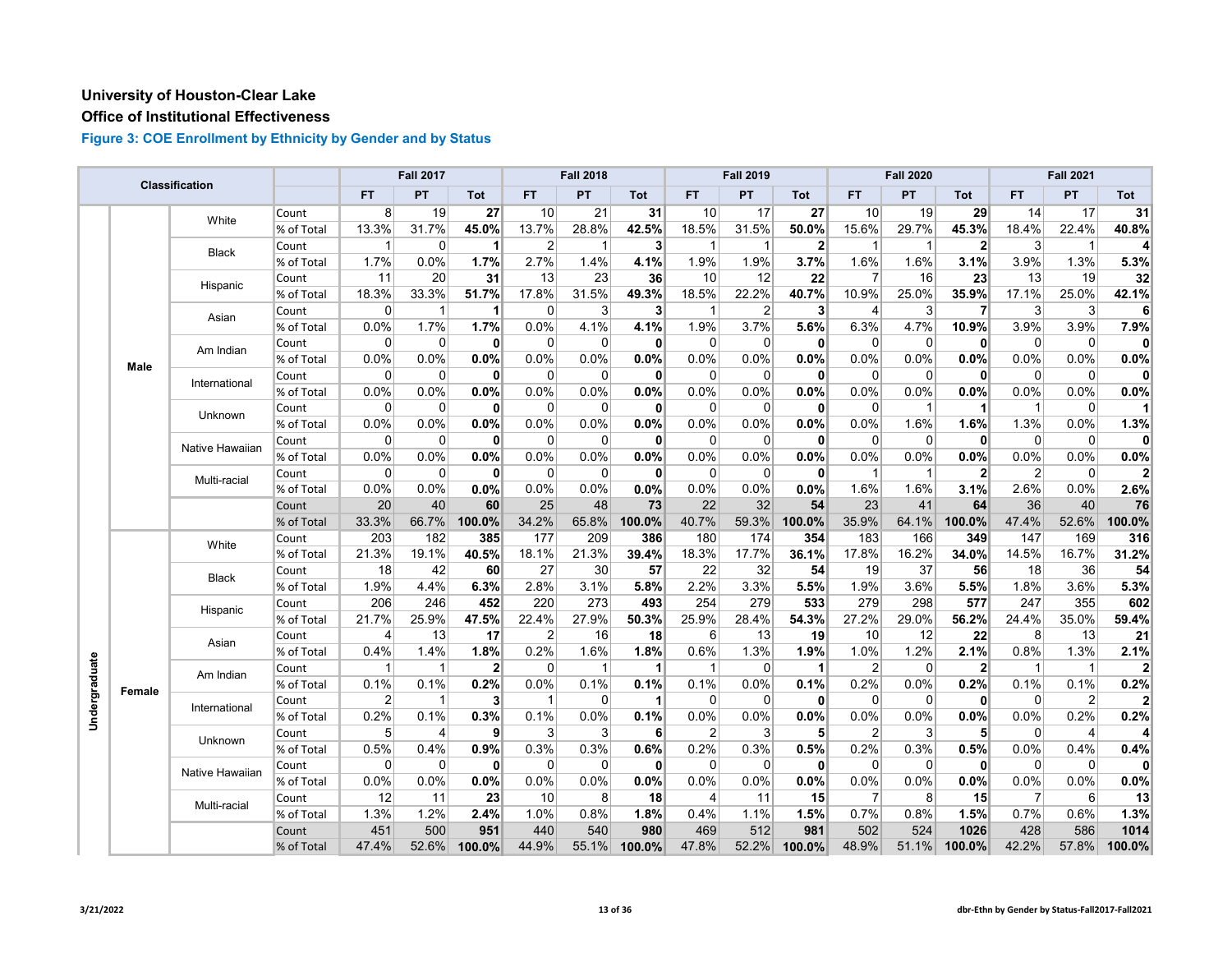## **Office of Institutional Effectiveness**

|  |              | <b>Classification</b> |            |           | <b>Fall 2017</b> |              |                 | <b>Fall 2018</b> |        |       | <b>Fall 2019</b> |            |         | <b>Fall 2020</b> |              |          | <b>Fall 2021</b> |        |
|--|--------------|-----------------------|------------|-----------|------------------|--------------|-----------------|------------------|--------|-------|------------------|------------|---------|------------------|--------------|----------|------------------|--------|
|  |              |                       |            | <b>FT</b> | <b>PT</b>        | Tot          | <b>FT</b>       | <b>PT</b>        | Tot    | FT.   | <b>PT</b>        | <b>Tot</b> | FT.     | <b>PT</b>        | <b>Tot</b>   | FT.      | <b>PT</b>        | Tot    |
|  |              | White                 | Count      | 211       | 201              | 412          | 187             | 230              | 417    | 190   | 191              | 381        | 193     | 185              | 378          | 161      | 186              | 347    |
|  |              |                       | % of Total | 20.9%     | 19.9%            | 40.8%        | 17.8%           | 21.8%            | 39.6%  | 18.4% | 18.5%            | 36.8%      | 17.7%   | 17.0%            | 34.7%        | 14.8%    | 17.1%            | 31.8%  |
|  |              | <b>Black</b>          | Count      | 19        | 42               | 61           | 29              | 31               | 60     | 23    | 33               | 56         | 20      | 38               | 58           | 21       | 37               | 58     |
|  |              |                       | % of Total | 1.9%      | 4.2%             | 6.0%         | 2.8%            | 2.9%             | 5.7%   | 2.2%  | 3.2%             | 5.4%       | 1.8%    | 3.5%             | 5.3%         | 1.9%     | 3.4%             | 5.3%   |
|  |              | Hispanic              | Count      | 217       | 266              | 483          | 233             | 296              | 529    | 264   | 291              | 555        | 286     | 314              | 600          | 260      | 374              | 634    |
|  |              |                       | % of Total | 21.5%     | 26.3%            | 47.8%        | 22.1%           | 28.1%            | 50.2%  | 25.5% | 28.1%            | 53.6%      | 26.2%   | 28.8%            | 55.0%        | 23.9%    | 34.3%            | 58.2%  |
|  | Asian        | Count                 |            | 14        | 18               |              | 19              | 21               |        | 15    | 22               | 14         | 15      | 29               | 11           | 16       | 27               |        |
|  |              |                       | % of Total | 0.4%      | 1.4%             | 1.8%         | 0.2%            | 1.8%             | 2.0%   | 0.7%  | 1.4%             | 2.1%       | 1.3%    | 1.4%             | 2.7%         | 1.0%     | 1.5%             | 2.5%   |
|  | <b>Total</b> | Am Indian             | Count      |           |                  | $\mathbf{2}$ | $\Omega$        |                  |        |       |                  |            |         | $\Omega$         | $\mathbf{2}$ |          |                  |        |
|  |              |                       | % of Total | 0.1%      | 0.1%             | 0.2%         | 0.0%            | 0.1%             | 0.1%   | 0.1%  | $0.0\%$          | 0.1%       | 0.2%    | 0.0%             | 0.2%         | 0.1%     | 0.1%             | 0.2%   |
|  |              | International         | Count      | 2         |                  | 3            |                 | $\Omega$         |        |       |                  |            |         | $\Omega$         | $\mathbf{0}$ | $\Omega$ | $\overline{2}$   |        |
|  |              |                       | % of Total | 0.2%      | 0.1%             | 0.3%         | 0.1%            | 0.0%             | 0.1%   | 0.0%  | 0.0%             | 0.0%       | $0.0\%$ | $0.0\%$          | $0.0\%$      | 0.0%     | 0.2%             | 0.2%   |
|  |              | Unknown               | Count      |           |                  | 9            |                 | 3                |        |       |                  |            |         |                  | 6            |          | 4                |        |
|  |              |                       | % of Total | 0.5%      | 0.4%             | 0.9%         | 0.3%            | 0.3%             | 0.6%   | 0.2%  | 0.3%             | 0.5%       | 0.2%    | 0.4%             | 0.6%         | 0.1%     | 0.4%             | 0.5%   |
|  |              | Native Hawaiian       | Count      | 0         | 0                | $\bf{0}$     | $\Omega$        | 0                |        |       |                  | 0          |         | $\Omega$         | $\bf{0}$     | $\Omega$ | 0                | 0      |
|  |              |                       | % of Total | 0.0%      | 0.0%             | $0.0\%$      | $0.0\%$         | 0.0%             | 0.0%   | 0.0%  | 0.0%             | 0.0%       | 0.0%    | $0.0\%$          | $0.0\%$      | $0.0\%$  | 0.0%             | 0.0%   |
|  |              | Multi-racial          | Count      | 12        | 11               | 23           | 10 <sup>1</sup> | 8                | 18     |       | 11               | 15         | 8       | 9                | 17           | 9        | 6                | 15     |
|  |              |                       | % of Total | 1.2%      | 1.1%             | 2.3%         | 0.9%            | 0.8%             | 1.7%   | 0.4%  | 1.1%             | 1.4%       | 0.7%    | 0.8%             | 1.6%         | 0.8%     | 0.6%             | 1.4%   |
|  |              | <b>Total COE</b>      | Count      | 471       | 540              | 1011         | 465             | 588              | 1053   | 491   | 544              | 1035       | 525     | 565              | 1090         | 464      | 626              | 1090   |
|  |              | Undergraduate         | % of Total | 46.6%     | 53.4%            | 100.0%       | 44.2%           | 55.8%            | 100.0% | 47.4% | 52.6%            | 100.0%     | 48.2%   | 51.8%            | 100.0%       | 42.6%    | 57.4%            | 100.0% |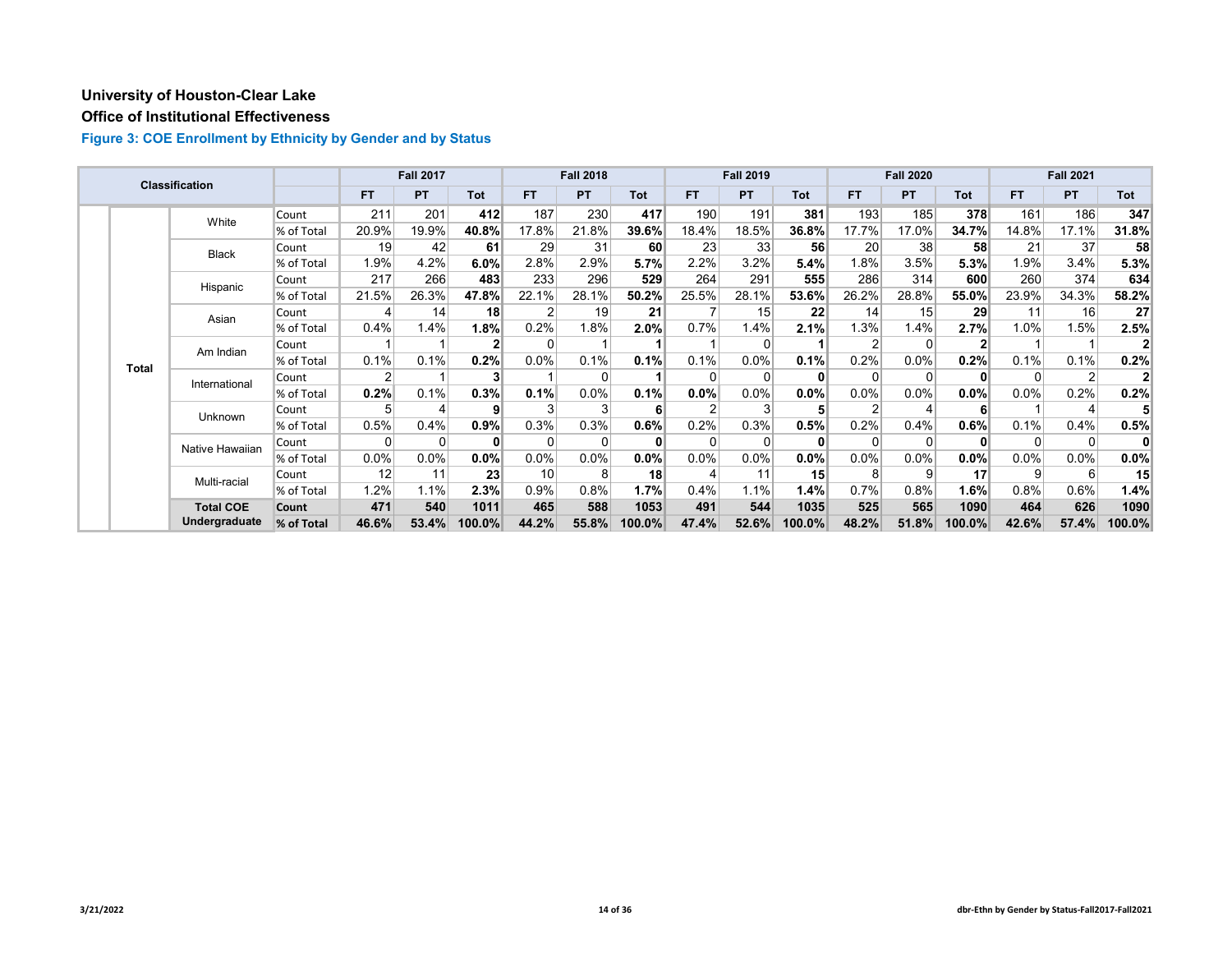#### **Office of Institutional Effectiveness**

|          |             | Classification  |            |                | <b>Fall 2017</b> |                      |                 | <b>Fall 2018</b> |                      |                | <b>Fall 2019</b> |                |              | <b>Fall 2020</b> |              |                | <b>Fall 2021</b> |        |
|----------|-------------|-----------------|------------|----------------|------------------|----------------------|-----------------|------------------|----------------------|----------------|------------------|----------------|--------------|------------------|--------------|----------------|------------------|--------|
|          |             |                 |            | <b>FT</b>      | PT               | Tot                  | <b>FT</b>       | PT               | Tot                  | <b>FT</b>      | PT               | Tot            | <b>FT</b>    | PT               | <b>Tot</b>   | <b>FT</b>      | PT               | Tot    |
|          |             | White           | Count      | 5 <sup>1</sup> | 25               | 30 <sub>l</sub>      | 5 <sup>1</sup>  | 30               | 35                   | 18             | 28               | 46             | 16           | 21               | 37           | 11             | 22               | 33     |
|          |             |                 | % of Total | 6.3%           | 31.6%            | 38.0%                | 6.0%            | 36.1%            | 42.2%                | 20.2%          | 31.5%            | 51.7%          | 18.8%        | 24.7%            | 43.5%        | 13.3%          | 26.5%            | 39.8%  |
|          |             | Black           | Count      | 0              | 11               | 11                   | $\mathbf 1$     | 10               | 11                   | $\overline{2}$ | 8                | 10             | 9            | 6                | 15           | 8              | 7                | 15     |
|          |             |                 | % of Total | 0.0%           | 13.9%            | 13.9%                | 1.2%            | 12.0%            | 13.3%                | 2.2%           | 9.0%             | 11.2%          | 10.6%        | 7.1%             | 17.6%        | 9.6%           | 8.4%             | 18.1%  |
|          |             | Hispanic        | Count      | 3              | 29               | 32                   | $\overline{2}$  | 23               | 25                   | 8 <sup>1</sup> | 14               | 22             | 8            | 14               | 22           | 13             | 12               | 25     |
|          |             |                 | % of Total | 3.8%           | 36.7%            | 40.5%                | 2.4%            | 27.7%            | 30.1%                | 9.0%           | 15.7%            | 24.7%          | 9.4%         | 16.5%            | 25.9%        | 15.7%          | 14.5%            | 30.1%  |
|          |             | Asian           | Count      | $\Omega$       | $\Omega$         | $\mathbf{0}$         | $\Omega$        | 6                | 6                    | 5 <sup>5</sup> | 2                | 7              | 4            | 3                | 7            | 3              | 3                | 6      |
|          |             |                 | % of Total | 0.0%           | 0.0%             | 0.0%                 | 0.0%            | 7.2%             | 7.2%                 | 5.6%           | 2.2%             | 7.9%           | 4.7%         | 3.5%             | 8.2%         | 3.6%           | 3.6%             | 7.2%   |
|          |             | Am Indian       | Count      | 0              | 0                | $\mathbf{0}$         | $\overline{0}$  | 0                | $\mathbf{0}$         | $\overline{0}$ | $\Omega$         | 0              | $\Omega$     | 0                | 0            | $\overline{0}$ | 0                |        |
|          | <b>Male</b> |                 | % of Total | 0.0%           | 0.0%             | 0.0%                 | 0.0%            | 0.0%             | 0.0%                 | 0.0%           | 0.0%             | 0.0%           | 0.0%         | 0.0%             | $0.0\%$      | 0.0%           | 0.0%             | 0.0%   |
|          |             | International   | Count      | $\overline{2}$ | $\mathbf{0}$     | $\overline{2}$       | $\mathbf{1}$    | $\mathbf 0$      | $\blacktriangleleft$ | $\mathbf{1}$   | $\Omega$         | 1              | $\Omega$     | $\mathbf{0}$     | $\mathbf{0}$ | $\Omega$       | 0                | O      |
|          |             |                 | % of Total | 2.5%           | 0.0%             | 2.5%                 | 1.2%            | 0.0%             | 1.2%                 | 1.1%           | 0.0%             | 1.1%           | 0.0%         | 0.0%             | 0.0%         | 0.0%           | 0.0%             | 0.0%   |
|          |             | Unknown         | Count      | 0              | -1               | 1                    | $\Omega$        | $\overline{1}$   | $\mathbf 1$          | $\mathbf 1$    | $\Omega$         | 1              | $\Omega$     | 0                | 0            | $\Omega$       | $\Omega$         | 0      |
|          |             |                 | % of Total | 0.0%           | 1.3%             | 1.3%                 | 0.0%            | 1.2%             | 1.2%                 | 1.1%           | 0.0%             | 1.1%           | 0.0%         | 0.0%             | 0.0%         | 0.0%           | 0.0%             | 0.0%   |
|          |             | Native Hawaiian | Count      | $\Omega$       | $\mathbf 0$      | $\mathbf{0}$         | $\overline{0}$  | $\mathbf 0$      | $\mathbf{0}$         | 0              | 0                | $\mathbf{0}$   | $\Omega$     | $\Omega$         | 0            | $\overline{0}$ | $\mathbf 0$      | 0      |
|          |             |                 | % of Total | 0.0%           | 0.0%             | $0.0\%$              | 0.0%            | 0.0%             | $0.0\%$              | 0.0%           | 0.0%             | 0.0%           | 0.0%         | 0.0%             | $0.0\%$      | 0.0%           | 0.0%             | 0.0%   |
|          |             | Multi-racial    | Count      | $\Omega$       | 3                | 3                    | $\Omega$        | 4                | 4                    | -1             | -1               | $\overline{2}$ | -1           | 3                | 4            | $\overline{2}$ | $\overline{2}$   |        |
|          |             |                 | % of Total | 0.0%           | 3.8%             | 3.8%                 | 0.0%            | 4.8%             | 4.8%                 | 1.1%           | 1.1%             | 2.2%           | 1.2%         | 3.5%             | 4.7%         | 2.4%           | 2.4%             | 4.8%   |
|          |             |                 | Count      | 10             | 69               | 79                   | $\vert 9 \vert$ | 74               | 83                   | 36             | 53               | 89             | 38           | 47               | 85           | 37             | 46               | 83     |
|          |             |                 | % of Total | 12.7%          | 87.3%            | 100.0%               | 10.8%           | 89.2%            | 100.0%               | 40.4%          | 59.6%            | 100.0%         | 44.7%        | 55.3%            | 100.0%       | 44.6%          | 55.4%            | 100.0% |
|          |             | White           | Count      | 25             | 123              | 148                  | 23              | 117              | 140                  | 38             | 92               | 130            | 34           | 84               | 118          | 29             | 105              | 134    |
|          |             |                 | % of Total | 7.2%           | 35.5%            | 42.8%                | 6.6%            | 33.4%            | 40.0%                | 11.8%          | 28.7%            | 40.5%          | 9.6%         | 23.8%            | 33.4%        | 7.8%           | 28.1%            | 35.8%  |
|          |             | <b>Black</b>    | Count      | 9              | 46               | 55                   | $\overline{7}$  | 61               | 68                   | 33             | 34               | 67             | 43           | 36               | 79           | 31             | 35               | 66     |
|          |             |                 | % of Total | 2.6%           | 13.3%            | 15.9%                | 2.0%            | 17.4%            | 19.4%                | 10.3%          | 10.6%            | 20.9%          | 12.2%        | 10.2%            | 22.4%        | 8.3%           | 9.4%             | 17.6%  |
|          |             | Hispanic        | Count      | 11             | 89               | 100                  | 16              | 91               | 107                  | 20             | 70               | 90             | 44           | 72               | 116          | 34             | 94               | 128    |
|          |             |                 | % of Total | 3.2%           | 25.7%            | 28.9%                | 4.6%            | 26.0%            | 30.6%                | 6.2%           | 21.8%            | 28.0%          | 12.5%        | 20.4%            | 32.9%        | 9.1%           | 25.1%            | 34.2%  |
|          |             | Asian           | Count      | 5 <sup>5</sup> | 16               | 21                   | $\overline{2}$  | 18               | 20 <sub>l</sub>      | 8              | 12               | 20             | 6            | 17               | 23           | 14             | 13               | 27     |
|          |             |                 | % of Total | 1.4%           | 4.6%             | 6.1%                 | 0.6%            | 5.1%             | 5.7%                 | 2.5%           | 3.7%             | 6.2%           | 1.7%         | 4.8%             | 6.5%         | 3.7%           | 3.5%             | 7.2%   |
|          |             | Am Indian       | Count      | $\Omega$       | -1               | $\blacktriangleleft$ | $\overline{0}$  | $\mathbf{1}$     | $\mathbf{1}$         | $\Omega$       | 0                | 0              | $\Omega$     | $\Omega$         | 0            | $\mathbf 0$    | $\mathbf 0$      | 0      |
| Graduate | Female      |                 | % of Total | 0.0%           | 0.3%             | 0.3%                 | 0.0%            | 0.3%             | 0.3%                 | 0.0%           | 0.0%             | 0.0%           | 0.0%         | 0.0%             | 0.0%         | 0.0%           | 0.0%             | 0.0%   |
|          |             | International   | Count      | 5              | $\overline{2}$   | $\overline{7}$       | $\mathbf{3}$    | $\mathbf{1}$     | $\vert$              | 3              | 0                | 3              | $\mathbf{1}$ | 2                | 3            | $\overline{2}$ | 0                |        |
|          |             |                 | % of Total | 1.4%           | 0.6%             | 2.0%                 | 0.9%            | 0.3%             | 1.1%                 | 0.9%           | 0.0%             | 0.9%           | 0.3%         | 0.6%             | 0.8%         | 0.5%           | 0.0%             | 0.5%   |
|          |             | Unknown         | Count      | $\Omega$       | 3                | $\mathbf{3}$         | $\overline{0}$  | $\mathbf{1}$     | $\mathbf 1$          | $\Omega$       | $2^{\circ}$      | $\overline{2}$ | $\Omega$     | 1                | 1            | 0              | $\mathbf{1}$     |        |
|          |             |                 | % of Total | 0.0%           | 0.9%             | 0.9%                 | 0.0%            | 0.3%             | 0.3%                 | 0.0%           | 0.6%             | 0.6%           | 0.0%         | 0.3%             | 0.3%         | 0.0%           | 0.3%             | 0.3%   |
|          |             | Native Hawaiian | Count      | $\Omega$       | $\Omega$         | $\mathbf{0}$         | 0               | $\mathbf 0$      | $\mathbf{0}$         | $\Omega$       | $\Omega$         | 0              | $\Omega$     | $\Omega$         | $\mathbf{0}$ | $\overline{0}$ | $\mathbf 0$      |        |
|          |             |                 | % of Total | 0.0%           | 0.0%             | 0.0%                 | 0.0%            | 0.0%             | 0.0%                 | 0.0%           | 0.0%             | 0.0%           | 0.0%         | 0.0%             | 0.0%         | 0.0%           | 0.0%             | 0.0%   |
|          |             | Multi-racial    | Count      | 0              | 11               | 11                   | $\overline{2}$  | 7                | 9                    | $\mathbf{3}$   | 6                | 9              | 3            | 10               | 13           | $\overline{4}$ | 12               | 16     |
|          |             |                 | % of Total | 0.0%           | 3.2%             | 3.2%                 | 0.6%            | 2.0%             | 2.6%                 | 0.9%           | 1.9%             | 2.8%           | 0.8%         | 2.8%             | 3.7%         | 1.1%           | 3.2%             | 4.3%   |
|          |             |                 | Count      | 55             | 291              | 346                  | 53              | 297              | 350                  | 105            | 216              | 321            | 131          | 222              | 353          | 114            | 260              | 374    |
|          |             |                 | % of Total | 15.9%          | 84.1%            | $100.0\%$            | 15.1%           | 84.9%            | 100.0%               | 32.7%          | 67.3%            | 100.0%         | 37.1%        | 62.9%            | 100.0%       | 30.5%          | 69.5%            | 100.0% |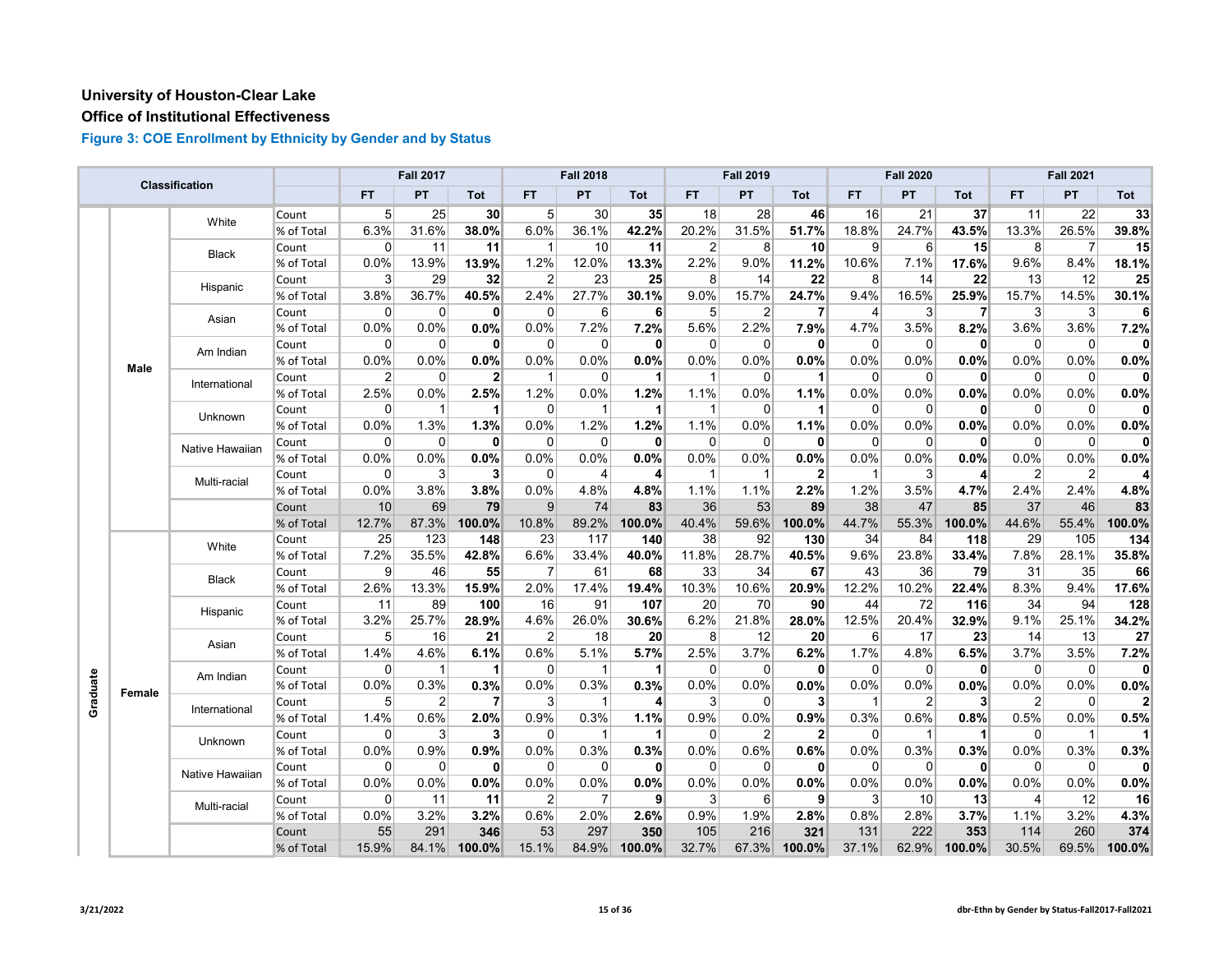## **Office of Institutional Effectiveness**

|  |              | <b>Classification</b> |            |                 | <b>Fall 2017</b> |                 |                | <b>Fall 2018</b> |              |          | <b>Fall 2019</b> |            |                 | <b>Fall 2020</b> |                 |         | <b>Fall 2021</b> |                 |
|--|--------------|-----------------------|------------|-----------------|------------------|-----------------|----------------|------------------|--------------|----------|------------------|------------|-----------------|------------------|-----------------|---------|------------------|-----------------|
|  |              |                       |            | FT.             | <b>PT</b>        | Tot             | <b>FT</b>      | <b>PT</b>        | Tot          | FT.      | <b>PT</b>        | <b>Tot</b> | FT.             | <b>PT</b>        | <b>Tot</b>      | FT.     | <b>PT</b>        | Tot             |
|  |              | White                 | Count      | 30 <sup>1</sup> | 148              | 178             | 28             | 147              | 266          | 56       | 120              | 176        | 50 <sub>1</sub> | 105              | 155             | 40      | 127              | 167             |
|  |              |                       | % of Total | 7.1%            | 34.8%            | 41.9%           | 6.5%           | 33.9%            | 61.4%        | 13.7%    | 29.3%            | 42.9%      | 11.4%           | 24.0%            | 35.4%           | 8.8%    | 27.8%            | 36.5%           |
|  |              | <b>Black</b>          | Count      | 9               | 57               | 66              | 8              | 71               | 134          | 35       | 42               | 77         | 52              | 42               | 94              | 39      | 42               | 81              |
|  |              |                       | % of Total | 2.1%            | 13.4%            | 15.5%           | 1.8%           | 16.4%            | 30.9%        | 8.5%     | 10.2%            | 18.8%      | 11.9%           | 9.6%             | 21.5%           | 8.5%    | 9.2%             | 17.7%           |
|  |              | Hispanic              | Count      | 14              | 118              | 132             | 18             | 114              | 210          | 28       | 84               | $112$      | 52              | 86               | 138             | 47      | 106              | 153             |
|  |              |                       | % of Total | 3.3%            | 27.8%            | 31.1%           | 4.2%           | 26.3%            | 48.5%        | 6.8%     | 20.5%            | 27.3%      | 11.9%           | 19.6%            | 31.5%           | 10.3%   | 23.2%            | 33.5%           |
|  |              | Asian                 | Count      | 5               | 16               | 21              |                | 24               | 46           | 13       | 14               | 27         | 10 <sup>1</sup> | 20 <sup>1</sup>  | 30 <sup>2</sup> | 17      | 16               | 33              |
|  |              |                       | % of Total | 1.2%            | 3.8%             | 4.9%            | 0.5%           | 5.5%             | 10.6%        | 3.2%     | 3.4%             | 6.6%       | 2.3%            | 4.6%             | 6.8%            | 3.7%    | 3.5%             | 7.2%            |
|  | <b>Total</b> | Am Indian             | Count      | 0               |                  |                 | $\Omega$       |                  |              | $\Omega$ |                  |            |                 | 0                | 0               | 0       | $\Omega$         | 0               |
|  |              |                       | % of Total | $0.0\%$         | 0.2%             | 0.2%            | 0.0%           | 0.2%             | 0.5%         | 0.0%     | 0.0%             | $0.0\%$    | 0.0%            | $0.0\%$          | 0.0%            | $0.0\%$ | 0.0%             | $0.0\%$         |
|  |              | International         | Count      |                 |                  | 9               |                |                  | -2           |          |                  |            |                 |                  | 3               | 2       | 0                |                 |
|  |              |                       | % of Total | 1.6%            | 0.5%             | 2.1%            | 0.9%           | 0.2%             | $-0.5%$      | 1.0%     | 0.0%             | 1.0%       | 0.2%            | 0.5%             | 0.7%            | 0.4%    | $0.0\%$          | 0.4%            |
|  |              | Unknown               | Count      | 0               |                  | 4               |                | 2                |              |          |                  |            |                 |                  |                 | 0       |                  |                 |
|  |              |                       | % of Total | 0.0%            | 0.9%             | 0.9%            | 0.0%           | 0.5%             | 0.9%         | 0.2%     | 0.5%             | 0.7%       | 0.0%            | 0.2%             | 0.2%            | 0.0%    | 0.2%             | 0.2%            |
|  |              | Native Hawaiian       | Count      | 0               | 0                | $\bf{0}$        | $\Omega$       | 0                | $\mathbf{0}$ | $\Omega$ |                  | $\bf{0}$   |                 | $\Omega$         | $\mathbf{0}$    | 0       | $\Omega$         | 0               |
|  |              |                       | % of Total | $0.0\%$         | $0.0\%$          | 0.0%            | $0.0\%$        | 0.0%             | 0.0%         | $0.0\%$  | 0.0%             | 0.0%       | 0.0%            | $0.0\%$          | 0.0%            | 0.0%    | $0.0\%$          | $0.0\%$         |
|  |              | Multi-racial          | Count      | 0               | 14               | 14 <sup>1</sup> | $\overline{2}$ | 11               | 20           | 4        |                  | 11         |                 | 13               | 17              | 6       | 14               | 20 <sup>1</sup> |
|  |              |                       | % of Total | 0.0%            | 3.3%             | 3.3%            | 0.5%           | 2.5%             | 3.0%         | 1.0%     | 1.7%             | 2.7%       | 0.9%            | 3.0%             | 3.9%            | 1.3%    | 3.1%             | 4.4%            |
|  |              | <b>Total COE</b>      | Count      | 65              | 360              | 425             | 62             | 371              | 433          | 141      | 269              | 410        | 169             | 269              | 438             | 151     | 306              | 457             |
|  |              | Graduate              | % of Total | 15.3%           | 84.7%            | 100.0%          | 14.3%          | 85.7%            | 100.0%       | 34.4%    | 65.6%            | 100.0%     | 38.6%           | 61.4%            | 100.0%          | 33.0%   | 67.0%            | 100.0%          |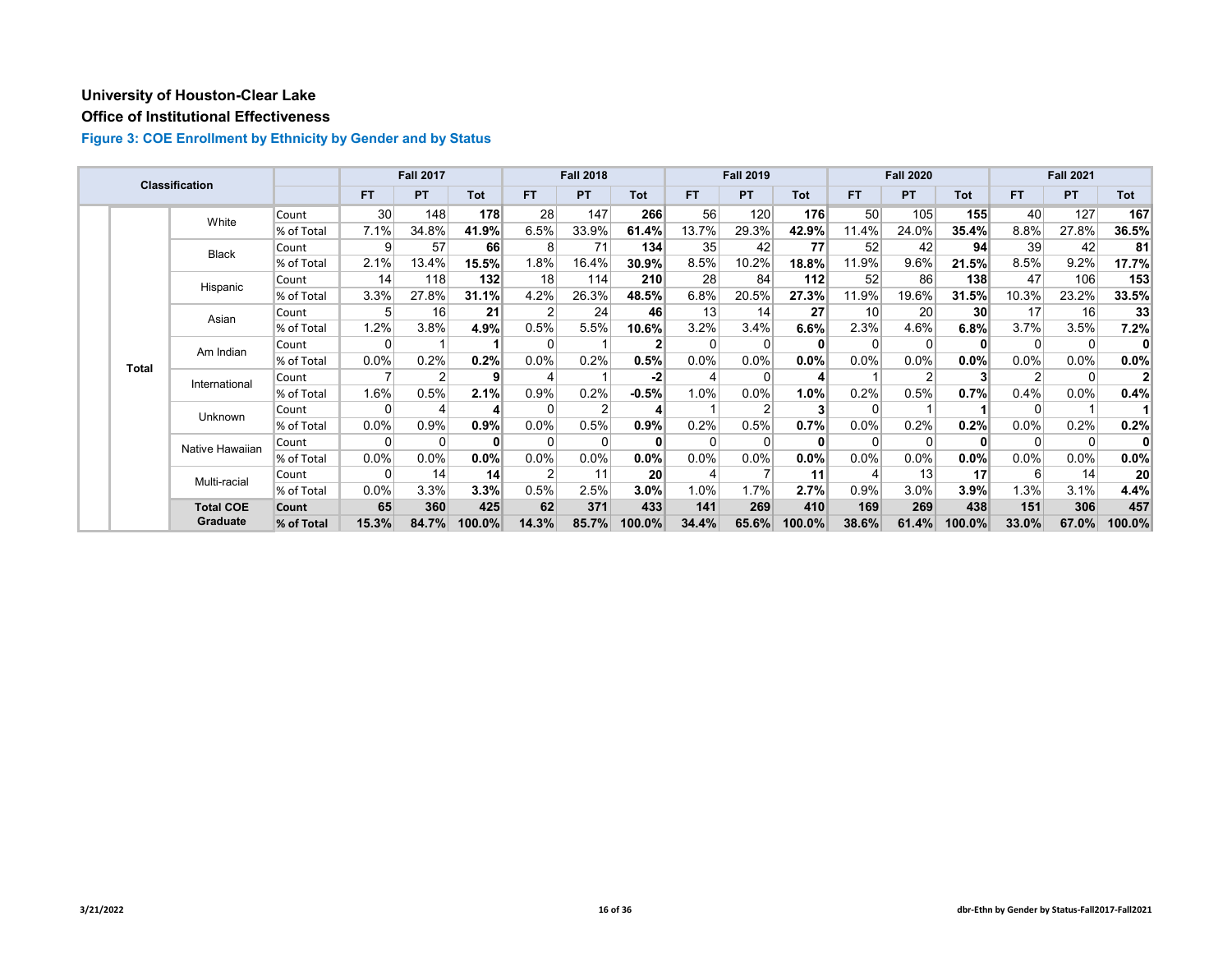## **Office of Institutional Effectiveness**

|       |        | <b>Classification</b> |            |                | <b>Fall 2017</b> |                      |                | <b>Fall 2018</b> |                |                | <b>Fall 2019</b>         |                |                | <b>Fall 2020</b> |                |                | <b>Fall 2021</b>        |        |
|-------|--------|-----------------------|------------|----------------|------------------|----------------------|----------------|------------------|----------------|----------------|--------------------------|----------------|----------------|------------------|----------------|----------------|-------------------------|--------|
|       |        |                       |            | <b>FT</b>      | PT               | Tot                  | FT.            | PT               | Tot            | FT             | PT                       | Tot            | <b>FT</b>      | PT               | Tot            | FT             | PT                      | Tot    |
|       |        | White                 | Count      | 13             | 44               | 57                   | 15             | 51               | 66             | 28             | 45                       | 73             | 26             | 40               | 66             | 25             | 39                      | 64     |
|       |        |                       | % of Total | 9.4%           | 31.7%            | 41.0%                | 9.6%           | 32.7%            | 42.3%          | 19.6%          | 31.5%                    | 51.0%          | 17.4%          | 26.8%            | 44.3%          | 15.7%          | 24.5%                   | 40.3%  |
|       |        | <b>Black</b>          | Count      | $\mathbf{1}$   | 11               | 12                   | $\mathbf{3}$   | 11               | 14             | $\mathbf{3}$   | 9                        | 12             | 10             | $\overline{7}$   | 17             | 11             | 8                       | 19     |
|       |        |                       | % of Total | 0.7%           | 7.9%             | 8.6%                 | 1.9%           | 7.1%             | 9.0%           | 2.1%           | 6.3%                     | 8.4%           | 6.7%           | 4.7%             | 11.4%          | 6.9%           | 5.0%                    | 11.9%  |
|       |        | Hispanic              | Count      | 14             | 49               | 63                   | 15             | 46               | 61             | 18             | 26                       | 44             | 15             | 30               | 45             | 26             | 31                      | 57     |
|       |        |                       | % of Total | 10.1%          | 35.3%            | 45.3%                | 9.6%           | 29.5%            | 39.1%          | 12.6%          | 18.2%                    | 30.8%          | 10.1%          | 20.1%            | 30.2%          | 16.4%          | 19.5%                   | 35.8%  |
|       |        | Asian                 | Count      | $\Omega$       | -1               | $\blacktriangleleft$ | $\Omega$       | 9                | 9              | $6 \mid$       | $\overline{\mathcal{A}}$ | 10             | 8              | 6                | 14             | 6              | 6                       | 12     |
|       |        |                       | % of Total | 0.0%           | 0.7%             | 0.7%                 | 0.0%           | 5.8%             | 5.8%           | 4.2%           | 2.8%                     | 7.0%           | 5.4%           | 4.0%             | 9.4%           | 3.8%           | 3.8%                    | 7.5%   |
|       |        | Am Indian             | Count      | 0              | 0                | $\mathbf{0}$         | $\overline{4}$ | 5 <sup>5</sup>   | 9              | $\overline{0}$ | $\Omega$                 | 0              | 0              | 0                | $\mathbf{0}$   | $\overline{0}$ | 0                       | n      |
|       | Male   |                       | % of Total | 0.0%           | 0.0%             | 0.0%                 | 0.1%           | 0.2%             | 0.3%           | 0.0%           | 0.0%                     | 0.0%           | 0.0%           | 0.0%             | 0.0%           | $0.0\%$        | 0.0%                    | 0.0%   |
|       |        | International         | Count      | $\overline{2}$ | $\mathbf{0}$     | $\mathbf{2}$         | $\mathbf{1}$   | $\mathbf 0$      | 1              | $\mathbf{1}$   | $\Omega$                 | 1              | $\Omega$       | $\mathbf{0}$     | $\mathbf{0}$   | $\Omega$       | 0                       | 0      |
|       |        |                       | % of Total | 1.4%           | 0.0%             | 1.4%                 | 0.6%           | 0.0%             | 0.6%           | 0.7%           | 0.0%                     | 0.7%           | 0.0%           | 0.0%             | 0.0%           | 0.0%           | 0.0%                    | 0.0%   |
|       |        | Unknown               | Count      | 0              | -1               | 1                    | $\overline{0}$ | $\mathbf{1}$     | $\mathbf 1$    | $\mathbf 1$    | 0                        | 1              | 0              | 1                | 1              | $\mathbf{1}$   | 0                       |        |
|       |        |                       | % of Total | 0.0%           | 0.7%             | 0.7%                 | 0.0%           | 0.6%             | 0.6%           | 0.7%           | 0.0%                     | 0.7%           | 0.0%           | 0.7%             | 0.7%           | 0.6%           | 0.0%                    | 0.6%   |
|       |        | Native Hawaiian       | Count      | $\mathbf 0$    | $\mathbf 0$      | $\mathbf{0}$         | $\overline{0}$ | $\mathbf 0$      | $\mathbf{0}$   | $\overline{0}$ | $\Omega$                 | 0              | $\mathbf 0$    | 0                | 0              | $\overline{0}$ | 0                       | 0      |
|       |        |                       | % of Total | 0.0%           | 0.0%             | 0.0%                 | 0.0%           | 0.0%             | 0.0%           | $0.0\%$        | 0.0%                     | 0.0%           | 0.0%           | 0.0%             | 0.0%           | 0.0%           | 0.0%                    | 0.0%   |
|       |        | Multi-racial          | Count      | $\Omega$       | 3                | 3 <sup>1</sup>       | $\overline{0}$ | 4                | $\overline{4}$ | -1             |                          | $\overline{2}$ | $\overline{2}$ | 4                | 6              | $\overline{4}$ | 2                       |        |
|       |        |                       | % of Total | 0.0%           | 2.2%             | 2.2%                 | 0.0%           | 2.6%             | 2.6%           | 0.7%           | 0.7%                     | 1.4%           | 1.3%           | 2.7%             | 4.0%           | 2.5%           | 1.3%                    | 3.8%   |
|       |        |                       | Count      | 30             | 109              | 139                  | 34             | 122              | 156            | 58             | 85                       | 143            | 61             | 88               | 149            | 73             | 86                      | 159    |
|       |        |                       | % of Total | 21.6%          | 78.4%            | 100.0%               | 21.8%          | 78.2%            | 100.0%         | 40.6%          | 59.4%                    | 100.0%         | 40.9%          | 59.1%            | 100.0%         | 45.9%          | 54.1%                   | 100.0% |
|       |        | White                 | Count      | 228            | 305              | 533                  | 200            | 326              | 526            | 218            | 266                      | 484            | 217            | 250              | 467            | 176            | 274                     | 450    |
|       |        |                       | % of Total | 17.6%          | 23.5%            | 41.1%                | 15.0%          | 24.5%            | 39.5%          | 16.7%          | 20.4%                    | 37.2%          | 15.7%          | 18.1%            | 33.9%          | 12.7%          | 19.7%                   | 32.4%  |
|       |        | <b>Black</b>          | Count      | 27             | 88               | 115                  | 34             | 91               | 125            | 55             | 66                       | 121            | 62             | 73               | 135            | 49             | 71                      | 120    |
|       |        |                       | % of Total | 2.1%           | 6.8%             | 8.9%                 | 2.6%           | 6.8%             | 9.4%           | 4.2%           | 5.1%                     | 9.3%           | 4.5%           | 5.3%             | 9.8%           | 3.5%           | 5.1%                    | 8.6%   |
|       |        | Hispanic              | Count      | 217            | 335              | 552                  | 236            | 364              | 600            | 274            | 349                      | 623            | 323            | 370              | 693            | 281            | 449                     | 730    |
|       |        |                       | % of Total | 16.7%          | 25.8%            | 42.6%                | 17.7%          | 27.4%            | 45.1%          | 21.0%          | 26.8%                    | 47.8%          | 23.4%          | 26.8%            | 50.3%          | 20.2%          | 32.3%                   | 52.6%  |
|       |        | Asian                 | Count      | 9              | 29               | 38                   | $\overline{4}$ | 34               | 38             | 14             | 25                       | 39             | 16             | 29               | 45             | 22             | 26                      | 48     |
|       |        |                       | % of Total | 0.7%           | 2.2%             | 2.9%                 | 0.3%           | 2.6%             | 2.9%           | 1.1%           | 1.9%                     | 3.0%           | 1.2%           | 2.1%             | 3.3%           | 1.6%           | 1.9%                    | 3.5%   |
|       |        | Am Indian             | Count      | 1              | $\overline{2}$   | 3 <sup>1</sup>       | $\Omega$       | $\overline{2}$   | $\overline{2}$ | $\mathbf{1}$   | $\Omega$                 | 1              | $\overline{2}$ | $\Omega$         | $\overline{2}$ | $\overline{1}$ | $\overline{1}$          |        |
| Total | Female |                       | % of Total | 0.1%           | 0.2%             | 0.2%                 | 0.0%           | 0.2%             | 0.2%           | 0.1%           | 0.0%                     | 0.1%           | 0.1%           | 0.0%             | 0.1%           | 0.1%           | 0.1%                    | 0.1%   |
|       |        | International         | Count      | 7              | 3                | 10                   | 4              | $\mathbf{1}$     | 5              | 3              | 0                        | 3              | 1              | 2                | 3              | $\overline{2}$ | $\overline{\mathbf{c}}$ |        |
|       |        |                       | % of Total | 0.5%           | 0.2%             | 0.8%                 | 0.3%           | 0.1%             | 0.4%           | 0.2%           | 0.0%                     | 0.2%           | 0.1%           | 0.1%             | 0.2%           | 0.1%           | $0.1\%$                 | 0.3%   |
|       |        | Unknown               | Count      | 5              | 7                | 12                   | $\mathbf{3}$   | 4                | $\overline{7}$ | 2              | 5                        | 7              | $\overline{2}$ | 4                | 6              | $\Omega$       | 5                       |        |
|       |        |                       | % of Total | 0.4%           | 0.5%             | 0.9%                 | 0.2%           | 0.3%             | 0.5%           | 0.2%           | 0.4%                     | 0.5%           | 0.1%           | 0.3%             | 0.4%           | 0.0%           | 0.4%                    | 0.4%   |
|       |        | Native Hawaiian       | Count      | $\mathbf 0$    | $\mathbf 0$      | $\mathbf{0}$         | $\overline{0}$ | $\mathbf 0$      | $\mathbf{0}$   | $\Omega$       | $\Omega$                 | $\mathbf{0}$   | $\Omega$       | $\mathbf{0}$     | $\mathbf{0}$   | $\overline{0}$ | $\mathbf 0$             |        |
|       |        |                       | % of Total | 0.0%           | 0.0%             | 0.0%                 | 0.0%           | 0.0%             | 0.0%           | 0.0%           | 0.0%                     | 0.0%           | 0.0%           | 0.0%             | 0.0%           | 0.0%           | 0.0%                    | 0.0%   |
|       |        | Multi-racial          | Count      | 12             | 22               | 34                   | 12             | 15               | 27             | 7              | 17                       | 24             | 10             | 18               | 28             | 11             | 18                      | 29     |
|       |        |                       | % of Total | 0.9%           | 1.7%             | 2.6%                 | 0.9%           | 1.1%             | 2.0%           | 0.5%           | 1.3%                     | 1.8%           | 0.7%           | 1.3%             | 2.0%           | 0.8%           | 1.3%                    | 2.1%   |
|       |        |                       | Count      | 506            | 791              | 1297                 | 493            | 837              | 1330           | 574            | 728                      | 1302           | 633            | 746              | 1379           | 542            | 846                     | 1388   |
|       |        |                       | % of Total | 39.0%          | 61.0%            | 100.0%               | 37.1%          | 62.9%            | 100.0%         | 44.1%          | 55.9%                    | 100.0%         | 45.9%          | 54.1%            | 100.0%         | 39.0%          | 61.0%                   | 100.0% |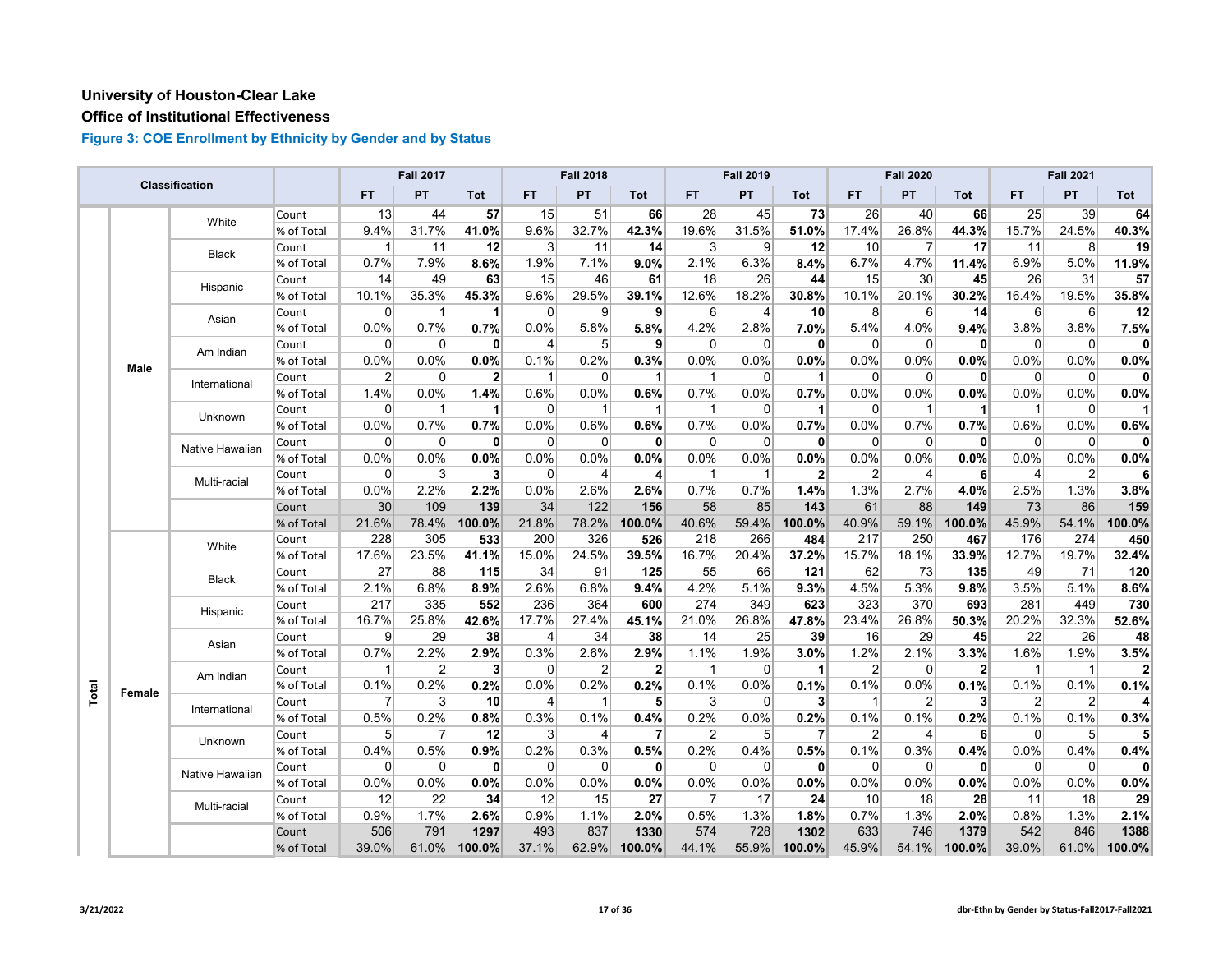## **Office of Institutional Effectiveness**

|  |                                    | Classification   |            |         | <b>Fall 2017</b> |          |           | <b>Fall 2018</b> |        |          | <b>Fall 2019</b> |              |                | <b>Fall 2020</b> |              |          | <b>Fall 2021</b> |         |
|--|------------------------------------|------------------|------------|---------|------------------|----------|-----------|------------------|--------|----------|------------------|--------------|----------------|------------------|--------------|----------|------------------|---------|
|  |                                    |                  |            | FT.     | <b>PT</b>        | Tot      | <b>FT</b> | <b>PT</b>        | Tot    | FT.      | <b>PT</b>        | <b>Tot</b>   | FT.            | <b>PT</b>        | Tot          | FT.      | <b>PT</b>        | Tot     |
|  |                                    | White            | Count      | 241     | 349              | 590      | 215       | 377              | 592    | 246      | 311              | 557          | 243            | 290              | 533          | 201      | 313              | 514     |
|  |                                    |                  | % of Total | 16.8%   | 24.3%            | 41.1%    | 14.5%     | 25.4%            | 39.8%  | 17.0%    | 21.5%            | 38.5%        | 15.9%          | 19.0%            | 34.9%        | 13.0%    | 20.2%            | 33.2%   |
|  |                                    | <b>Black</b>     | Count      | 28      | 99               | 127      | 37        | 102              | 139    | 58       | 75               | 133          | 72             | 80               | 152          | 60       | 79               | 139     |
|  |                                    |                  | % of Total | $1.9\%$ | 6.9%             | $8.8\%$  | 2.5%      | 6.9%             | 9.4%   | 4.0%     | 5.2%             | 9.2%         | 4.7%           | 5.2%             | 9.9%         | 3.9%     | 5.1%             | $9.0\%$ |
|  |                                    | Hispanic         | Count      | 231     | 384              | 615      | 251       | 410              | 661    | 292      | 375              | 667          | 338            | 400              | 738          | 307      | 480              | 787     |
|  |                                    |                  | % of Total | 16.1%   | 26.7%            | 42.8%    | 16.9%     | 27.6%            | 44.5%  | 20.2%    | 26.0%            | 46.2%        | 22.1%          | 26.2%            | 48.3%        | 19.8%    | 31.0%            | 50.9%   |
|  | Asian<br>Am Indian<br><b>Total</b> | Count            | 9          | 30      | 39               | 4        | 43        | 47               | 20     | 29       | 49               | 24           | 35             | 59               | 28           | 32       | 60               |         |
|  |                                    | % of Total       | 0.6%       | 2.1%    | 2.7%             | 0.3%     | 2.9%      | 3.2%             | 1.4%   | 2.0%     | 3.4%             | $1.6\%$      | 2.3%           | 3.9%             | 1.8%         | 2.1%     | 3.9%             |         |
|  |                                    |                  | Count      |         | 2                | 3        | $\Omega$  | 2                |        |          |                  |              | 2 <sub>1</sub> | $\Omega$         | $\mathbf{2}$ |          |                  |         |
|  |                                    |                  | % of Total | 0.1%    | 0.1%             | 0.2%     | $0.0\%$   | 0.1%             | 0.1%   | 0.1%     | 0.0%             | 0.1%         | 0.1%           | $0.0\%$          | 0.1%         | 0.1%     | 0.1%             | 0.1%    |
|  |                                    | International    | Count      | 9       | p                | 12       | 5         |                  |        | 4        |                  |              |                | 2                |              | 2        | $\overline{2}$   |         |
|  |                                    |                  | % of Total | 0.6%    | 0.2%             | 0.8%     | 0.3%      | 0.1%             | 0.4%   | 0.3%     | 0.0%             | 0.3%         | 0.1%           | 0.1%             | 0.2%         | 0.1%     | 0.1%             | 0.3%    |
|  |                                    | Unknown          | Count      | 5       | 8                | 13       |           | 5                |        | 3        |                  | 8            |                | 5                |              |          | 5                |         |
|  |                                    |                  | % of Total | 0.3%    | 0.6%             | $0.9\%$  | 0.2%      | 0.3%             | 0.5%   | 0.2%     | 0.3%             | 0.6%         | 0.1%           | 0.3%             | 0.5%         | 0.1%     | 0.3%             | 0.4%    |
|  |                                    | Native Hawaiian  | Count      | 0       | 0                | $\bf{0}$ | $\Omega$  | 0                | 0      | $\Omega$ |                  | $\mathbf{0}$ |                | $\Omega$         | $\mathbf{0}$ | $\Omega$ | $\Omega$         | 0       |
|  |                                    |                  | % of Total | $0.0\%$ | 0.0%             | 0.0%     | 0.0%      | 0.0%             | 0.0%   | 0.0%     | 0.0%             | 0.0%         | 0.0%           | $0.0\%$          | 0.0%         | 0.0%     | $0.0\%$          | $0.0\%$ |
|  |                                    | Multi-racial     | Count      | 12      | 25               | 37       | 12        | 19               | 31     | 8        | 18               | 26           | 12             | 22               | 34           | 15       | 20               | 35      |
|  |                                    |                  | % of Total | 0.8%    | 1.7%             | 2.6%     | 0.8%      | 1.3%             | 2.1%   | 0.6%     | 1.2%             | 1.8%         | 0.8%           | 1.4%             | 2.2%         | 1.0%     | 1.3%             | $2.3\%$ |
|  |                                    | <b>Total COE</b> | Count      | 536     | 900              | 1436     | 527       | 959              | 1486   | 632      | 813              | 1445         | 694            | 834              | 1528         | 615      | 932              | 1547    |
|  |                                    |                  | % of Total | 37.3%   | 62.7%            | 100.0%   | 35.5%     | 64.5%            | 100.0% | 43.7%    | 56.3%            | 100.0%       | 45.4%          | 54.6%            | 100.0%       | 39.8%    | 60.2%            | 100.0%  |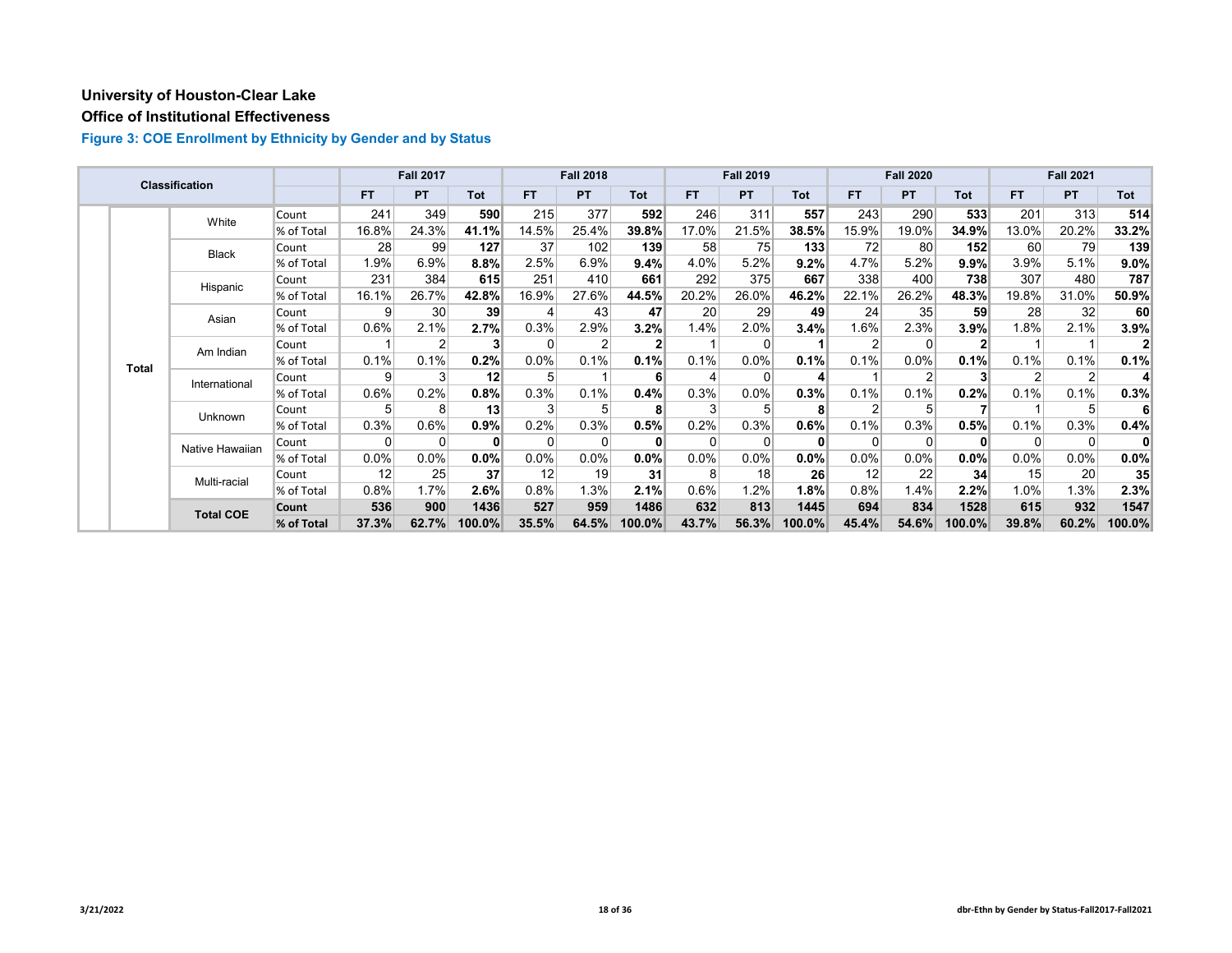## **Office of Institutional Effectiveness**

|               |        | Classification  |            |              | <b>Fall 2017</b> |              |                | <b>Fall 2018</b> |                 |              | <b>Fall 2019</b> |                |                | <b>Fall 2020</b> |                      |                | <b>Fall 2021</b> |              |
|---------------|--------|-----------------|------------|--------------|------------------|--------------|----------------|------------------|-----------------|--------------|------------------|----------------|----------------|------------------|----------------------|----------------|------------------|--------------|
|               |        |                 |            | <b>FT</b>    | PT               | Tot          | <b>FT</b>      | PT               | <b>Tot</b>      | FT           | PT               | Tot            | <b>FT</b>      | PT               | <b>Tot</b>           | FT.            | <b>PT</b>        | Tot          |
|               |        | White           | Count      | 137          | 106              | 243          | 157            | 93               | 250             | 149          | 100              | 249            | 127            | 93               | 220                  | 107            | 78               | 185          |
|               |        |                 | % of Total | 25.2%        | 19.5%            | 44.8%        | 28.0%          | 16.6%            | 44.6%           | 24.4%        | 16.4%            | 40.8%          | 22.5%          | 16.5%            | 38.9%                | 19.5%          | 14.2%            | 33.7%        |
|               |        | <b>Black</b>    | Count      | 26           | 21               | 47           | 24             | 21               | 45              | 26           | 26               | 52             | 28             | 25               | 53                   | 30             | 30               | 60           |
|               |        |                 | % of Total | 4.8%         | 3.9%             | 8.7%         | 4.3%           | 3.8%             | 8.0%            | 4.3%         | 4.3%             | 8.5%           | 5.0%           | 4.4%             | 9.4%                 | 5.5%           | 5.5%             | 10.9%        |
|               |        | Hispanic        | Count      | 79           | 110              | 189          | 93             | 107              | 200             | 110          | 119              | 229            | 96             | 123              | 219                  | 110            | 120              | 230          |
|               |        |                 | % of Total | 14.5%        | 20.3%            | 34.8%        | 16.6%          | 19.1%            | 35.7%           | 18.0%        | 19.5%            | 37.5%          | 17.0%          | 21.8%            | 38.8%                | 20.0%          | 21.9%            | 41.9%        |
|               |        | Asian           | Count      | 9            | 9                | 18           | 11             | 11               | 22              | 17           | 14               | 31             | 21             | 13               | 34                   | 11             | 13               | 24           |
|               |        |                 | % of Total | 1.7%         | 1.7%             | 3.3%         | 2.0%           | 2.0%             | 3.9%            | 2.8%         | 2.3%             | 5.1%           | 3.7%           | 2.3%             | 6.0%                 | 2.0%           | 2.4%             | 4.4%         |
|               |        | Am Indian       | Count      | 0            | 0                | $\mathbf{0}$ | 2              | $\overline{1}$   | $\vert$ 3       | 2            | $\Omega$         | $\overline{2}$ | $\Omega$       | $\mathbf{1}$     | $\overline{1}$       | $\mathbf{1}$   | $\overline{0}$   | 11           |
|               | Male   |                 | % of Total | 0.0%         | 0.0%             | 0.0%         | 0.4%           | 0.2%             | 0.5%            | 0.3%         | 0.0%             | 0.3%           | 0.0%           | 0.2%             | 0.2%                 | 0.2%           | 0.0%             | 0.2%         |
|               |        | International   | Count      | 0            | $\mathbf{1}$     | 1            | $\mathbf{1}$   | $\overline{0}$   | $\mathbf{1}$    | $\mathbf{1}$ | $\overline{0}$   | 1              | $\mathbf 1$    | $\mathbf 0$      | $\blacktriangleleft$ | $\overline{4}$ | $\overline{0}$   | 4            |
|               |        |                 | % of Total | 0.0%         | 0.2%             | 0.2%         | 0.2%           | 0.0%             | 0.2%            | 0.2%         | 0.0%             | 0.2%           | 0.2%           | 0.0%             | 0.2%                 | 0.7%           | 0.0%             | 0.7%         |
|               |        | Unknown         | Count      | 9            | 19               | 28           | 5              | 14               | 19              | 3            | 21               | 24             | 8              | 8                | 16                   | $\overline{7}$ | 16               | 23           |
|               |        |                 | % of Total | 1.7%         | 3.5%             | 5.2%         | 0.9%           | 2.5%             | 3.4%            | 0.5%         | 3.4%             | 3.9%           | 1.4%           | 1.4%             | 2.8%                 | 1.3%           | 2.9%             | 4.2%         |
|               |        | Native Hawaiian | Count      | 1            | $\mathbf 0$      | $\mathbf 1$  | $\mathbf{1}$   | $\overline{0}$   | $\mathbf{1}$    | 0            | $\overline{0}$   | 0              | $\Omega$       | $\mathbf 0$      | $\mathbf{0}$         | $\mathbf 0$    | $\overline{0}$   | $\mathbf{0}$ |
|               |        |                 | % of Total | 0.2%         | 0.0%             | 0.2%         | 0.2%           | 0.0%             | 0.2%            | 0.0%         | 0.0%             | 0.0%           | 0.0%           | $0.0\%$          | 0.0%                 | 0.0%           | 0.0%             | 0.0%         |
|               |        | Multi-racial    | Count      | 8            | 8                | 16           | 11             | 8                | 19              | 13           | $\overline{9}$   | 22             | 12             | 9                | 21                   | 12             | 10               | 22           |
|               |        |                 | % of Total | 1.5%         | 1.5%             | 2.9%         | 2.0%           | 1.4%             | 3.4%            | 2.1%         | 1.5%             | 3.6%           | 2.1%           | 1.6%             | 3.7%                 | 2.2%           | 1.8%             | 4.0%         |
|               |        |                 | Count      | 269          | 274              | 543          | 305            | 255              | 560             | 321          | 289              | 610            | 293            | 272              | 565                  | 282            | 267              | 549          |
|               |        |                 | % of Total | 49.5%        | 50.5%            | 100.0%       | 54.5%          | 45.5%            | 100.0%          | 52.6%        | 47.4%            | 100.0%         | 51.9%          | 48.1%            | 100.0%               | 51.4%          | 48.6%            | 100.0%       |
|               |        | White           | Count      | 303          | 222              | 525          | 277            | 234              | 511             | 290          | 224              | 514            | 255            | 258              | 513                  | 260            | 226              | 486          |
|               |        |                 | % of Total | 25.2%        | 18.5%            | 43.7%        | 21.7%          | 18.4%            | 40.1%           | 21.8%        | 16.8%            | 38.6%          | 18.3%          | 18.5%            | 36.8%                | 18.5%          | 16.1%            | 34.6%        |
|               |        | <b>Black</b>    | Count      | 67           | 71               | 138          | 72             | 91               | 163             | 65           | 76               | 141            | 69             | 62               | 131                  | 62             | 56               | 118          |
|               |        |                 | % of Total | 5.6%         | 5.9%             | 11.5%        | 5.7%           | 7.1%             | 12.8%           | 4.9%         | 5.7%             | 10.6%          | 4.9%           | 4.4%             | 9.4%                 | 4.4%           | 4.0%             | 8.4%         |
|               |        | Hispanic        | Count      | 214          | 241              | 455          | 247            | 265              | 512             | 293          | 273              | 566            | 343            | 283              | 626                  | 346            | 300              | 646          |
|               |        |                 | % of Total | 17.8%        | 20.0%            | 37.9%        | 19.4%          | 20.8%            | 40.2%           | 22.0%        | 20.5%            | 42.5%          | 24.6%          | 20.3%            | 44.9%                | 24.6%          | 21.3%            | 45.9%        |
|               |        | Asian           | Count      | 21           | 15               | 36           | 19             | 6                | 25              | 24           | 18               | 42             | 30             | 19               | 49                   | 34             | 31               | 65           |
|               |        |                 | % of Total | 1.7%         | 1.2%             | 3.0%         | 1.5%           | 0.5%             | 2.0%            | 1.8%         | 1.4%             | 3.2%           | 2.2%           | 1.4%             | 3.5%                 | 2.4%           | 2.2%             | 4.6%         |
| Undergraduate |        | Am Indian       | Count      | 0            | $\mathbf 0$      | 0            | $\overline{2}$ | $\mathbf 0$      | $\mathbf{2}$    | $\mathbf 1$  | -1               | $\overline{2}$ | 1              | $\Omega$         | 1                    | $\overline{2}$ | $\overline{1}$   | 3            |
|               | Female |                 | % of Total | 0.0%         | 0.0%             | 0.0%         | 0.2%           | 0.0%             | 0.2%            | 0.1%         | 0.1%             | 0.2%           | 0.1%           | 0.0%             | 0.1%                 | 0.1%           | 0.1%             | 0.2%         |
|               |        | International   | Count      | 4            | $\overline{2}$   | 6            | 3              | 3                | 6               | 3            | 4                | $\overline{7}$ | 4              | 4                | 8                    | 9              | $\overline{7}$   | 16           |
|               |        |                 | % of Total | 0.3%         | 0.2%             | 0.5%         | 0.2%           | 0.2%             | 0.5%            | 0.2%         | 0.3%             | 0.5%           | 0.3%           | 0.3%             | 0.6%                 | 0.6%           | 0.5%             | 1.1%         |
|               |        | Unknown         | Count      | 4            | 3                | 7            | 5              | 7                | 12 <sup>1</sup> | 8            | 7                | 15             | 2              | 7                | 9                    | $\overline{2}$ | 5                | $\mathbf{7}$ |
|               |        |                 | % of Total | 0.3%         | 0.2%             | 0.6%         | 0.4%           | 0.5%             | 0.9%            | 0.6%         | 0.5%             | 1.1%           | 0.1%           | 0.5%             | 0.6%                 | 0.1%           | 0.4%             | 0.5%         |
|               |        | Native Hawaiian | Count      | $\mathbf{1}$ | 0                | 1            | $\mathbf 0$    | $\overline{0}$   | 0               | $\mathbf 1$  | $\overline{0}$   | -1             | $\overline{2}$ | $\mathbf{1}$     | $\mathbf{3}$         | $\mathbf 0$    | $\mathbf{1}$     |              |
|               |        |                 | % of Total | 0.1%         | 0.0%             | 0.1%         | 0.0%           | 0.0%             | 0.0%            | 0.1%         | 0.0%             | $0.1\%$        | 0.1%           | 0.1%             | 0.2%                 | 0.0%           | 0.1%             | 0.1%         |
|               |        | Multi-racial    | Count      | 20           | 14               | 34           | 25             | 18               | 43              | 25           | 19               | 44             | 36             | 18               | 54                   | 41             | 23               | 64           |
|               |        |                 | % of Total | 1.7%         | 1.2%             | 2.8%         | 2.0%           | 1.4%             | 3.4%            | 1.9%         | 1.4%             | 3.3%           | 2.6%           | 1.3%             | 3.9%                 | 2.9%           | 1.6%             | 4.6%         |
|               |        |                 | Count      | 634          | 568              | 1202         | 650            | 624              | 1274            | 710          | 622              | 1332           | 742            | 652              | 1394                 | 756            | 650              | 1406         |
|               |        |                 | % of Total | 52.7%        | 47.3%            | 100.0%       | 51.0%          | 49.0%            | 100.0%          | 53.3%        | 46.7%            | 100.0%         | 53.2%          | 46.8%            | 100.0%               | 53.8%          | 46.2%            | 100.0%       |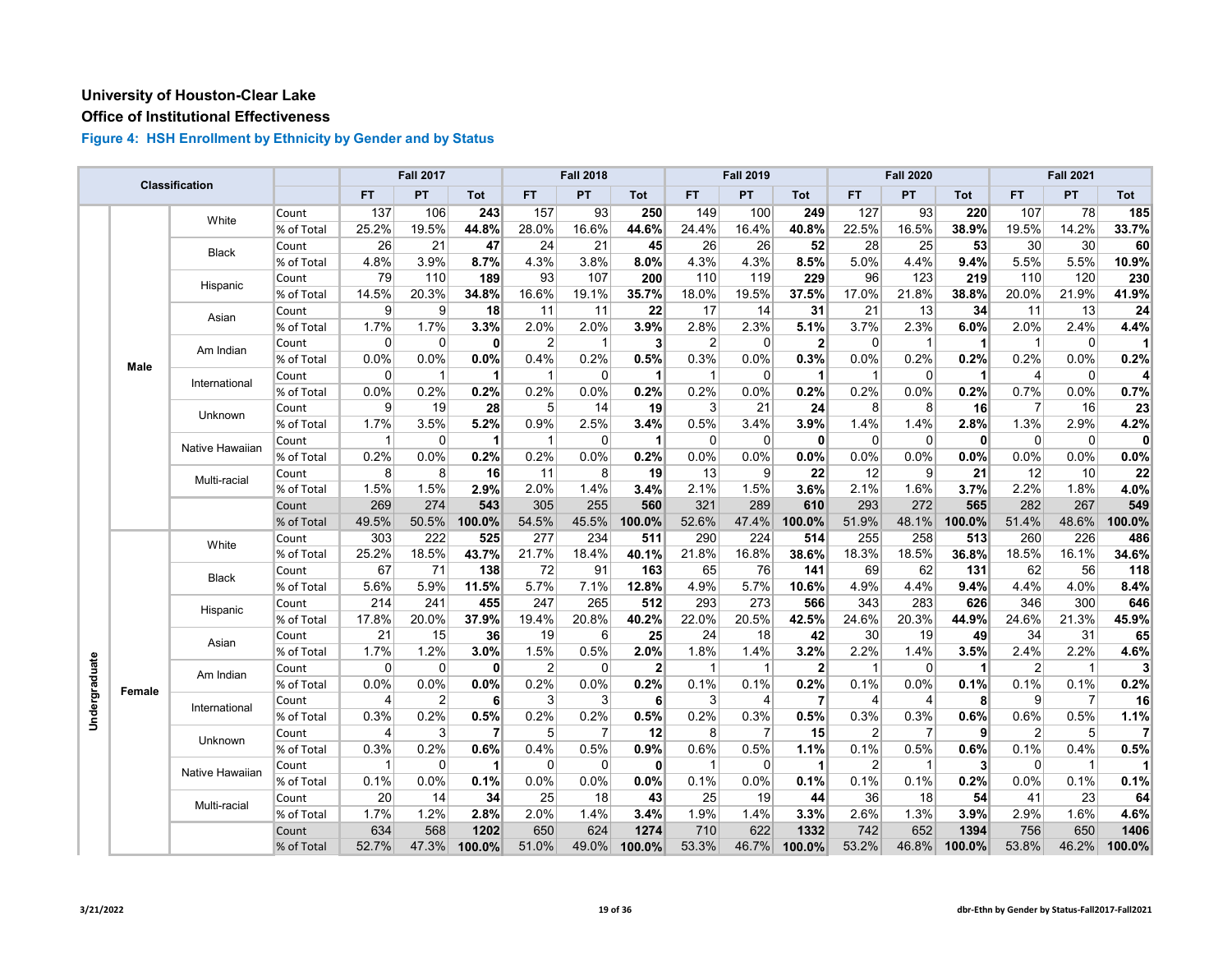## **Office of Institutional Effectiveness**

|  |              | Classification   |                 |           | <b>Fall 2017</b> |                 |                          | <b>Fall 2018</b> |        |       | <b>Fall 2019</b> |            |                 | <b>Fall 2020</b> |              |       | <b>Fall 2021</b> |                 |
|--|--------------|------------------|-----------------|-----------|------------------|-----------------|--------------------------|------------------|--------|-------|------------------|------------|-----------------|------------------|--------------|-------|------------------|-----------------|
|  |              |                  |                 | <b>FT</b> | <b>PT</b>        | Tot             | FT.                      | <b>PT</b>        | Tot    | FT.   | <b>PT</b>        | <b>Tot</b> | <b>FT</b>       | <b>PT</b>        | <b>Tot</b>   | FT.   | <b>PT</b>        | <b>Tot</b>      |
|  |              | White            | Count           | 440       | 328              | 768             | 434                      | 327              | 761    | 439   | 324              | 763        | 382             | 351              | 733          | 367   | 304              | 671             |
|  |              |                  | % of Total      | 25.2%     | 18.8%            | 44.0%           | 23.7%                    | 17.8%            | 41.5%  | 22.6% | 16.7%            | 39.3%      | 19.5%           | 17.9%            | 37.4%        | 18.8% | 15.5%            | 34.3%           |
|  |              | <b>Black</b>     | Count           | 93        | 92               | 185             | 96                       | 112              | 208    | 91    | 102              | 193        | 97              | 87               | 184          | 92    | 86               | 178             |
|  |              |                  | % of Total      | 5.3%      | 5.3%             | 10.6%           | 5.2%                     | 6.1%             | 11.3%  | 4.7%  | 5.3%             | 9.9%       | 5.0%            | 4.4%             | 9.4%         | 4.7%  | 4.4%             | 9.1%            |
|  |              | Hispanic         | Count           | 293       | 351              | 644             | 340                      | 372              | 712    | 403   | 392              | 795        | 439             | 406              | 845          | 456   | 420              | 876             |
|  |              |                  | % of Total      | 16.8%     | 20.1%            | 36.9%           | 18.5%                    | 20.3%            | 38.8%  | 20.8% | 20.2%            | 40.9%      | 22.4%           | 20.7%            | 43.1%        | 23.3% | 21.5%            | 44.8%           |
|  | Asian        | Count            | 30 <sup>2</sup> | 24        | 54               | 30              | 17                       | 47               | 41     | 32    | 73               | 51         | 32              | 83               | 45           | 44    | 89               |                 |
|  |              |                  | % of Total      | 1.7%      | 1.4%             | 3.1%            | 1.6%                     | 0.9%             | 2.6%   | 2.1%  | 1.6%             | 3.8%       | 2.6%            | 1.6%             | 4.2%         | 2.3%  | 2.3%             | 4.6%            |
|  | <b>Total</b> | Am Indian        | Count           | 0         | $\Omega$         | 0               | $\overline{\mathcal{L}}$ |                  |        | 3     |                  | 4          |                 |                  | $\mathbf{2}$ | 3     |                  |                 |
|  |              |                  | % of Total      | 0.0%      | 0.0%             | 0.0%            | 0.2%                     | 0.1%             | 0.3%   | 0.2%  | 0.1%             | 0.2%       | 0.1%            | 0.1%             | 0.1%         | 0.2%  | 0.1%             | 0.2%            |
|  |              | International    | Count           |           | 3                |                 |                          | 3                |        | 4     |                  | 8          | 5               |                  | 9            | 13    | 7                | 20 <sup>2</sup> |
|  |              |                  | % of Total      | 0.2%      | 0.2%             | 0.4%            | 0.2%                     | 0.2%             | 0.4%   | 0.2%  | 0.2%             | 0.4%       | 0.3%            | 0.2%             | 0.5%         | 0.7%  | 0.4%             | 1.0%            |
|  |              | Unknown          | Count           | 13        | 22               | 35 <sup>5</sup> | 10                       | 21               | 31     | 11    | 28               | 39         | 10 <sup>1</sup> | 15               | 25           | 9     | 21               | 30 <sup>°</sup> |
|  |              |                  | % of Total      | 0.7%      | 1.3%             | $2.0\%$         | 0.5%                     | 1.1%             | 1.7%   | 0.6%  | 1.4%             | 2.0%       | 0.5%            | 0.8%             | 1.3%         | 0.5%  | 1.1%             | 1.5%            |
|  |              | Native Hawaiian  | Count           | 2         | 0                | $\mathbf{2}$    |                          | 0                |        |       |                  |            |                 |                  |              | 0     |                  |                 |
|  |              |                  | % of Total      | 0.1%      | 0.0%             | 0.1%            | 0.1%                     | 0.0%             | 0.1%   | 0.1%  | 0.0%             | 0.1%       | 0.1%            | 0.1%             | 0.2%         | 0.0%  | 0.1%             | 0.1%            |
|  |              | Multi-racial     | Count           | 28        | 22               | 50              | 36                       | 26               | 62     | 38    | 28               | 66         | 48              | 27               | 75           | 53    | 33               | 86              |
|  |              |                  | % of Total      | 1.6%      | 1.3%             | 2.9%            | 2.0%                     | 1.4%             | 3.4%   | 2.0%  | 1.4%             | 3.4%       | 2.5%            | 1.4%             | 3.8%         | 2.7%  | 1.7%             | 4.4%            |
|  |              | <b>Total HSH</b> | Count           | 903       | 842              | 1745            | 955                      | 879              | 1834   | 1031  | 911              | 1942       | 1035            | 924              | 1959         | 1038  | 917              | 1955            |
|  |              | Undergraduate    | % of Total      | 51.7%     | 48.3%            | 100.0%          | 52.1%                    | 47.9%            | 100.0% | 53.1% | 46.9%            | 100.0%     | 52.8%           | 47.2%            | 100.0%       | 53.1% | 46.9%            | 100.0%          |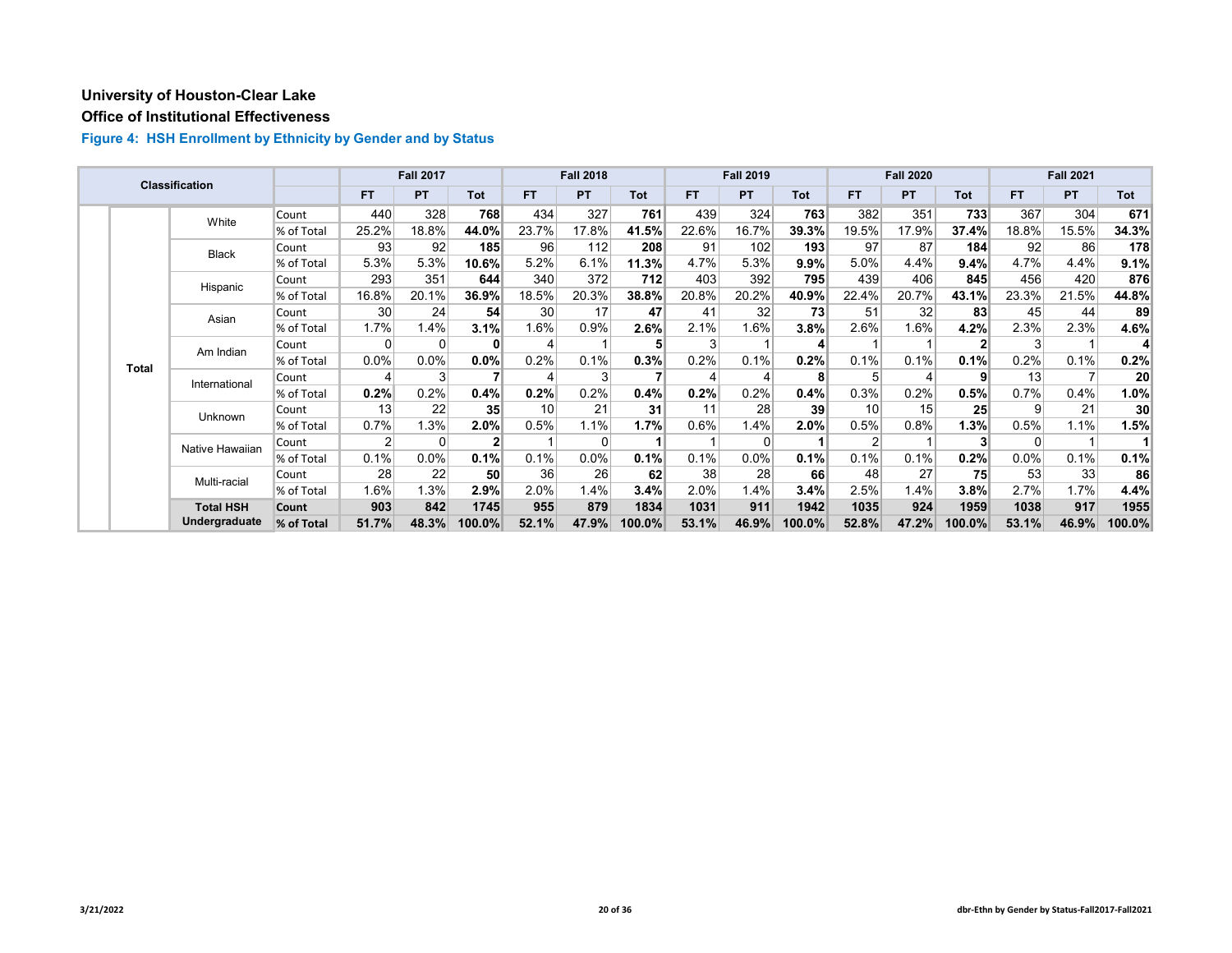## **Office of Institutional Effectiveness**

|          |             | Classification  |            |           | <b>Fall 2017</b> |                |                | <b>Fall 2018</b> |                |                | <b>Fall 2019</b> |                |                | <b>Fall 2020</b> |                |                | <b>Fall 2021</b> |        |
|----------|-------------|-----------------|------------|-----------|------------------|----------------|----------------|------------------|----------------|----------------|------------------|----------------|----------------|------------------|----------------|----------------|------------------|--------|
|          |             |                 |            | <b>FT</b> | PT               | Tot            | <b>FT</b>      | PT               | Tot            | <b>FT</b>      | PT               | Tot            | <b>FT</b>      | PT               | Tot            | <b>FT</b>      | PT               | Tot    |
|          |             | White           | Count      | 29        | 42               | 71             | 33             | 47               | 80             | 32             | 43               | 75             | 27             | 41               | 68             | 27             | 34               | 61     |
|          |             |                 | % of Total | 19.9%     | 28.8%            | 48.6%          | 20.6%          | 29.4%            | 50.0%          | 22.4%          | 30.1%            | 52.4%          | 19.1%          | 29.1%            | 48.2%          | 18.1%          | 22.8%            | 40.9%  |
|          |             | Black           | Count      | 5         | 5                | 10             | 5 <sup>5</sup> | 7                | 12             | 4              | 9                | 13             | 6              | 7                | 13             | 9              | 7                | 16     |
|          |             |                 | % of Total | 3.4%      | 3.4%             | 6.8%           | 3.1%           | 4.4%             | 7.5%           | 2.8%           | 6.3%             | 9.1%           | 4.3%           | 5.0%             | 9.2%           | 6.0%           | 4.7%             | 10.7%  |
|          |             | Hispanic        | Count      | 14        | 20               | 34             | 16             | 22               | 38             | 16             | 20               | 36             | 13             | 21               | 34             | 20             | 25               | 45     |
|          |             |                 | % of Total | 9.6%      | 13.7%            | 23.3%          | 10.0%          | 13.8%            | 23.8%          | 11.2%          | 14.0%            | 25.2%          | 9.2%           | 14.9%            | 24.1%          | 13.4%          | 16.8%            | 30.2%  |
|          |             | Asian           | Count      | 3         | 8                | 11             | $\overline{7}$ | 5                | 12             | $\mathbf{1}$   | $\overline{4}$   | 5              | 4              | $\overline{2}$   | 6              | $\overline{4}$ | 5                | 9      |
|          |             |                 | % of Total | 2.1%      | 5.5%             | 7.5%           | 4.4%           | 3.1%             | 7.5%           | 0.7%           | 2.8%             | 3.5%           | 2.8%           | 1.4%             | 4.3%           | 2.7%           | 3.4%             | 6.0%   |
|          |             | Am Indian       | Count      | 0         | 0                | $\mathbf{0}$   | $\overline{0}$ | -1               | 1              | $\overline{0}$ | -1               | 1              | 0              | 0                | 0              | $\overline{0}$ | 0                |        |
|          | <b>Male</b> |                 | % of Total | $0.0\%$   | 0.0%             | 0.0%           | 0.0%           | 0.6%             | 0.6%           | $0.0\%$        | 0.7%             | 0.7%           | 0.0%           | 0.0%             | $0.0\%$        | 0.0%           | 0.0%             | 0.0%   |
|          |             | International   | Count      | 6         | 3                | $\mathbf{9}$   | $\overline{4}$ | $\mathbf{1}$     | 5              | $\mathbf{3}$   | $\Omega$         | 3              | $\overline{4}$ | 3                | $\overline{7}$ | $\overline{4}$ | $\overline{4}$   | 8      |
|          |             |                 | % of Total | 4.1%      | 2.1%             | 6.2%           | 2.5%           | 0.6%             | 3.1%           | $2.1\%$        | 0.0%             | 2.1%           | 2.8%           | 2.1%             | 5.0%           | 2.7%           | 2.7%             | 5.4%   |
|          |             | Unknown         | Count      | 0         | 9                | 9              | $\Omega$       | 7                | $\overline{7}$ | $\Omega$       | 5                | 5              | $\Omega$       | 7                | 7              | $\Omega$       | 4                |        |
|          |             |                 | % of Total | 0.0%      | 6.2%             | 6.2%           | 0.0%           | 4.4%             | 4.4%           | 0.0%           | 3.5%             | 3.5%           | 0.0%           | 5.0%             | 5.0%           | 0.0%           | 2.7%             | 2.7%   |
|          |             | Native Hawaiian | Count      | $\Omega$  | $\mathbf 0$      | $\mathbf{0}$   | $\overline{0}$ | $\mathbf 0$      | $\mathbf{0}$   | $\overline{1}$ | $\mathbf 0$      | 1              | $\mathbf{1}$   | $\Omega$         | 1              | $\overline{0}$ | $\mathbf{1}$     |        |
|          |             |                 | % of Total | $0.0\%$   | 0.0%             | $0.0\%$        | 0.0%           | 0.0%             | $0.0\%$        | 0.7%           | 0.0%             | 0.7%           | 0.7%           | 0.0%             | 0.7%           | 0.0%           | 0.7%             | 0.7%   |
|          |             | Multi-racial    | Count      | 1         | $\mathbf 1$      | $\overline{2}$ | $\mathbf{1}$   | 4                | 5              | 3              | -1               | 4              | 3              | $\overline{2}$   | 5              | $\overline{2}$ | 3                |        |
|          |             |                 | % of Total | 0.7%      | 0.7%             | 1.4%           | 0.6%           | 2.5%             | 3.1%           | 2.1%           | 0.7%             | 2.8%           | 2.1%           | 1.4%             | 3.5%           | 1.3%           | 2.0%             | 3.4%   |
|          |             |                 | Count      | 58        | 88               | 146            | 66             | 94               | 160            | 60             | 83               | 143            | 58             | 83               | 141            | 66             | 83               | 149    |
|          |             |                 | % of Total | 39.7%     | 60.3%            | 100.0%         | 41.3%          | 58.8%            | 100.0%         | 42.0%          | 58.0%            | 100.0%         | 41.1%          | 58.9%            | 100.0%         | 44.3%          | 55.7%            | 100.0% |
|          |             | White           | Count      | 72        | 70               | 142            | 80             | 66               | 146            | 80             | 63               | 143            | 74             | 72               | 146            | 91             | 55               | 146    |
|          |             |                 | % of Total | 21.4%     | 20.8%            | 42.1%          | 23.7%          | 19.6%            | 43.3%          | 23.1%          | 18.2%            | 41.2%          | 21.3%          | 20.7%            | 42.0%          | 23.4%          | 14.1%            | 37.5%  |
|          |             | <b>Black</b>    | Count      | 20        | 12               | 32             | 16             | 14               | 30             | 24             | 17               | 41             | 30             | 11               | 41             | 30             | 16               | 46     |
|          |             |                 | % of Total | 5.9%      | 3.6%             | 9.5%           | 4.7%           | 4.2%             | 8.9%           | 6.9%           | 4.9%             | 11.8%          | 8.6%           | 3.2%             | 11.8%          | 7.7%           | 4.1%             | 11.8%  |
|          |             | Hispanic        | Count      | 48        | 43               | 91             | 61             | 47               | 108            | 52             | 44               | 96             | 56             | 43               | 99             | 64             | 58               | 122    |
|          |             |                 | % of Total | 14.2%     | 12.8%            | 27.0%          | 18.1%          | 13.9%            | 32.0%          | 15.0%          | 12.7%            | 27.7%          | 16.1%          | 12.4%            | 28.4%          | 16.5%          | 14.9%            | 31.4%  |
|          |             | Asian           | Count      | 14        | 11               | 25             | 14             | 10               | 24             | 17             | 14               | 31             | 16             | 9                | 25             | 14             | 11               | 25     |
|          |             |                 | % of Total | 4.2%      | 3.3%             | 7.4%           | 4.2%           | 3.0%             | 7.1%           | 4.9%           | 4.0%             | 8.9%           | 4.6%           | 2.6%             | 7.2%           | 3.6%           | 2.8%             | 6.4%   |
|          |             | Am Indian       | Count      | $\Omega$  | $\Omega$         | 0              | $\overline{0}$ | $\mathbf 0$      | $\mathbf{0}$   | $\Omega$       | -1               | 1              | $\Omega$       | $\Omega$         | 0              | $\mathbf 0$    | $\mathbf 0$      | 0      |
| Graduate | Female      |                 | % of Total | 0.0%      | 0.0%             | 0.0%           | 0.0%           | 0.0%             | 0.0%           | 0.0%           | 0.3%             | 0.3%           | 0.0%           | 0.0%             | 0.0%           | 0.0%           | 0.0%             | 0.0%   |
|          |             | International   | Count      | 19        | 17               | 36             | 11             | 3                | 14             | 8              | 4                | 12             | 15             | 1                | 16             | 28             | 6                | 34     |
|          |             |                 | % of Total | 5.6%      | 5.0%             | 10.7%          | 3.3%           | 0.9%             | 4.2%           | 2.3%           | 1.2%             | 3.5%           | 4.3%           | 0.3%             | 4.6%           | 7.2%           | 1.5%             | 8.7%   |
|          |             | Unknown         | Count      | 3         | $\mathbf 1$      | $\overline{4}$ | $\overline{2}$ | 0                | $\overline{2}$ | -1             | -1               | $\overline{2}$ | $\overline{2}$ | $\Omega$         | 2 <sup>1</sup> | $\mathbf{1}$   | 0                |        |
|          |             |                 | % of Total | 0.9%      | 0.3%             | 1.2%           | 0.6%           | 0.0%             | 0.6%           | 0.3%           | 0.3%             | 0.6%           | 0.6%           | 0.0%             | 0.6%           | 0.3%           | 0.0%             | 0.3%   |
|          |             | Native Hawaiian | Count      | $\Omega$  | $\Omega$         | $\mathbf{0}$   | 0              | $\mathbf 0$      | $\mathbf{0}$   | $\Omega$       | $\Omega$         | $\mathbf{0}$   | $\Omega$       | $\Omega$         | $\mathbf{0}$   | $\overline{0}$ | $\mathbf 0$      |        |
|          |             |                 | % of Total | 0.0%      | 0.0%             | 0.0%           | 0.0%           | 0.0%             | 0.0%           | 0.0%           | 0.0%             | 0.0%           | 0.0%           | 0.0%             | 0.0%           | 0.0%           | 0.0%             | 0.0%   |
|          |             | Multi-racial    | Count      | 6         | 1                | 7              | $\overline{9}$ | 4                | 13             | 14             | 7                | 21             | 8              | 11               | 19             | 8              | 7                | 15     |
|          |             |                 | % of Total | 1.8%      | 0.3%             | 2.1%           | 2.7%           | 1.2%             | 3.9%           | 4.0%           | 2.0%             | 6.1%           | 2.3%           | 3.2%             | 5.5%           | 2.1%           | 1.8%             | 3.9%   |
|          |             |                 | Count      | 182       | 155              | 337            | 193            | 144              | 337            | 196            | 151              | 347            | 201            | 147              | 348            | 236            | 153              | 389    |
|          |             |                 | % of Total | 54.0%     | 46.0%            | 100.0%         | 57.3%          | 42.7%            | 100.0%         | 56.5%          | 43.5%            | 100.0%         | 57.8%          | 42.2%            | 100.0%         | 60.7%          | 39.3%            | 100.0% |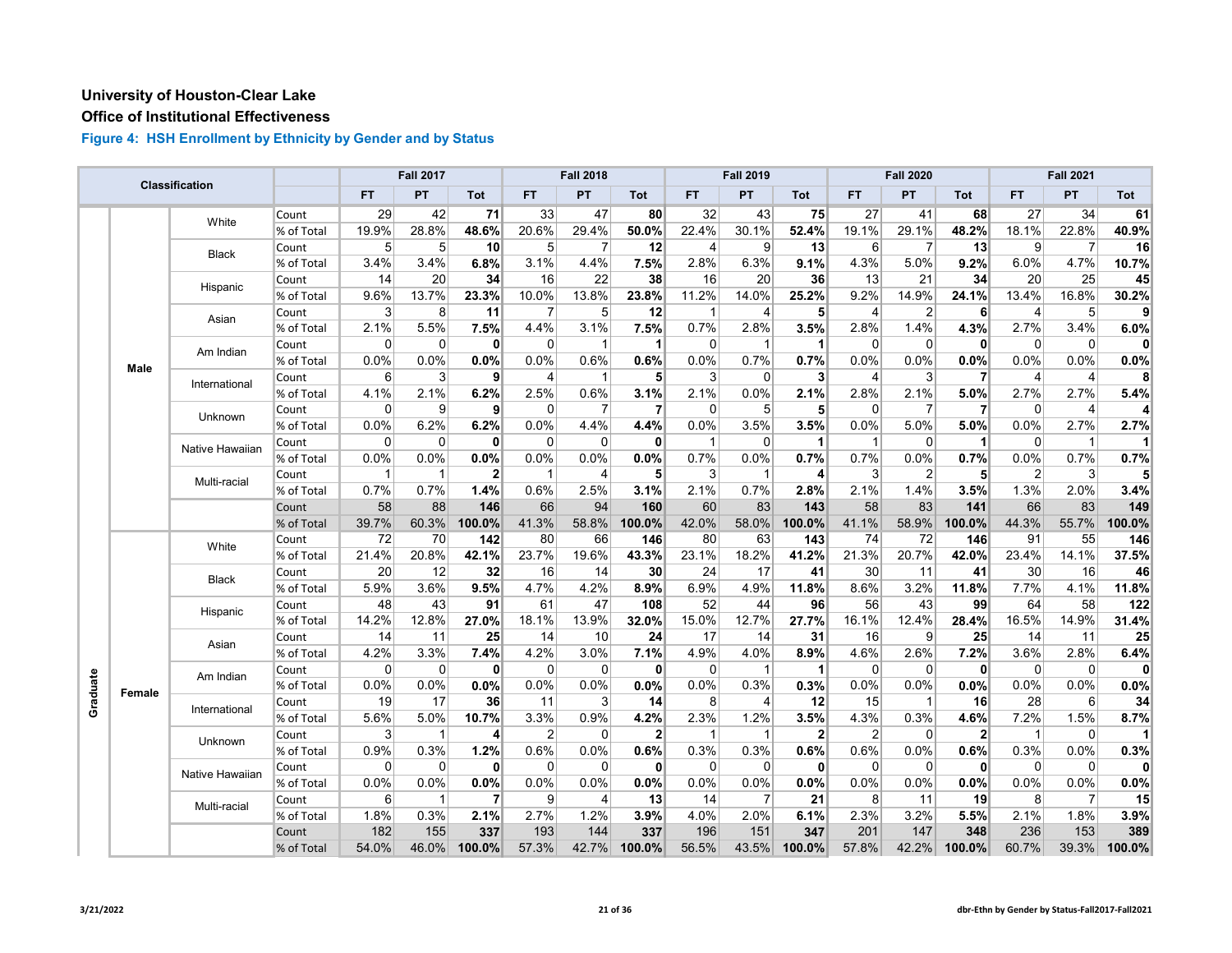# **Office of Institutional Effectiveness**

|  |              | <b>Classification</b> |            |         | <b>Fall 2017</b> |                 |           | <b>Fall 2018</b> |              |       | <b>Fall 2019</b> |            |       | <b>Fall 2020</b> |                 |          | <b>Fall 2021</b> |                 |
|--|--------------|-----------------------|------------|---------|------------------|-----------------|-----------|------------------|--------------|-------|------------------|------------|-------|------------------|-----------------|----------|------------------|-----------------|
|  |              |                       |            | FT.     | <b>PT</b>        | Tot             | <b>FT</b> | <b>PT</b>        | Tot          | FT.   | <b>PT</b>        | <b>Tot</b> | FT.   | <b>PT</b>        | <b>Tot</b>      | FT.      | <b>PT</b>        | Tot             |
|  |              | White                 | Count      | 101     | 112              | 213             | 113       | 113              | 226          | 112   | 106              | 218        | 101   | 113              | 214             | 118      | 89               | 207             |
|  |              |                       | % of Total | 20.9%   | 23.2%            | 44.1%           | 22.7%     | 22.7%            | 45.5%        | 22.9% | 21.6%            | 44.5%      | 20.7% | 23.1%            | 43.8%           | 21.9%    | 16.5%            | 38.5%           |
|  |              | <b>Black</b>          | Count      | 25      | 17               | 42              | 21        | 21               | 42           | 28    | 26               | 54         | 36    | 18               | 54              | 39       | 23               | 62              |
|  |              |                       | % of Total | 5.2%    | 3.5%             | 8.7%            | 4.2%      | 4.2%             | 8.5%         | 5.7%  | 5.3%             | 11.0%      | 7.4%  | 3.7%             | 11.0%           | 7.2%     | 4.3%             | 11.5%           |
|  |              | Hispanic              | Count      | 62      | 63               | 125             | 77        | 69               | 146          | 68    | 64               | 132        | 69    | 64               | 133             | 84       | 83               | 167             |
|  |              |                       | % of Total | 12.8%   | 13.0%            | 25.9%           | 15.5%     | 13.9%            | 29.4%        | 13.9% | 13.1%            | 26.9%      | 14.1% | 13.1%            | 27.2%           | 15.6%    | 15.4%            | 31.0%           |
|  |              | Asian                 | Count      | 17      | 19               | 36              | 21        | 15               | 36           | 18    | 18               | 36         | 20    | 11               | 31              | 18       | 16               | 34              |
|  |              |                       | % of Total | 3.5%    | 3.9%             | 7.5%            | 4.2%      | 3.0%             | 7.2%         | 3.7%  | 3.7%             | 7.3%       | 4.1%  | 2.2%             | 6.3%            | 3.3%     | 3.0%             | 6.3%            |
|  | <b>Total</b> | Am Indian             | Count      | 0       | 0                | 0               | $\Omega$  |                  |              | 0     |                  |            |       | $\Omega$         | 0               | 0        | 0                | 0               |
|  |              |                       | % of Total | 0.0%    | 0.0%             | $0.0\%$         | 0.0%      | 0.2%             | 0.2%         | 0.0%  | 0.4%             | 0.4%       | 0.0%  | $0.0\%$          | 0.0%            | 0.0%     | 0.0%             | $0.0\%$         |
|  |              | International         | Count      | 25      | 20               | 45              | 15        | 4                | 19           | 11    |                  | 15         | 19    |                  | 23              | 32       | 10               | 42              |
|  |              |                       | % of Total | 5.2%    | 4.1%             | 9.3%            | $3.0\%$   | 0.8%             | 3.8%         | 2.2%  | 0.8%             | 3.1%       | 3.9%  | 0.8%             | 4.7%            | 5.9%     | 1.9%             | 7.8%            |
|  |              | Unknown               | Count      | 3       | 10               | 13 <sup>1</sup> | 2         |                  | 9            |       |                  |            |       |                  | 9               |          |                  |                 |
|  |              |                       | % of Total | 0.6%    | 2.1%             | 2.7%            | 0.4%      | 1.4%             | 1.8%         | 0.2%  | 1.2%             | 1.4%       | 0.4%  | 1.4%             | 1.8%            | 0.2%     | 0.7%             | 0.9%            |
|  |              | Native Hawaiian       | Count      | 0       | $\Omega$         | $\bf{0}$        | $\Omega$  | 0                | $\mathbf{0}$ |       |                  |            |       | $\Omega$         |                 | $\Omega$ |                  |                 |
|  |              |                       | % of Total | $0.0\%$ | 0.0%             | 0.0%            | $0.0\%$   | $0.0\%$          | 0.0%         | 0.2%  | 0.0%             | 0.2%       | 0.2%  | 0.0%             | 0.2%            | 0.0%     | 0.2%             | 0.2%            |
|  |              | Multi-racial          | Count      |         | Ω                | 9               | 10        | 8                | 18           | 17    |                  | 25         | 11    | 13               | 24 <sup>°</sup> | 10       | 10               | 20 <sup>1</sup> |
|  |              |                       | % of Total | 1.4%    | 0.4%             | 1.9%            | 2.0%      | 1.6%             | $3.6\%$      | 3.5%  | 1.6%             | 5.1%       | 2.2%  | 2.7%             | 4.9%            | 1.9%     | 1.9%             | 3.7%            |
|  |              | <b>Total HSH</b>      | Count      | 240     | 243              | 483             | 259       | 238              | 497          | 256   | 234              | 490        | 259   | 230              | 489             | 302      | 236              | 538             |
|  |              | Graduate              | % of Total | 49.7%   | 50.3%            | 100.0%          | 52.1%     | 47.9%            | 100.0%       | 52.2% | 47.8%            | 100.0%     | 53.0% | 47.0%            | 100.0%          | 56.1%    | 43.9%            | 100.0%          |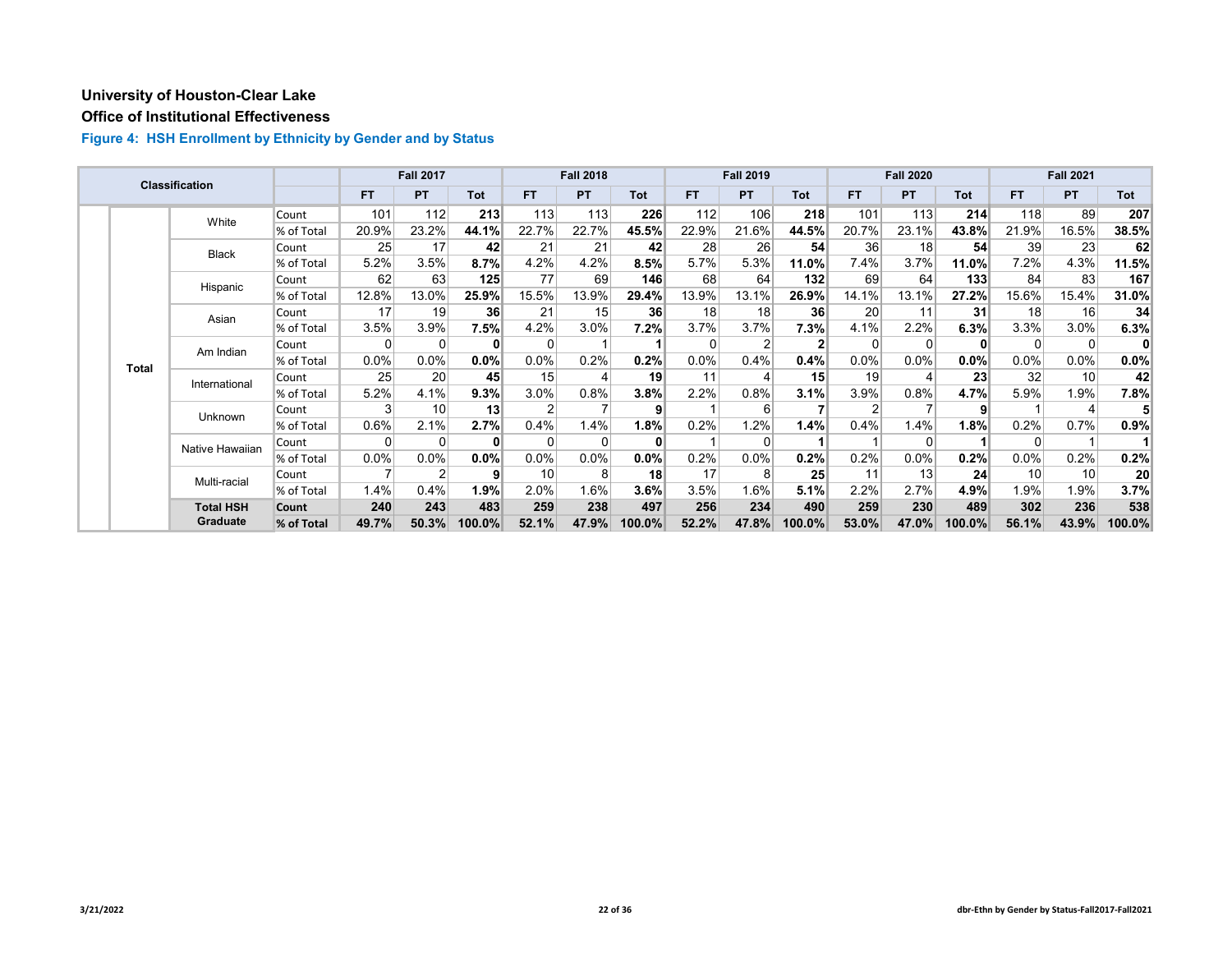## **Office of Institutional Effectiveness**

|       |             | Classification  |            |                | <b>Fall 2017</b>        |                      |                | <b>Fall 2018</b> |                 |                | <b>Fall 2019</b> |                |                | <b>Fall 2020</b> |                      |                | <b>Fall 2021</b> |                 |
|-------|-------------|-----------------|------------|----------------|-------------------------|----------------------|----------------|------------------|-----------------|----------------|------------------|----------------|----------------|------------------|----------------------|----------------|------------------|-----------------|
|       |             |                 |            | <b>FT</b>      | PT                      | Tot                  | <b>FT</b>      | PT               | <b>Tot</b>      | FT.            | PT               | Tot            | <b>FT</b>      | <b>PT</b>        | <b>Tot</b>           | FT.            | <b>PT</b>        | Tot             |
|       |             | White           | Count      | 166            | 148                     | 314                  | 190            | 140              | 330             | 181            | 143              | 324            | 154            | 134              | 288                  | 134            | 112              | 246             |
|       |             |                 | % of Total | 24.1%          | 21.5%                   | 45.6%                | 26.4%          | 19.4%            | 45.8%           | 24.0%          | 19.0%            | 43.0%          | 21.8%          | 19.0%            | 40.8%                | 19.2%          | 16.0%            | 35.2%           |
|       |             | Black           | Count      | 31             | 26                      | 57                   | 29             | 28               | 57              | 30             | 35               | 65             | 34             | 32               | 66                   | 39             | 37               | 76              |
|       |             |                 | % of Total | 4.5%           | 3.8%                    | 8.3%                 | 4.0%           | 3.9%             | 7.9%            | 4.0%           | 4.6%             | 8.6%           | 4.8%           | 4.5%             | 9.3%                 | 5.6%           | 5.3%             | 10.9%           |
|       |             | Hispanic        | Count      | 93             | 130                     | 223                  | 109            | 129              | 238             | 126            | 139              | 265            | 109            | 144              | 253                  | 130            | 145              | 275             |
|       |             |                 | % of Total | 13.5%          | 18.9%                   | 32.4%                | 15.1%          | 17.9%            | 33.1%           | 16.7%          | 18.5%            | 35.2%          | 15.4%          | 20.4%            | 35.8%                | 18.6%          | 20.8%            | 39.4%           |
|       |             | Asian           | Count      | 12             | 17                      | 29                   | 18             | 16               | 34              | 18             | 18               | 36             | 25             | 15               | 40                   | 15             | 18               | 33              |
|       |             |                 | % of Total | 1.7%           | 2.5%                    | 4.2%                 | 2.5%           | 2.2%             | 4.7%            | 2.4%           | 2.4%             | 4.8%           | 3.5%           | 2.1%             | 5.7%                 | 2.1%           | 2.6%             | 4.7%            |
|       |             | Am Indian       | Count      | 0              | 0                       | $\mathbf{0}$         | 2              | $\overline{2}$   | $\vert$         | $\overline{2}$ | -1               | $\mathbf{3}$   | $\Omega$       | $\mathbf{1}$     | $\blacktriangleleft$ | $\mathbf{1}$   | $\overline{0}$   |                 |
|       | <b>Male</b> |                 | % of Total | 0.0%           | 0.0%                    | 0.0%                 | 0.3%           | 0.3%             | 0.6%            | 0.3%           | 0.1%             | 0.4%           | 0.0%           | 0.1%             | 0.1%                 | 0.1%           | 0.0%             | 0.1%            |
|       |             | International   | Count      | 6              | $\overline{\mathbf{4}}$ | 10                   | 5              | $\mathbf{1}$     | 6               | $\overline{4}$ | $\Omega$         | $\overline{4}$ | 5              | 3                | $\mathbf{8}$         | 8              | $\overline{4}$   | 12              |
|       |             |                 | % of Total | 0.9%           | 0.6%                    | 1.5%                 | 0.7%           | 0.1%             | 0.8%            | 0.5%           | 0.0%             | 0.5%           | 0.7%           | 0.4%             | 1.1%                 | 1.1%           | 0.6%             | 1.7%            |
|       |             | Unknown         | Count      | 9              | 28                      | 37                   | 5              | 21               | 26              | 3              | 26               | 29             | 8              | 15               | 23                   | $\overline{7}$ | 20               | 27              |
|       |             |                 | % of Total | 1.3%           | 4.1%                    | 5.4%                 | 0.7%           | 2.9%             | 3.6%            | 0.4%           | 3.5%             | 3.9%           | 1.1%           | 2.1%             | 3.3%                 | 1.0%           | 2.9%             | 3.9%            |
|       |             | Native Hawaiian | Count      | 1              | $\Omega$                | $\mathbf 1$          | $\mathbf{1}$   | $\overline{0}$   | $\vert$         | $\mathbf 1$    | $\overline{0}$   | $\mathbf{1}$   | 1              | $\Omega$         | $\mathbf 1$          | $\mathbf 0$    | $\overline{1}$   | $\mathbf{1}$    |
|       |             |                 | % of Total | 0.1%           | 0.0%                    | 0.1%                 | 0.1%           | 0.0%             | 0.1%            | 0.1%           | 0.0%             | 0.1%           | 0.1%           | 0.0%             | 0.1%                 | 0.0%           | 0.1%             | 0.1%            |
|       |             | Multi-racial    | Count      | 9              | 9                       | 18                   | 12             | 12               | 24              | 16             | 10               | 26             | 15             | 11               | 26                   | 14             | 13               | 27              |
|       |             |                 | % of Total | 1.3%           | 1.3%                    | 2.6%                 | 1.7%           | 1.7%             | 3.3%            | 2.1%           | 1.3%             | 3.5%           | 2.1%           | 1.6%             | 3.7%                 | 2.0%           | 1.9%             | 3.9%            |
|       |             |                 | Count      | 327            | 362                     | 689                  | 371            | 349              | 720             | 381            | 372              | 753            | 351            | 355              | 706                  | 348            | 350              | 698             |
|       |             |                 | % of Total | 47.5%          | 52.5%                   | 100.0%               | 51.5%          | 48.5%            | 100.0%          | 50.6%          | 49.4%            | 100.0%         | 49.7%          | 50.3%            | 100.0%               | 49.9%          | 50.1%            | 100.0%          |
|       |             | White           | Count      | 375            | 292                     | 667                  | 357            | 300              | 657             | 370            | 287              | 657            | 329            | 330              | 659                  | 351            | 281              | 632             |
|       |             |                 | % of Total | 24.4%          | 19.0%                   | 43.3%                | 22.2%          | 18.6%            | 40.8%           | 22.0%          | 17.1%            | 39.1%          | 18.9%          | 18.9%            | 37.8%                | 19.6%          | 15.7%            | 35.2%           |
|       |             | <b>Black</b>    | Count      | 87             | 83                      | 170                  | 88             | 105              | 193             | 89             | 93               | 182            | 99             | 73               | 172                  | 92             | 72               | 164             |
|       |             |                 | % of Total | 5.7%           | 5.4%                    | 11.0%                | 5.5%           | 6.5%             | 12.0%           | 5.3%           | 5.5%             | 10.8%          | 5.7%           | 4.2%             | 9.9%                 | 5.1%           | 4.0%             | 9.1%            |
|       |             | Hispanic        | Count      | 262            | 284                     | 546                  | 308            | 312              | 620             | 345            | 317              | 662            | 399            | 326              | 725                  | 410            | 358              | 768             |
|       |             |                 | % of Total | 17.0%          | 18.5%                   | 35.5%                | 19.1%          | 19.4%            | 38.5%           | 20.5%          | 18.9%            | 39.4%          | 22.9%          | 18.7%            | 41.6%                | 22.8%          | 19.9%            | 42.8%           |
|       |             | Asian           | Count      | 35             | 26                      | 61                   | 33             | 16               | 49              | 41             | 32               | 73             | 46             | 28               | 74                   | 48             | 42               | 90 <sup>°</sup> |
|       |             |                 | % of Total | 2.3%           | 1.7%                    | 4.0%                 | 2.0%           | 1.0%             | 3.0%            | 2.4%           | 1.9%             | 4.3%           | 2.6%           | 1.6%             | 4.2%                 | 2.7%           | 2.3%             | 5.0%            |
|       |             | Am Indian       | Count      | $\Omega$       | $\Omega$                | $\mathbf{0}$         | 2              | $\Omega$         | $\mathbf{2}$    | $\mathbf{1}$   | $\overline{2}$   | $\mathbf{3}$   | 1              | $\Omega$         | $\blacktriangleleft$ | $\overline{2}$ | $\overline{1}$   | 3 <sup>1</sup>  |
| Total | Female      |                 | % of Total | 0.0%           | 0.0%                    | 0.0%                 | 0.1%           | 0.0%             | 0.1%            | 0.1%           | 0.1%             | 0.2%           | 0.1%           | 0.0%             | 0.1%                 | 0.1%           | 0.1%             | 0.2%            |
|       |             | International   | Count      | 23             | 19                      | 42                   | 14             | $6 \mid$         | 20 <sub>l</sub> | 11             | 8 <sup>2</sup>   | 19             | 19             | 5 <sup>5</sup>   | 24                   | 37             | 13               | 50              |
|       |             |                 | % of Total | 1.5%           | 1.2%                    | 2.7%                 | 0.9%           | 0.4%             | 1.2%            | 0.7%           | 0.5%             | 1.1%           | 1.1%           | 0.3%             | 1.4%                 | 2.1%           | 0.7%             | 2.8%            |
|       |             | Unknown         | Count      | $\overline{7}$ | 4                       | 11                   | $\overline{7}$ | $\overline{7}$   | 14              | 9              | 8                | 17             | 4              | 7                | 11                   | 3              | 5                | 8               |
|       |             |                 | % of Total | 0.5%           | 0.3%                    | 0.7%                 | 0.4%           | 0.4%             | 0.9%            | 0.5%           | 0.5%             | 1.0%           | 0.2%           | 0.4%             | 0.6%                 | 0.2%           | 0.3%             | 0.4%            |
|       |             | Native Hawaiian | Count      | $\mathbf{1}$   | $\Omega$                | $\blacktriangleleft$ | $\Omega$       | $\Omega$         | 0               | $\mathbf 1$    | $\Omega$         | 1              | $\overline{2}$ | $\mathbf{1}$     | $\mathbf{3}$         | $\mathbf 0$    | $\overline{1}$   | 11              |
|       |             |                 | % of Total | 0.1%           | 0.0%                    | 0.1%                 | 0.0%           | 0.0%             | 0.0%            | 0.1%           | 0.0%             | 0.1%           | 0.1%           | 0.1%             | 0.2%                 | 0.0%           | 0.1%             | 0.1%            |
|       |             | Multi-racial    | Count      | 26             | 15                      | 41                   | 34             | 22               | 56              | 39             | 26               | 65             | 44             | 29               | 73                   | 49             | 30               | 79              |
|       |             |                 | % of Total | 1.7%           | 1.0%                    | 2.7%                 | 2.1%           | 1.4%             | 3.5%            | 2.3%           | 1.5%             | 3.9%           | 2.5%           | 1.7%             | 4.2%                 | 2.7%           | 1.7%             | 4.4%            |
|       |             |                 | Count      | 816            | 723                     | 1539                 | 843            | 768              | 1611            | 906            | 773              | 1679           | 943            | 799              | 1742                 | 992            | 803              | 1795            |
|       |             |                 | % of Total | 53.0%          | 47.0%                   | 100.0%               | 52.3%          | 47.7%            | 100.0%          | 54.0%          | 46.0%            | 100.0%         | 54.1%          | 45.9%            | 100.0%               | 55.3%          | 44.7%            | 100.0%          |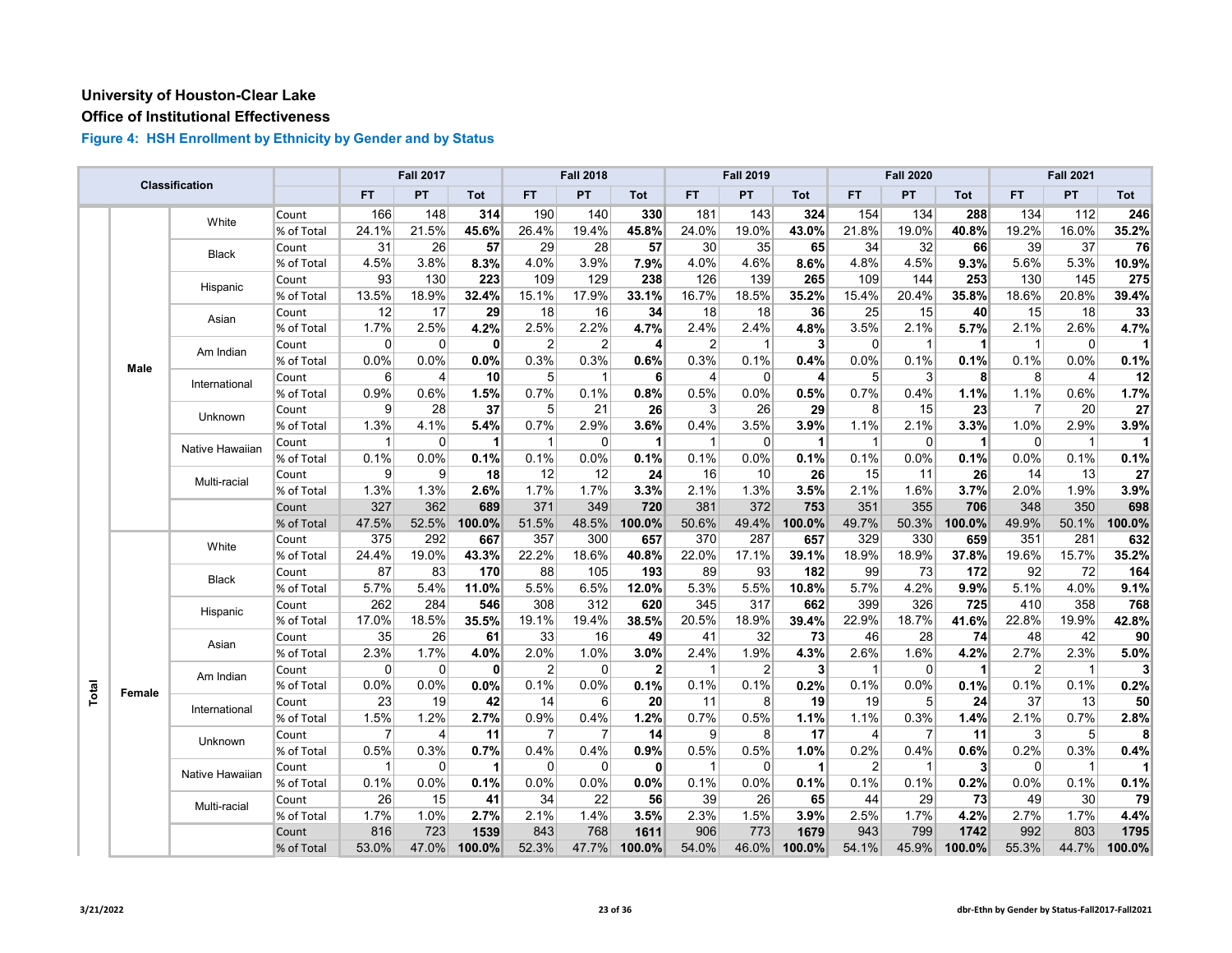## **Office of Institutional Effectiveness**

|  |              | Classification   |            |           | <b>Fall 2017</b> |                |           | <b>Fall 2018</b> |        |       | <b>Fall 2019</b> |            |         | <b>Fall 2020</b> |            |          | <b>Fall 2021</b> |        |
|--|--------------|------------------|------------|-----------|------------------|----------------|-----------|------------------|--------|-------|------------------|------------|---------|------------------|------------|----------|------------------|--------|
|  |              |                  |            | <b>FT</b> | <b>PT</b>        | Tot            | <b>FT</b> | <b>PT</b>        | Tot    | FT.   | <b>PT</b>        | <b>Tot</b> | FT.     | <b>PT</b>        | <b>Tot</b> | FT.      | <b>PT</b>        | Tot    |
|  |              | White            | Count      | 541       | 440              | 981            | 547       | 440              | 987    | 551   | 430              | 981        | 483     | 464              | 947        | 485      | 393              | 878    |
|  |              |                  | % of Total | 24.3%     | 19.7%            | 44.0%          | 23.5%     | 18.9%            | 42.3%  | 22.7% | 17.7%            | 40.3%      | 19.7%   | 19.0%            | 38.7%      | 19.5%    | 15.8%            | 35.2%  |
|  |              | <b>Black</b>     | Count      | 118       | 109              | 227            | 117       | 133              | 250    | 119   | 128              | 247        | 133     | 105              | 238        | 131      | 109              | 240    |
|  |              |                  | % of Total | 5.3%      | 4.9%             | 10.2%          | 5.0%      | 5.7%             | 10.7%  | 4.9%  | 5.3%             | 10.2%      | 5.4%    | 4.3%             | 9.7%       | 5.3%     | 4.4%             | 9.6%   |
|  |              | Hispanic         | Count      | 355       | 414              | 769            | 417       | 441              | 858    | 471   | 456              | 927        | 508     | 470              | 978        | 540      | 503              | 1043   |
|  |              |                  | % of Total | 15.9%     | 18.6%            | 34.5%          | 17.9%     | 18.9%            | 36.8%  | 19.4% | 18.8%            | 38.1%      | 20.8%   | 19.2%            | 40.0%      | 21.7%    | 20.2%            | 41.8%  |
|  | Asian        | Count            | 47         | 43        | 90               | 51             | 32        | 83               | 59     | 50    | 109              | 71         | 43      | 114              | 63         | 60       | 123              |        |
|  |              |                  | % of Total | 2.1%      | 1.9%             | 4.0%           | 2.2%      | 1.4%             | 3.6%   | 2.4%  | 2.1%             | 4.5%       | 2.9%    | 1.8%             | 4.7%       | 2.5%     | 2.4%             | 4.9%   |
|  | <b>Total</b> | Am Indian        | Count      | 0         | 0                | 0              | $\angle$  | 2                | 6      | 3     |                  | 6          |         |                  | 2          | 3        |                  | 4      |
|  |              |                  | % of Total | 0.0%      | 0.0%             | $0.0\%$        | 0.2%      | 0.1%             | 0.3%   | 0.1%  | 0.1%             | 0.2%       | $0.0\%$ | $0.0\%$          | 0.1%       | 0.1%     | 0.0%             | 0.2%   |
|  |              | International    | Count      | 29        | 23               | 52             | 19        |                  | 26     | 15    |                  | 23         | 24      | 8                | 32         | 45       | 17               | 62     |
|  |              |                  | % of Total | 1.3%      | 1.0%             | 2.3%           | 0.8%      | 0.3%             | 1.1%   | 0.6%  | 0.3%             | 0.9%       | 1.0%    | 0.3%             | 1.3%       | 1.8%     | 0.7%             | 2.5%   |
|  |              | Unknown          | Count      | 16        | 32               | 48             | 12        | 28               | 40     | 12    | 34               | 46         | 12      | 22               | 34         | 10       | 25               | 35     |
|  |              |                  | % of Total | 0.7%      | 1.4%             | 2.2%           | 0.5%      | 1.2%             | 1.7%   | 0.5%  | 1.4%             | 1.9%       | 0.5%    | 0.9%             | 1.4%       | 0.4%     | 1.0%             | 1.4%   |
|  |              | Native Hawaiian  | Count      | 2         | $\Omega$         | 2 <sup>1</sup> |           | 0                |        | 2     |                  |            | 3       |                  | 4          | $\Omega$ | 2                |        |
|  |              |                  | % of Total | 0.1%      | 0.0%             | 0.1%           | $0.0\%$   | 0.0%             | 0.0%   | 0.1%  | 0.0%             | 0.1%       | 0.1%    | $0.0\%$          | 0.2%       | 0.0%     | 0.1%             | 0.1%   |
|  |              | Multi-racial     | Count      | 35        | 24               | 59             | 46        | 34               | 80     | 55    | 36               | 91         | 59      | 40               | 99         | 63       | 43               | 106    |
|  |              |                  | % of Total | 1.6%      | 1.1%             | $2.6\%$        | 2.0%      | 1.5%             | 3.4%   | 2.3%  | 1.5%             | 3.7%       | 2.4%    | 1.6%             | 4.0%       | 2.5%     | 1.7%             | 4.3%   |
|  |              | <b>Total HSH</b> | Count      | 1143      | 1085             | 2228           | 1214      | 1117             | 2331   | 1287  | 1145             | 2432       | 1294    | 1154             | 2448       | 1340     | 1153             | 2493   |
|  |              |                  | % of Total | 51.3%     | 48.7%            | 100.0%         | 52.1%     | 47.9%            | 100.0% | 52.9% | 47.1%            | 100.0%     | 52.9%   | 47.1%            | 100.0%     | 53.8%    | 46.2%            | 100.0% |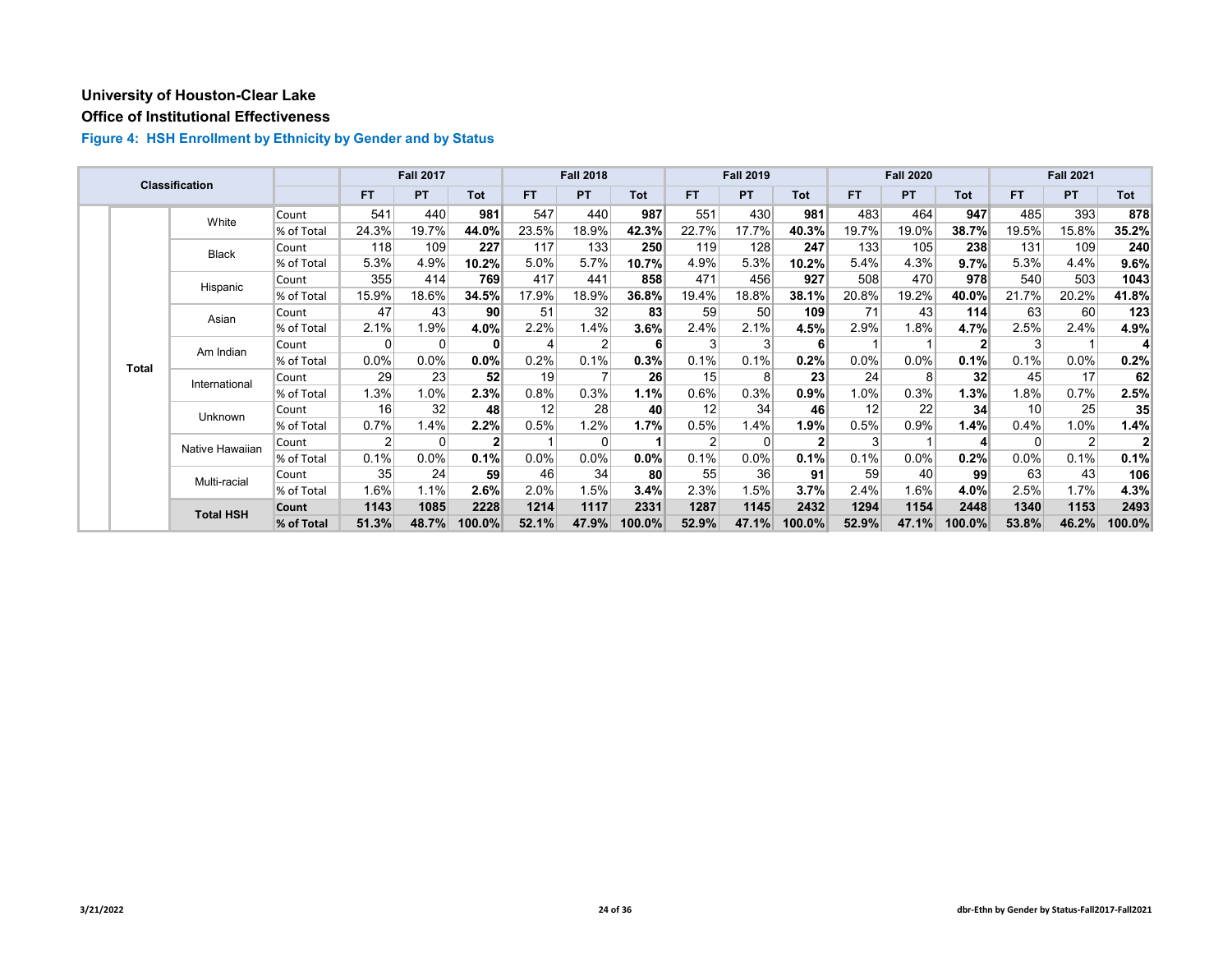#### **Office of Institutional Effectiveness**

|               |        | Classification  |            |                | <b>Fall 2017</b> |              |                | <b>Fall 2018</b> |              |             | <b>Fall 2019</b> |              |                | <b>Fall 2020</b> |              |                | <b>Fall 2021</b> |              |
|---------------|--------|-----------------|------------|----------------|------------------|--------------|----------------|------------------|--------------|-------------|------------------|--------------|----------------|------------------|--------------|----------------|------------------|--------------|
|               |        |                 |            | <b>FT</b>      | PT               | Tot          | <b>FT</b>      | PT               | Tot          | FT.         | PT               | <b>Tot</b>   | <b>FT</b>      | PT               | <b>Tot</b>   | <b>FT</b>      | PT               | Tot          |
|               |        | White           | Count      | 203            | 158              | 361          | 231            | 185              | 416          | 245         | 214              | 459          | 250            | 180              | 430          | 208            | 175              | 383          |
|               |        |                 | % of Total | 23.5%          | 18.3%            | 41.8%        | 22.7%          | 18.2%            | 40.9%        | 21.7%       | 18.9%            | 40.6%        | 20.9%          | 15.0%            | 35.9%        | 17.1%          | 14.4%            | 31.5%        |
|               |        | <b>Black</b>    | Count      | 19             | 18               | 37           | 22             | 32               | 54           | 23          | 31               | 54           | 26             | 25               | 51           | 31             | 32               | 63           |
|               |        |                 | % of Total | 2.2%           | 2.1%             | 4.3%         | 2.2%           | 3.1%             | 5.3%         | 2.0%        | 2.7%             | 4.8%         | 2.2%           | 2.1%             | 4.3%         | 2.6%           | 2.6%             | 5.2%         |
|               |        | Hispanic        | Count      | 132            | 154              | 286          | 159            | 177              | 336          | 198         | 200              | 398          | 222            | 249              | 471          | 198            | 310              | 508          |
|               |        |                 | % of Total | 15.3%          | 17.8%            | 33.1%        | 15.6%          | 17.4%            | 33.0%        | 17.5%       | 17.7%            | 35.2%        | 18.5%          | 20.8%            | 39.3%        | 16.3%          | 25.5%            | 41.8%        |
|               |        | Asian           | Count      | 67             | 52               | 119          | 71             | 64               | 135          | 77          | 53               | 130          | 78             | 80               | 158          | 82             | 68               | 150          |
|               |        |                 | % of Total | 7.8%           | 6.0%             | 13.8%        | 7.0%           | 6.3%             | 13.3%        | 6.8%        | 4.7%             | 11.5%        | 6.5%           | 6.7%             | 13.2%        | 6.8%           | 5.6%             | 12.4%        |
|               |        | Am Indian       | Count      | $\overline{2}$ | $\mathbf{1}$     | 3            | $\overline{4}$ | $\mathbf{1}$     | 5            | 1           | -1               | $\mathbf{2}$ | $\overline{0}$ | $\mathbf{1}$     | 1            | $\overline{0}$ | $\overline{1}$   | 1            |
|               | Male   |                 | % of Total | 0.2%           | 0.1%             | 0.3%         | 0.4%           | 0.1%             | 0.5%         | 0.1%        | 0.1%             | 0.2%         | 0.0%           | 0.1%             | 0.1%         | 0.0%           | 0.1%             | 0.1%         |
|               |        | International   | Count      | 11             | $\overline{4}$   | 15           | 12             | 3                | 15           | 20          | 9                | 29           | 27             | $\overline{7}$   | 34           | 25             | 51               | 76           |
|               |        |                 | % of Total | 1.3%           | 0.5%             | 1.7%         | 1.2%           | 0.3%             | 1.5%         | 1.8%        | 0.8%             | 2.6%         | 2.3%           | 0.6%             | 2.8%         | 2.1%           | 4.2%             | 6.3%         |
|               |        | Unknown         | Count      | 5 <sup>1</sup> | 6                | 11           | 8              | 8                | 16           | 6           | 6                | 12           | 5 <sup>5</sup> | 3                | 8            | 4              | $\overline{1}$   | 5            |
|               |        |                 | % of Total | 0.6%           | 0.7%             | 1.3%         | 0.8%           | 0.8%             | 1.6%         | 0.5%        | 0.5%             | 1.1%         | 0.4%           | 0.3%             | 0.7%         | 0.3%           | 0.1%             | 0.4%         |
|               |        | Native Hawaiian | Count      | $\mathbf{1}$   | $\mathbf 0$      | 1            | $\overline{0}$ | $\mathbf 0$      | 0            | 0           | 1                | 1            | $\overline{0}$ | $\mathbf 0$      | $\mathbf{0}$ | $\overline{0}$ | $\mathbf 0$      | $\mathbf{0}$ |
|               |        |                 | % of Total | 0.1%           | 0.0%             | 0.1%         | 0.0%           | 0.0%             | 0.0%         | 0.0%        | 0.1%             | 0.1%         | 0.0%           | 0.0%             | 0.0%         | 0.0%           | 0.0%             | 0.0%         |
|               |        | Multi-racial    | Count      | 16             | 14               | 30           | 27             | 14               | 41           | 28          | 17               | 45           | 21             | 23               | 44           | 15             | 13               | 28           |
|               |        |                 | % of Total | 1.9%           | 1.6%             | 3.5%         | 2.7%           | 1.4%             | 4.0%         | 2.5%        | 1.5%             | 4.0%         | 1.8%           | 1.9%             | 3.7%         | 1.2%           | 1.1%             | 2.3%         |
|               |        |                 | Count      | 456            | 407              | 863          | 534            | 484              | 1018         | 598         | 532              | 1130         | 629            | 568              | 1197         | 563            | 651              | 1214         |
|               |        |                 | % of Total | 52.8%          | 47.2%            | 100.0%       | 52.5%          | 47.5%            | 100.0%       | 52.6%       | 47.4%            | 100.0%       | 52.5%          | 47.5%            | 100.0%       | 46.4%          | 53.6%            | 100.0%       |
|               |        | White           | Count      | 136            | 104              | 240          | 141            | 119              | 260          | 136         | 117              | 253          | 137            | 125              | 262          | 137            | 109              | 246          |
|               |        |                 | % of Total | 22.3%          | 17.0%            | 39.3%        | 20.3%          | 17.1%            | 37.4%        | 19.4%       | 16.7%            | 36.1%        | 17.7%          | 16.2%            | 33.9%        | 16.0%          | 12.7%            | 28.7%        |
|               |        | <b>Black</b>    | Count      | 17             | 21               | 38           | 18             | 27               | 45           | 18          | 23               | 41           | 28             | 14               | 42           | 27             | 20               | 47           |
|               |        |                 | % of Total | 2.8%           | 3.4%             | 6.2%         | 2.6%           | 3.9%             | 6.5%         | 2.6%        | 3.3%             | 5.8%         | 3.6%           | 1.8%             | 5.4%         | 3.1%           | 2.3%             | 5.5%         |
|               |        | Hispanic        | Count      | 111            | 120              | 231          | 111            | 155              | 266          | 126         | 144              | 270          | 157            | 163              | 320          | 198            | 193              | 391          |
|               |        |                 | % of Total | 18.2%          | 19.7%            | 37.9%        | 16.0%          | 22.3%            | 38.3%        | 18.0%       | 20.5%            | 38.5%        | 20.3%          | 21.1%            | 41.5%        | 23.1%          | 22.5%            | 45.6%        |
|               |        | Asian           | Count      | 41             | 20               | 61           | 49             | 25               | 74           | 47          | 34               | 81           | 62             | 34               | 96           | 57             | 44               | 101          |
|               |        |                 | % of Total | 6.7%           | 3.3%             | 10.0%        | 7.1%           | 3.6%             | 10.6%        | 6.7%        | 4.9%             | 11.6%        | 8.0%           | 4.4%             | 12.4%        | 6.6%           | 5.1%             | 11.8%        |
| Undergraduate |        | Am Indian       | Count      | $\mathbf{1}$   | $\mathbf{1}$     | $\mathbf{2}$ | 3              | $\mathbf 0$      | $\mathbf{3}$ | $\mathbf 1$ | -1               | $\mathbf{2}$ | $\overline{2}$ | $\mathbf 0$      | $\mathbf{2}$ | $\overline{0}$ | $\mathbf 0$      | $\mathbf{0}$ |
|               | Female |                 | % of Total | 0.2%           | 0.2%             | 0.3%         | 0.4%           | 0.0%             | 0.4%         | 0.1%        | 0.1%             | 0.3%         | 0.3%           | 0.0%             | 0.3%         | 0.0%           | 0.0%             | 0.0%         |
|               |        | International   | Count      | 6              | $\overline{7}$   | 13           | 11             | $\overline{1}$   | 12           | 10          | 4                | 14           | 6              | $\mathbf{3}$     | $\mathbf{9}$ | 8              | 26               | 34           |
|               |        |                 | % of Total | 1.0%           | 1.1%             | 2.1%         | 1.6%           | 0.1%             | 1.7%         | 1.4%        | 0.6%             | 2.0%         | 0.8%           | 0.4%             | 1.2%         | 0.9%           | 3.0%             | 4.0%         |
|               |        | Unknown         | Count      | 2              | $\overline{2}$   | 4            | $\overline{2}$ | $\overline{7}$   | 9            | 2           | 6                | 8            | 4              | 7                | 11           | 5 <sup>5</sup> | 4                | 9            |
|               |        |                 | % of Total | 0.3%           | 0.3%             | 0.7%         | 0.3%           | 1.0%             | 1.3%         | 0.3%        | 0.9%             | 1.1%         | 0.5%           | 0.9%             | 1.4%         | 0.6%           | 0.5%             | 1.0%         |
|               |        | Native Hawaiian | Count      | 0              | $\mathbf 1$      | 1            | $\overline{0}$ | $\overline{1}$   | $\vert$ 1    | 1           | 0                | -1           | $\overline{0}$ | $\overline{0}$   | 0            | $\overline{0}$ | $\mathbf 0$      | $\mathbf{0}$ |
|               |        |                 | % of Total | 0.0%           | 0.2%             | 0.2%         | 0.0%           | 0.1%             | 0.1%         | 0.1%        | 0.0%             | 0.1%         | 0.0%           | 0.0%             | 0.0%         | 0.0%           | 0.0%             | 0.0%         |
|               |        | Multi-racial    | Count      | $\overline{7}$ | 13               | 20           | 8              | 17               | 25           | 16          | 15               | 31           | 17             | 13               | 30           | 15             | 15               | 30           |
|               |        |                 | % of Total | 1.1%           | 2.1%             | 3.3%         | 1.2%           | 2.4%             | 3.6%         | 2.3%        | 2.1%             | 4.4%         | 2.2%           | 1.7%             | 3.9%         | 1.7%           | 1.7%             | 3.5%         |
|               |        |                 | Count      | 321            | 289              | 610          | 343            | 352              | 695          | 357         | 344              | 701          | 413            | 359              | 772          | 447            | 411              | 858          |
|               |        |                 | % of Total | 52.6%          | 47.4%            | 100.0%       | 49.4%          | 50.6%            | 100.0%       | 50.9%       | 49.1%            | 100.0%       | 53.5%          | 46.5%            | 100.0%       | 52.1%          | 47.9%            | 100.0%       |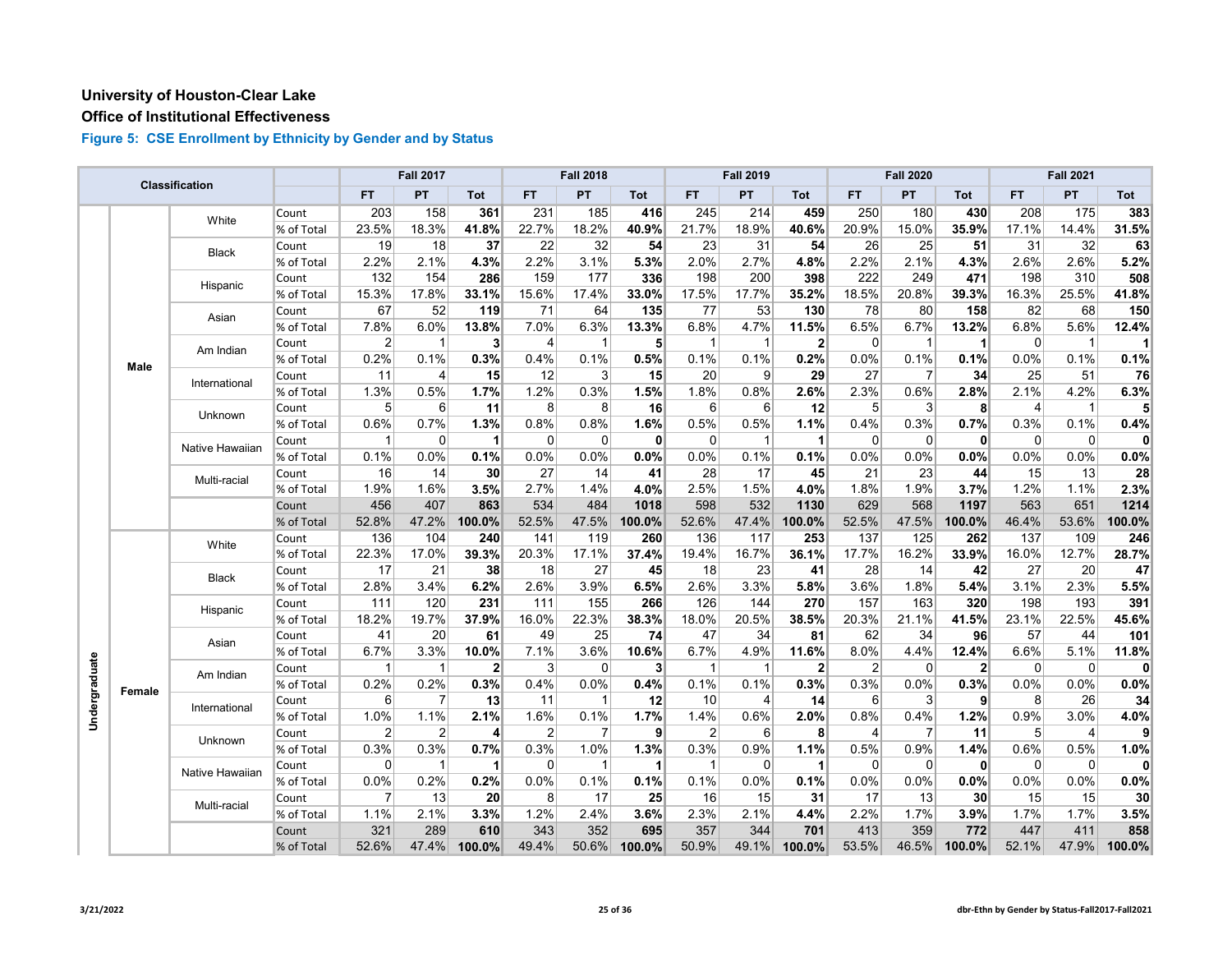#### **Office of Institutional Effectiveness**

|  |              | <b>Classification</b> |            |           | <b>Fall 2017</b> |                |           | <b>Fall 2018</b> |        |       | <b>Fall 2019</b> |                 |                | <b>Fall 2020</b> |            |           | <b>Fall 2021</b> |              |
|--|--------------|-----------------------|------------|-----------|------------------|----------------|-----------|------------------|--------|-------|------------------|-----------------|----------------|------------------|------------|-----------|------------------|--------------|
|  |              |                       |            | <b>FT</b> | PT               | <b>Tot</b>     | <b>FT</b> | PT.              | Tot    | FT.   | <b>PT</b>        | <b>Tot</b>      | FT.            | <b>PT</b>        | <b>Tot</b> | <b>FT</b> | PT               | <b>Tot</b>   |
|  |              | White                 | Count      | 339       | 262              | 601            | 372       | 304              | 676    | 381   | 331              | 712             | 387            | 305              | 692        | 345       | 284              | 629          |
|  |              |                       | % of Total | 23.0%     | 17.8%            | 40.8%          | 21.7%     | 17.7%            | 39.5%  | 20.8% | 18.1%            | 38.9%           | 19.7%          | 15.5%            | 35.1%      | 16.7%     | 13.7%            | 30.4%        |
|  |              | <b>Black</b>          | Count      | 36        | 39               | 75             | 40        | 59               | 99     | 41    | 54               | 95              | 54             | 39               | 93         | 58        | 52               | 110          |
|  |              |                       | % of Total | 2.4%      | 2.6%             | 5.1%           | 2.3%      | 3.4%             | 5.8%   | 2.2%  | 2.9%             | 5.2%            | 2.7%           | 2.0%             | 4.7%       | 2.8%      | 2.5%             | 5.3%         |
|  |              | Hispanic              | Count      | 243       | 274              | 517            | 270       | 332              | 602    | 324   | 344              | 668             | 379            | 412              | 791        | 396       | 503              | 899          |
|  |              |                       | % of Total | 16.5%     | 18.6%            | 35.1%          | 15.8%     | 19.4%            | 35.1%  | 17.7% | 18.8%            | 36.5%           | 19.2%          | 20.9%            | 40.2%      | 19.1%     | 24.3%            | 43.4%        |
|  |              | Asian                 | Count      | 108       | 72               | 180            | 120       | 89               | 209    | 124   | 87               | 211             | 140            | 114              | 254        | 139       | 112              | 251          |
|  |              |                       | % of Total | 7.3%      | 4.9%             | 12.2%          | 7.0%      | 5.2%             | 12.2%  | 6.8%  | 4.8%             | 11.5%           | 7.1%           | 5.8%             | 12.9%      | 6.7%      | 5.4%             | 12.1%        |
|  | <b>Total</b> | Am Indian             | Count      | 3         | 2                | 5              |           |                  | 8      |       |                  | 4               | $\overline{2}$ |                  |            | $\Omega$  |                  |              |
|  |              |                       | % of Total | 0.2%      | 0.1%             | 0.3%           | 0.4%      | 0.1%             | 0.5%   | 0.1%  | 0.1%             | 0.2%            | 0.1%           | 0.1%             | 0.2%       | 0.0%      | $0.0\%$          | $0.0\%$      |
|  |              | International         | Count      | 17        | 11               | 28             | 23        | 4                | 27     | 30    | 13               | 43              | 33             | 10               | 43         | 33        | 77               | 110          |
|  |              |                       | % of Total | 1.2%      | 0.7%             | 1.9%           | 1.3%      | 0.2%             | 1.6%   | 1.6%  | 0.7%             | 2.3%            | 1.7%           | 0.5%             | 2.2%       | 1.6%      | 3.7%             | 5.3%         |
|  |              | Unknown               | Count      |           | 8                | 15             | 10        | 15               | 25     | 8     | 12               | 20 <sub>l</sub> | $\overline{9}$ | 10               | 19         | 9         | 5                | 14           |
|  |              |                       | % of Total | 0.5%      | 0.5%             | 1.0%           | 0.6%      | 0.9%             | 1.5%   | 0.4%  | 0.7%             | 1.1%            | 0.5%           | 0.5%             | 1.0%       | 0.4%      | 0.2%             | 0.7%         |
|  |              | Native Hawaiian       | Count      |           |                  | 2 <sub>l</sub> | 0         | 1                |        |       |                  |                 | $\Omega$       | $\Omega$         | $\bf{0}$   | $\Omega$  | $\overline{0}$   | $\mathbf{0}$ |
|  |              |                       | % of Total | 0.1%      | 0.1%             | 0.1%           | 0.0%      | 0.1%             | 0.1%   | 0.1%  | 0.1%             | 0.1%            | $0.0\%$        | 0.0%             | 0.0%       | 0.0%      | $0.0\%$          | $0.0\%$      |
|  |              | Multi-racial          | Count      | 23        | 27               | 50             | 35        | 31               | 66     | 44    | 32               | 76              | 38             | 36               | 74         | 30        | 28               | 58           |
|  |              |                       | % of Total | 1.6%      | 1.8%             | 3.4%           | 2.0%      | 1.8%             | 3.9%   | 2.4%  | 1.7%             | 4.2%            | 1.9%           | 1.8%             | 3.8%       | 1.4%      | 1.4%             | 2.8%         |
|  |              | <b>Total CSE</b>      | Count      | 777       | 696              | 1473           | 877       | 836              | 1713   | 955   | 876              | 1831            | 1042           | 927              | 1969       | 1010      | 1062             | 2072         |
|  |              | Undergraduate         | % of Total | 52.7%     | 47.3%            | 100.0%         | 51.2%     | 48.8%            | 100.0% | 52.2% | 47.8%            | 100.0%          | 52.9%          | 47.1%            | 100.0%     | 48.7%     | 51.3%            | 100.0%       |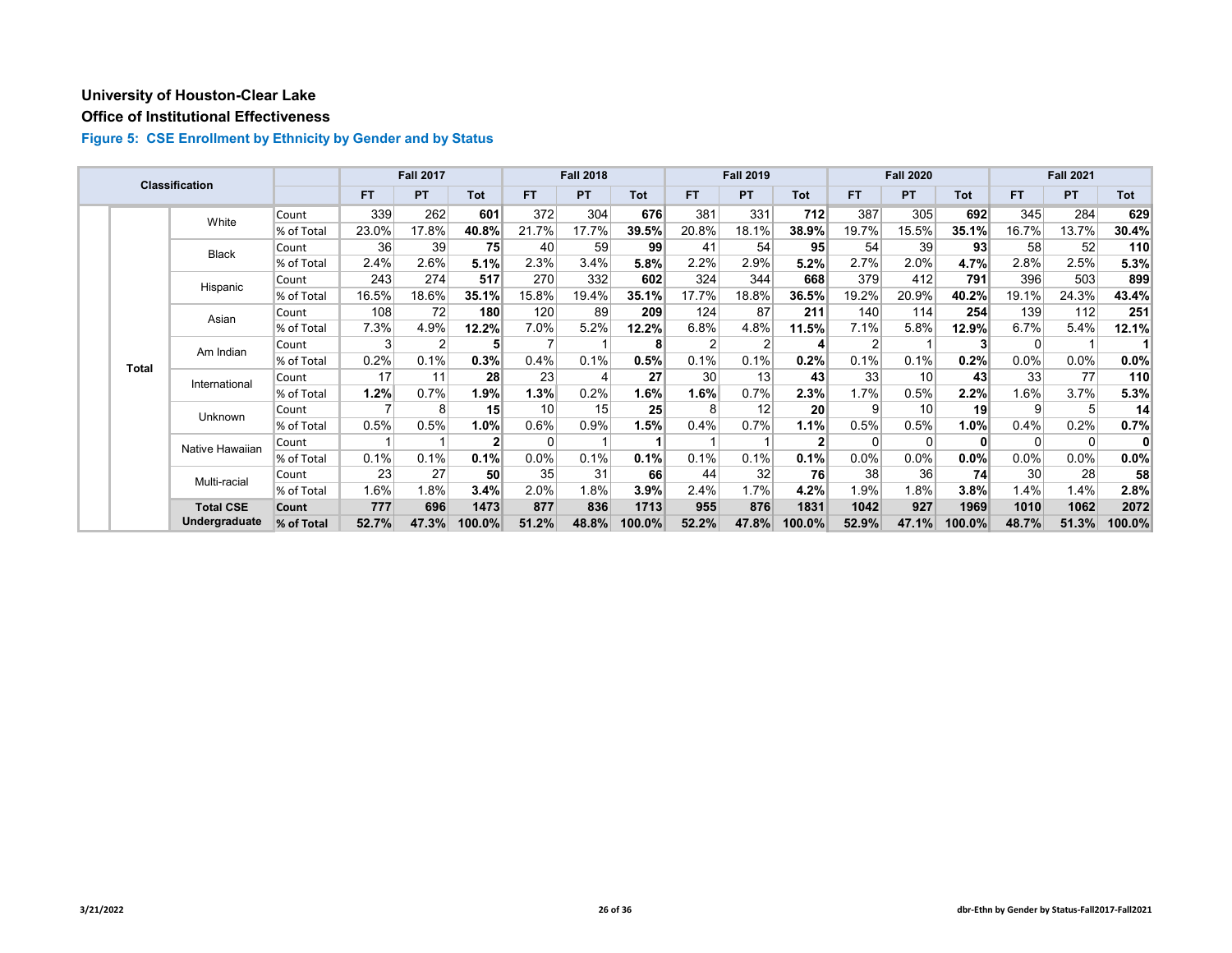#### **Office of Institutional Effectiveness**

|          |        | Classification  |            |                | <b>Fall 2017</b> |                |                | <b>Fall 2018</b> |                |             | <b>Fall 2019</b> |              |                | <b>Fall 2020</b>    |                |                 | <b>Fall 2021</b> |                |
|----------|--------|-----------------|------------|----------------|------------------|----------------|----------------|------------------|----------------|-------------|------------------|--------------|----------------|---------------------|----------------|-----------------|------------------|----------------|
|          |        |                 |            | <b>FT</b>      | PT               | Tot            | FT             | PT               | Tot            | <b>FT</b>   | PT               | Tot          | <b>FT</b>      | <b>PT</b>           | Tot            | FT              | PT               | Tot            |
|          |        | White           | Count      | 22             | 38               | 60             | 28             | 45               | 73             | 22          | 64               | 86           | 14             | 51                  | 65             | 10              | 41               | 51             |
|          |        |                 | % of Total | 5.2%           | 9.0%             | 14.2%          | 9.4%           | 15.1%            | 24.4%          | 7.3%        | 21.3%            | 28.7%        | 5.7%           | 20.8%               | 26.5%          | 3.1%            | 12.7%            | 15.8%          |
|          |        |                 | Count      | 4              | 6                | 10             | 6              | 15               | 21             | 6           | 18               | 24           | $\overline{7}$ | $\overline{7}$      | 14             | $\mathbf{3}$    | 16               | 19             |
|          |        | <b>Black</b>    | % of Total | 0.9%           | 1.4%             | 2.4%           | 2.0%           | 5.0%             | 7.0%           | 2.0%        | 6.0%             | 8.0%         | 2.9%           | $2.9\%$             | 5.7%           | 0.9%            | 5.0%             | 5.9%           |
|          |        |                 | Count      | 11             | 16               | 27             | 14             | 17               | 31             | 14          | 40               | 54           | 15             | 39                  | 54             | 11              | 37               | 48             |
|          |        | Hispanic        | % of Total | 2.6%           | 3.8%             | 6.4%           | 4.7%           | 5.7%             | 10.4%          | 4.7%        | 13.3%            | 18.0%        | 6.1%           | 15.9%               | 22.0%          | 3.4%            | 11.5%            | 14.9%          |
|          |        | Asian           | Count      | 13             | $\overline{7}$   | 20             | 8 <sup>1</sup> | 11               | 19             | 10          | 12               | 22           | $\overline{7}$ | 16                  | 23             | $\overline{7}$  | 15               | 22             |
|          |        |                 | % of Total | 3.1%           | 1.7%             | 4.7%           | 2.7%           | 3.7%             | 6.4%           | 3.3%        | 4.0%             | 7.3%         | 2.9%           | 6.5%                | 9.4%           | 2.2%            | 4.7%             | 6.8%           |
|          |        | Am Indian       | Count      | $\Omega$       | $\overline{0}$   | $\mathbf{0}$   | $\Omega$       | $\mathbf 0$      | $\mathbf{0}$   | $\Omega$    | $\mathbf{1}$     | $\mathbf{1}$ | $\Omega$       | $\Omega$            | $\mathbf{0}$   | $\Omega$        | $\Omega$         | $\mathbf{0}$   |
|          | Male   |                 | % of Total | 0.0%           | 0.0%             | 0.0%           | 0.0%           | 0.0%             | 0.0%           | 0.0%        | 0.3%             | 0.3%         | 0.0%           | 0.0%                | 0.0%           | 0.0%            | 0.0%             | 0.0%           |
|          |        | International   | Count      | 233            | 70               | 303            | 95             | 52               | 147            | 62          | 40               | 102          | 49             | 31                  | 80             | 136             | 41               | 177            |
|          |        |                 | % of Total | 55.0%          | 16.5%            | 71.5%          | 31.8%          | 17.4%            | 49.2%          | 20.7%       | 13.3%            | 34.0%        | 20.0%          | 12.7%               | 32.7%          | 42.2%           | 12.7%            | 55.0%          |
|          |        | <b>Unknown</b>  | Count      | $\Omega$       | $\mathbf{1}$     |                | $\overline{2}$ | $\mathbf{1}$     | 3 <sup>1</sup> | $\mathbf 0$ | 3                | 3            | -1             | $\overline{2}$      | 3              | $\mathbf 0$     | -1               | 11             |
|          |        |                 | % of Total | 0.0%           | 0.2%             | 0.2%           | 0.7%           | 0.3%             | 1.0%           | 0.0%        | 1.0%             | 1.0%         | 0.4%           | 0.8%                | 1.2%           | 0.0%            | 0.3%             | 0.3%           |
|          |        | Native Hawaiian | Count      | $\mathbf 0$    | $\Omega$         | $\mathbf{0}$   | $\mathbf 0$    | $\mathbf 0$      | $\mathbf{0}$   | 0           | $\Omega$         | $\mathbf{0}$ | $\Omega$       | $\Omega$            | $\mathbf{0}$   | $\overline{0}$  | $\mathbf 0$      | $\mathbf{0}$   |
|          |        |                 | % of Total | 0.0%           | 0.0%             | 0.0%           | 0.0%           | 0.0%             | 0.0%           | $0.0\%$     | 0.0%             | 0.0%         | 0.0%           | 0.0%                | 0.0%           | 0.0%            | 0.0%             | 0.0%           |
|          |        | Multi-racial    | Count      | $\overline{2}$ | $\mathbf{1}$     | 3              | 3              | $\overline{2}$   | 5              | 3           | 5                | 8            | $\overline{2}$ | $\overline{4}$      | 6              | $\overline{1}$  | 3                | $\overline{4}$ |
|          |        |                 | % of Total | 0.5%           | 0.2%             | 0.7%           | 1.0%           | 0.7%             | 1.7%           | 1.0%        | 1.7%             | 2.7%         | 0.8%           | 1.6%                | 2.4%           | 0.3%            | 0.9%             | 1.2%           |
|          |        |                 | Count      | 285            | 139              | 424            | 156            | 143              | 299            | 117         | 183              | 300          | 95             | 150                 | 245            | 168             | 154              | 322            |
|          |        |                 | % of Total | 67.2%          | 32.8%            | 100.0%         | 52.2%          | 47.8%            | 100.0%         | 39.0%       | 61.0%            | 100.0%       | 38.8%          | 61.2%               | 100.0%         | 52.2%           | 47.8%            | 100.0%         |
|          |        | White           | Count      | 9              | 29               | 38             | 12             | 23               | 35             | 10          | 35               | 45           | 19             | 22                  | 41             | 7               | 27               | 34             |
|          |        |                 | % of Total | 2.8%           | 9.0%             | 11.8%          | 4.9%           | 9.4%             | 14.3%          | 4.5%        | 15.6%            | 20.1%        | 10.1%          | 11.6%               | 21.7%          | 3.1%            | 11.9%            | 15.0%          |
|          |        | <b>Black</b>    | Count      | 8              | $\overline{7}$   | 15             | $6 \mid$       | 9                | 15             | 6           | 14               | 20           | $6 \mid$       | $\overline{9}$      | 15             | 10              | 8                | 18             |
|          |        |                 | % of Total | 2.5%           | 2.2%             | 4.7%           | 2.5%           | 3.7%             | 6.1%           | 2.7%        | 6.3%             | 8.9%         | 3.2%           | 4.8%                | 7.9%           | 4.4%            | 3.5%             | 7.9%           |
|          |        | Hispanic        | Count      | 10             | 8                | 18             | 13             | 16               | 29             | 14          | 22               | 36           | 8              | 25                  | 33             | 12              | 25               | 37             |
|          |        |                 | % of Total | 3.1%           | 2.5%             | 5.6%           | 5.3%           | 6.6%             | 11.9%          | 6.3%        | 9.8%             | 16.1%        | 4.2%           | 13.2%               | 17.5%          | 5.3%            | 11.0%            | 16.3%          |
|          |        | Asian           | Count      | 13             | $6 \mid$         | 19             | $\overline{7}$ | 12               | 19             | 10          | 11               | 21           | 15             | 15                  | 30             | $\vert 9 \vert$ | 14               | 23             |
|          |        |                 | % of Total | 4.0%           | 1.9%             | 5.9%           | 2.9%           | 4.9%             | 7.8%           | 4.5%        | 4.9%             | 9.4%         | 7.9%           | 7.9%                | 15.9%          | 4.0%            | 6.2%             | 10.1%          |
|          |        | Am Indian       | Count      | $\Omega$       | $\overline{0}$   | $\mathbf{0}$   | $\overline{0}$ | 0                | 0              | 0           | 0                | 0            | 0              | $\mathbf 0$         | $\mathbf{0}$   | $\overline{0}$  | $\mathbf 0$      | $\mathbf{0}$   |
| Graduate | Female |                 | % of Total | 0.0%           | 0.0%             | 0.0%           | 0.0%           | 0.0%             | 0.0%           | 0.0%        | 0.0%             | 0.0%         | 0.0%           | 0.0%                | 0.0%           | 0.0%            | 0.0%             | 0.0%           |
|          |        | International   | Count      | 181            | 44               | 225            | 108            | 31               | 139            | 60          | 36               | 96           | 41             | 23                  | 64             | 85              | 25               | 110            |
|          |        |                 | % of Total | 56.2%          | 13.7%            | 69.9%          | 44.3%          | 12.7%            | 57.0%          | 26.8%       | 16.1%            | 42.9%        | 21.7%          | $12.\overline{2\%}$ | 33.9%          | 37.4%           | 11.0%            | 48.5%          |
|          |        | Unknown         | Count      | $\overline{2}$ | $\mathbf 1$      | $\mathbf{3}$   | $\overline{2}$ | $\overline{2}$   | $\overline{4}$ | -1          | 3                | 4            | -1             | $\mathbf 1$         | $\mathbf{2}$   | $\overline{1}$  | $\mathbf 0$      | 1              |
|          |        |                 | % of Total | 0.6%           | 0.3%             | 0.9%           | 0.8%           | 0.8%             | 1.6%           | 0.4%        | 1.3%             | 1.8%         | 0.5%           | 0.5%                | 1.1%           | 0.4%            | 0.0%             | 0.4%           |
|          |        | Native Hawaiian | Count      | $\Omega$       | $\Omega$         | 0              | $\Omega$       | $\Omega$         | 0              | $\Omega$    | 0                | 0            | $\Omega$       | $\mathbf 1$         |                | $\overline{1}$  | $\Omega$         |                |
|          |        |                 | % of Total | 0.0%           | 0.0%             | 0.0%           | 0.0%           | 0.0%             | 0.0%           | 0.0%        | 0.0%             | 0.0%         | 0.0%           | 0.5%                | 0.5%           | 0.4%            | 0.0%             | 0.4%           |
|          |        | Multi-racial    | Count      | $\overline{2}$ | $\overline{2}$   | $\overline{4}$ | $\overline{1}$ | $\overline{2}$   | 3 <sup>1</sup> | 1           | -1               | $\mathbf{2}$ | $\overline{2}$ | $\mathbf 1$         | 3 <sup>1</sup> | $\overline{1}$  | 2                | 3 <sup>1</sup> |
|          |        |                 | % of Total | 0.6%           | 0.6%             | 1.2%           | 0.4%           | 0.8%             | 1.2%           | 0.4%        | 0.4%             | 0.9%         | 1.1%           | 0.5%                | 1.6%           | 0.4%            | 0.9%             | 1.3%           |
|          |        |                 | Count      | 225            | 97               | 322            | 149            | 95               | 244            | 102         | 122              | 224          | 92             | 97                  | 189            | 126             | 101              | 227            |
|          |        |                 | % of Total | 69.9%          | 30.1%            | 100.0%         | 61.1%          | 38.9%            | 100.0%         | 45.5%       | 54.5%            | 100.0%       | 48.7%          | 51.3%               | 100.0%         | 55.5%           | 44.5%            | 100.0%         |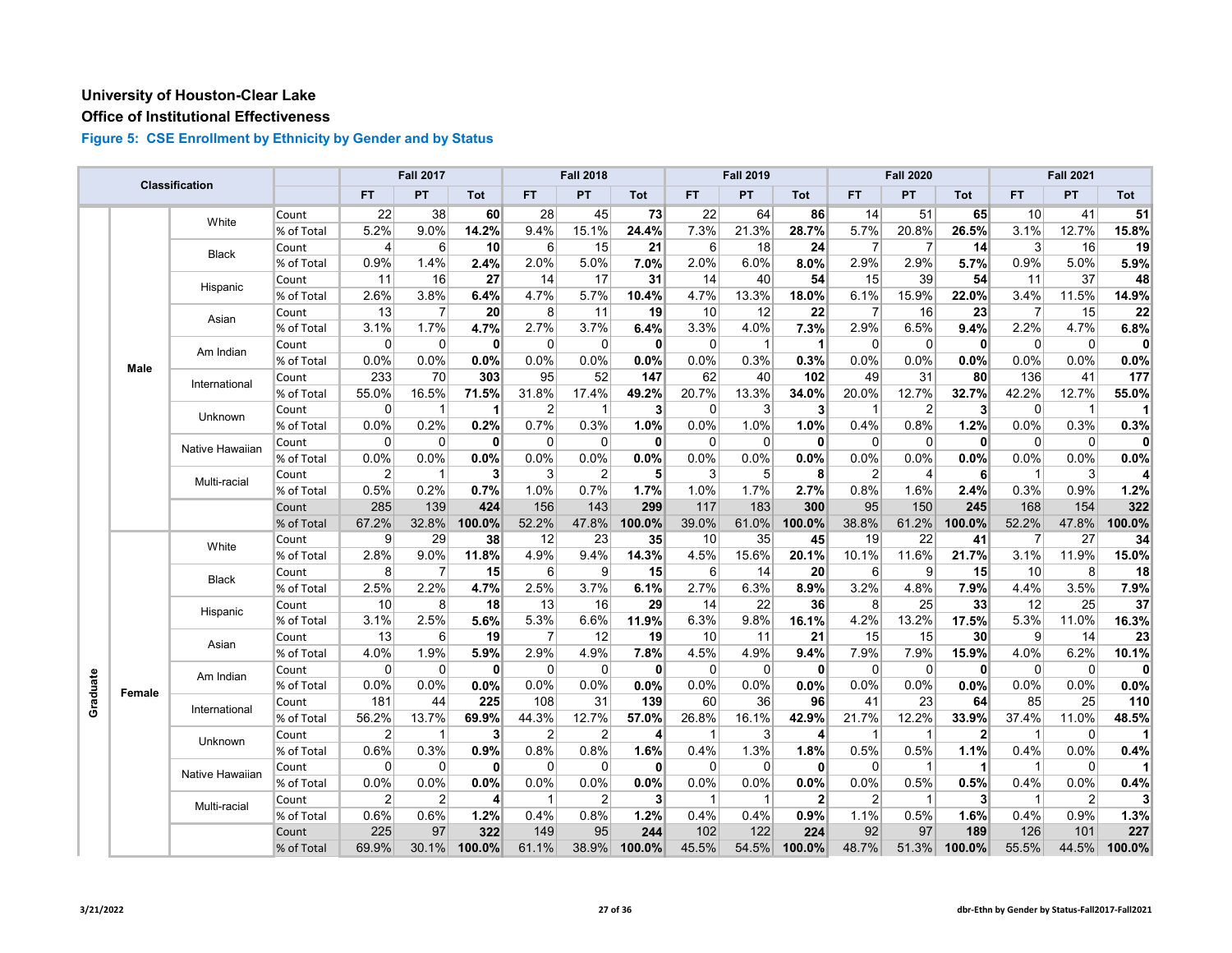#### **Office of Institutional Effectiveness**

|  |              | <b>Classification</b> |            |           | <b>Fall 2017</b> |          |           | <b>Fall 2018</b> |         |          | <b>Fall 2019</b> |            |         | <b>Fall 2020</b> |            |          | <b>Fall 2021</b> |         |
|--|--------------|-----------------------|------------|-----------|------------------|----------|-----------|------------------|---------|----------|------------------|------------|---------|------------------|------------|----------|------------------|---------|
|  |              |                       |            | <b>FT</b> | <b>PT</b>        | Tot      | <b>FT</b> | <b>PT</b>        | Tot     | FT.      | <b>PT</b>        | <b>Tot</b> | FT.     | <b>PT</b>        | <b>Tot</b> | FT.      | <b>PT</b>        | Tot     |
|  |              | White                 | Count      | 31        | 67               | 98       | 40        | 68               | 108     | 32       | 99               | 131        | 33      | 73               | 106        | 17       | 68               | 85      |
|  |              |                       | % of Total | 4.2%      | 9.0%             | 13.1%    | 7.4%      | 12.5%            | 19.9%   | 6.1%     | 18.9%            | 25.0%      | 7.6%    | 16.8%            | 24.4%      | 3.1%     | 12.4%            | 15.5%   |
|  |              | <b>Black</b>          | Count      | 12        | 13               | 25       | 12        | 24               | 36      | 12       | 32               | 44         | 13      | 16               | 29         | 13       | 24               | 37      |
|  |              |                       | % of Total | 1.6%      | 1.7%             | 3.4%     | 2.2%      | 4.4%             | 6.6%    | 2.3%     | 6.1%             | 8.4%       | 3.0%    | 3.7%             | 6.7%       | 2.4%     | 4.4%             | 6.7%    |
|  |              | Hispanic              | Count      | 21        | 24               | 45       | 27        | 33               | 60      | 28       | 62               | 90         | 23      | 64               | 87         | 23       | 62               | 85      |
|  |              |                       | % of Total | 2.8%      | 3.2%             | 6.0%     | 5.0%      | 6.1%             | 11.0%   | 5.3%     | 11.8%            | 17.2%      | 5.3%    | 14.7%            | 20.0%      | 4.2%     | 11.3%            | 15.5%   |
|  |              | Asian                 | Count      | 26        | 13               | 39       | 15        | 23               | 38      | 20       | 23               | 43         | 22      | 31               | 53         | 16       | 29               | 45      |
|  |              |                       | % of Total | 3.5%      | 1.7%             | 5.2%     | 2.8%      | 4.2%             | $7.0\%$ | 3.8%     | 4.4%             | 8.2%       | 5.1%    | 7.1%             | 12.2%      | 2.9%     | 5.3%             | 8.2%    |
|  | <b>Total</b> | Am Indian             | Count      | 0         | $\Omega$         | $\bf{0}$ | 0         | $\Omega$         |         | $\Omega$ |                  |            |         | $\Omega$         | $\bf{0}$   | $\Omega$ | 0                | 0       |
|  |              |                       | % of Total | $0.0\%$   | 0.0%             | $0.0\%$  | $0.0\%$   | 0.0%             | 0.0%    | 0.0%     | 0.2%             | 0.2%       | 0.0%    | 0.0%             | $0.0\%$    | 0.0%     | $0.0\%$          | $0.0\%$ |
|  |              | International         | Count      | 414       | 114              | 528      | 203       | 83               | 286     | 122      | 76               | 198        | 90      | 54               | 144        | 221      | 66               | 287     |
|  |              |                       | % of Total | 55.5%     | 15.3%            | 70.8%    | 37.4%     | 15.3%            | 52.7%   | 23.3%    | 14.5%            | 37.8%      | 20.7%   | 12.4%            | 33.2%      | 40.3%    | 12.0%            | 52.3%   |
|  |              | <b>Unknown</b>        | Count      |           |                  | 4        |           | 3                |         |          | 6                |            |         | 3                | 5          |          |                  |         |
|  |              |                       | % of Total | 0.3%      | 0.3%             | 0.5%     | 0.7%      | 0.6%             | 1.3%    | 0.2%     | 1.1%             | 1.3%       | 0.5%    | 0.7%             | 1.2%       | 0.2%     | 0.2%             | 0.4%    |
|  |              | Native Hawaiian       | Count      | 0         | $\Omega$         | $\bf{0}$ | $\Omega$  | $\Omega$         |         |          |                  | 0          |         |                  |            |          | 0                |         |
|  |              |                       | % of Total | 0.0%      | 0.0%             | $0.0\%$  | 0.0%      | 0.0%             | 0.0%    | 0.0%     | 0.0%             | 0.0%       | 0.0%    | 0.2%             | 0.2%       | 0.2%     | $0.0\%$          | 0.2%    |
|  |              | Multi-racial          | Count      |           | З                |          |           | 4                |         |          | 6                | 10         |         | 5                | 9          | 2        | 5                |         |
|  |              |                       | % of Total | 0.5%      | 0.4%             | 0.9%     | 0.7%      | 0.7%             | 1.5%    | 0.8%     | 1.1%             | 1.9%       | $0.9\%$ | 1.2%             | 2.1%       | 0.4%     | 0.9%             | 1.3%    |
|  |              | <b>Total CSE</b>      | Count      | 510       | 236              | 746      | 305       | 238              | 543     | 219      | 305              | 524        | 187     | 247              | 434        | 294      | 255              | 549     |
|  |              | Graduate              | % of Total | 68.4%     | 31.6%            | 100.0%   | 56.2%     | 43.8%            | 100.0%  | 41.8%    | 58.2%            | 100.0%     | 43.1%   | 56.9%            | 100.0%     | 53.6%    | 46.4%            | 100.0%  |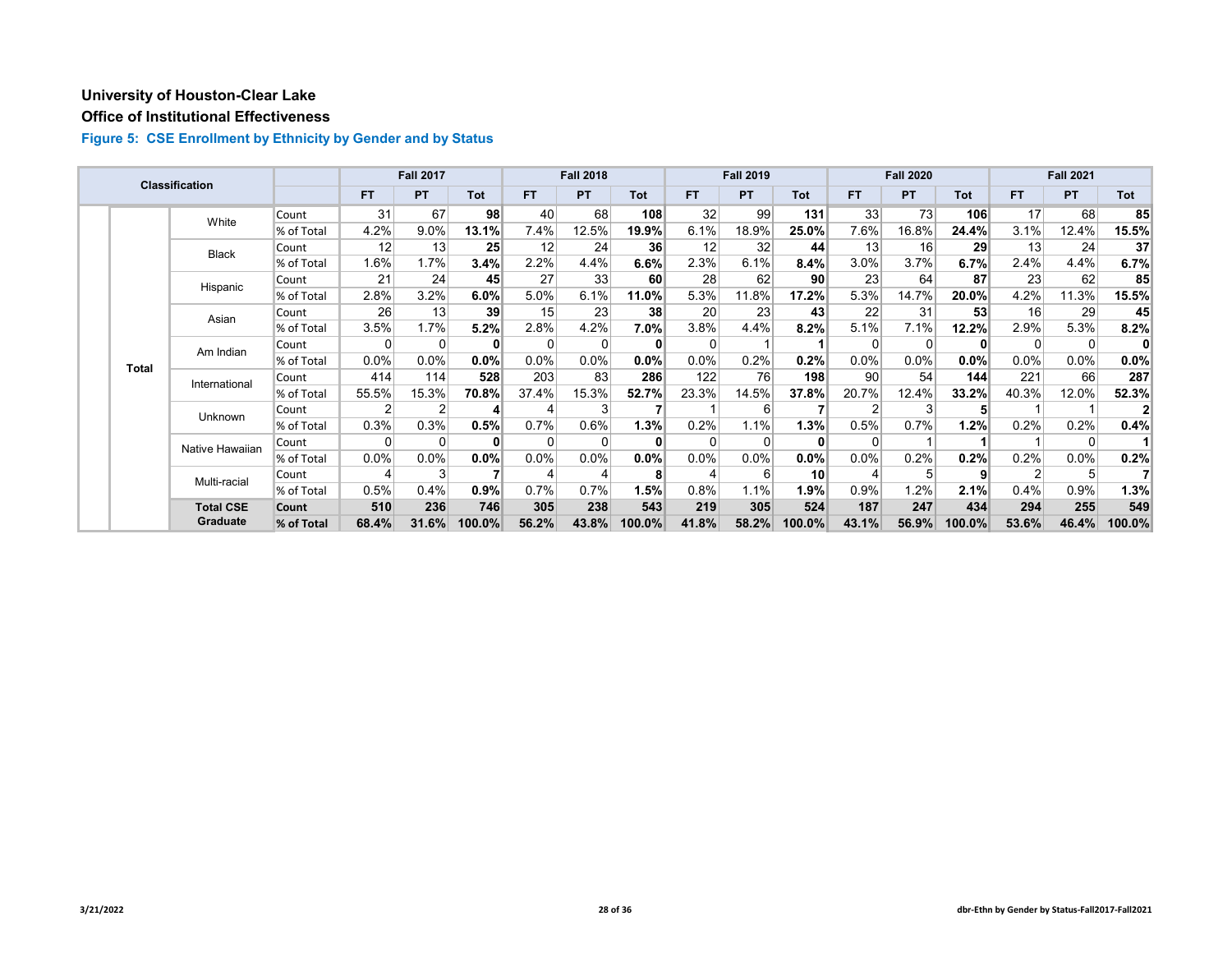#### **Office of Institutional Effectiveness**

|       |             | Classification  |            |                | <b>Fall 2017</b> |                |                | <b>Fall 2018</b> |                      |             | <b>Fall 2019</b> |              |                | <b>Fall 2020</b> |              |                         | <b>Fall 2021</b>        |              |
|-------|-------------|-----------------|------------|----------------|------------------|----------------|----------------|------------------|----------------------|-------------|------------------|--------------|----------------|------------------|--------------|-------------------------|-------------------------|--------------|
|       |             |                 |            | <b>FT</b>      | PT               | Tot            | FT.            | <b>PT</b>        | <b>Tot</b>           | <b>FT</b>   | PT               | <b>Tot</b>   | <b>FT</b>      | PT               | Tot          | <b>FT</b>               | PT.                     | Tot          |
|       |             | White           | Count      | 225            | 196              | 421            | 259            | 230              | 489                  | 267         | 278              | 545          | 264            | 231              | 495          | 218                     | 216                     | 434          |
|       |             |                 | % of Total | 17.5%          | 15.2%            | 32.7%          | 19.7%          | 17.5%            | 37.1%                | 18.7%       | 19.4%            | 38.1%        | 18.3%          | 16.0%            | 34.3%        | 14.2%                   | 14.1%                   | 28.3%        |
|       |             | Black           | Count      | 23             | 24               | 47             | 28             | 47               | 75                   | 29          | 49               | 78           | 33             | 32               | 65           | 34                      | 48                      | 82           |
|       |             |                 | % of Total | 1.8%           | 1.9%             | 3.7%           | 2.1%           | 3.6%             | 5.7%                 | 2.0%        | 3.4%             | 5.5%         | 2.3%           | 2.2%             | 4.5%         | 2.2%                    | 3.1%                    | 5.3%         |
|       |             | Hispanic        | Count      | 143            | 170              | 313            | 173            | 194              | 367                  | 212         | 240              | 452          | 237            | 288              | 525          | 209                     | 347                     | 556          |
|       |             |                 | % of Total | 11.1%          | 13.2%            | 24.3%          | 13.1%          | 14.7%            | 27.9%                | 14.8%       | 16.8%            | 31.6%        | 16.4%          | 20.0%            | 36.4%        | 13.6%                   | 22.6%                   | 36.2%        |
|       |             | Asian           | Count      | 80             | 59               | 139            | 79             | 75               | 154                  | 87          | 65               | 152          | 85             | 96               | 181          | 89                      | 83                      | 172          |
|       |             |                 | % of Total | 6.2%           | 4.6%             | 10.8%          | 6.0%           | 5.7%             | 11.7%                | 6.1%        | 4.5%             | 10.6%        | 5.9%           | 6.7%             | 12.6%        | 5.8%                    | 5.4%                    | 11.2%        |
|       |             | Am Indian       | Count      | $\overline{2}$ | $\mathbf{1}$     | 3 <sup>1</sup> | $\overline{4}$ | -1               | 5                    | 1           | 2                | 3            | $\Omega$       | $\mathbf{1}$     | 1            | $\overline{0}$          | $\overline{\mathbf{1}}$ | 11           |
|       | <b>Male</b> |                 | % of Total | 0.2%           | 0.1%             | 0.2%           | 0.3%           | 0.1%             | 0.4%                 | 0.1%        | 0.1%             | 0.2%         | 0.0%           | 0.1%             | 0.1%         | 0.0%                    | 0.1%                    | 0.1%         |
|       |             | International   | Count      | 244            | 74               | 318            | 107            | 55               | 162                  | 82          | 49               | 131          | 76             | 38               | 114          | 161                     | 92                      | 253          |
|       |             |                 | % of Total | 19.0%          | 5.7%             | 24.7%          | 8.1%           | 4.2%             | 12.3%                | 5.7%        | 3.4%             | 9.2%         | 5.3%           | 2.6%             | 7.9%         | 10.5%                   | 6.0%                    | 16.5%        |
|       |             | Unknown         | Count      | 5              | $\overline{7}$   | 12             | 10             | 9                | 19                   | 6           | 9                | 15           | 6              | 5                | 11           | 4                       | 2                       | 6            |
|       |             |                 | % of Total | 0.4%           | 0.5%             | 0.9%           | 0.8%           | 0.7%             | 1.4%                 | 0.4%        | 0.6%             | 1.0%         | 0.4%           | 0.3%             | 0.8%         | 0.3%                    | 0.1%                    | 0.4%         |
|       |             | Native Hawaiian | Count      | 1              | 0                | 1              | 0              | $\mathbf 0$      | $\mathbf{0}$         | $\mathbf 0$ | 1                | 1            | $\Omega$       | $\mathbf 0$      | $\mathbf{0}$ | $\overline{0}$          | $\mathbf 0$             | $\mathbf{0}$ |
|       |             |                 | % of Total | 0.1%           | 0.0%             | 0.1%           | 0.0%           | 0.0%             | 0.0%                 | 0.0%        | 0.1%             | 0.1%         | 0.0%           | 0.0%             | 0.0%         | 0.0%                    | 0.0%                    | 0.0%         |
|       |             | Multi-racial    | Count      | 18             | 15               | 33             | 30             | 16               | 46                   | 31          | 22               | 53           | 23             | 27               | 50           | 16                      | 16                      | 32           |
|       |             |                 | % of Total | 1.4%           | 1.2%             | 2.6%           | 2.3%           | 1.2%             | 3.5%                 | 2.2%        | 1.5%             | 3.7%         | 1.6%           | 1.9%             | 3.5%         | 1.0%                    | 1.0%                    | 2.1%         |
|       |             |                 | Count      | 741            | 546              | 1287           | 690            | 627              | 1317                 | 715         | 715              | 1430         | 724            | 718              | 1442         | 731                     | 805                     | 1536         |
|       |             |                 | % of Total | 57.6%          | 42.4%            | 100.0%         | 52.4%          | 47.6%            | 100.0%               | 50.0%       | 50.0%            | 100.0%       | 50.2%          | 49.8%            | 100.0%       | 47.6%                   | 52.4%                   | 100.0%       |
|       |             | White           | Count      | 145            | 133              | 278            | 153            | 142              | 295                  | 146         | 152              | 298          | 156            | 147              | 303          | 144                     | 136                     | 280          |
|       |             |                 | % of Total | 15.6%          | 14.3%            | 29.8%          | 16.3%          | 15.1%            | 31.4%                | 15.8%       | 16.4%            | 32.2%        | 16.2%          | 15.3%            | 31.5%        | 13.3%                   | 12.5%                   | 25.8%        |
|       |             | Black           | Count      | 25             | 28               | 53             | 24             | 36               | 60                   | 24          | 37               | 61           | 34             | 23               | 57           | 37                      | 28                      | 65           |
|       |             |                 | % of Total | 2.7%           | 3.0%             | 5.7%           | 2.6%           | 3.8%             | 6.4%                 | 2.6%        | 4.0%             | 6.6%         | 3.5%           | 2.4%             | 5.9%         | 3.4%                    | 2.6%                    | 6.0%         |
|       |             | Hispanic        | Count      | 121            | 128              | 249            | 124            | 171              | 295                  | 140         | 166              | 306          | 165            | 188              | 353          | 210                     | 218                     | 428          |
|       |             |                 | % of Total | 13.0%          | 13.7%            | 26.7%          | 13.2%          | 18.2%            | 31.4%                | 15.1%       | 17.9%            | 33.1%        | 17.2%          | 19.6%            | 36.7%        | 19.4%                   | 20.1%                   | 39.4%        |
|       |             | Asian           | Count      | 54             | 26               | 80             | 56             | 37               | 93                   | 57          | 45               | 102          | 77             | 49               | 126          | 66                      | 58                      | 124          |
|       |             |                 | % of Total | 5.8%           | 2.8%             | 8.6%           | 6.0%           | 3.9%             | 9.9%                 | 6.2%        | 4.9%             | 11.0%        | 8.0%           | 5.1%             | 13.1%        | 6.1%                    | 5.3%                    | 11.4%        |
|       |             | Am Indian       | Count      | 1              | 1                | $\overline{2}$ | 3              | $\mathbf 0$      | 3                    | $\mathbf 1$ | $\mathbf 1$      | $\mathbf{2}$ | $\overline{2}$ | $\mathbf 0$      | $\mathbf{2}$ | $\overline{2}$          | $\mathbf 0$             | $\mathbf{2}$ |
| Total | Female      |                 | % of Total | 0.1%           | 0.1%             | 0.2%           | 0.3%           | 0.0%             | 0.3%                 | 0.1%        | 0.1%             | 0.2%         | 0.2%           | 0.0%             | 0.2%         | 0.2%                    | 0.0%                    | 0.2%         |
|       |             | International   | Count      | 187            | 51               | 238            | 119            | 32               | 151                  | 70          | 40               | 110          | 47             | 26               | 73           | 93                      | 51                      | 144          |
|       |             |                 | % of Total | 20.1%          | 5.5%             | 25.5%          | 12.7%          | 3.4%             | 16.1%                | 7.6%        | 4.3%             | 11.9%        | 4.9%           | 2.7%             | 7.6%         | 8.6%                    | 4.7%                    | 13.3%        |
|       |             | Unknown         | Count      | 4              | 3                | 7              | $\overline{4}$ | 9                | 13                   | 3           | 9                | 12           | 5              | 8                | 13           | $6 \mid$                | $\overline{4}$          | 10           |
|       |             |                 | % of Total | 0.4%           | 0.3%             | 0.8%           | 0.4%           | 1.0%             | 1.4%                 | 0.3%        | 1.0%             | 1.3%         | 0.5%           | 0.8%             | 1.4%         | 0.6%                    | 0.4%                    | 0.9%         |
|       |             | Native Hawaiian | Count      | $\Omega$       | 1                |                | $\Omega$       | $\mathbf{1}$     | $\blacktriangleleft$ |             | $\Omega$         | 1            | $\Omega$       | $\mathbf 1$      |              | $\overline{\mathbf{1}}$ | $\Omega$                |              |
|       |             |                 | % of Total | 0.0%           | 0.1%             | 0.1%           | 0.0%           | 0.1%             | 0.1%                 | 0.1%        | 0.0%             | 0.1%         | 0.0%           | 0.1%             | 0.1%         | 0.1%                    | 0.0%                    | 0.1%         |
|       |             | Multi-racial    | Count      | 9              | 15               | 24             | 9              | 19               | 28                   | 17          | 16               | 33           | 19             | 14               | 33           | 16                      | 17                      | 33           |
|       |             |                 | % of Total | 1.0%           | 1.6%             | 2.6%           | 1.0%           | 2.0%             | 3.0%                 | 1.8%        | 1.7%             | 3.6%         | 2.0%           | 1.5%             | 3.4%         | 1.5%                    | 1.6%                    | 3.0%         |
|       |             |                 | Count      | 546            | 386              | 932            | 492            | 447              | 939                  | 459         | 466              | 925          | 505            | 456              | 961          | 573                     | 512                     | 1085         |
|       |             |                 | % of Total | 58.6%          | 41.4%            | 100.0%         | 52.4%          | 47.6%            | 100.0%               | 49.6%       | 50.4%            | 100.0%       | 52.5%          | 47.5%            | 100.0%       | 52.8%                   | 47.2%                   | 100.0%       |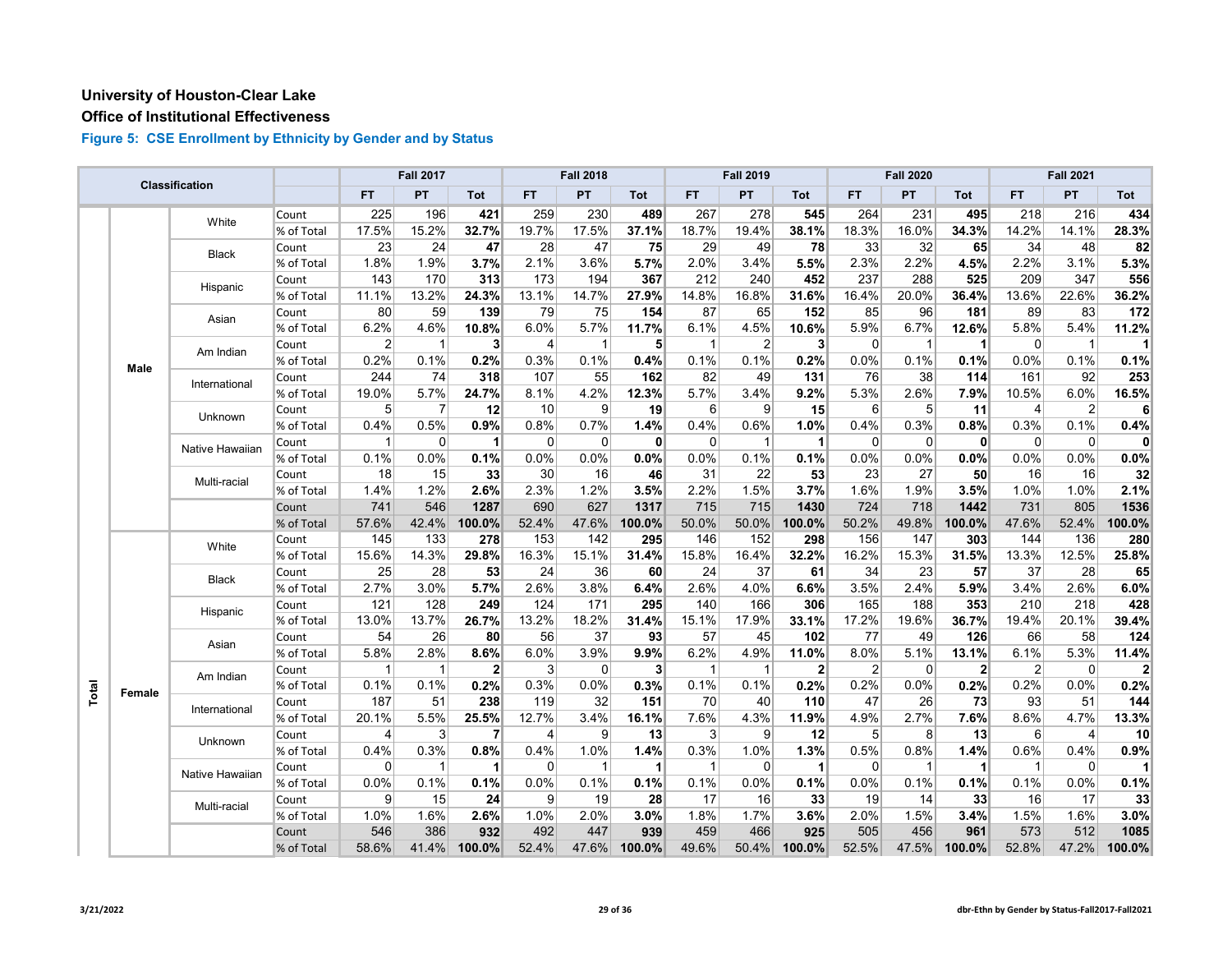#### **Office of Institutional Effectiveness**

|  |              | <b>Classification</b> |            |           | <b>Fall 2017</b> |                |           | <b>Fall 2018</b> |        |       | <b>Fall 2019</b> |            |           | <b>Fall 2020</b> |                |       | <b>Fall 2021</b> |         |
|--|--------------|-----------------------|------------|-----------|------------------|----------------|-----------|------------------|--------|-------|------------------|------------|-----------|------------------|----------------|-------|------------------|---------|
|  |              |                       |            | <b>FT</b> | <b>PT</b>        | Tot            | <b>FT</b> | <b>PT</b>        | Tot    | FT.   | <b>PT</b>        | <b>Tot</b> | <b>FT</b> | <b>PT</b>        | <b>Tot</b>     | FT.   | <b>PT</b>        | Tot     |
|  |              | White                 | Count      | 370       | 329              | 699            | 412       | 372              | 784    | 413   | 430              | 843        | 420       | 378              | 798            | 362   | 352              | 714     |
|  |              |                       | % of Total | 16.7%     | 14.8%            | 31.5%          | 18.3%     | 16.5%            | 34.8%  | 17.5% | 18.3%            | 35.8%      | 17.5%     | 15.7%            | 33.2%          | 13.8% | 13.4%            | 27.2%   |
|  |              | <b>Black</b>          | Count      | 48        | 52               | 100            | 52        | 83               | 135    | 53    | 86               | 139        | 67        | 55               | 122            | 71    | 76               | 147     |
|  |              |                       | % of Total | 2.2%      | 2.3%             | 4.5%           | 2.3%      | 3.7%             | 6.0%   | 2.3%  | 3.7%             | 5.9%       | 2.8%      | 2.3%             | 5.1%           | 2.7%  | 2.9%             | 5.6%    |
|  |              | Hispanic              | Count      | 264       | 298              | 562            | 297       | 365              | 662    | 352   | 406              | 758        | 402       | 476              | 878            | 419   | 565              | 984     |
|  |              |                       | % of Total | 11.9%     | 13.4%            | 25.3%          | 13.2%     | 16.2%            | 29.3%  | 14.9% | 17.2%            | 32.2%      | 16.7%     | 19.8%            | 36.5%          | 16.0% | 21.6%            | 37.5%   |
|  |              | Asian                 | Count      | 134       | 85               | 219            | 135       | 112              | 247    | 144   | 110              | 254        | 162       | 145              | 307            | 155   | 141              | 296     |
|  |              |                       | % of Total | 6.0%      | 3.8%             | 9.9%           | 6.0%      | 5.0%             | 10.9%  | 6.1%  | 4.7%             | 10.8%      | 6.7%      | 6.0%             | 12.8%          | 5.9%  | 5.4%             | 11.3%   |
|  | <b>Total</b> | Am Indian             | Count      | 3         | 2                | 5              |           |                  | 8      | 2     |                  | 5          | 2         |                  | 3 <sub>l</sub> | 0     |                  |         |
|  |              |                       | % of Total | 0.1%      | 0.1%             | $0.2\%$        | 0.3%      | 0.0%             | 0.4%   | 0.1%  | 0.1%             | 0.2%       | 0.1%      | 0.0%             | 0.1%           | 0.0%  | $0.0\%$          | $0.0\%$ |
|  |              | International         | Count      | 431       | 125              | 556            | 226       | 87               | 313    | 152   | 89               | 241        | 123       | 64               | 187            | 254   | 143              | 397     |
|  |              |                       | % of Total | 19.4%     | 5.6%             | 25.1%          | 10.0%     | 3.9%             | 13.9%  | 6.5%  | 3.8%             | 10.2%      | 5.1%      | 2.7%             | 7.8%           | 9.7%  | 5.5%             | 15.1%   |
|  |              | Unknown               | Count      | 9         | 10               | 19             | 14        | 18               | 32     | 9     | 18               | 27         | 11        | 13               | 24             | 10    | 6                | 16      |
|  |              |                       | % of Total | 0.4%      | 0.5%             | 0.9%           | 0.6%      | 0.8%             | 1.4%   | 0.4%  | 0.8%             | 1.1%       | $0.5\%$   | 0.5%             | 1.0%           | 0.4%  | 0.2%             | 0.6%    |
|  |              | Native Hawaiian       | Count      |           |                  | 2 <sub>l</sub> | $\Omega$  |                  |        |       |                  |            | 0         |                  |                |       | 0                |         |
|  |              |                       | % of Total | $0.0\%$   | 0.0%             | 0.1%           | $0.0\%$   | 0.0%             | 0.0%   | 0.0%  | 0.0%             | 0.1%       | $0.0\%$   | 0.0%             | $0.0\%$        | 0.0%  | $0.0\%$          | 0.0%    |
|  |              | Multi-racial          | Count      | 27        | 30               | 57             | 39        | 35               | 74     | 48    | 38               | 86         | 42        | 41               | 83             | 32    | 33 <sub>1</sub>  | 65      |
|  |              |                       | % of Total | 1.2%      | 1.4%             | 2.6%           | 1.7%      | 1.6%             | 3.3%   | 2.0%  | 1.6%             | 3.7%       | 1.7%      | 1.7%             | 3.5%           | 1.2%  | 1.3%             | 2.5%    |
|  |              | <b>Total CSE</b>      | Count      | 1287      | 932              | 2219           | 1182      | 1074             | 2256   | 1174  | 1181             | 2355       | 1229      | 1174             | 2403           | 1304  | 1317             | 2621    |
|  |              |                       | % of Total | 58.0%     | 42.0%            | 100.0%         | 52.4%     | 47.6%            | 100.0% | 49.9% | 50.1%            | 100.0%     | 51.1%     | 48.9%            | 100.0%         | 49.8% | 50.2%            | 100.0%  |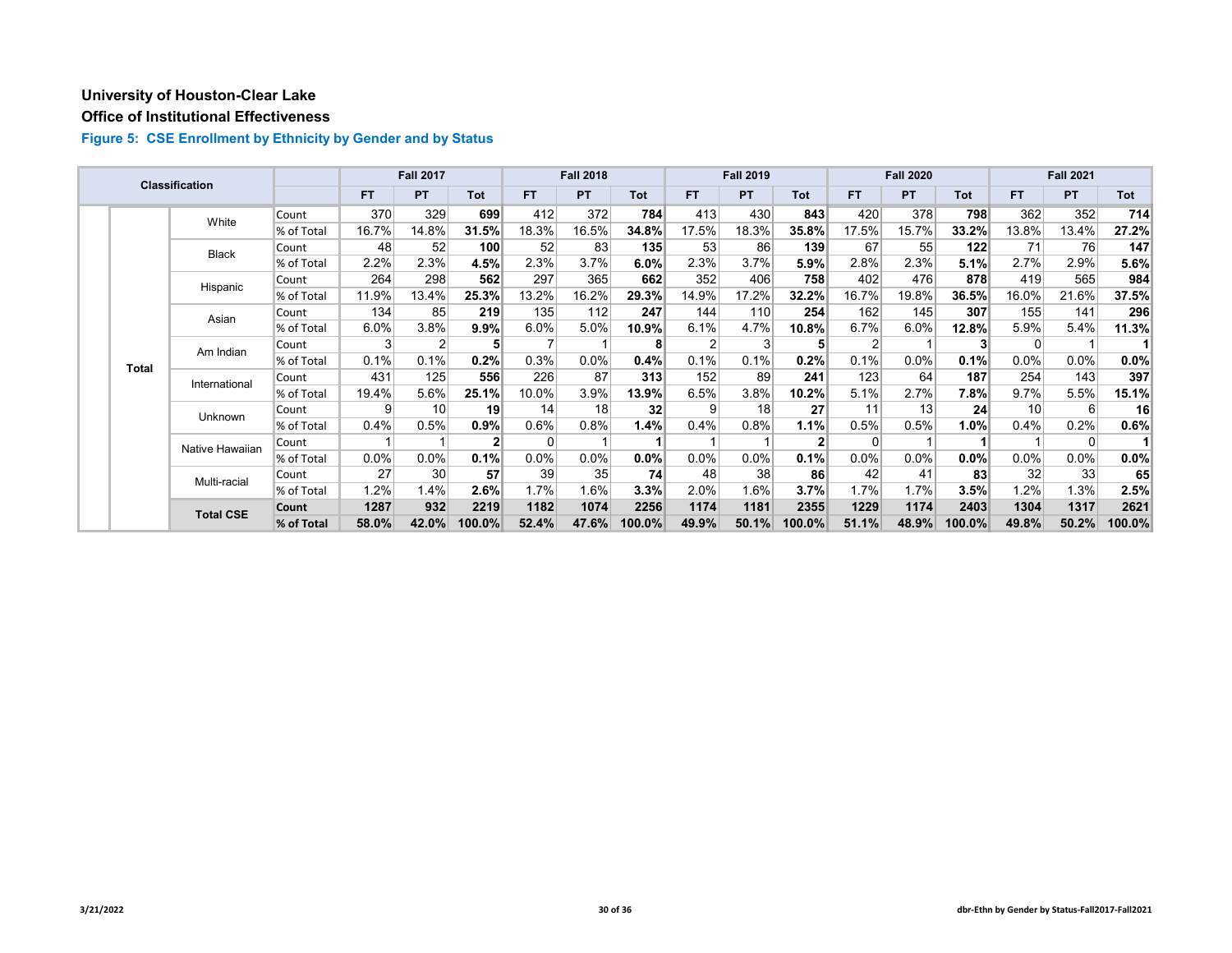## **Office of Institutional Effectiveness**

|               |        |                 |            |                | <b>Fall 2017</b> |                |                | <b>Fall 2018</b> |                     |                | <b>Fall 2019</b> |              |                | <b>Fall 2020</b> |                 |                | <b>Fall 2021</b> |              |
|---------------|--------|-----------------|------------|----------------|------------------|----------------|----------------|------------------|---------------------|----------------|------------------|--------------|----------------|------------------|-----------------|----------------|------------------|--------------|
|               |        | Classification  |            | <b>FT</b>      | PT               | Tot            | <b>FT</b>      | PT               | Tot                 | <b>FT</b>      | PT               | <b>Tot</b>   | <b>FT</b>      | PT               | <b>Tot</b>      | <b>FT</b>      | <b>PT</b>        | Tot          |
|               |        | White           | Count      | 1              | 10               | 11             | $\Omega$       | 14               | 14                  | $\mathbf{1}$   | 10               | 11           | 0              | 10               | 10 <sup>1</sup> | 0              | 10               | 10           |
|               |        |                 | % of Total | 3.7%           | 37.0%            | 40.7%          | 0.0%           | 41.2%            | 41.2%               | 3.1%           | 31.3%            | 34.4%        | 0.0%           | 52.6%            | 52.6%           | 0.0%           | 66.7%            | 66.7%        |
|               |        | <b>Black</b>    | Count      | $\Omega$       | -1               | 1              | 0              | 4                | 4                   | 0              | 6                | 6            | $\Omega$       | -1               |                 | -1             | 0                | 11           |
|               |        |                 | % of Total | 0.0%           | 3.7%             | 3.7%           | 0.0%           | 11.8%            | 11.8%               | 0.0%           | 18.8%            | 18.8%        | 0.0%           | 5.3%             | 5.3%            | 6.7%           | 0.0%             | 6.7%         |
|               |        | Hispanic        | Count      | $\Omega$       | 10               | 10             | $\overline{2}$ | 7                | 9                   | 0              |                  | 7            | 1              | 3                | 4               | $\overline{0}$ | 3                | 3            |
|               |        |                 | % of Total | 0.0%           | 37.0%            | 37.0%          | 5.9%           | 20.6%            | 26.5%               | 0.0%           | 21.9%            | 21.9%        | 5.3%           | 15.8%            | 21.1%           | 0.0%           | 20.0%            | 20.0%        |
|               |        | Asian           | Count      | $\mathbf 0$    | 3                | 3              | $\overline{1}$ | 3                | $\overline{\bf{4}}$ | 0              | 6                | 6            | $\overline{0}$ | 3                | $\mathbf{3}$    | $\overline{0}$ | 0                | $\mathbf{0}$ |
|               |        |                 | % of Total | 0.0%           | 11.1%            | 11.1%          | 2.9%           | 8.8%             | 11.8%               | 0.0%           | 18.8%            | 18.8%        | 0.0%           | 15.8%            | 15.8%           | 0.0%           | 0.0%             | 0.0%         |
|               |        | Am Indian       | Count      | $\Omega$       | $\mathbf 0$      | $\mathbf{0}$   | $\mathbf 0$    | 0                | 0                   | 0              | $\Omega$         | 0            | $\Omega$       | $\mathbf 0$      | $\mathbf{0}$    | $\mathbf 0$    | 0                | $\mathbf{0}$ |
|               | Male   |                 | % of Total | 0.0%           | 0.0%             | 0.0%           | 0.0%           | 0.0%             | 0.0%                | 0.0%           | 0.0%             | 0.0%         | 0.0%           | 0.0%             | 0.0%            | 0.0%           | 0.0%             | 0.0%         |
|               |        | International   | Count      | $\Omega$       | $\Omega$         | $\mathbf{0}$   | $\Omega$       | $\mathbf 0$      | $\mathbf{0}$        | $\Omega$       | $\Omega$         | 0            | $\Omega$       | $\Omega$         | $\mathbf{0}$    | $\Omega$       | $\mathbf{1}$     | 11           |
|               |        |                 | % of Total | 0.0%           | 0.0%             | 0.0%           | 0.0%           | 0.0%             | 0.0%                | 0.0%           | 0.0%             | 0.0%         | 0.0%           | 0.0%             | 0.0%            | 0.0%           | 6.7%             | 6.7%         |
|               |        | Unknown         | Count      | 0              | 1                | 1              | $\Omega$       | $\mathbf 1$      | $\mathbf{1}$        | $\Omega$       | 1                | 1            | 0              | $\Omega$         | $\bf{0}$        | $\Omega$       | $\Omega$         | $\mathbf{0}$ |
|               |        |                 | % of Total | 0.0%           | 3.7%             | 3.7%           | 0.0%           | 2.9%             | 2.9%                | 0.0%           | 3.1%             | 3.1%         | 0.0%           | 0.0%             | 0.0%            | 0.0%           | 0.0%             | 0.0%         |
|               |        | Native Hawaiian | Count      | $\mathbf 0$    | $\mathbf 0$      | $\mathbf{0}$   | $\mathbf 0$    | $\mathbf 0$      | 0                   | $\mathbf 0$    | $\Omega$         | 0            | $\mathbf 0$    | $\mathbf 0$      | $\mathbf{0}$    | $\overline{0}$ | $\mathbf 0$      | $\mathbf{0}$ |
|               |        |                 | % of Total | 0.0%           | 0.0%             | 0.0%           | 0.0%           | 0.0%             | 0.0%                | 0.0%           | 0.0%             | 0.0%         | 0.0%           | 0.0%             | 0.0%            | 0.0%           | 0.0%             | 0.0%         |
|               |        | Multi-racial    | Count      | $\Omega$       | 1                |                | 0              | $\overline{2}$   | $\overline{2}$      | $\Omega$       |                  | 1            | 0              | 1                |                 | $\overline{0}$ | $\Omega$         | 0            |
|               |        |                 | % of Total | 0.0%           | 3.7%             | 3.7%           | 0.0%           | 5.9%             | 5.9%                | $0.0\%$        | 3.1%             | 3.1%         | 0.0%           | 5.3%             | 5.3%            | 0.0%           | 0.0%             | 0.0%         |
|               |        |                 | Count      | $\mathbf{1}$   | 26               | 27             | 3              | 31               | 34                  | $\overline{1}$ | 31               | 32           | $\mathbf{1}$   | 18               | 19              | $\overline{1}$ | 14               | 15           |
|               |        |                 | % of Total | 3.7%           | 96.3%            | 100.0%         | 8.8%           | 91.2%            | 100.0%              | 3.1%           | 96.9%            | 100.0%       | 5.3%           | 94.7%            | 100.0%          | 6.7%           | 93.3%            | 100.0%       |
|               |        | White           | Count      | $\mathbf{1}$   | 32               | 33             | $\mathbf{1}$   | 25               | 26                  | $\overline{2}$ | 15               | 17           | $\Omega$       | 11               | 11              | $\overline{0}$ | 14               | 14           |
|               |        |                 | % of Total | 1.5%           | 47.1%            | 48.5%          | 1.6%           | 39.1%            | 40.6%               | 3.6%           | 27.3%            | 30.9%        | 0.0%           | 25.6%            | 25.6%           | 0.0%           | 40.0%            | 40.0%        |
|               |        | <b>Black</b>    | Count      | $\Omega$       | $\overline{4}$   | 4              | $\Omega$       | 6                | $6 \mid$            | 0              | 6                | 6            | $\Omega$       | $6 \overline{6}$ | 6               | -1             | 4                | 5            |
|               |        |                 | % of Total | 0.0%           | 5.9%             | 5.9%           | 0.0%           | 9.4%             | 9.4%                | 0.0%           | 10.9%            | 10.9%        | 0.0%           | 14.0%            | 14.0%           | 2.9%           | 11.4%            | 14.3%        |
|               |        | Hispanic        | Count      | 0              | 19               | 19             | $\mathbf{1}$   | 17               | 18                  | -1             | 17               | 18           | 0              | 15               | 15              | 0              | 7                | 7            |
|               |        |                 | % of Total | 0.0%           | 27.9%            | 27.9%          | 1.6%           | 26.6%            | 28.1%               | 1.8%           | 30.9%            | 32.7%        | 0.0%           | 34.9%            | 34.9%           | 0.0%           | 20.0%            | 20.0%        |
|               |        | Asian           | Count      | $\overline{2}$ | 5 <sup>5</sup>   | 7              | $\overline{0}$ | 11               | 11                  | $\mathbf 0$    | 11               | 11           | $\overline{2}$ | $\overline{4}$   | 6               | -1             | 3                | 4            |
|               |        |                 | % of Total | 2.9%           | 7.4%             | 10.3%          | 0.0%           | 17.2%            | 17.2%               | 0.0%           | 20.0%            | 20.0%        | 4.7%           | 9.3%             | 14.0%           | 2.9%           | 8.6%             | 11.4%        |
|               |        | Am Indian       | Count      | $\Omega$       | $\overline{0}$   | $\mathbf{0}$   | $\overline{0}$ | $\mathbf 0$      | 0                   | $\Omega$       | $\Omega$         | 0            | $\Omega$       | -1               | 1               | $\overline{0}$ | $\mathbf 0$      | $\mathbf{0}$ |
| Undergraduate | Female |                 | % of Total | 0.0%           | 0.0%             | 0.0%           | 0.0%           | 0.0%             | 0.0%                | 0.0%           | 0.0%             | 0.0%         | 0.0%           | 2.3%             | 2.3%            | 0.0%           | 0.0%             | 0.0%         |
|               |        | International   | Count      | $\Omega$       | $\overline{0}$   | $\mathbf{0}$   | $\Omega$       | $\Omega$         | $\mathbf{0}$        | $\mathbf 0$    | $\Omega$         | $\mathbf 0$  | $\Omega$       | $\overline{0}$   | $\mathbf{0}$    | $\overline{1}$ | $\overline{2}$   | 3            |
|               |        |                 | % of Total | 0.0%           | 0.0%             | 0.0%           | 0.0%           | 0.0%             | 0.0%                | 0.0%           | 0.0%             | 0.0%         | 0.0%           | 0.0%             | 0.0%            | 2.9%           | 5.7%             | 8.6%         |
|               |        | Unknown         | Count      | $\Omega$       | 3                | 3              | $\Omega$       | $\mathbf 1$      | $\mathbf 1$         | 0              | -1               | 1            | $\Omega$       | $\Omega$         | $\bf{0}$        | $\Omega$       | $\Omega$         | $\mathbf{0}$ |
|               |        |                 | % of Total | 0.0%           | 4.4%             | 4.4%           | 0.0%           | 1.6%             | 1.6%                | 0.0%           | 1.8%             | 1.8%         | 0.0%           | 0.0%             | 0.0%            | 0.0%           | 0.0%             | 0.0%         |
|               |        | Native Hawaiian | Count      | $\Omega$       | $\overline{0}$   | $\mathbf{0}$   | $\overline{0}$ | $\Omega$         | 0                   | 0              | 0                | 0            | 0              | $\overline{0}$   | $\mathbf{0}$    | $\overline{0}$ | 0                | $\mathbf{0}$ |
|               |        |                 | % of Total | 0.0%           | 0.0%             | 0.0%           | 0.0%           | 0.0%             | 0.0%                | 0.0%           | 0.0%             | 0.0%         | 0.0%           | 0.0%             | 0.0%            | 0.0%           | 0.0%             | 0.0%         |
|               |        | Multi-racial    | Count      | $\Omega$       | $\overline{2}$   | $\overline{2}$ | $\overline{0}$ | $\overline{2}$   | $\overline{2}$      | $\Omega$       | 2                | $\mathbf{2}$ | $\Omega$       | $\overline{4}$   | 4               | $\overline{0}$ | 2 <sup>1</sup>   | $\mathbf{2}$ |
|               |        |                 | % of Total | 0.0%           | 2.9%             | 2.9%           | 0.0%           | 3.1%             | 3.1%                | 0.0%           | 3.6%             | 3.6%         | 0.0%           | 9.3%             | 9.3%            | 0.0%           | 4.0%             | 4.0%         |
|               |        |                 | Count      | 3 <sup>1</sup> | 65               | 68             | $\overline{2}$ | 62               | 64                  | 3              | 52               | 55           | $\overline{2}$ | 41               | 43              | $\mathbf{3}$   | 32               | 35           |
|               |        |                 | % of Total | 4.4%           | 95.6%            | 100.0%         | 3.1%           | 96.9%            | 100.0%              | 5.5%           | 94.5%            | 100.0%       | 4.7%           | 95.3%            | 100.0%          | 8.6%           | 91.4%            | 100.0%       |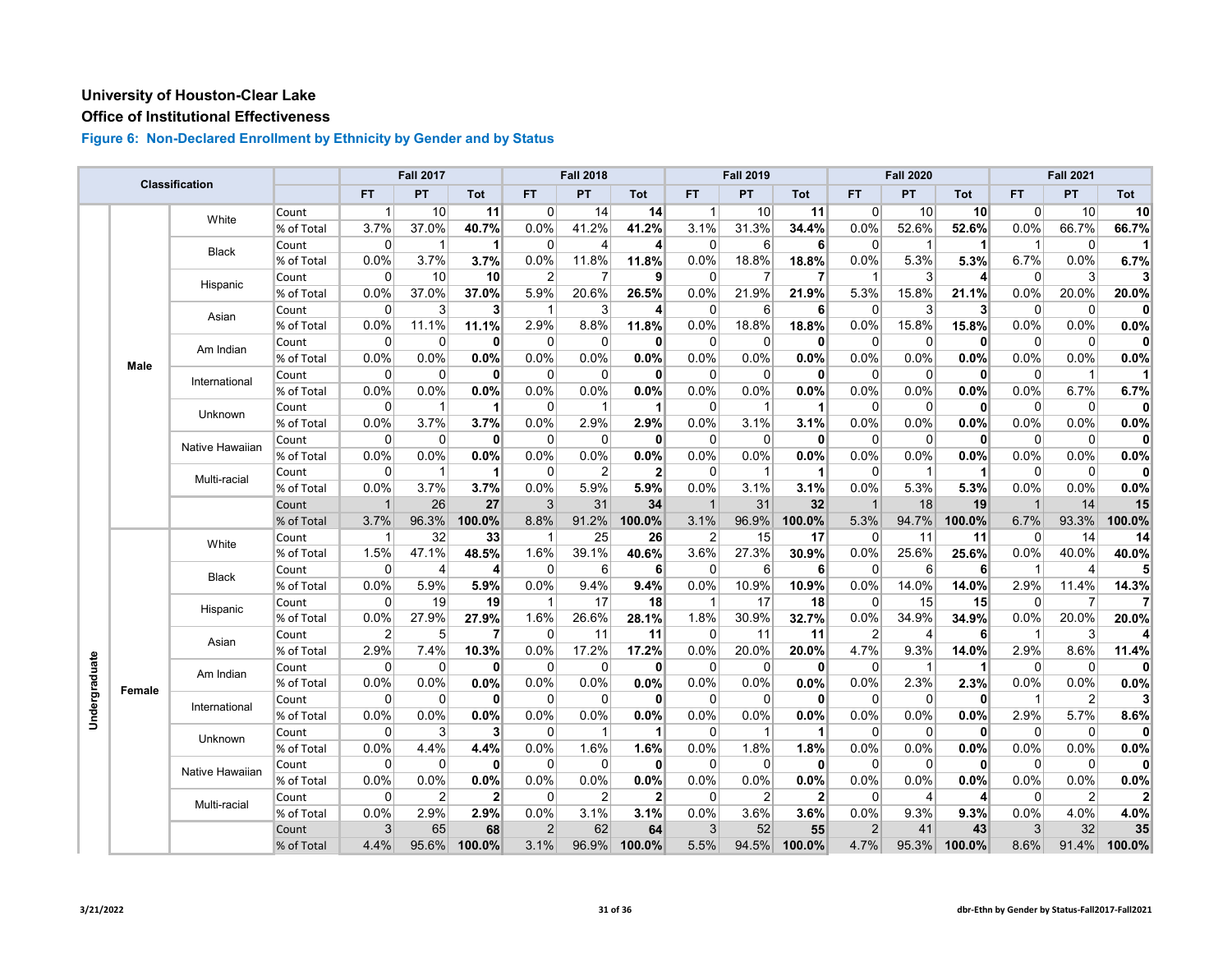## **Office of Institutional Effectiveness**

|  |              | <b>Classification</b> |            |                | <b>Fall 2017</b> |                 |           | <b>Fall 2018</b> |                 |         | <b>Fall 2019</b> |            |           | <b>Fall 2020</b> |              |           | <b>Fall 2021</b> |                 |
|--|--------------|-----------------------|------------|----------------|------------------|-----------------|-----------|------------------|-----------------|---------|------------------|------------|-----------|------------------|--------------|-----------|------------------|-----------------|
|  |              |                       |            | <b>FT</b>      | <b>PT</b>        | Tot             | <b>FT</b> | <b>PT</b>        | Tot             | FT.     | <b>PT</b>        | <b>Tot</b> | <b>FT</b> | <b>PT</b>        | <b>Tot</b>   | <b>FT</b> | <b>PT</b>        | Tot             |
|  |              | White                 | Count      | $\overline{2}$ | 42               | 44              |           | 39               | 40              | 3       | 25               | 28         | $\Omega$  | 21               | 21           | $\Omega$  | 24               | 24              |
|  |              |                       | % of Total | 2.1%           | 44.2%            | 46.3%           | 1.0%      | 39.8%            | 40.8%           | 3.4%    | 28.7%            | 32.2%      | 0.0%      | 33.9%            | 33.9%        | 0.0%      | 48.0%            | 48.0%           |
|  |              | <b>Black</b>          | Count      | O              |                  | 5               | 0         | 10               | 10 <sup>1</sup> | O       | 12               | 12         |           |                  |              |           |                  |                 |
|  |              |                       | % of Total | 0.0%           | 5.3%             | 5.3%            | 0.0%      | 10.2%            | 10.2%           | $0.0\%$ | 13.8%            | 13.8%      | 0.0%      | 11.3%            | 11.3%        | 4.0%      | 8.0%             | 12.0%           |
|  |              | Hispanic              | Count      | 0              | 29               | 29              |           | 24               | 27              |         | 24               | 25         |           | 18               | 19           | $\Omega$  | 10 <sup>1</sup>  | 10 <sup>1</sup> |
|  |              |                       | % of Total | 0.0%           | 30.5%            | 30.5%           | 3.1%      | 24.5%            | 27.6%           | 1.1%    | 27.6%            | 28.7%      | 1.6%      | 29.0%            | 30.6%        | 0.0%      | 20.0%            | 20.0%           |
|  |              | Asian                 | Count      |                | 8                | 10 <sup>1</sup> |           | 14               | 15              |         | 17               | 17         |           |                  | 9            |           | 3                |                 |
|  |              |                       | % of Total | 2.1%           | 8.4%             | 10.5%           | 1.0%      | 14.3%            | 15.3%           | 0.0%    | 19.5%            | 19.5%      | 3.2%      | 11.3%            | 14.5%        | 2.0%      | 6.0%             | 8.0%            |
|  | <b>Total</b> | Am Indian             | Count      | 0              | $\Omega$         | $\bf{0}$        | $\Omega$  | 0                |                 |         |                  | 0          |           |                  |              | $\Omega$  | 0                | 0               |
|  |              |                       | % of Total | $0.0\%$        | 0.0%             | 0.0%            | $0.0\%$   | 0.0%             | 0.0%            | $0.0\%$ | $0.0\%$          | 0.0%       | $0.0\%$   | 1.6%             | 1.6%         | 0.0%      | $0.0\%$          | 0.0%            |
|  |              | International         | Count      | ŋ              | O                | U               | 0         | $\Omega$         |                 |         |                  |            |           | n                | $\mathbf{0}$ |           | 3                |                 |
|  |              |                       | % of Total | $0.0\%$        | 0.0%             | 0.0%            | 0.0%      | 0.0%             | 0.0%            | 0.0%    | 0.0%             | 0.0%       | 0.0%      | 0.0%             | 0.0%         | 2.0%      | 6.0%             | $8.0\%$         |
|  |              | Unknown               | Count      | 0              |                  | 4               | 0         | 2                |                 | 0       |                  |            |           | $\Omega$         | $\mathbf{0}$ | $\Omega$  | 0                | $\mathbf{0}$    |
|  |              |                       | % of Total | 0.0%           | 4.2%             | 4.2%            | 0.0%      | 2.0%             | 2.0%            | 0.0%    | 2.3%             | 2.3%       | 0.0%      | 0.0%             | 0.0%         | 0.0%      | 0.0%             | 0.0%            |
|  |              | Native Hawaiian       | Count      | 0              | $\Omega$         | $\bf{0}$        | 0         | 0                |                 |         |                  |            |           | $\Omega$         | ŋ            | $\Omega$  | 0                | 0               |
|  |              |                       | % of Total | 0.0%           | 0.0%             | 0.0%            | $0.0\%$   | 0.0%             | 0.0%            | 0.0%    | 0.0%             | 0.0%       | 0.0%      | $0.0\%$          | $0.0\%$      | $0.0\%$   | 0.0%             | 0.0%            |
|  |              | Multi-racial          | Count      | 0              | 3                | 3               | $\Omega$  | 4                |                 |         |                  |            |           |                  | 5            | $\Omega$  | 2                |                 |
|  |              |                       | % of Total | 0.0%           | 3.2%             | 3.2%            | 0.0%      | 4.1%             | 4.1%            | 0.0%    | 3.4%             | 3.4%       | 0.0%      | 8.1%             | 8.1%         | 0.0%      | 4.0%             | 4.0%            |
|  |              | <b>Total Non-Decl</b> | Count      |                | 91               | 95              |           | 93               | 98              |         | 83               | 87         |           | 59               | 62           |           | 46               | 50              |
|  |              | Undergraduate         | % of Total | 4.2%           | 95.8%            | 100.0%          | 5.1%      | 94.9%            | 100.0%          | 4.6%    | 95.4%            | 100.0%     | 4.8%      | 95.2%            | 100.0%       | 8.0%      | 92.0%            | 100.0%          |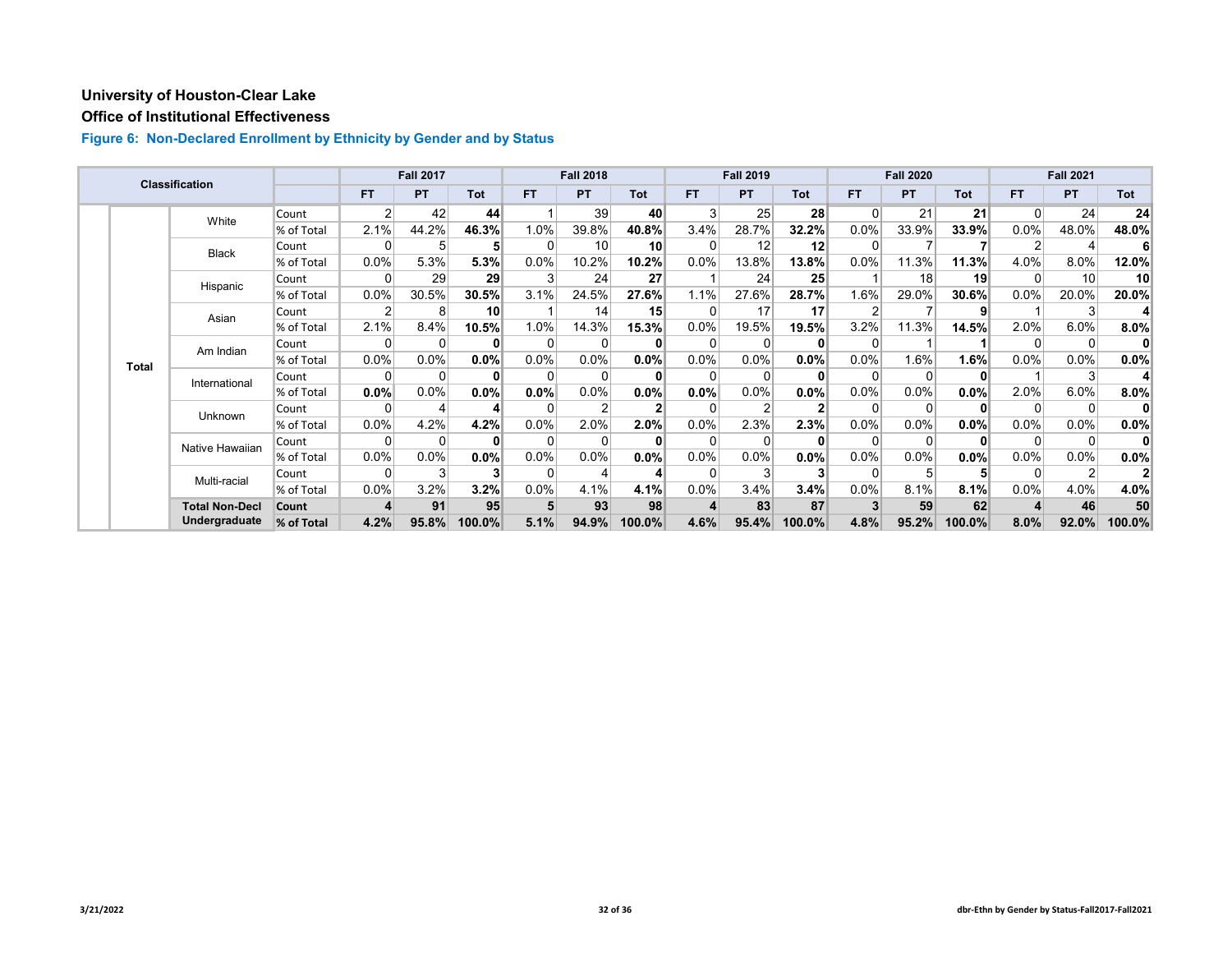#### **Office of Institutional Effectiveness**

|          |             |                 |            |              | <b>Fall 2017</b> |              |                | <b>Fall 2018</b> |              |              | <b>Fall 2019</b> |              |                | <b>Fall 2020</b> |              |                | <b>Fall 2021</b> |              |
|----------|-------------|-----------------|------------|--------------|------------------|--------------|----------------|------------------|--------------|--------------|------------------|--------------|----------------|------------------|--------------|----------------|------------------|--------------|
|          |             | Classification  |            | <b>FT</b>    | PT               | Tot          | <b>FT</b>      | PT               | Tot          | <b>FT</b>    | PT               | <b>Tot</b>   | <b>FT</b>      | <b>PT</b>        | <b>Tot</b>   | <b>FT</b>      | <b>PT</b>        | Tot          |
|          |             |                 | Count      | $\Omega$     | $\overline{0}$   | 0            | $\Omega$       | 0                | 0            | 0            | $\Omega$         | $\mathbf{0}$ | $\Omega$       | $\overline{0}$   | 0            | $\Omega$       | $\Omega$         | $\mathbf{0}$ |
|          |             | White           | % of Total | 0.0%         | 0.0%             | 0.0%         | 0.0%           | 0.0%             | 0.0%         | $0.0\%$      | 0.0%             | 0.0%         | 0.0%           | 0.0%             | 0.0%         | 0.0%           | 0.0%             | 0.0%         |
|          |             | <b>Black</b>    | Count      | 0            | $\overline{0}$   | $\mathbf{0}$ | $\overline{0}$ | 0                | 0            | 0            | 0                | 0            | $\overline{0}$ | $\overline{0}$   | $\mathbf{0}$ | $\overline{0}$ | $\mathbf 0$      | $\mathbf{0}$ |
|          |             |                 | % of Total | 0.0%         | 0.0%             | 0.0%         | 0.0%           | 0.0%             | 0.0%         | 0.0%         | 0.0%             | 0.0%         | 0.0%           | 0.0%             | 0.0%         | 0.0%           | 0.0%             | 0.0%         |
|          |             | Hispanic        | Count      | 0            | $\overline{0}$   | $\mathbf{0}$ | $\mathbf 0$    | 0                | 0            | $\mathbf 0$  | $\Omega$         | 0            | $\Omega$       | 0                | $\mathbf{0}$ | $\overline{0}$ | $\mathbf 0$      | $\mathbf{0}$ |
|          |             |                 | % of Total | 0.0%         | 0.0%             | 0.0%         | 0.0%           | 0.0%             | 0.0%         | 0.0%         | 0.0%             | 0.0%         | 0.0%           | 0.0%             | 0.0%         | 0.0%           | 0.0%             | 0.0%         |
|          |             | Asian           | Count      | $\Omega$     | $\Omega$         | $\mathbf{0}$ | $\Omega$       | $\mathbf 0$      | $\mathbf{0}$ | $\Omega$     | $\Omega$         | 0            | $\Omega$       | $\Omega$         | $\mathbf{0}$ | $\Omega$       | $\mathbf 0$      | $\mathbf{0}$ |
|          |             |                 | % of Total | 0.0%         | 0.0%             | 0.0%         | 0.0%           | 0.0%             | 0.0%         | $0.0\%$      | 0.0%             | 0.0%         | 0.0%           | 0.0%             | 0.0%         | 0.0%           | 0.0%             | 0.0%         |
|          |             | Am Indian       | Count      | 0            | $\overline{0}$   | $\mathbf{0}$ | $\overline{0}$ | 0                | $\mathbf{0}$ | 0            | 0                | 0            | $\overline{0}$ | $\overline{0}$   | $\mathbf{0}$ | $\overline{0}$ | 0                | 0            |
|          | <b>Male</b> |                 | % of Total | 0.0%         | 0.0%             | 0.0%         | 0.0%           | 0.0%             | 0.0%         | 0.0%         | 0.0%             | 0.0%         | 0.0%           | 0.0%             | 0.0%         | 0.0%           | 0.0%             | 0.0%         |
|          |             | International   | Count      | 0            | $\overline{0}$   | $\mathbf{0}$ | $\overline{0}$ | $\mathbf 0$      | $\mathbf{0}$ | $\Omega$     | $\Omega$         | 0            | $\overline{0}$ | $\overline{0}$   | $\mathbf{0}$ | $\overline{0}$ | $\mathbf 0$      | $\mathbf{0}$ |
|          |             |                 | % of Total | 0.0%         | 0.0%             | 0.0%         | 0.0%           | 0.0%             | 0.0%         | $0.0\%$      | 0.0%             | 0.0%         | 0.0%           | 0.0%             | $0.0\%$      | 0.0%           | 0.0%             | 0.0%         |
|          |             | <b>Unknown</b>  | Count      | $\Omega$     | $\Omega$         | $\mathbf{0}$ | $\Omega$       | $\Omega$         | $\mathbf{0}$ | $\Omega$     | $\Omega$         | 0            | $\Omega$       | $\Omega$         | $\mathbf{0}$ | $\Omega$       | $\Omega$         | $\mathbf{0}$ |
|          |             |                 | % of Total | 0.0%         | 0.0%             | 0.0%         | 0.0%           | 0.0%             | 0.0%         | 0.0%         | 0.0%             | 0.0%         | 0.0%           | 0.0%             | 0.0%         | 0.0%           | 0.0%             | 0.0%         |
|          |             | Native Hawaiian | Count      | $\Omega$     | $\Omega$         | $\mathbf{0}$ | $\Omega$       | $\Omega$         | $\mathbf{0}$ | $\Omega$     | $\mathbf{0}$     | 0            | $\Omega$       | $\Omega$         | $\mathbf{0}$ | $\Omega$       | $\mathbf{0}$     | $\mathbf{0}$ |
|          |             |                 | % of Total | 0.0%         | 0.0%             | 0.0%         | 0.0%           | 0.0%             | 0.0%         | 0.0%         | 0.0%             | 0.0%         | 0.0%           | 0.0%             | 0.0%         | 0.0%           | 0.0%             | 0.0%         |
|          |             | Multi-racial    | Count      | 0            | $\mathbf 0$      | 0            | 0              | 0                | $\mathbf{0}$ | 0            | $\Omega$         | 0            | $\Omega$       | $\mathbf 0$      | 0            | 0              | 0                | $\bf{0}$     |
|          |             |                 | % of Total | 0.0%         | 0.0%             | 0.0%         | 0.0%           | 0.0%             | 0.0%         | 0.0%         | 0.0%             | 0.0%         | 0.0%           | 0.0%             | 0.0%         | 0.0%           | 0.0%             | 0.0%         |
|          |             |                 | Count      | $\mathbf{0}$ | $\mathbf{0}$     | $\mathbf{0}$ | $\mathbf{0}$   | $\Omega$         | $\mathbf{0}$ | $\Omega$     | $\mathbf 0$      | $\mathbf{0}$ | $\Omega$       | $\mathbf 0$      | $\mathbf{0}$ | $\overline{0}$ | $\Omega$         | $\mathbf{0}$ |
|          |             |                 | % of Total | 0.0%         | 0.0%             | 0.0%         | 0.0%           | 0.0%             | 0.0%         | 0.0%         | 0.0%             | 0.0%         | 0.0%           | 0.0%             | 0.0%         | 0.0%           | 0.0%             | 0.0%         |
|          |             | White           | Count      | 0            | $\overline{0}$   | $\mathbf{0}$ | $\overline{0}$ | 0                | $\mathbf{0}$ | 0            | 0                | 0            | 0              | 0                | 0            | $\overline{0}$ | $\Omega$         | $\mathbf{0}$ |
|          |             |                 | % of Total | 0.0%         | 0.0%             | 0.0%         | 0.0%           | 0.0%             | 0.0%         | 0.0%         | 0.0%             | 0.0%         | 0.0%           | 0.0%             | 0.0%         | 0.0%           | 0.0%             | 0.0%         |
|          |             | <b>Black</b>    | Count      | $\mathbf 0$  | $\mathbf 0$      | $\mathbf{0}$ | $\mathbf 0$    | $\mathbf 0$      | 0            | 0            | 0                | 0            | 0              | $\mathbf 0$      | $\mathbf{0}$ | $\overline{0}$ | $\mathbf 0$      | $\mathbf{0}$ |
|          |             |                 | % of Total | 0.0%         | 0.0%             | 0.0%         | 0.0%           | 0.0%             | 0.0%         | 0.0%         | 0.0%             | 0.0%         | 0.0%           | 0.0%             | 0.0%         | 0.0%           | 0.0%             | 0.0%         |
|          |             | Hispanic        | Count      | $\Omega$     | $\mathbf 0$      | 0            | $\overline{0}$ | 0                | 0            | $\Omega$     | 0                | 0            | $\Omega$       | $\mathbf 0$      | 0            | $\overline{0}$ | 0                | $\mathbf{0}$ |
|          |             |                 | % of Total | 0.0%         | 0.0%             | 0.0%         | 0.0%           | 0.0%             | 0.0%         | 0.0%         | 0.0%             | 0.0%         | 0.0%           | $0.0\%$          | 0.0%         | 0.0%           | 0.0%             | 0.0%         |
|          |             | Asian           | Count      | $\mathbf 0$  | $\overline{0}$   | $\mathbf{0}$ | $\overline{0}$ | $\Omega$         | $\mathbf{0}$ | $\Omega$     | $\Omega$         | $\mathbf{0}$ | $\overline{0}$ | $\overline{0}$   | $\mathbf{0}$ | $\overline{0}$ | $\mathbf 0$      | $\mathbf{0}$ |
|          |             |                 | % of Total | 0.0%         | 0.0%             | 0.0%         | 0.0%           | 0.0%             | 0.0%         | 0.0%         | 0.0%             | 0.0%         | 0.0%           | 0.0%             | 0.0%         | 0.0%           | 0.0%             | 0.0%         |
|          |             | Am Indian       | Count      | $\Omega$     | $\overline{0}$   | $\mathbf{0}$ | $\Omega$       | $\Omega$         | $\mathbf{0}$ | $\Omega$     | $\Omega$         | 0            | $\Omega$       | $\Omega$         | $\mathbf{0}$ | $\Omega$       | $\Omega$         | $\mathbf{0}$ |
| Graduate | Female      |                 | % of Total | 0.0%         | 0.0%             | 0.0%         | 0.0%           | 0.0%             | 0.0%         | 0.0%         | 0.0%             | 0.0%         | 0.0%           | 0.0%             | 0.0%         | 0.0%           | 0.0%             | 0.0%         |
|          |             | International   | Count      | $\Omega$     | $\overline{0}$   | $\mathbf{0}$ | $\overline{0}$ | 0                | 0            | $\mathbf 0$  | $\Omega$         | 0            | $\Omega$       | $\overline{0}$   | $\mathbf{0}$ | $\overline{0}$ | 0                | $\mathbf{0}$ |
|          |             |                 | % of Total | 0.0%         | 0.0%             | 0.0%         | 0.0%           | 0.0%             | 0.0%         | 0.0%         | 0.0%             | 0.0%         | 0.0%           | 0.0%             | 0.0%         | 0.0%           | 0.0%             | 0.0%         |
|          |             | Unknown         | Count      | $\Omega$     | $\Omega$         | $\mathbf{0}$ | $\Omega$       | $\Omega$         | $\mathbf{0}$ | $\Omega$     | $\Omega$         | 0            | $\Omega$       | $\Omega$         | $\mathbf{0}$ | $\Omega$       | $\Omega$         | $\mathbf{0}$ |
|          |             |                 | % of Total | 0.0%         | 0.0%             | 0.0%         | 0.0%           | 0.0%             | 0.0%         | 0.0%         | 0.0%             | 0.0%         | 0.0%           | 0.0%             | 0.0%         | 0.0%           | 0.0%             | 0.0%         |
|          |             | Native Hawaiian | Count      | $\Omega$     | $\Omega$         | $\mathbf{0}$ | $\Omega$       | $\Omega$         | 0            | $\Omega$     | $\Omega$         | 0            | $\Omega$       | $\Omega$         | $\mathbf{0}$ | $\Omega$       | $\Omega$         | $\Omega$     |
|          |             |                 | % of Total | 0.0%         | 0.0%             | 0.0%         | 0.0%           | 0.0%             | 0.0%         | 0.0%         | 0.0%             | 0.0%         | 0.0%           | 0.0%             | 0.0%         | 0.0%           | 0.0%             | 0.0%         |
|          |             | Multi-racial    | Count      | $\Omega$     | $\mathbf 0$      | $\mathbf{0}$ | $\overline{0}$ | 0                | 0            | 0            | $\Omega$         | 0            | $\overline{0}$ | 0                | $\mathbf{0}$ | $\overline{0}$ | 0                | $\mathbf{0}$ |
|          |             |                 | % of Total | 0.0%         | 0.0%             | 0.0%         | 0.0%           | 0.0%             | 0.0%         | 0.0%         | 0.0%             | 0.0%         | 0.0%           | 0.0%             | 0.0%         | 0.0%           | 0.0%             | 0.0%         |
|          |             |                 | Count      | $\mathbf{0}$ | $\mathbf 0$      | $\mathbf{0}$ | $\mathbf{0}$   | $\mathbf 0$      | $\mathbf{0}$ | $\mathbf{0}$ | $\Omega$         | $\mathbf 0$  | $\Omega$       | $\mathbf 0$      | $\mathbf{0}$ | $\mathbf{0}$   | $\mathbf 0$      | $\mathbf{0}$ |
|          |             |                 | % of Total | 0.0%         | 0.0%             | 0.0%         | 0.0%           | 0.0%             | 0.0%         | 0.0%         | 0.0%             | 0.0%         | 0.0%           | 0.0%             | 0.0%         | 0.0%           | 0.0%             | 0.0%         |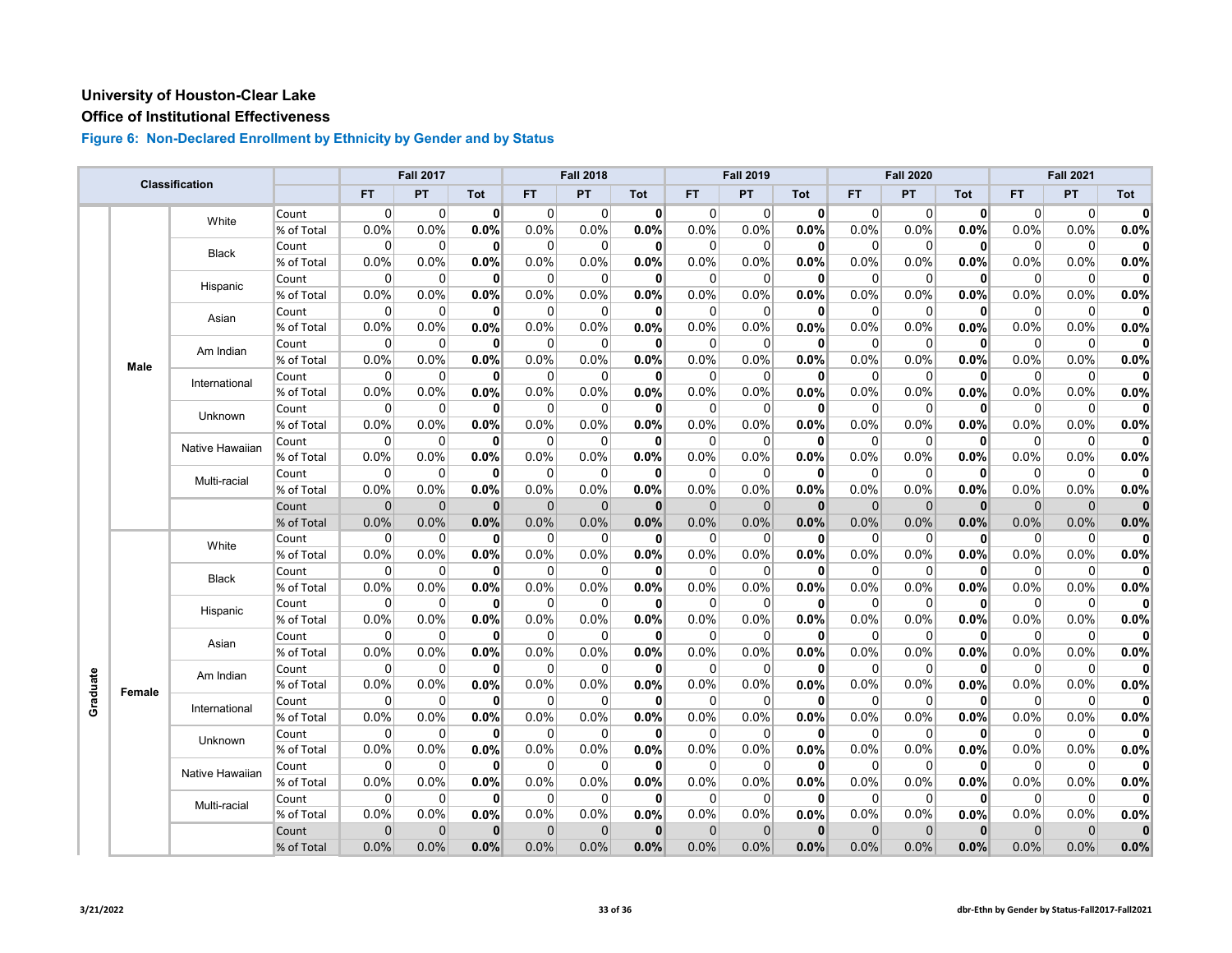# **Office of Institutional Effectiveness**

|  |                           | <b>Classification</b> |            |         | <b>Fall 2017</b> |          |           | <b>Fall 2018</b> |      |      | <b>Fall 2019</b> |              |          | <b>Fall 2020</b> |              |           | <b>Fall 2021</b> |              |
|--|---------------------------|-----------------------|------------|---------|------------------|----------|-----------|------------------|------|------|------------------|--------------|----------|------------------|--------------|-----------|------------------|--------------|
|  |                           |                       |            | FT.     | <b>PT</b>        | Tot      | <b>FT</b> | <b>PT</b>        | Tot  | FT.  | <b>PT</b>        | <b>Tot</b>   | FT.      | <b>PT</b>        | <b>Tot</b>   | <b>FT</b> | <b>PT</b>        | Tot          |
|  |                           | White                 | Count      | 0       | $\Omega$         | $\bf{0}$ | $\Omega$  | $\Omega$         | 0    |      |                  | $\mathbf{0}$ | $\Omega$ | $\Omega$         | $\mathbf{0}$ | $\Omega$  | $\Omega$         | $\mathbf{0}$ |
|  |                           |                       | % of Total | 0.0%    | 0.0%             | $0.0\%$  | 0.0%      | 0.0%             | 0.0% | 0.0% | 0.0%             | 0.0%         | $0.0\%$  | 0.0%             | 0.0%         | 0.0%      | $0.0\%$          | 0.0%         |
|  |                           | Black                 | Count      | 0       | 0                | $\bf{0}$ | $\Omega$  | $\Omega$         |      | 0    |                  | 0            |          | $\Omega$         | $\mathbf{0}$ | $\Omega$  | 0                | 0            |
|  |                           |                       | % of Total | 0.0%    | 0.0%             | $0.0\%$  | $0.0\%$   | 0.0%             | 0.0% | 0.0% | 0.0%             | 0.0%         | 0.0%     | 0.0%             | $0.0\%$      | 0.0%      | 0.0%             | 0.0%         |
|  |                           | Hispanic              | Count      | ŋ       |                  | $\Omega$ |           | $\Omega$         |      |      |                  |              |          | n                | $\Omega$     | $\Omega$  | 0                |              |
|  |                           |                       | % of Total | $0.0\%$ | 0.0%             | $0.0\%$  | 0.0%      | $0.0\%$          | 0.0% | 0.0% | 0.0%             | 0.0%         | 0.0%     | 0.0%             | $0.0\%$      | 0.0%      | $0.0\%$          | $0.0\%$      |
|  |                           | Asian                 | Count      | 0       | 0                | $\bf{0}$ | $\Omega$  | $\Omega$         |      |      |                  |              |          | 0                | $\mathbf{0}$ | $\Omega$  | 0                | $\mathbf{0}$ |
|  |                           |                       | % of Total | 0.0%    | 0.0%             | $0.0\%$  | 0.0%      | 0.0%             | 0.0% | 0.0% | 0.0%             | 0.0%         | 0.0%     | $0.0\%$          | 0.0%         | 0.0%      | 0.0%             | 0.0%         |
|  | Am Indian<br><b>Total</b> |                       | Count      | 0       | $\Omega$         | $\bf{0}$ | 0         | 0                |      |      |                  |              |          | $\Omega$         | $\bf{0}$     | $\Omega$  | 0                | 0            |
|  |                           |                       | % of Total | 0.0%    | 0.0%             | $0.0\%$  | $0.0\%$   | 0.0%             | 0.0% | 0.0% | 0.0%             | $0.0\%$      | 0.0%     | $0.0\%$          | $0.0\%$      | $0.0\%$   | $0.0\%$          | 0.0%         |
|  |                           | International         | Count      | 0       | $\Omega$         | $\bf{0}$ | $\Omega$  | $\Omega$         |      |      |                  |              |          | n                | $\mathbf{0}$ | $\Omega$  | 0                | 0            |
|  |                           |                       | % of Total | 0.0%    | $0.0\%$          | $0.0\%$  | $0.0\%$   | $0.0\%$          | 0.0% | 0.0% | 0.0%             | 0.0%         | 0.0%     | $0.0\%$          | 0.0%         | $0.0\%$   | $0.0\%$          | 0.0%         |
|  |                           | Unknown               | Count      | 0       | 0                | $\bf{0}$ | $\Omega$  | $\Omega$         |      | 0    |                  |              |          | $\Omega$         | $\mathbf{0}$ | $\Omega$  | 0                | 0            |
|  |                           |                       | % of Total | 0.0%    | 0.0%             | 0.0%     | 0.0%      | 0.0%             | 0.0% | 0.0% | 0.0%             | 0.0%         | 0.0%     | 0.0%             | 0.0%         | 0.0%      | $0.0\%$          | $0.0\%$      |
|  |                           | Native Hawaiian       | Count      | 0       |                  | $\bf{0}$ | $\Omega$  | 0                |      |      |                  |              |          | $\Omega$         | ŋ            | $\Omega$  | 0                | 0            |
|  |                           |                       | % of Total | 0.0%    | 0.0%             | 0.0%     | $0.0\%$   | 0.0%             | 0.0% | 0.0% | 0.0%             | 0.0%         | 0.0%     | $0.0\%$          | $0.0\%$      | $0.0\%$   | 0.0%             | 0.0%         |
|  |                           | Multi-racial          | Count      | ŋ       | $\Omega$         | $\bf{0}$ | 0         | $\Omega$         |      |      |                  |              |          | $\Omega$         | $\mathbf{0}$ | $\Omega$  | 0                | $\mathbf{0}$ |
|  |                           |                       | % of Total | 0.0%    | 0.0%             | 0.0%     | $0.0\%$   | 0.0%             | 0.0% | 0.0% | 0.0%             | 0.0%         | 0.0%     | $0.0\%$          | $0.0\%$      | 0.0%      | 0.0%             | 0.0%         |
|  |                           | <b>Total Non-Decl</b> | Count      |         |                  | $\bf{0}$ |           | $\mathbf{0}$     |      |      |                  |              |          |                  |              |           |                  |              |
|  |                           | Graduate              | % of Total | 0.0%    | 0.0%             | 0.0%     | 0.0%      | 0.0%             | 0.0% | 0.0% | 0.0%             | 0.0%         | 0.0%     | 0.0%             | 0.0%         | 0.0%      | 0.0%             | 0.0%         |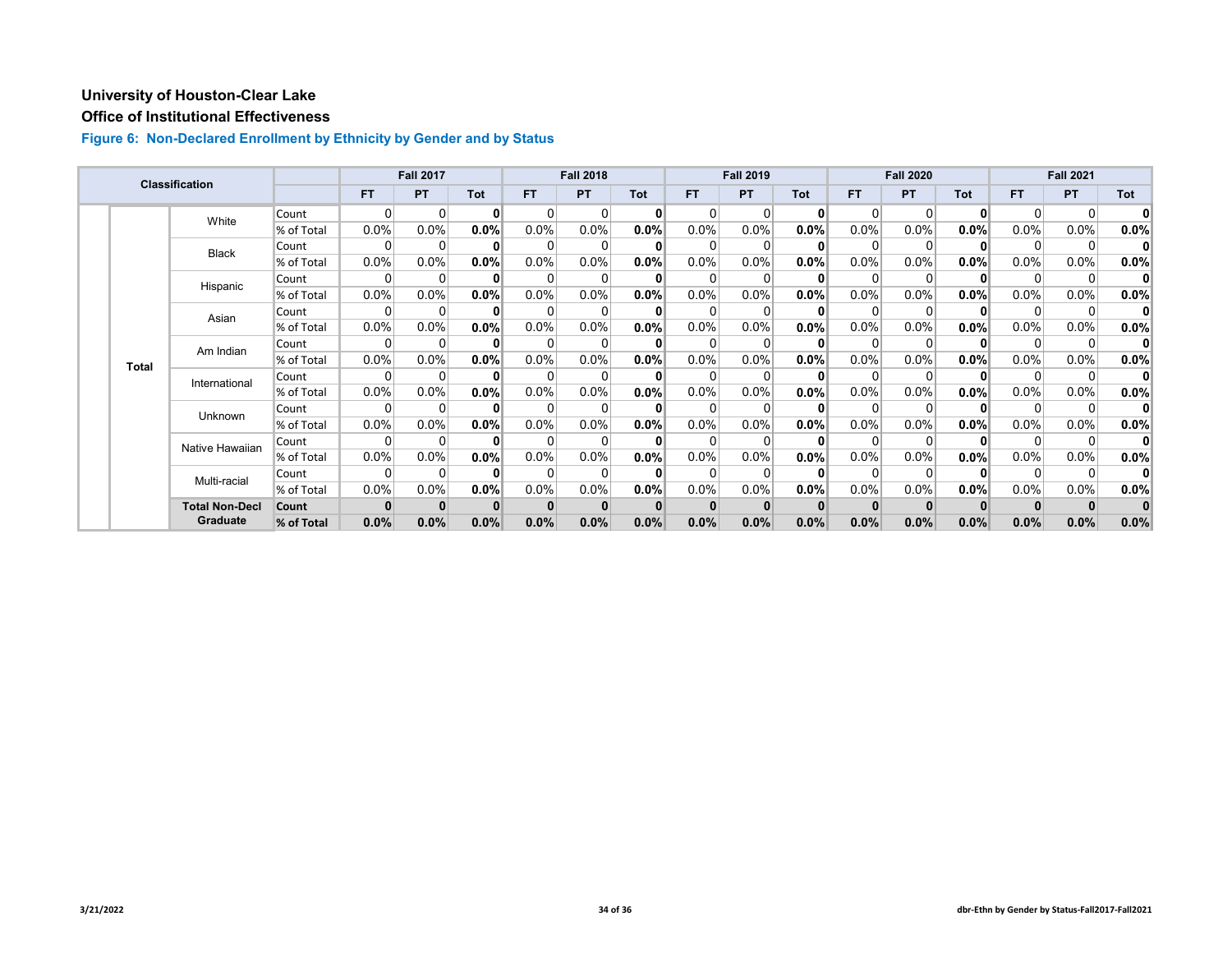## **Office of Institutional Effectiveness**

|       |              |                 |            |                | <b>Fall 2017</b> |                |                         | <b>Fall 2018</b> |                |              | <b>Fall 2019</b> |             |                | <b>Fall 2020</b> |                |                         | <b>Fall 2021</b> |                |
|-------|--------------|-----------------|------------|----------------|------------------|----------------|-------------------------|------------------|----------------|--------------|------------------|-------------|----------------|------------------|----------------|-------------------------|------------------|----------------|
|       |              | Classification  |            | <b>FT</b>      | PT               | Tot            | <b>FT</b>               | PT               | Tot            | <b>FT</b>    | PT               | <b>Tot</b>  | <b>FT</b>      | PT               | <b>Tot</b>     | <b>FT</b>               | <b>PT</b>        | Tot            |
|       |              |                 | Count      | $\mathbf{1}$   | 10 <sup>1</sup>  | 11             | $\Omega$                | 14               | 14             | 1            | 10               | 11          | 0              | 10               | 10             | $\Omega$                | 10               | 10             |
|       |              | White           | % of Total | 3.7%           | 37.0%            | 40.7%          | 0.0%                    | 41.2%            | 41.2%          | 3.1%         | 31.3%            | 34.4%       | 0.0%           | 52.6%            | 52.6%          | 0.0%                    | 66.7%            | 66.7%          |
|       |              |                 | Count      | 0              | $\mathbf{1}$     | 1              | $\Omega$                | 4                | $\vert$        | $\Omega$     | 6                | 6           | $\overline{0}$ | 1                |                | $\overline{\mathbf{1}}$ | 0                | 11             |
|       |              | Black           | % of Total | 0.0%           | 3.7%             | 3.7%           | 0.0%                    | 11.8%            | 11.8%          | $0.0\%$      | 18.8%            | 18.8%       | 0.0%           | 5.3%             | 5.3%           | 6.7%                    | 0.0%             | 6.7%           |
|       |              |                 | Count      | $\Omega$       | 10               | 10             | $\overline{2}$          | $\overline{7}$   | 9              | $\Omega$     |                  | 7           | 1              | 3                | 4              | $\Omega$                | 3                | 3              |
|       |              | Hispanic        | % of Total | 0.0%           | 37.0%            | 37.0%          | 5.9%                    | 20.6%            | 26.5%          | 0.0%         | 21.9%            | 21.9%       | 5.3%           | 15.8%            | 21.1%          | 0.0%                    | 20.0%            | 20.0%          |
|       |              |                 | Count      | $\Omega$       | 3                | 3 <sup>1</sup> | $\overline{\mathbf{1}}$ | 3                | $\vert$        | $\Omega$     | 6                | 6           | $\overline{0}$ | $\mathbf{3}$     | $\mathbf{3}$   | $\overline{0}$          | 0                | $\mathbf{0}$   |
|       |              | Asian           | % of Total | 0.0%           | 11.1%            | 11.1%          | 2.9%                    | 8.8%             | 11.8%          | 0.0%         | 18.8%            | 18.8%       | 0.0%           | 15.8%            | 15.8%          | 0.0%                    | 0.0%             | 0.0%           |
|       |              | Am Indian       | Count      | $\Omega$       | $\overline{0}$   | $\mathbf{0}$   | $\Omega$                | $\Omega$         | $\mathbf{0}$   | $\Omega$     | $\Omega$         | 0           | $\Omega$       | $\overline{0}$   | $\mathbf{0}$   | $\Omega$                | $\Omega$         | 0              |
|       | Male         |                 | % of Total | 0.0%           | 0.0%             | 0.0%           | 0.0%                    | 0.0%             | 0.0%           | 0.0%         | 0.0%             | 0.0%        | 0.0%           | 0.0%             | 0.0%           | 0.0%                    | 0.0%             | 0.0%           |
|       |              | International   | Count      | $\Omega$       | $\Omega$         | $\mathbf{0}$   | $\Omega$                | $\Omega$         | $\mathbf{0}$   | $\Omega$     | $\Omega$         | 0           | $\Omega$       | $\Omega$         | $\mathbf{0}$   | $\Omega$                | $\overline{1}$   | $\mathbf{1}$   |
|       |              |                 | % of Total | 0.0%           | 0.0%             | 0.0%           | 0.0%                    | 0.0%             | 0.0%           | 0.0%         | 0.0%             | 0.0%        | 0.0%           | 0.0%             | 0.0%           | 0.0%                    | 6.7%             | 6.7%           |
|       |              | Unknown         | Count      | 0              | $\mathbf 1$      |                | 0                       | -1               | $\mathbf{1}$   | $\Omega$     |                  | 1           | 0              | $\Omega$         | 0              | $\overline{0}$          | $\Omega$         | $\mathbf{0}$   |
|       |              |                 | % of Total | 0.0%           | 3.7%             | 3.7%           | 0.0%                    | 2.9%             | 2.9%           | 0.0%         | 3.1%             | 3.1%        | 0.0%           | 0.0%             | 0.0%           | 0.0%                    | 0.0%             | 0.0%           |
|       |              | Native Hawaiian | Count      | $\Omega$       | $\Omega$         | $\mathbf{0}$   | $\mathbf 0$             | $\Omega$         | 0              | $\Omega$     | $\Omega$         | $\mathbf 0$ | $\Omega$       | $\Omega$         | $\mathbf{0}$   | $\Omega$                | $\Omega$         | $\mathbf{0}$   |
|       |              | % of Total      | $0.0\%$    | 0.0%           | 0.0%             | 0.0%           | 0.0%                    | 0.0%             | $0.0\%$        | 0.0%         | 0.0%             | 0.0%        | $0.0\%$        | 0.0%             | 0.0%           | 0.0%                    | 0.0%             |                |
|       | Multi-racial | Count           | $\Omega$   | 1              |                  | $\overline{0}$ | 2                       | $\mathbf{2}$     | 0              |              | 1                | 0           | 1              |                  | $\overline{0}$ | 0                       | 0                |                |
|       |              |                 | % of Total | 0.0%           | 3.7%             | 3.7%           | 0.0%                    | 5.9%             | 5.9%           | 0.0%         | 3.1%             | 3.1%        | 0.0%           | 5.3%             | 5.3%           | 0.0%                    | 0.0%             | 0.0%           |
|       |              |                 | Count      | $\mathbf{1}$   | 26               | 27             | 3                       | 31               | 34             | $\mathbf{1}$ | 31               | 32          | $\mathbf{1}$   | 18               | 19             | $\overline{1}$          | 14               | 15             |
|       |              |                 | % of Total | 3.7%           | 96.3%            | 100.0%         | 8.8%                    | 91.2%            | 100.0%         | 3.1%         | 96.9%            | 100.0%      | 5.3%           | 94.7%            | 100.0%         | 6.7%                    | 93.3%            | 100.0%         |
|       |              | White           | Count      | $\mathbf{1}$   | 32               | 33             | $\mathbf 1$             | 25               | 26             | 2            | 15               | 17          | $\Omega$       | 11               | 11             | $\vert 0 \vert$         | 14               | 14             |
|       |              |                 | % of Total | 1.5%           | 47.1%            | 48.5%          | 1.6%                    | 39.1%            | 40.6%          | 3.6%         | 27.3%            | 30.9%       | 0.0%           | 25.6%            | 25.6%          | 0.0%                    | 40.0%            | 40.0%          |
|       |              | Black           | Count      | $\mathbf 0$    | 4                | 4              | $\overline{0}$          | 6                | 6              | 0            | 6                | 6           | $\overline{0}$ | $6 \overline{6}$ | 6              | $\mathbf 1$             | 4                | 5              |
|       |              |                 | % of Total | 0.0%           | 5.9%             | 5.9%           | 0.0%                    | 9.4%             | 9.4%           | 0.0%         | 10.9%            | 10.9%       | 0.0%           | 14.0%            | 14.0%          | 2.9%                    | 11.4%            | 14.3%          |
|       |              | Hispanic        | Count      | $\Omega$       | 19               | 19             | $\overline{1}$          | 17               | 18             | -1           | 17               | 18          | $\Omega$       | 15               | 15             | $\Omega$                | 7                | $\mathbf{7}$   |
|       |              |                 | % of Total | 0.0%           | 27.9%            | 27.9%          | 1.6%                    | 26.6%            | 28.1%          | 1.8%         | 30.9%            | 32.7%       | 0.0%           | 34.9%            | 34.9%          | 0.0%                    | 20.0%            | 20.0%          |
|       |              | Asian           | Count      | $\overline{2}$ | 5 <sup>5</sup>   | 7              | $\overline{0}$          | 11               | 11             | 0            | 11               | 11          | $\overline{2}$ | $\overline{4}$   | 6              | -1                      | 3                | 4              |
|       |              |                 | % of Total | 2.9%           | 7.4%             | 10.3%          | 0.0%                    | 17.2%            | 17.2%          | 0.0%         | 20.0%            | 20.0%       | 4.7%           | 9.3%             | 14.0%          | 2.9%                    | 8.6%             | 11.4%          |
|       |              | Am Indian       | Count      | $\Omega$       | $\mathbf 0$      | $\mathbf{0}$   | $\Omega$                | $\mathbf 0$      | 0              | $\Omega$     | $\Omega$         | 0           | $\Omega$       |                  | 1              | $\Omega$                | $\mathbf 0$      | $\mathbf{0}$   |
|       | Female       |                 | % of Total | 0.0%           | 0.0%             | 0.0%           | 0.0%                    | 0.0%             | 0.0%           | 0.0%         | 0.0%             | 0.0%        | 0.0%           | 2.3%             | 2.3%           | 0.0%                    | 0.0%             | 0.0%           |
|       |              | International   | Count      | $\Omega$       | $\overline{0}$   | $\bf{0}$       | $\Omega$                | $\Omega$         | 0              | $\Omega$     | $\Omega$         | 0           | 0              | 0                | $\bf{0}$       | -1                      | $\overline{2}$   | 3 <sup>1</sup> |
| Total |              |                 | % of Total | 0.0%           | 0.0%             | 0.0%           | 0.0%                    | 0.0%             | 0.0%           | 0.0%         | 0.0%             | 0.0%        | $0.0\%$        | $0.0\%$          | 0.0%           | 2.9%                    | 5.7%             | 8.6%           |
|       |              | Unknown         | Count      | $\Omega$       | 3                | 3              | $\Omega$                | $\mathbf 1$      | $\mathbf 1$    | $\Omega$     | 1                | 1           | 0              | 0                | $\mathbf{0}$   | $\Omega$                | 0                | $\mathbf{0}$   |
|       |              |                 | % of Total | 0.0%           | 4.4%             | 4.4%           | 0.0%                    | 1.6%             | 1.6%           | 0.0%         | 1.8%             | 1.8%        | 0.0%           | 0.0%             | 0.0%           | 0.0%                    | 0.0%             | 0.0%           |
|       |              | Native Hawaiian | Count      | $\Omega$       | $\overline{0}$   | 0              | $\Omega$                | $\Omega$         | $\mathbf{0}$   | $\Omega$     | $\Omega$         | 0           | $\Omega$       | $\overline{0}$   | 0              | $\Omega$                | $\Omega$         | $\mathbf{0}$   |
|       |              |                 | % of Total | 0.0%           | 0.0%             | 0.0%           | 0.0%                    | 0.0%             | 0.0%           | 0.0%         | 0.0%             | 0.0%        | 0.0%           | 0.0%             | 0.0%           | 0.0%                    | 0.0%             | 0.0%           |
|       |              | Multi-racial    | Count      | $\Omega$       | $\overline{2}$   | $\mathbf{2}$   | $\overline{0}$          | 2                | $\overline{2}$ | 0            | 2                | 2           | 0              | $\overline{4}$   | 4              | $\overline{0}$          | 2                | $\mathbf{2}$   |
|       |              |                 | % of Total | 0.0%           | 2.9%             | 2.9%           | 0.0%                    | 3.1%             | 3.1%           | 0.0%         | 3.6%             | 3.6%        | 0.0%           | 9.3%             | 9.3%           | 0.0%                    | 4.0%             | 4.0%           |
|       |              |                 | Count      | 3              | 65               | 68             | $\overline{2}$          | 62               | 64             | 3            | 52               | 55          | $\overline{2}$ | 41               | 43             | $\mathbf{3}$            | 32               | 35             |
|       |              |                 | % of Total | 4.4%           | 95.6%            | 100.0%         | 3.1%                    | 96.9%            | 100.0%         | 5.5%         | 94.5%            | 100.0%      | 4.7%           | 95.3%            | 100.0%         | 8.6%                    | 91.4%            | 100.0%         |